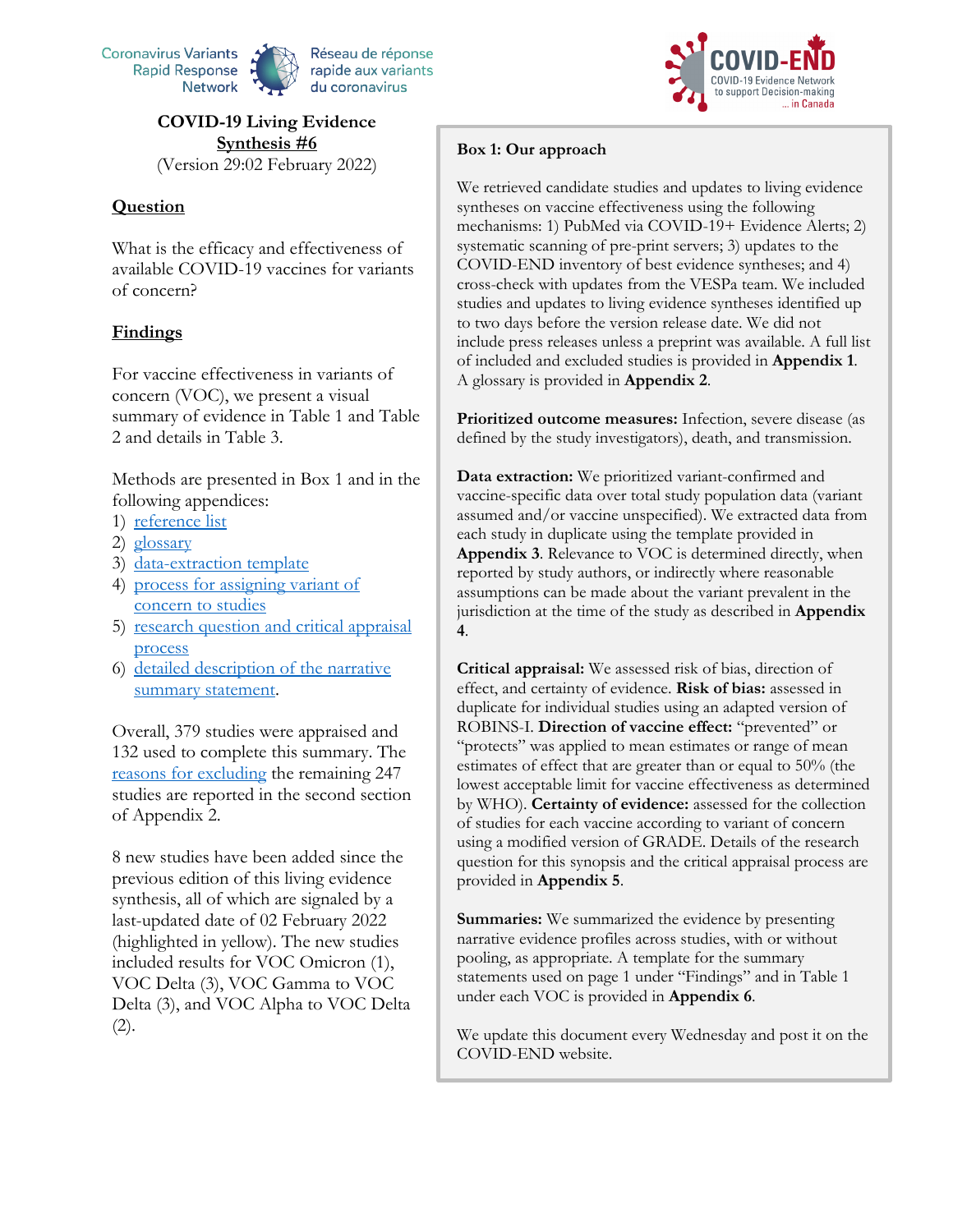# **Highlights of changes this week**

- The only new VOC Omicron study (that wasn't critical risk of bias) compared 2 doses versus 3 doses therefore it only appears in Appendix (ref [151\)](https://www.medrxiv.org/content/10.1101/2022.01.18.22269452v2)
- New data on Sinovac [CoronaVac] against VOC Delta has been added to Table 1 and Table 2 including one moderate risk of bias study (ref [154\)](https://papers.ssrn.com/sol3/papers.cfm?abstract_id=4005130)

# **VOC Omicron**

We have low certainty evidence that 2 doses of **BNT162b2 [Pfizer]** prevented infection from VOC **Omicron** (6 to 55% - 2 Obs) up to 44 days after 2<sup>nd</sup> dose and provided no protection (-76.5% [95% CI, -95.3 to -59.5] – 1 Obs) up to 164 days after  $2<sup>nd</sup>$  dose.

We have low certainty evidence that 2 doses of **BNT162b2 [Pfizer]** prevented symptomatic infection from VOC **Omicron** (88% [95% CI, 65.9 to 95.8]  $-1$  Obs) at 14 to 63 days after  $2<sup>nd</sup>$  dose and limited protection (34.3% [95% CI, -5 to 58.7] – 1 Obs) up to 175 days after  $2<sup>nd</sup>$  dose.

We have low certainty evidence that 2 doses of **mRNA-1273 [Moderna]** prevented infection from VOC **Omicron** (30 to 37% – 2 Obs) 14 to 90 days after 2<sup>nd</sup> dose and provided no protection (-39.3%) [95% CI, -61.6 to -20] – 1 Obs) up to 164 days after  $2<sup>nd</sup>$  dose.

We have low certainty evidence that 2 doses of **ChAdOx1 [AstraZeneca]** provided no protection from symptomatic infection by VOC **Omicron** (5.9% [95% CI, -29.7 to 31.7] – 1 Obs) at 175 days after 2nd dose.

We have low certainty evidence that **3 doses** of **BNT162b2 [Pfizer]** prevented infection from VOC **Omicron** (34 to 55% – 2 Obs) 7 to 30 days after 3<sup>rd</sup> dose. We have low certainty evidence that **3 doses** of **BNT162b2 [Pfizer]** prevented symptomatic infection from VOC **Omicron** (75.5% [95% CI, 56.1 to  $86.3$ ] – 1 Obs) up to 14 days after  $3<sup>rd</sup>$  dose

We have moderate certainty evidence that 2 doses of **ChAdOx1 [AstraZeneca] followed by BNT162b2 [Pfizer]** provided protection from symptomatic infection by VOC Omicron (93 to 94% - 2 Obs) at 14 days after last dose.

We have low certainty evidence that **2 doses of ChAdOx1 [Astra Zeneca] followed by an mRNA vaccine [Pfizer or Moderna]** provided protection from symptomatic infection by VOC **Omicron**   $(71.4\%$  [95% CI, 41.8 to 86] – 1 Obs) at 175 days after last dose.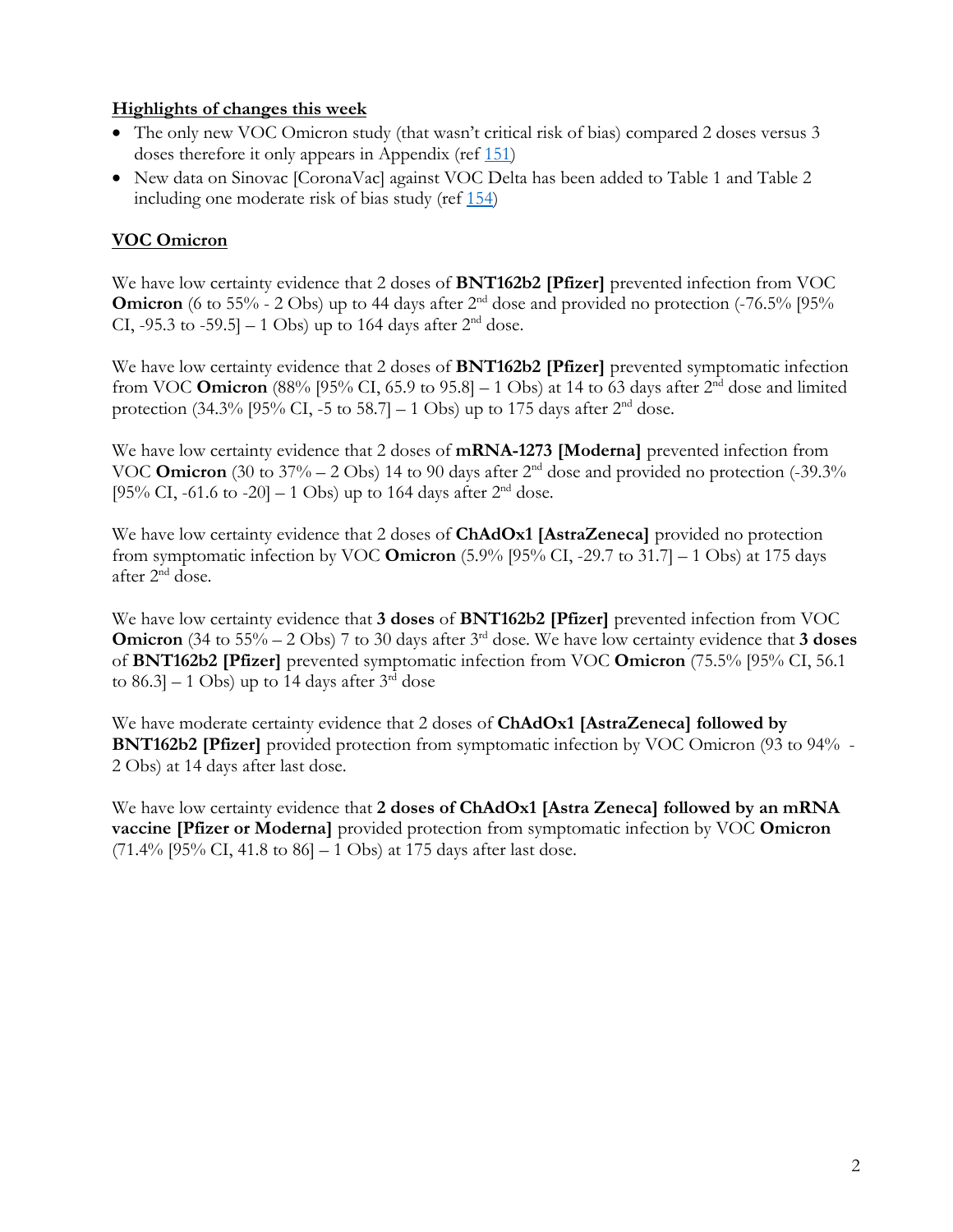



# **Table 1: Visual summary of evidence for COVID-19 vaccines for variants of concern (up to 30 days after 2 doses)**

Percentages indicate level of effectiveness from 0% (no effect) to 100% (full protection): ranges of estimated means are provided when ≥ 1 study is available; estimated mean value is provided for single studies

# **Colour** indicates **Level of Certainty** based on the evidence

| High certainty evidence       | Moderate certainty evidence        | Low certainty evidence             |
|-------------------------------|------------------------------------|------------------------------------|
| pooling of low to moderate    | single RCT with low to moderate    | single RCT or observational        |
| risk of bias RCTs or pooling  | risk of bias or >one observational | study with serious risk of bias or |
| of observational studies with | study with low to moderate risk of | multiple low to serious risk of    |
| low risk of bias and          | bias and at least partially        | bias observational studies with    |
| consistent findings           | consistent findings                | inconsistent findings              |
|                               |                                    |                                    |

| Outcome                                                                  | Vaccine Effectiveness (2 doses unless otherwise stated) up to 30 days |                                                   |           |                        |         |
|--------------------------------------------------------------------------|-----------------------------------------------------------------------|---------------------------------------------------|-----------|------------------------|---------|
| (and vaccine)                                                            | after last dose                                                       |                                                   |           |                        |         |
|                                                                          |                                                                       | each combination of vaccine, variant, and outcome |           |                        |         |
|                                                                          | Alpha                                                                 | <b>Beta</b>                                       | Gamma     | Delta                  | Omicron |
| Any Infection                                                            |                                                                       |                                                   |           |                        |         |
| Pfizer                                                                   | $78 \text{ to } 95\%$                                                 |                                                   | 93%       | $42 \text{ to } 91\%$  |         |
| Moderna                                                                  | 86 to 100%                                                            | 96%                                               | 95%       | $52$ to $91\%$         |         |
| AstraZeneca                                                              | $62$ to $79%$                                                         |                                                   | 90%       | $45 \text{ to } 73\%$  |         |
| (AZ)                                                                     |                                                                       |                                                   |           |                        |         |
| Johnson &                                                                |                                                                       |                                                   |           | $3 \text{ to } 71\%$ * |         |
| Johnson                                                                  |                                                                       |                                                   |           |                        |         |
| Novavax                                                                  |                                                                       |                                                   |           |                        |         |
| Sinovac                                                                  |                                                                       |                                                   | 66%       | 74%                    |         |
| AZ followed by                                                           | $82$ to $91\%$                                                        |                                                   | 96%       | 88%                    |         |
| Pfizer or                                                                |                                                                       |                                                   |           |                        |         |
| Moderna                                                                  |                                                                       |                                                   |           |                        |         |
| Symptomatic Infection (reported when data on "any infection" is limited) |                                                                       |                                                   |           |                        |         |
| Pfizer                                                                   |                                                                       | 84 to 88%                                         | 84 to 88% | 63 to $94\%$           |         |
| Moderna                                                                  |                                                                       |                                                   | 88%       | 87%                    |         |
| AstraZeneca                                                              |                                                                       | $10\%**$                                          | 65%       | $61$ to $92\%$         |         |
| Johnson &                                                                |                                                                       |                                                   |           | $51\%*$                |         |
| Johnson                                                                  |                                                                       |                                                   |           |                        |         |
| Novavax                                                                  | 86%                                                                   | $43\%**$                                          |           |                        |         |
| Sinovac                                                                  |                                                                       |                                                   |           | 59%                    |         |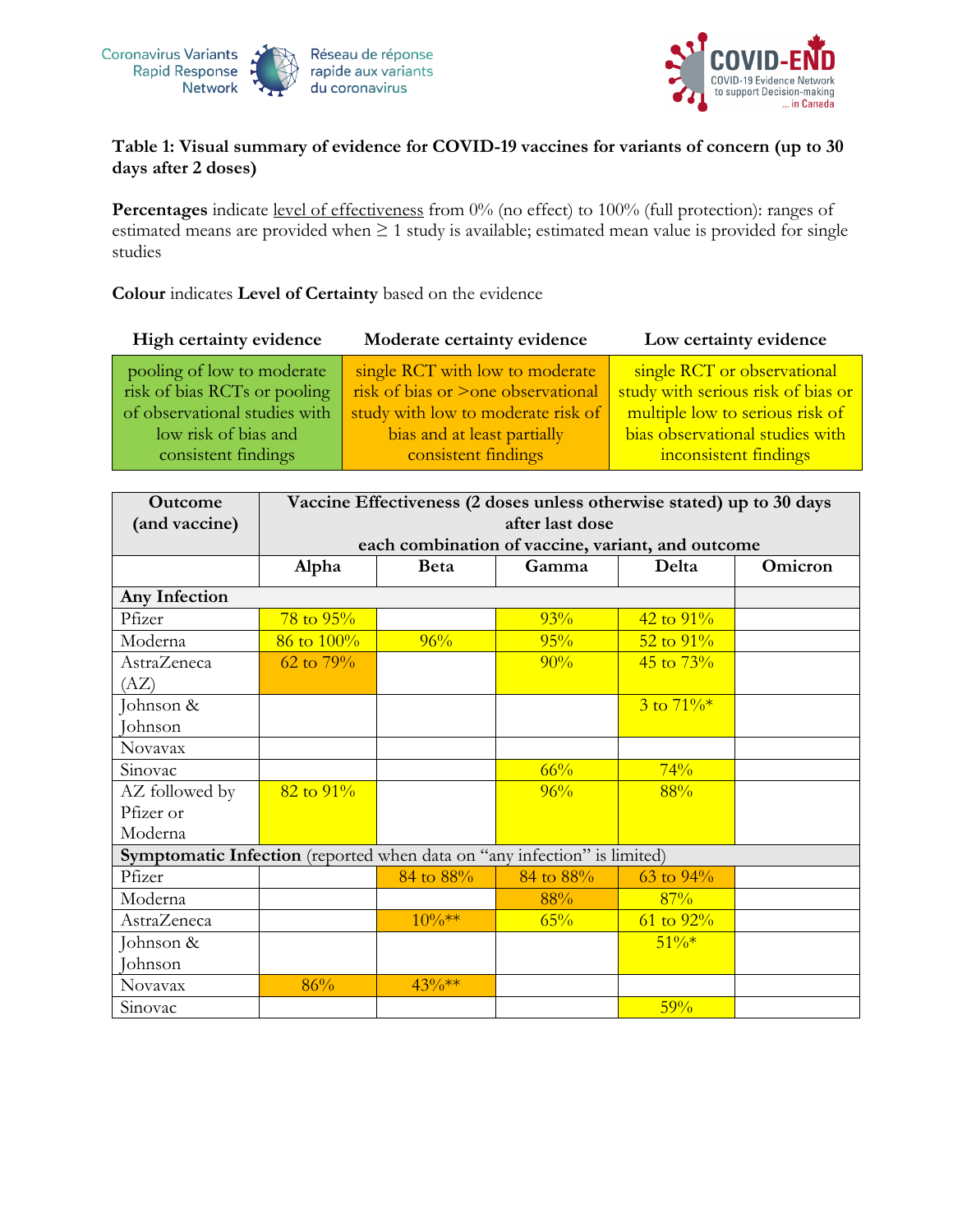| Outcome                                             | Vaccine Effectiveness (2 doses unless otherwise stated) for |             |       |                                         |         |
|-----------------------------------------------------|-------------------------------------------------------------|-------------|-------|-----------------------------------------|---------|
| (and vaccine)                                       | each combination of vaccine, variant, and outcome           |             |       |                                         |         |
|                                                     | Alpha                                                       | <b>Beta</b> | Gamma | Delta                                   | Omicron |
| Covaxin                                             |                                                             |             |       | 50%                                     |         |
| AZ followed by                                      |                                                             |             |       | $67$ to $79\%$                          |         |
| Pfizer or                                           |                                                             |             |       |                                         |         |
| Moderna                                             |                                                             |             |       |                                         |         |
| Transmission                                        |                                                             |             |       |                                         |         |
| Pfizer                                              | $70$ to $82\%$                                              |             |       | $31 \text{ to } 63\%$                   |         |
|                                                     |                                                             |             |       | (unvacc contact)                        |         |
|                                                     |                                                             |             |       | 10 to $40\%$                            |         |
| Moderna                                             | 88%                                                         |             |       | (vacc contact)<br>$62 \text{ to } 77\%$ |         |
| <b>AstraZeneca</b>                                  | 58 to $63%$                                                 |             |       | 36%                                     |         |
| Johnson &                                           | $77\%*$                                                     |             |       |                                         |         |
| Johnson                                             |                                                             |             |       |                                         |         |
| Novavax                                             |                                                             |             |       |                                         |         |
| Sinovac                                             |                                                             |             |       |                                         |         |
| AZ followed by                                      |                                                             |             |       | 86%                                     |         |
| Pfizer or                                           |                                                             |             |       |                                         |         |
| Moderna                                             |                                                             |             |       |                                         |         |
| Severe Disease (may include death for some studies) |                                                             |             |       |                                         |         |
| Pfizer                                              | 92 to 100%                                                  |             |       | 82 to 98%                               |         |
| Moderna                                             | 96%                                                         | 96%         |       | 93 to 100%                              |         |
| AstraZeneca                                         |                                                             |             | 76%   |                                         |         |
| Johnson &                                           |                                                             | $82\%*$     |       |                                         |         |
| <b>Johnson</b>                                      |                                                             |             |       |                                         |         |
| Novavax                                             |                                                             |             |       |                                         |         |
| Sinovac                                             |                                                             |             |       | $46$ to $89\%$                          |         |
| Sinopharm                                           |                                                             |             |       |                                         |         |
| Sputnik V                                           |                                                             |             |       |                                         |         |
| Death                                               |                                                             |             |       |                                         |         |
| Pfizer                                              | $91$ to $97\%$                                              |             |       | 90%                                     |         |
| Moderna                                             |                                                             |             |       |                                         |         |
| AstraZeneca                                         |                                                             |             |       | $91\%*$                                 |         |
| Johnson &                                           |                                                             |             |       |                                         |         |
| Johnson                                             |                                                             |             |       |                                         |         |
| Novavax                                             |                                                             |             |       |                                         |         |
| Sinovac                                             |                                                             |             | 86%   | $77\%$                                  |         |
| Sinopharm                                           |                                                             |             |       |                                         |         |
| Sputnik V                                           |                                                             |             |       |                                         |         |

\*single dose

\*\*mean estimate of effect less than the lowest acceptable limit for vaccine effectiveness as determined by WHO

AZ, AstraZeneca; unvacc, unvaccinated; vacc, vaccinated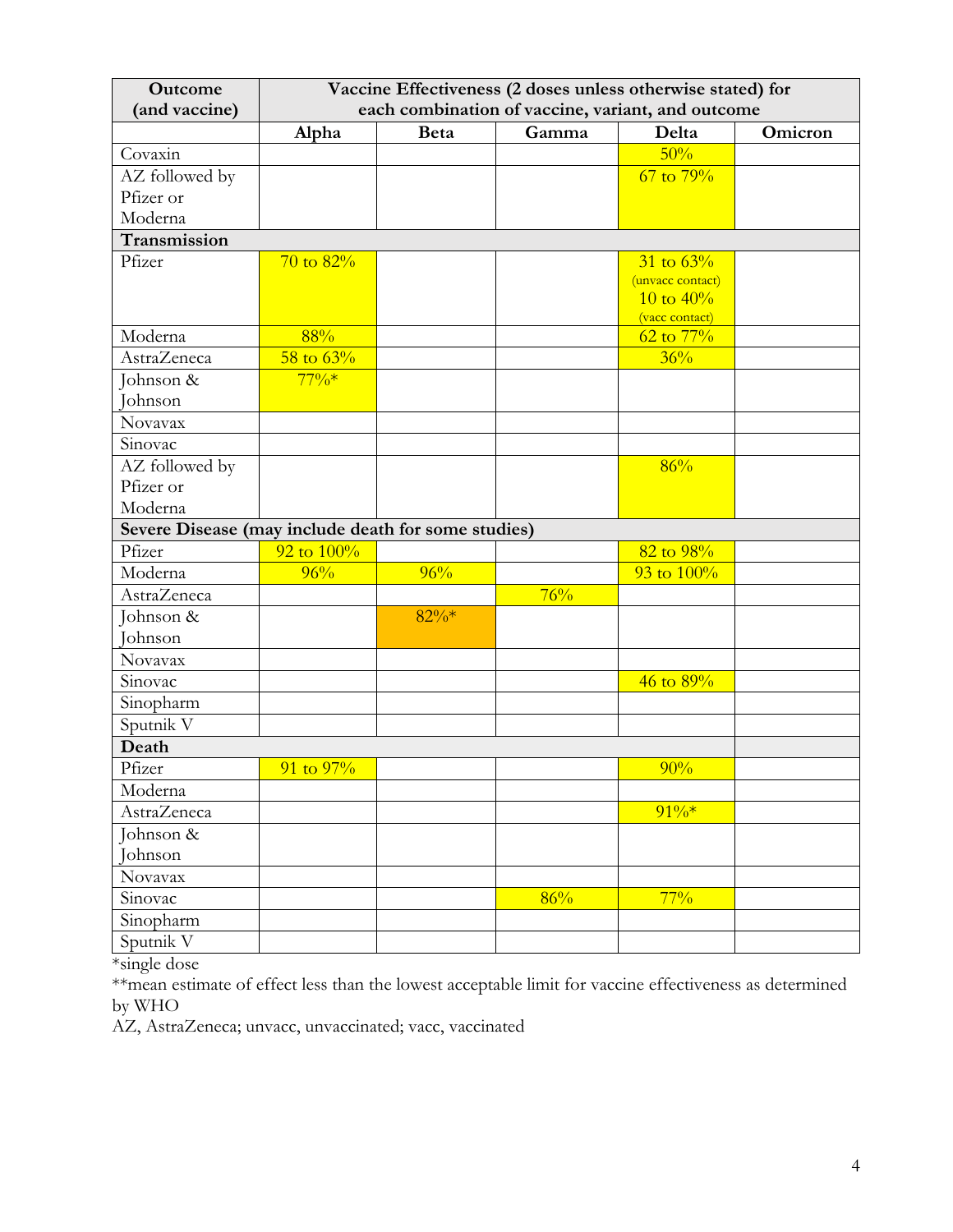# **Table 2: Visual summary of evidence for COVID-19 vaccines for variants of concern – Delta and Omicron [2 doses>30 days since last dose; 3 doses (anytime frame)]**

Percentages indicate level of effectiveness from 0% (no effect) to 100% (full protection): ranges of estimated means are provided when  $\geq 1$  study is available; estimated mean value is provided for single studies

**Colour** indicates **Level of Certainty** based on the evidence

| High certainty evidence                                                                                                                    | Moderate certainty evidence                                                                                                                                       | Low certainty evidence                                                                                                                                           |
|--------------------------------------------------------------------------------------------------------------------------------------------|-------------------------------------------------------------------------------------------------------------------------------------------------------------------|------------------------------------------------------------------------------------------------------------------------------------------------------------------|
| pooling of low to moderate<br>risk of bias RCTs or pooling<br>of observational studies with<br>low risk of bias and<br>consistent findings | single RCT with low to moderate<br>risk of bias or >one observational<br>study with low to moderate risk of<br>bias and at least partially<br>consistent findings | single RCT or observational<br>study with serious risk of bias<br>or multiple low to serious risk<br>of bias observational studies<br>with inconsistent findings |
|                                                                                                                                            |                                                                                                                                                                   |                                                                                                                                                                  |

| <b>Outcome</b>                            | Variant | Number         | Time since       | <b>Vaccine Effectiveness</b> |
|-------------------------------------------|---------|----------------|------------------|------------------------------|
| (vaccine)                                 |         | of Doses       | <b>Last Dose</b> |                              |
|                                           |         |                | (days)           |                              |
| Infection - Omicron (2 doses)             |         |                |                  |                              |
| Pfizer                                    |         |                | 7 to 59          | 6 to $55%$                   |
|                                           | Omicron | $\overline{2}$ | 164              | $-76.5\%$ (-95.3 to -59.5)   |
| Moderna                                   |         |                | 14 to 90         | $30 \text{ to } 37\%$        |
|                                           |         |                | 164              | $-39.3\%$ (-61.6 to -20)     |
| Infection - Delta (2 doses)               |         |                |                  |                              |
| Pfizer                                    |         |                |                  | $53$ to $85%$                |
| Moderna                                   |         | $\overline{2}$ | 120              | 81 to 88%                    |
| AstraZeneca                               |         |                |                  | $72\%$ (66 to 77)            |
| AZ followed by                            | Delta   | 1/1            | 120              | $86\%$ (81 to 89)            |
| mRNA vaccine                              |         |                |                  |                              |
| Pfizer                                    |         | $\overline{2}$ | 150 to 180       | $57$ to $84\%$               |
| Moderna                                   |         |                | 150 to 180       | 65 to 88%                    |
| Johnson & Johnson                         |         | $\mathbf{1}$   | 150              | $74\%$ (70 to 76)            |
| Sinovac                                   |         | $\overline{2}$ | 150              | $30\%$ (18.4 to 39.9)        |
| Infection – Omicron (3 doses)             |         |                |                  |                              |
| Pfizer                                    | Omicron | $\overline{3}$ | 7 to 30          | $34$ to $55%$                |
| Moderna                                   |         |                |                  | 59 to $64\%$                 |
| Infection - Delta (3 doses)               |         |                |                  |                              |
| Pfizer                                    |         | $\overline{3}$ | 7 to 30          | 81 to 93%                    |
| Moderna                                   | Delta   |                |                  | 83 to 96%                    |
| AZ followed by                            |         | 2/1            | $\overline{7}$   | $82\%$ (68 to 90)            |
| Pfizer                                    |         |                |                  |                              |
| Symptomatic Infection - Omicron (2 doses) |         |                |                  |                              |
| Pfizer                                    |         |                | 14 to 63         | $88\%$ (65.9 to 95.8)        |
| Pfizer                                    | Omicron | $\overline{2}$ | 175              | $34\%$ (-5 to 58.7)          |
| AstraZeneca                               |         |                |                  | $6\%$ (-29.7 to 31.7)        |
| Symptomatic Infection - Delta (2 doses)   |         |                |                  |                              |
| Pfizer                                    |         | $\overline{2}$ | 60 to 89         | $72\%$ (61 to 80)            |
| <b>AstraZeneca</b>                        |         |                |                  | $65\%$ (48 to 76)            |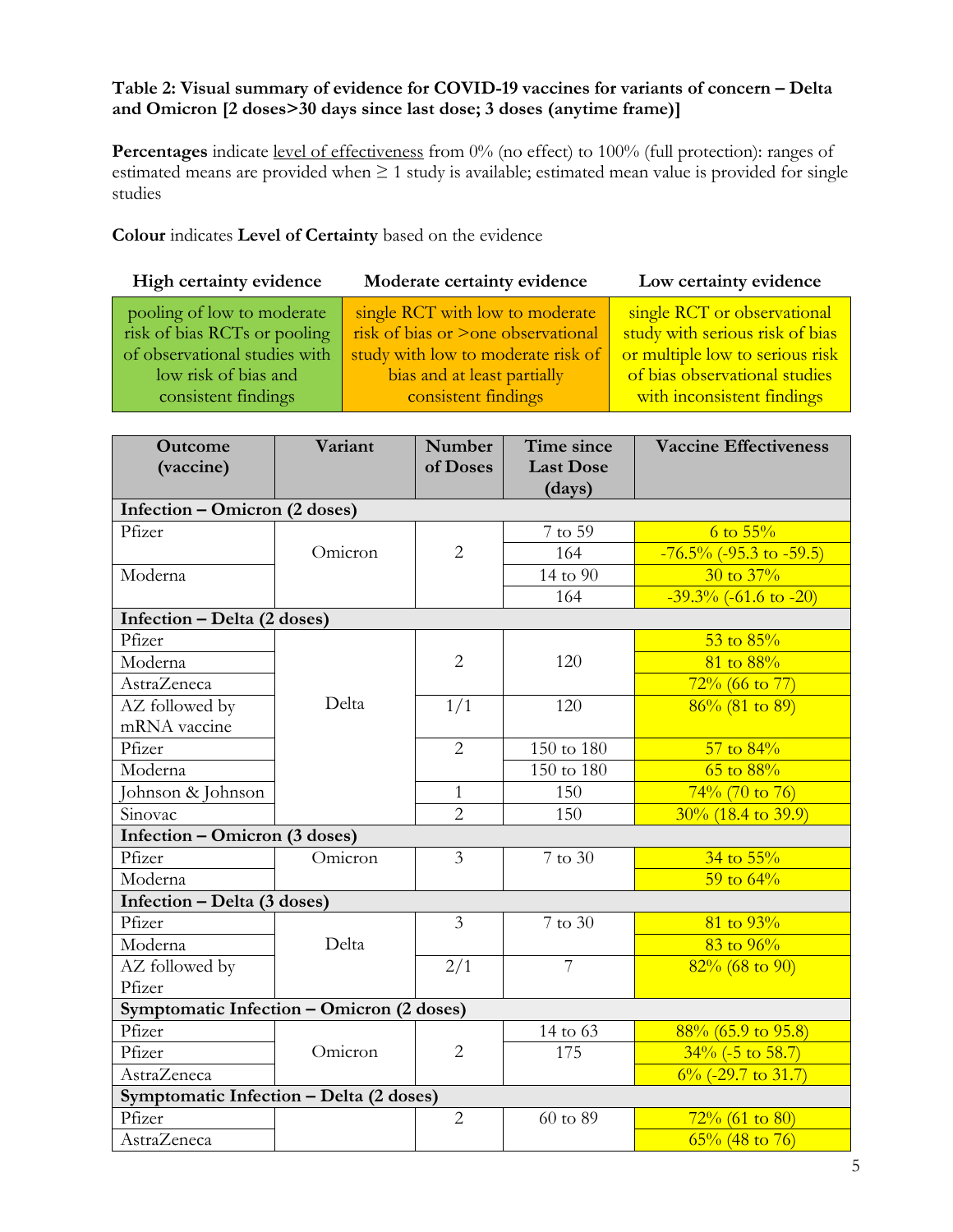| Johnson & Johnson                         |         | $\mathbf{1}$   |            | $52\%$ (33 to 66)       |
|-------------------------------------------|---------|----------------|------------|-------------------------|
| Moderna                                   |         | $\overline{2}$ | 70 to 98   | 90%                     |
| <b>AstraZeneca</b>                        |         | $\overline{2}$ | 119        | 41 to $49\%$            |
| AZ followed by                            | Delta   | 1/1            | 120        | $66\%$ (41 to 80)       |
| mRNA vaccine                              |         |                |            |                         |
| Moderna                                   |         | $\overline{2}$ | 121 to 180 | $71\%$ (56 to 81)       |
| Pfizer                                    |         |                |            | $47\%$ (39 to 55)       |
| Johnson & Johnson                         |         | $\mathbf{1}$   | 150        | $64.3\%$ (62.3 to 66.1) |
| Pfizer                                    |         | $\overline{2}$ | 210        | $70.1\%$ (69 to 71)     |
| Moderna                                   |         |                |            | $81.9\%$ (81 to 82.7)   |
| Symptomatic Infection - Omicron (3 doses) |         |                |            |                         |
| Pfizer                                    | Omicron | 3              |            | $75.5\%$ (56.1 to 86.3) |
| AZ followed by                            |         | 2/1            | 14         | $71.4\%$ (41.8 to 86)   |
| mRNA vaccine                              |         |                |            |                         |
| Symptomatic Infection - Delta (3 doses)   |         |                |            |                         |
| Sinovac                                   |         | 3 doses        | 14         | $78.8\%$ (76.8 to 80.6) |
| AZ followed by                            |         | 2/1            | 14         | 93 to $94\%$            |
| Pfizer                                    |         |                |            |                         |
| Sinovac followed                          | Delta   | 2/1            | 14         | $96.5\%$ (96.2 to 96.7) |
| by Pfizer                                 |         |                |            |                         |
| Sinovac followed                          |         | 2/1            | 14         | $93.2\%$ (92.9 to 93.6) |
| by AZ                                     |         |                |            |                         |
| Severe Disease - Delta (2 doses)          |         |                |            |                         |
| <b>AstraZeneca</b>                        |         |                | 112 to 119 | $70.5\%$ (67 to 73.7)   |
| Moderna                                   |         |                | 120        | $91.5\%$ (60.8 to 98.1) |
| Pfizer                                    |         | $\overline{2}$ | 150        | $57$ to $86\%$          |
| Moderna                                   | Delta   |                | 150        | $85.2\%$ (82.7 to 87.7) |
| Sinovac                                   |         |                | 150        | $30.2\%$ (7.6 to 47.3)  |
| Sinovac followed                          |         | 2/1            | 14         | $96.2\%$ (94.6 to 97.3) |
| by Pfizer                                 |         |                |            |                         |
| Sinovac followed                          |         | 2/1            | 14         | $98.9\%$ (98.5 to 99.2) |
| by AZ                                     |         |                |            |                         |
| Death – Delta (2 doses)                   |         |                |            |                         |
| Johnson & Johnson                         |         | 1              | 120        | $89.4\%$ (52.3 to 97.6) |
| Pfizer                                    |         | $\overline{c}$ | 150        | 81 to 89%               |
| Sinovac                                   |         | $\overline{2}$ | 150        | $75.7\%$ (67 to 82.1)   |
| Moderna                                   | Delta   | $\overline{2}$ | 210        | $93.7\%$ (90.2 to 95.9) |
| Sinovac followed                          |         | 2/1            | 14         | $96.8\%$ (93.9 to 98.3) |
| by Pfizer                                 |         |                |            |                         |
| Sinovac followed                          |         | 2/1            | 14         | $98.1\%$ (97.3 to 98.6) |
| by AZ                                     |         |                |            |                         |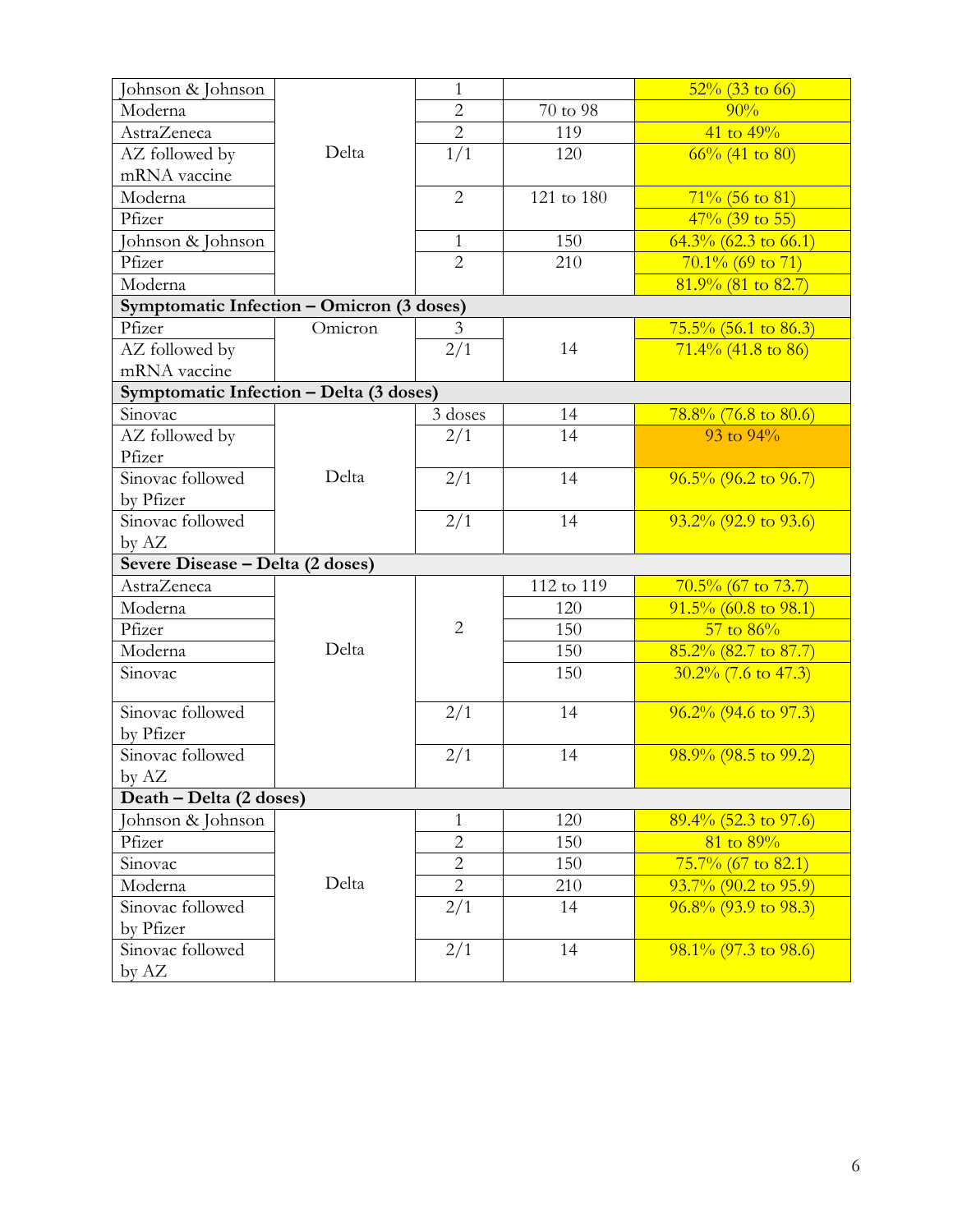#### **VOC Vaccine Findings Omicron Pfizer/ BioNTech Comirnaty [BNT162b2]** BNT162b2 (2 doses) provided protection against VOC Omicron for the following outcomes: • 55.2% (95% CI, 23.5 to 73.7) from infection up to 44 days after  $2<sup>nd</sup>$  dose •  $6\%$  (95% CI, -25 to 30) from infection 7 to 59 days after  $2<sup>nd</sup>$  dose •  $-76.5\%$  (95% CI,  $-95.3$  to  $-59.5$ ) from infection up to 164 days after  $2<sup>nd</sup>$ dose (2 Obs) [\[137\]](https://www.medrxiv.org/content/10.1101/2021.12.20.21267966v3)[\[147\]](https://www.medrxiv.org/content/10.1101/2021.12.30.21268565v1); *last update 2022-01-18* BNT162b2 or mRNA-1273 (2 doses) provided protection against infection by VOC Omicron: • 6% (95% CI, -25 to 30) 7 to 59 days after  $2^{nd}$  dose • 13% (95% CI, -38 to 8) 60 to 119 days after  $2<sup>nd</sup>$  dose • -38% (95% CI, -61 to -18) 120 to 179 days after  $2<sup>nd</sup>$  dose •  $-16\%$  (95% CI,  $-62$  to 17)  $\geq$ 240 days after 2<sup>nd</sup> dose (1 Obs) [\[147\]](https://www.medrxiv.org/content/10.1101/2021.12.30.21268565v1); *last update 2022-01-18* BNT162b2 (2 doses) provided protection against VOC Omicron for the following outcomes: • 88% (95% CI, 65.9 to 95.8) from symptomatic infection at 14 to 63 days after 2nd dose • 34.3% (95% CI, -5 to 58.7) from symptomatic infection at 175 days after  $2<sup>nd</sup>$  dose (1 Obs) [\[136\]](https://www.medrxiv.org/content/10.1101/2021.12.14.21267615v1); *last update 2022-01-05* BNT162b2 (3 doses) provided protection against VOC Omicron for the following outcomes: • 34 to 54.6% from infection at 7 to 30 days after  $3<sup>rd</sup>$  dose (RME) (2 Obs) [\[137\]](https://www.medrxiv.org/content/10.1101/2021.12.20.21267966v3)[\[147\]](https://www.medrxiv.org/content/10.1101/2021.12.30.21268565v1); *last update 2022-01-18* BNT162b2 (3 doses) provided protection against VOC Omicron for the following outcomes: • 75.5% (95% CI, 56.1 to 86.3) from symptomatic infection at 14 days after 3rd dose (1 Obs) [\[136\]](https://www.medrxiv.org/content/10.1101/2021.12.14.21267615v1); *last update 2022-01-05* **Omicron Moderna Spikevax [mRNA-1723]** mRNA-1273 (2 doses) provided protection against VOC Omicron for the following outcomes: • 30.4% (95% CI, 5 to 49) from infection at 14 to 90 days after  $2<sup>nd</sup>$  dose • 36.7% (95% CI, -69.9 to 76.4) from infection up to 44 days after  $2<sup>nd</sup>$  dose • -39.3% (95% CI, -61.6 to -20) from infection up to 164 days after  $2<sup>nd</sup>$  dose • 15.2% (95% CI, 0 to 30.7) from infection at 91 to 180 days after  $2<sup>nd</sup>$  dose • 0% (95% CI, 0 to 1.2) from infection at 181 to 270 days after  $2<sup>nd</sup>$  dose (2 Obs) [\[137\]](https://www.medrxiv.org/content/10.1101/2021.12.20.21267966v3)[\[148\]](https://www.medrxiv.org/content/10.1101/2022.01.07.22268919v1); *last update 2022-01-18* mRNA-1273 (3 doses) provided protection against VOC Omicron for the following outcomes: • 59 to 64% (95% CI, 16 to 80) from infection at 7 to 30 days after  $3<sup>rd</sup>$  dose • (2 Obs) [\[147\]](https://www.medrxiv.org/content/10.1101/2021.12.30.21268565v1)[\[148\]](https://www.medrxiv.org/content/10.1101/2022.01.07.22268919v1); *last update 2022-01-18*

# **Table 3: Key findings about vaccine effectiveness (revised format 13 Dec 2021)**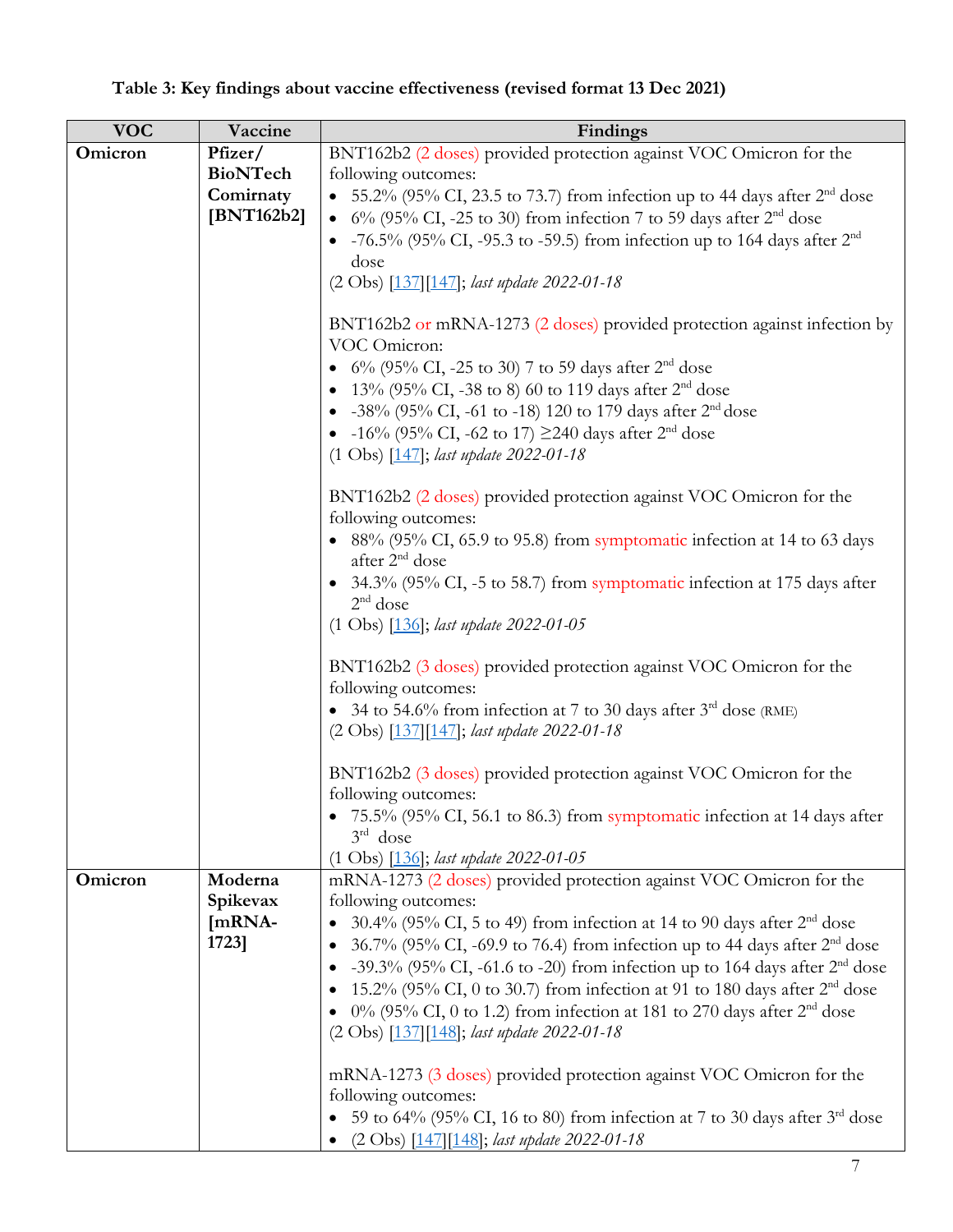| <b>VOC</b>  | Vaccine            | Findings                                                                                                |
|-------------|--------------------|---------------------------------------------------------------------------------------------------------|
|             |                    | (2 Obs) [147] [148]; last update 2022-01-18                                                             |
| Omicron     | <b>AstraZeneca</b> | ChAdOx1 (2 doses) provided limited protection against VOC Omicron for                                   |
|             | [ChAd0x1]          | the following outcomes:                                                                                 |
|             | Vaxzevria          | • 5.9% (95% CI, -29.7 to 31.7) from symptomatic infection at 175 days after                             |
|             | Serum              | $2nd$ dose                                                                                              |
|             | Institute of       | $(1 \text{ Obs})$ $[136]$ ; last update 2022-01-05                                                      |
|             | India              |                                                                                                         |
|             | [Covishield]       |                                                                                                         |
| Omicron     | <b>AstraZeneca</b> | ChAdOx1 (2 doses) followed by BNT162b2 provided protection against                                      |
|             | [ChAd0x1]          | VOC Omicron for the following outcomes:                                                                 |
| 2 doses     | Vaxzevria          | • 71.4% (95% CI, 41.8 to 86) from symptomatic infection at 14 days after $3^{rd}$                       |
| followed by | Serum              | dose                                                                                                    |
| mRNA        | Institute of       | $(1 \text{ Obs})$ $[136]$ ; last update 2022-01-05                                                      |
| vaccine     | India              |                                                                                                         |
|             | [Covishield]       |                                                                                                         |
| Delta       | Pfizer/            | BNT162b2 provided protection against VOC Delta for the following                                        |
|             | <b>BioNTech</b>    | outcome at least 14 to 21 days after 1 <sup>st</sup> dose:                                              |
|             | Comirnaty          | • 30 to $65\%$ from infection (RME)                                                                     |
|             | [BNT162b2]         | 33 to 47.5% from symptomatic infection (RME)                                                            |
|             |                    | 87 to 94% from hospitalization (RME)                                                                    |
|             |                    | 100% (95% CI, not reported) against severe, critical, or fatal disease                                  |
|             |                    |                                                                                                         |
|             |                    | BNT162b2 provided protection against VOC Delta for the following                                        |
|             |                    | outcome at least 7 days after 2 <sup>nd</sup> dose:                                                     |
|             |                    | • 42 to $91\%$ from infection (RME)                                                                     |
|             |                    | 63 to 94% from symptomatic infection (RME)                                                              |
|             |                    | • 82 to 98% from severe, critical, or fatal disease (RME)                                               |
|             |                    | $\bullet$ 90% from death (RME)                                                                          |
|             |                    | (25 Obs) [29][38][42][47][57][63][64][71][74][76][84][88][92][97][102][109][110]                        |
|             |                    | [111][118][119][121][123][133][138][156]; last update 2022-02-02                                        |
| Delta       | Moderna            | mRNA-1273 provided protection against VOC Delta for the following                                       |
|             | Spikevax           | outcomes at least 14 days after 1 <sup>st</sup> dose:                                                   |
|             | $[mRNA-$           | 75 to 86.7% from infection (RME)                                                                        |
|             | 1723]              | 72% (95% CI, 57 to 82) from symptomatic infection                                                       |
|             |                    | 96% (95% CI, 72 to 99) from hospitalization                                                             |
|             |                    | 93 to 100% from severe, critical, or fatal disease (RME)                                                |
|             |                    | mRNA-1273 provided protection against VOC Delta for the following                                       |
|             |                    | outcomes 14 days after 2 <sup>nd</sup> dose:                                                            |
|             |                    | 52 to 91% from infection (RME)                                                                          |
|             |                    | • 87% (95% CI, 84 to 88) from symptomatic infection                                                     |
|             |                    | • 93 to 100% from severe, critical, or fatal disease(RME)                                               |
|             |                    | $(18 \text{ Obs})$                                                                                      |
|             |                    | <u>[47] [57] [63] [64] [71] [74] [97] [101] [102] [109] [110] [111] [118] [121] [123] [133] [138] [</u> |
|             |                    | <u>140</u> ; last update 2022-01-05                                                                     |
| Delta       | <b>AstraZeneca</b> | ChAdOx1 provided protection against VOC Delta for the following outcome                                 |
|             | [ChAd0x1]          | at least 21 days after 1 <sup>st</sup> dose:                                                            |
|             | Vaxzevria          | 18 to $46\%$ from infection (RME)                                                                       |
|             |                    | 33 to 58% from symptomatic infection (RME)                                                              |
|             |                    |                                                                                                         |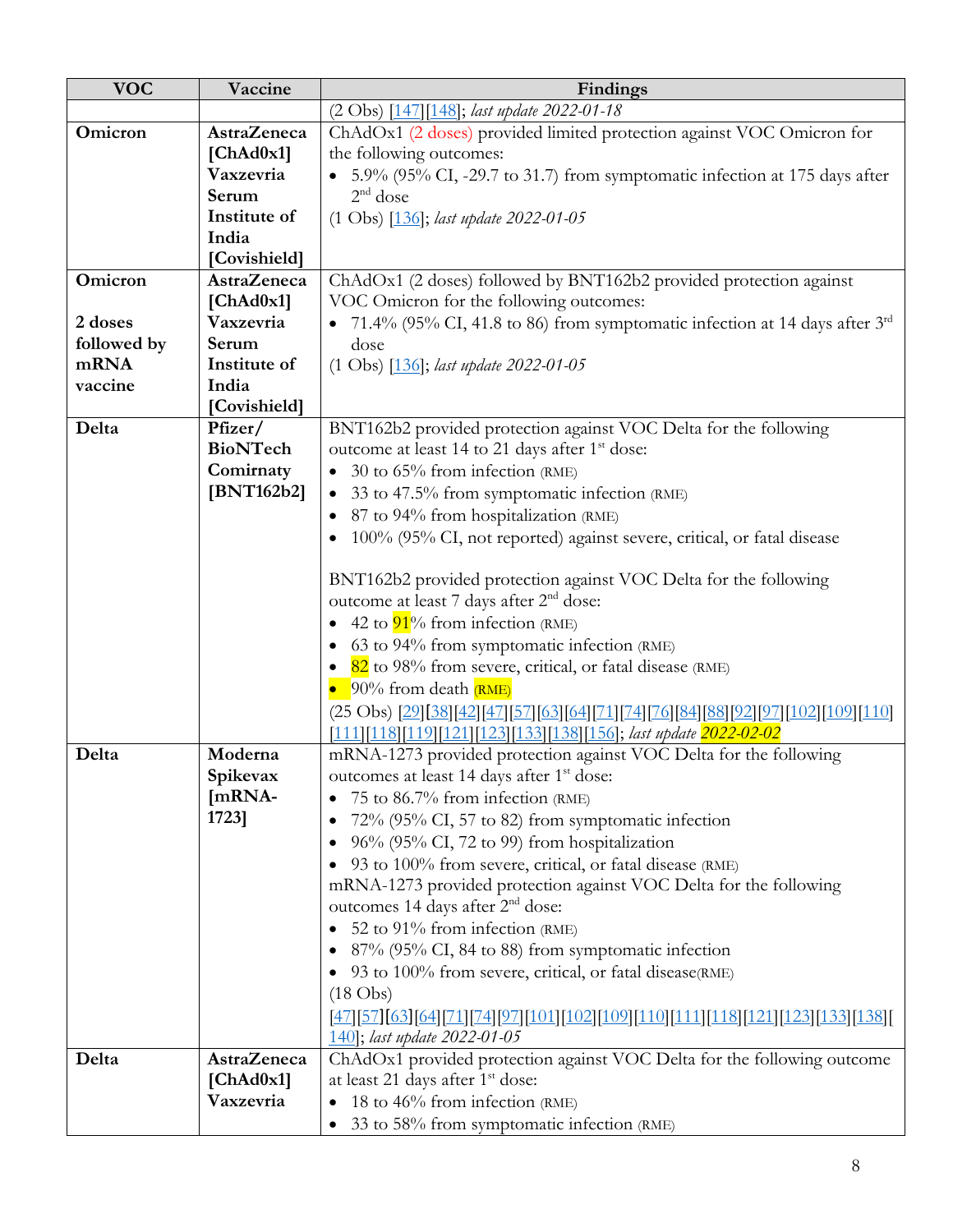| <b>VOC</b>             | Vaccine               | Findings                                                                                                   |
|------------------------|-----------------------|------------------------------------------------------------------------------------------------------------|
|                        | Serum                 | • $71\%$ (95% CI, 51 to 83) from hospitalization                                                           |
|                        | Institute of          | ChAdOx1 provided protection against VOC Delta for the following outcome                                    |
|                        | India                 | at least 7 days after 2 <sup>nd</sup> dose:                                                                |
|                        | [Covishield]          | • 44.8 to 73% from infection (RME)                                                                         |
|                        |                       | 61 to 92% from symptomatic infection (RME)                                                                 |
|                        |                       | 92% (95% CI, 75 to 97) from hospitalization                                                                |
|                        |                       | • 91% (95% CI, 83 to 94) from death                                                                        |
|                        |                       | (10 Obs) [29][38][42][47][71][92][118][119][123][131][141]; last update 2021-12-                           |
|                        |                       | 15                                                                                                         |
| Delta                  | Johnson &             | Ad26.COV2.S provided protection against VOC Delta for the following                                        |
|                        | Johnson               | outcomes $\geq$ 14 days after dose:                                                                        |
|                        | [AD26.COV]            | • $3\%$ to 71% against infection (RME)                                                                     |
|                        | $2.S$ ]               | 50.9% (95% CI, 35.5 to 63.0) from symptomatic infection                                                    |
|                        |                       | 92.5% (95% CI, 54.9 to 99.6) from ICU admission                                                            |
|                        |                       | 90.5% (95% CI, 31.5 to 99.6) from death                                                                    |
|                        |                       | (6 Obs) [97][109][110][111][117][133]; last update 2021-12-15                                              |
| Delta                  | Sinovac               | CoronaVac provided protection against VOC Delta for the following                                          |
|                        | [CoronaVac]           | outcome ≥ 14 days after $2nd$ dose:                                                                        |
|                        |                       | 74.4% (95% CI, 70.4 to 77.8) from infection                                                                |
|                        |                       | 59% (95% CI, 16 to 81.6) from symptomatic infection                                                        |
|                        |                       | • $\frac{46}{10}$ to 89% from severe disease (RME)                                                         |
|                        |                       | • $76.5\%$ (95% CI, 72.9 to 79.6) from death                                                               |
|                        |                       | (2 Obs) [91][156]; last update 2022-02-02                                                                  |
|                        |                       |                                                                                                            |
| Delta                  | <b>AstraZeneca</b>    | ChAdOx1 followed by BNT162b2 at least 14 days after 2 <sup>nd</sup> dose provided                          |
|                        | [ChAd0x1]             | protection against VOC Delta for the following outcomes:                                                   |
|                        | Vaxzevria             | • 67% (95% CI, 59 to 73) against symptomatic infection                                                     |
|                        | Serum                 | $(1 \text{ Obs})$ $[121]$ ; last update 2021-12-01                                                         |
| 1 dose                 | Institute of          |                                                                                                            |
| followed by an<br>mRNA | India<br>[Covishield] | ChAdOx1 followed by mRNA-1273 at least 14 days after $2nd$ dose provided                                   |
|                        |                       | protection against VOC Delta for the following outcomes:                                                   |
| vaccine                |                       | 79% (95% CI, 62 to 88) against symptomatic infection<br>$(1 \text{ Obs})$ $[121]$ ; last update 2021-12-01 |
|                        |                       |                                                                                                            |
|                        |                       | ChAdOx1 followed by either BNT162b2 or mRNA-1273 at least 14 days after                                    |
|                        |                       | 2 <sup>nd</sup> dose provided protection against VOC Delta for the following outcomes:                     |
|                        |                       | 88% (95% CI, 85 to 89) against infection                                                                   |
|                        |                       | $(1 \text{ Obs})$ $[123]$ ; last update 2021-12-01                                                         |
|                        |                       |                                                                                                            |
|                        |                       | ChAdOx1 followed by BNT162b2 provided protection against infection by                                      |
|                        |                       | VOC Delta compared to ChAdOx1 (homologous):                                                                |
|                        |                       | • HR 0.61 (95% CI, 0.52 to 0.71) unreported number of days after 2nd dose                                  |
|                        |                       | (1 Obs) [128]; last update 2021-12-01                                                                      |
| Delta                  | Pfizer/               | BNT162b2 showed a higher risk of infection by VOC Delta in participants                                    |
|                        | <b>BioNTech</b>       | fully vaccinated $(214 \text{ days after } 2^{nd} \text{ dose})$ longer than or equal to 146 days ago      |
| >14 days after         | Comirnaty             | vs fully vaccinated less than 146 days ago [OR 2.06 (95% CI, 1.69 to 2.51)]                                |
| $2nd$ dose             | [BNT162b2]            | $(1 \text{ Obs})$ $[69]$ ; last update 2021-08-25                                                          |
|                        |                       |                                                                                                            |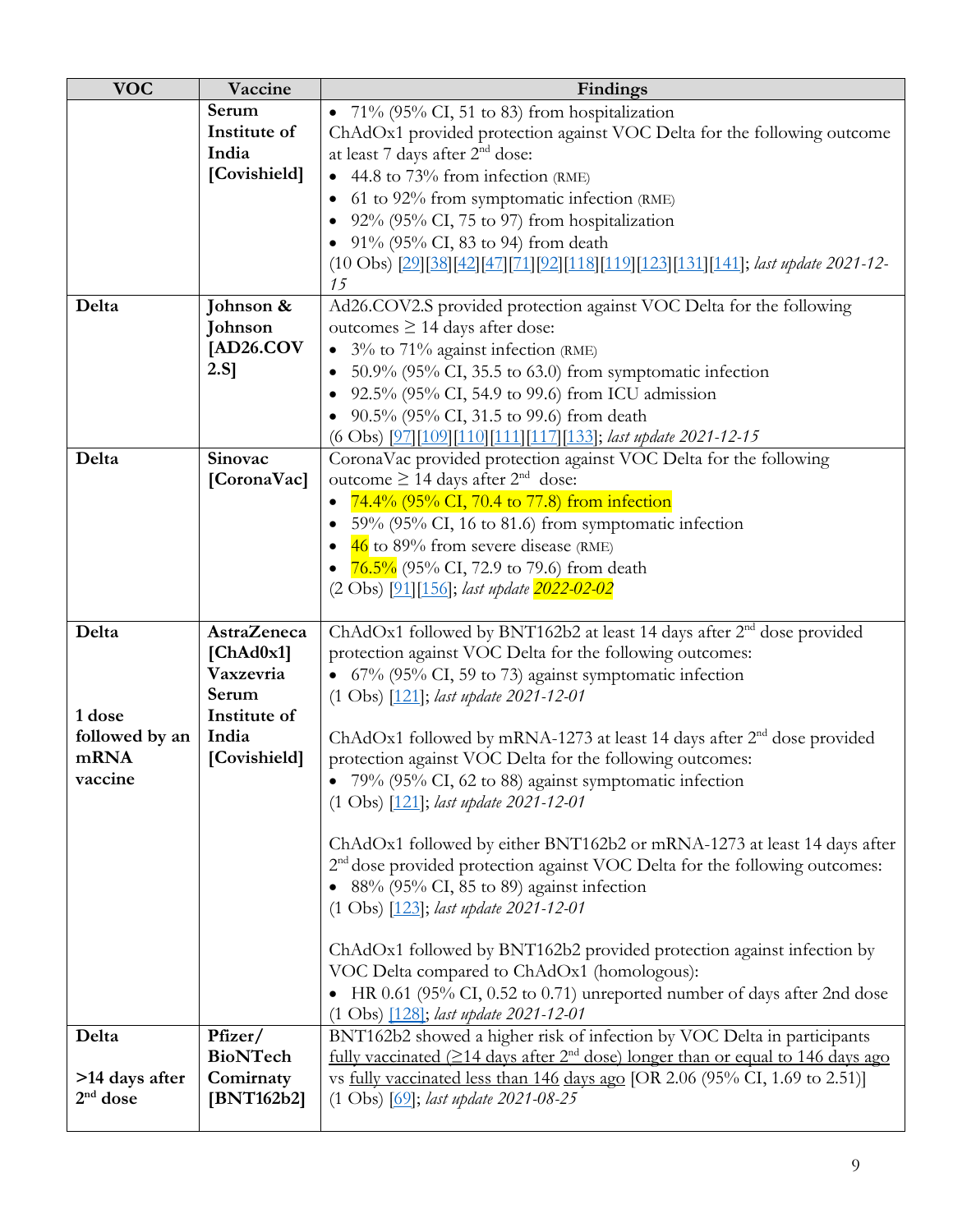| <b>VOC</b>     | Vaccine             | Findings                                                                                                                                             |
|----------------|---------------------|------------------------------------------------------------------------------------------------------------------------------------------------------|
| Varying        |                     | BNT162b2 provided protection against infection by VOC Delta for the                                                                                  |
| intervals for  |                     | following number of days after 2 <sup>nd</sup> dose:                                                                                                 |
| $2nd$ dose     |                     | • $93\%$ (95% CI, 85 to 87) from infection at 7 to 30 days                                                                                           |
|                |                     | • 86.7% (95% CI, 84.6 to 88.6) from infection up to 44 days                                                                                          |
|                |                     | 53 to 85% from infection up to $\geq$ 120 days (RME)                                                                                                 |
|                |                     | • 57 to 84% from infection up to 150 days (RME)                                                                                                      |
|                |                     | (6 Obs) [76][84][123][137][152][156]; last update 2022-02-02                                                                                         |
|                |                     | BNT162b2 provided protection against symptomatic infection by VOC Delta                                                                              |
|                |                     | for the following number of days after $2nd$ dose:                                                                                                   |
|                |                     | • 62.7% (95% CI, 61.7 to 63.8) – at 7 days                                                                                                           |
|                |                     | • 76% (95% CI, 72 to 81) – at 30 to 59 days (age 30-59)                                                                                              |
|                |                     | • 72% (95% CI, 61 to 80) – at 60 to 89 days (age 30-59)                                                                                              |
|                |                     | • 47% (95% CI, 39 to 55) – at 121 to 180 days                                                                                                        |
|                |                     | • 70.1% (95% CI, 68.9 to 71.2) – at 7 months (210 days)                                                                                              |
|                |                     | (4 Obs) [92][114][124][141]; last update 2022-01-05                                                                                                  |
|                |                     | BNT162b2 provided protection against severe, critical, or fatal disease by<br>VOC Delta for the following number of days after 2 <sup>nd</sup> dose: |
|                |                     | • 92 to $94\%$ - age 40 to 59 up to 150 days (RME)                                                                                                   |
|                |                     | • $\frac{57}{10}$ to 86% - age 60+ up to 150 days (RME)                                                                                              |
|                |                     | (3 Obs) [76] [125] [156]; last update 2022-02-02                                                                                                     |
|                |                     | BNT162b2 provided protection against death by VOC Delta for the following<br>number of days after 2 <sup>nd</sup> dose:                              |
|                |                     | • 81 to $\frac{89\%}{9}$ up to 150 days (RME)                                                                                                        |
|                |                     | (3 Obs) [124][125][156]; last update 2022-02-02                                                                                                      |
|                |                     | BNT162b2 provided protection against infection by VOC Delta at the                                                                                   |
|                |                     | following intervals between doses:                                                                                                                   |
|                |                     | • 92% (95% CI, 91 to 93) at 14 to 27 days after $2nd$ dose (interval 7+ weeks)                                                                       |
|                |                     | • 90% (95% CI, 88 to 91) at 4 months after $2nd$ dose (interval 7+ weeks)                                                                            |
|                |                     | (1 Obs) [123]; last update 2021-11-17                                                                                                                |
| Delta          | Moderna<br>Spikevax | mRNA-1273 provided protection against infection by VOC Delta the<br>following number of days after 2 <sup>nd</sup> dose:                             |
| >14 days after | [mRNA-              | 88 to 94% (RME) at 14 to 60 days                                                                                                                     |
| $2nd$ dose     | 1723]               | 82.8% (95% CI, 69.6 to 90.3) at 14 to 90 days                                                                                                        |
|                |                     | 63.6% (95% CI, 51.8 to 72.5) at 91 to 180 days                                                                                                       |
| Varying        |                     | 81 to 88% (RME) at 120 days                                                                                                                          |
| intervals for  |                     | 65 to $88\%$ (RME) at 151 to 180 days                                                                                                                |
| $2nd$ dose     |                     | 61.4% (95% CI, 56.8 to 65.5) at 181 to 270 days<br>$\bullet$                                                                                         |
|                |                     | 52.9% (95% CI, 43.7 to 60.5) at >270 days                                                                                                            |
|                |                     | (6 Obs) [101][123][137][143][152][157]; last update 2022-02-02                                                                                       |
|                |                     |                                                                                                                                                      |
|                |                     | mRNA-1273 provided protection against symptomatic infection by VOC                                                                                   |
|                |                     | Delta the following number of days after $2nd$ dose:                                                                                                 |
|                |                     | 95.2% (95% CI, 94.4 to 95.9) – at 7 days                                                                                                             |
|                |                     | 91% (95% CI, 85 to 95) – at 30 to 59 days (age 30-59)                                                                                                |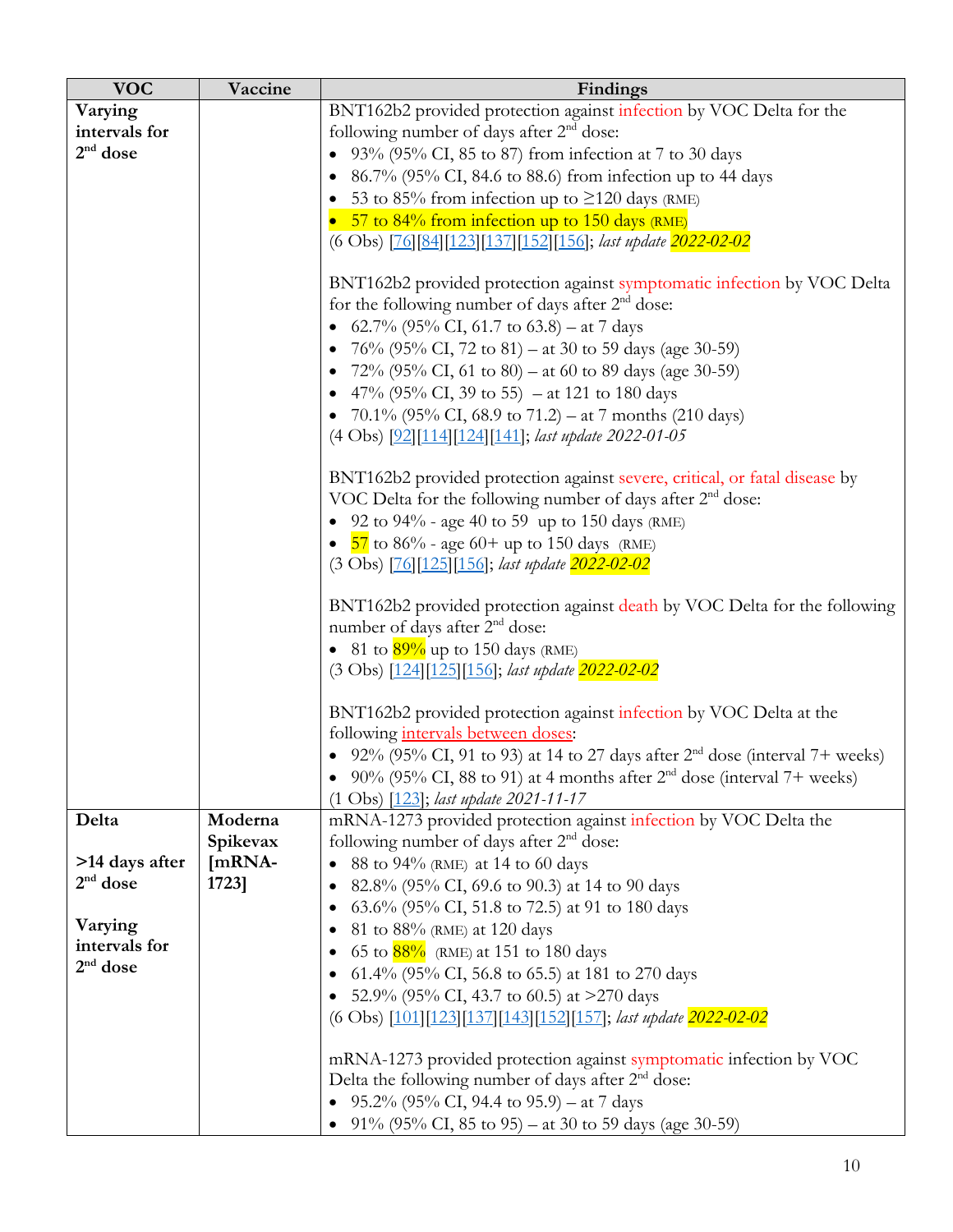| <b>VOC</b>     | Vaccine            | Findings                                                                                                          |
|----------------|--------------------|-------------------------------------------------------------------------------------------------------------------|
|                |                    | • 90% – at 70 to 98 days (RME)                                                                                    |
|                |                    | • 71% (95% CI, 56 to 81) – at 121 to 180 days                                                                     |
|                |                    | • 81.9% (95% CI, 81 to 82.7) – at 7 months (210 days)                                                             |
|                |                    | (4 Obs) [92][114][124][141]; last update 2022-01-05                                                               |
|                |                    |                                                                                                                   |
|                |                    | mRNA-1273 provided protection against severe disease by VOC Delta the                                             |
|                |                    | following number of days after 2 <sup>nd</sup> dose:                                                              |
|                |                    | • 97.8% (95% CI, 83.7 to 99.7) at 60 days                                                                         |
|                |                    | • 91.5% (95% CI, 60.8 to 98.1) at 120 days                                                                        |
|                |                    | • 85.2% (95% CI, 82.7 to 87.7) at 150 days                                                                        |
|                |                    | (2 Obs)[143][157]; last update 2022-02-02                                                                         |
|                |                    |                                                                                                                   |
|                |                    | mRNA-1273 provided protection against death by VOC Delta the following                                            |
|                |                    | number of days after 2 <sup>nd</sup> dose:                                                                        |
|                |                    | • 96% (95% CI, 91.9 to 98) at 60 days                                                                             |
|                |                    | • 93.7% (95% CI, 90.2 to 95.9) at 210 days                                                                        |
|                |                    | $(1 \text{ Obs})$ $[124]$ ; <i>last update</i> $2022 - 02 - 02$                                                   |
|                |                    |                                                                                                                   |
|                |                    | mRNA-1273 provided protection against infection by VOC Delta at the                                               |
|                |                    | following intervals between doses:                                                                                |
|                |                    | • 92% (95% CI, 90 to 94) at 14 to 27 days after $2nd$ dose (interval 7+ weeks)                                    |
|                |                    | • 91% (95% CI, 87 to 94) at 4 months after $2nd$ dose (interval 7+ weeks)                                         |
|                |                    | (1 Obs) [123]; last update 2021-11-17                                                                             |
| Delta          | <b>AstraZeneca</b> | ChAdOx1 provided protection against infection by VOC Delta the following                                          |
|                | [ChAd0x1]          | number of days after 2 <sup>nd</sup> dose:                                                                        |
| >14 days after | Vaxzevria          | • 72% (95% CI, 66 to 77) at 120 days                                                                              |
| $2nd$ dose     | Serum              | (1 Obs) [123]; last update 2022-01-05                                                                             |
|                | Institute of       |                                                                                                                   |
| Varying        | India              | ChAdOx1 provided protection against symptomatic infection by VOC Delta                                            |
| intervals for  | [Covishield]       | the following number of days after 2 <sup>nd</sup> dose:                                                          |
| $2nd$ dose     |                    | • 92.4% (95% CI, 92.1 to 92.7) – at 7 days                                                                        |
|                |                    | 63 to $67\%$ – at 30 to 59 days (RME)                                                                             |
|                |                    | • 65% (95% CI, 48 to 76) – at 60 to 89 days                                                                       |
|                |                    | • 41 to 49% – at 120 days (17 weeks) (RME)                                                                        |
|                |                    | • 69.7% (95% CI, 68.7 to 70.5) – at 140 days                                                                      |
|                |                    | (4 Obs) [92][114][141][142]; last update 2022-01-05                                                               |
|                |                    |                                                                                                                   |
|                |                    | ChAdOx1 provided protection against severe disease by VOC Delta the<br>following number of days after $2nd$ dose: |
|                |                    |                                                                                                                   |
|                |                    | • 79.0% (95% CI, 75.9 to 81.7) at 56 to 63 days                                                                   |
|                |                    | 70.5% (95% CI, 67 to 73.7) at 112 to 119<br>$(1 \text{ Obs})$ [142]; last update 2022-01-05                       |
|                |                    |                                                                                                                   |
|                |                    | ChAdOx1 provided protection against infection by VOC Delta at the                                                 |
|                |                    | following intervals between doses:                                                                                |
|                |                    | • 85% (95% CI, 60 to 94) at 14 to 27 days after $2^{nd}$ dose (interval 7+ weeks)                                 |
|                |                    | 72% (95% CI, 66 to 77) at 84+ days after 2 <sup>nd</sup> dose (interval 7+ weeks)                                 |
|                |                    | $(1 \text{ Obs})$ $[123]$ ; <i>last update 2021-11-17</i>                                                         |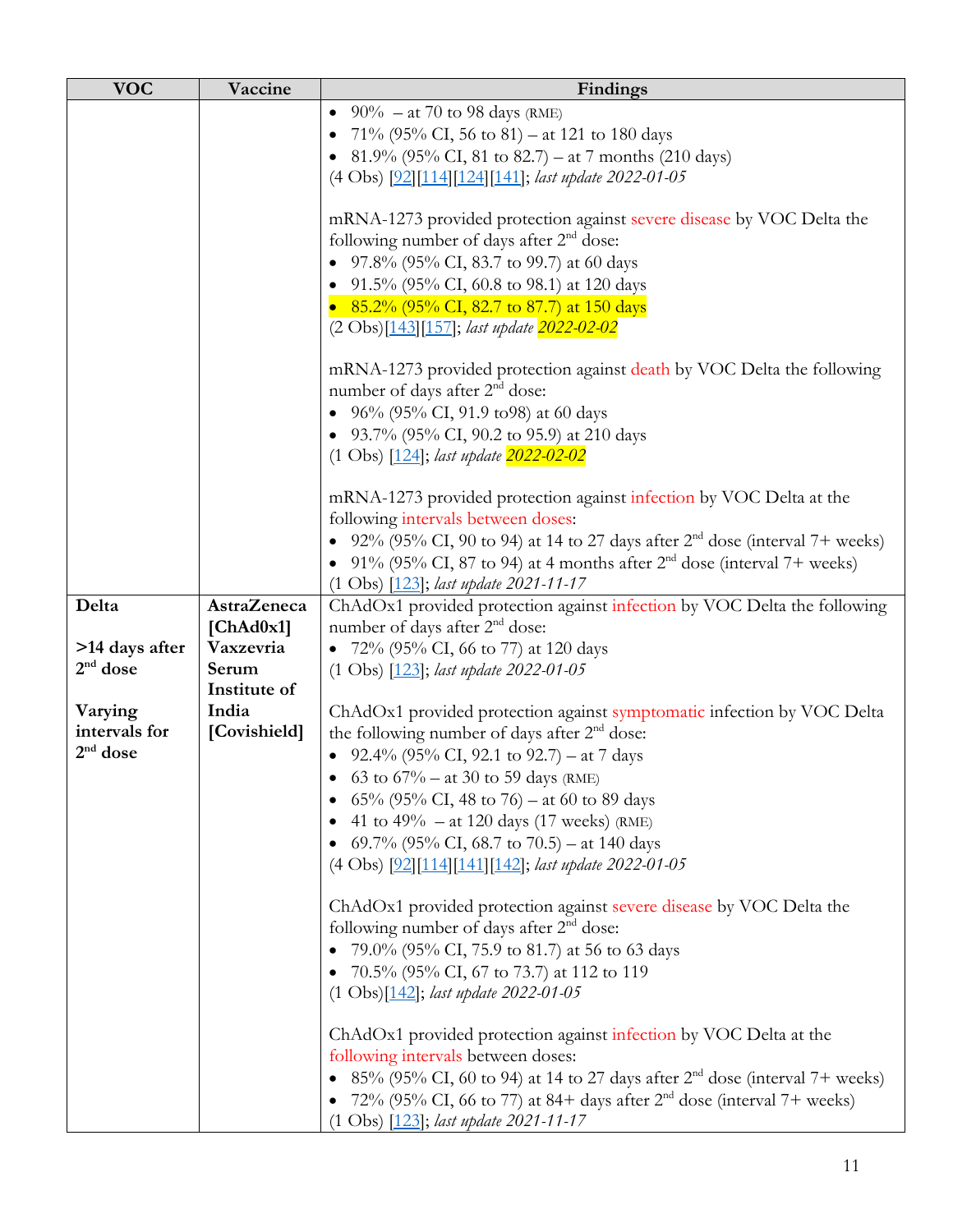| <b>VOC</b>           | Vaccine         | Findings                                                                                |
|----------------------|-----------------|-----------------------------------------------------------------------------------------|
| Delta                | Johnson &       | Ad26.COV2.S provided protection against the following outcomes by VOC                   |
|                      | Johnson         | Delta the following number of days after 2 <sup>nd</sup> dose:                          |
| >14 days after       | [AD26.COV       | • 74% (95% CI, 70 to 76) from infection at $\geq$ 150 days                              |
| dose                 | $2.S$ ]         | 89.4% (95% CI, 52.3 to 97.6) from death at 120 days                                     |
|                      |                 | (2 Obs) [124][152]; last update 2022-02-02                                              |
|                      |                 |                                                                                         |
|                      |                 | Ad26.COV2.S provided protection against symptomatic infection by VOC                    |
|                      |                 | Delta the following number of days after dose:                                          |
|                      |                 | 50% (95% CI, 36 to 62) – at 30 to 59 days                                               |
|                      |                 | • 52% (95% CI, 33 to 66) – at 60 to 89 days                                             |
|                      |                 | • 64.3% (95% CI, 62.3 to 66.1) – at 150 days                                            |
|                      |                 | (2 Obs) [124] [141]; last update 2022-01-05                                             |
| Delta                | <b>Sinovac</b>  | CoronaVac provided protection against the following outcomes by VOC                     |
|                      | [CoronaVac]     | Delta:                                                                                  |
| >14 days after       |                 | 30% (95% CI, 18.4 to 39.9) from infection up to 150 days                                |
| 2 <sup>nd</sup> dose |                 | $\bullet$ 30.2% (95% CI, 7.6 to 47.3) from ICU admission up to 150 days                 |
|                      |                 | 75.7% (95% CI, 67.0 to 82.1) from death up to 150 days                                  |
|                      |                 | $(1 \text{ Obs})$ $[156]$ ; last update $2022 - 02 - 02$                                |
| Delta                | ChAdOx1 (1      | ChAdOx1 followed by an mRNA provided protection against infection by                    |
|                      | dose)           | VOC Delta the following number of days after 2 <sup>nd</sup> dose:                      |
| >14 days after       | followed by     | • 86% (95% CI, 81 to 89) at 120 days                                                    |
| $2nd$ dose           | mRNA            | (1 Obs) [123]; last update 2021-11-17                                                   |
|                      | vaccine         |                                                                                         |
|                      |                 | ChAdOx1 followed by an mRNA provided protection against symptomatic                     |
|                      |                 | infection by VOC Delta the following number of days after $2nd$ dose:                   |
|                      |                 | • 67% (95% CI, 59 to 73) at least 14 days (BNT162b2)                                    |
|                      |                 | 79% (95% CI, 62 to 88) at least 14 days (mRNA-1273)                                     |
|                      |                 | • 66% (95% CI, 41 to 80) – > 120 days (17 weeks)                                        |
|                      |                 | (2 Obs) [114][121]; last update 2022-01-05                                              |
| Delta                | Pfizer/         | BNT162b2 (3 doses) provided protection against the following outcomes                   |
|                      | <b>BioNTech</b> | compared to unvaccinated:                                                               |
| 3 doses              | Comirnaty       | • 81 to 93% from infection up to 30 days after $3rd$ dose (RME)                         |
|                      | [BNT162b2]      | (3 Obs) [137] [139] [147]; last update 2022-01-18                                       |
|                      |                 |                                                                                         |
|                      |                 | BNT162b2 (3 doses) provided protection against symptomatic infection                    |
|                      |                 | compared to unvaccinated:                                                               |
|                      |                 | • 94% (95% CI, 93.4 to 94.6) – at least 14 days after $3^{rd}$ dose (age 50+)           |
|                      |                 | $(1 \text{ Obs})$ $[126]$ ; <i>last update 2021-12-15</i>                               |
|                      |                 | BNT162b2 (3 doses) provided protection against infection by VOC Delta                   |
|                      |                 | compared to 2 doses:                                                                    |
|                      |                 | • 84.0% (95% CI, 79 to 88) at 14 to 20 days after $3^{\text{rd}}$ dose                  |
|                      |                 | • 45.7% (95% CI, 37.9 to 53.5) median of 30 days after $3rd$ dose                       |
|                      |                 | (2 Obs) [93] [132]; last update 2021-12-15                                              |
|                      |                 |                                                                                         |
|                      |                 | BNT162b2 (3 doses) provided protection against the following outcomes by                |
|                      |                 | VOC Delta compared to 2 doses:                                                          |
|                      |                 | Rate ratio 11.3 to 12.3 from infection at least 12 days after $3rd$ dose                |
|                      |                 | Rate ratio 17.9 to 19.5 from severe illness at least 12 days after 3 <sup>rd</sup> dose |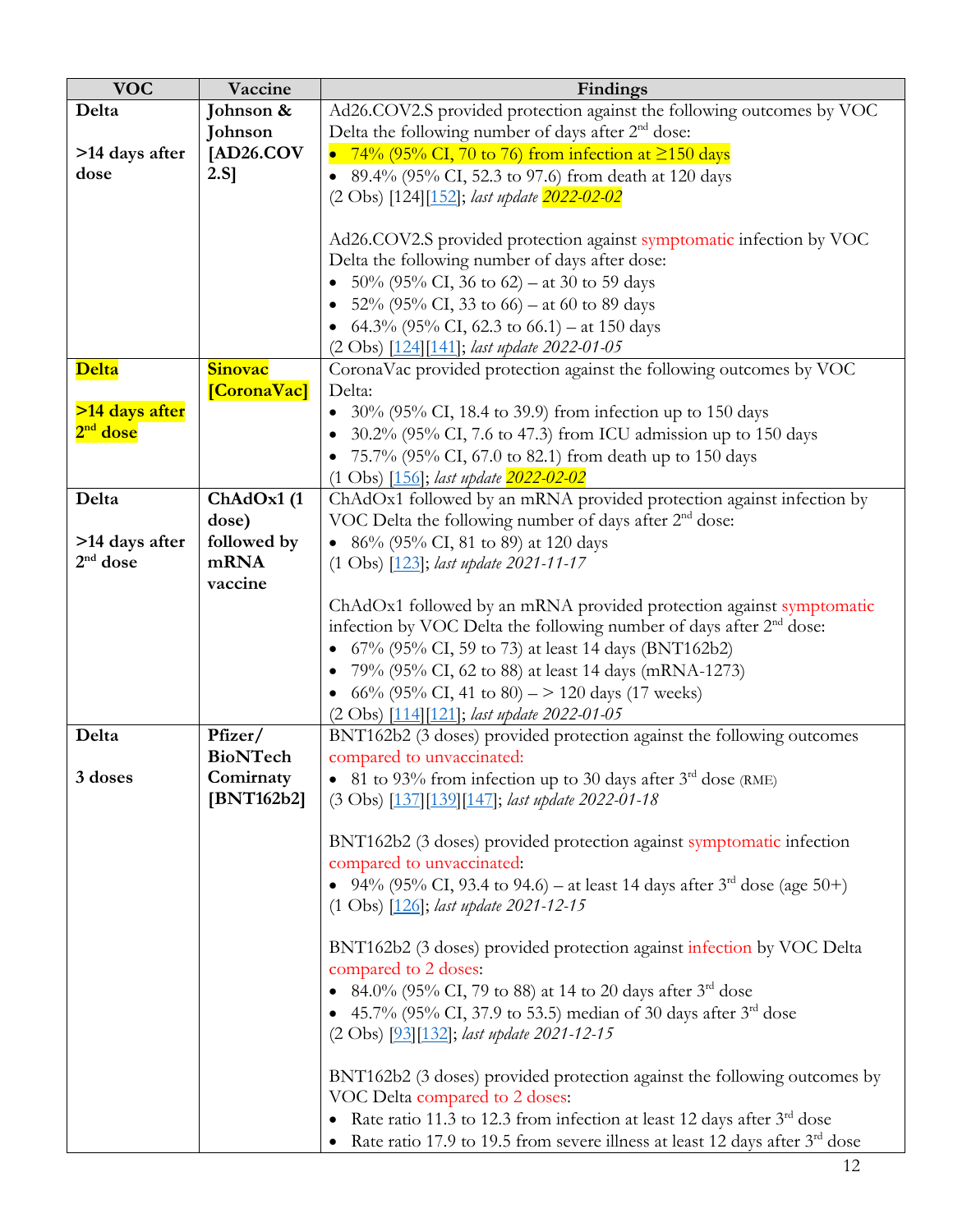| <b>VOC</b>         | Vaccine         | Findings                                                                                                                                               |
|--------------------|-----------------|--------------------------------------------------------------------------------------------------------------------------------------------------------|
|                    |                 | Rate ratio 14.7 (95% CI, 10 to 21.4) from death at least 12 days after $3rd$                                                                           |
|                    |                 | dose                                                                                                                                                   |
|                    |                 | • 90% (95% CI, 86 to 93) from death unclear number of days after $3rd$ dose                                                                            |
|                    |                 | (3 Obs)[100][134][135]; last update 2022-01-05                                                                                                         |
| Delta              | Moderna         | mRNA-1273 (3 doses) provided protection against infection by VOC Delta                                                                                 |
|                    | Spikevax        | compared to unvaccinated:                                                                                                                              |
| 3 doses            | [mRNA-          | • 83 to 95.7% up to 30 days after $3^{rd}$ dose (RME)                                                                                                  |
|                    | 1723]           | (4 Obs) [137][139][147][148]; last update 2022-01-18                                                                                                   |
|                    |                 |                                                                                                                                                        |
|                    |                 | mRNA-1273 (3 doses) provided protection against infection by VOC Delta                                                                                 |
|                    |                 | compared to 2 doses:                                                                                                                                   |
|                    |                 | • 46.6% (95% CI, 36.4 to 55.3) median of 16 days after $3^{\text{rd}}$ dose                                                                            |
|                    |                 | (1 Obs) [132]; last update 2021-12-15                                                                                                                  |
| Delta              | ChAdOx1         | ChAdOx1 (2 doses) followed by BNT162b2 provided protection against                                                                                     |
|                    |                 | VOC Delta for the following outcomes:                                                                                                                  |
| 2 doses            |                 | 82% (95% CI, 68 to 90) from infection at least 7 days after 3rd dose<br>$\bullet$                                                                      |
| followed by 1      |                 | 93.1 to 93.8% from symptomatic infection at least 14 days after 3rd dose                                                                               |
| dose of<br>another |                 | (RME)<br>(3 Obs) [126] [136] [139]; last update 2022-01-18                                                                                             |
| vaccine            |                 |                                                                                                                                                        |
|                    |                 | ChAdOx1 (2 doses) followed by mRNA-1273 provided protection against                                                                                    |
|                    |                 | VOC Delta for the following outcomes:                                                                                                                  |
|                    |                 | • 91% (95% CI, 63 to 98) from infection at least 7 days after 3rd dose                                                                                 |
|                    |                 | (1 Obs) [139]; last update 2022-01-05                                                                                                                  |
| <b>Delta</b>       | <b>Sinovac</b>  | CoronaVac (3 doses) provided protection against VOC Delta for the                                                                                      |
|                    | [CoronaVac]     | following outcome $\geq$ 14 days after 3 <sup>rd</sup> dose:                                                                                           |
| 3 doses            |                 | • 78.8% (95% CI, 76.8 to 80.6) from symptomatic infection                                                                                              |
|                    |                 | $(1 \text{ Obs})$ $[154]$ ; last update $2022 - 02 - 02$                                                                                               |
| <b>Delta</b>       | <b>Sinovac</b>  | CoronaVac (2 doses) followed by BNT162b2 provided protection against                                                                                   |
|                    | [CoronaVac]     | VOC Delta for the following outcomes $\geq$ 14 days after 3 <sup>rd</sup> dose:                                                                        |
| 2 doses            |                 | • $96.5\%$ (95% CI, 96.2 to 96.7) from symptomatic infection                                                                                           |
| followed by 1      |                 | • 96.2% (95% CI, 94.6 to 97.3) from ICU admission                                                                                                      |
| dose of<br>another |                 | • 96.8% (95% CI, 93.9 to 98.3) from death                                                                                                              |
| vaccine            |                 | (1 Obs) [155]; last update 2022-02-02                                                                                                                  |
|                    |                 |                                                                                                                                                        |
|                    |                 | CoronaVac (2 doses) followed by ChAdOx1 provided protection against<br>VOC Delta for the following outcomes $\geq$ 14 days after 3 <sup>rd</sup> dose: |
|                    |                 | 93.2% (95% CI, 92.9 to 93.6) from symptomatic infection                                                                                                |
|                    |                 | 98.9% (95% CI, 98.5 to 99.2) from ICU admission                                                                                                        |
|                    |                 | $\bullet$<br>98.1% (95% CI, 97.3 to 98.6) from death                                                                                                   |
|                    |                 | (1 Obs) [155]; last update 2022-02-02                                                                                                                  |
| Delta              | Pfizer/         | Fully vaccinated index cases by BNT162b showed VET to unvaccinated (hh                                                                                 |
|                    | <b>BioNTech</b> | contact):                                                                                                                                              |
| Transmission       | Comirnaty       | • 31 to $63\%$ (RME)                                                                                                                                   |
| Household or       | [BNT162b2]      |                                                                                                                                                        |
| close contacts     |                 | Fully vaccinated index cases by BNT162b showed VET to fully vaccinated                                                                                 |
| of index case      |                 | household contacts:                                                                                                                                    |
|                    |                 | 10 to 40% (RME)<br>$\bullet$                                                                                                                           |
|                    |                 |                                                                                                                                                        |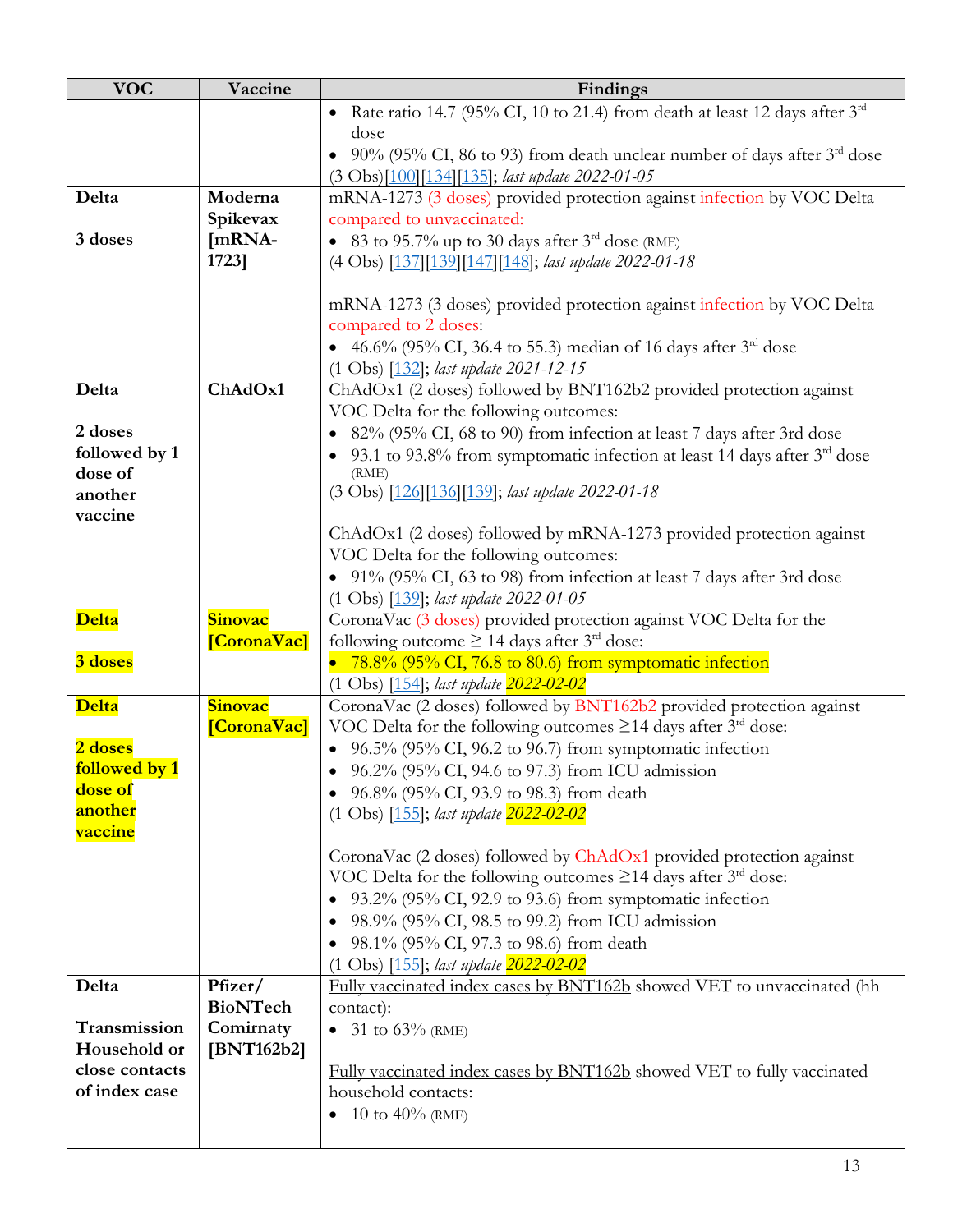| <b>VOC</b>     | Vaccine            | Findings                                                             |  |  |
|----------------|--------------------|----------------------------------------------------------------------|--|--|
|                |                    | Fully vaccinated index cases by BNT162b showed VET for hh contacts   |  |  |
|                |                    | (unclear status):                                                    |  |  |
|                |                    | • $65\%$ (95% CI, 52 to 74)                                          |  |  |
|                |                    |                                                                      |  |  |
|                |                    | Fully vaccinated hh contacts by BNT162b showed VES:                  |  |  |
|                |                    | • $46\%$ (95% CI, 40 to 52) (vaccinated index case)                  |  |  |
|                |                    | 61% (95% CI, 59 to 63) (unvaccinated index case)                     |  |  |
|                |                    | 62 to 90% from infection (unclear status of index case) (RME)        |  |  |
|                |                    | • 100% (95% CI, not reported) from severe disease                    |  |  |
|                |                    | (5 Obs) [105][107][108][129][149]; last update 2021-01-18            |  |  |
| Delta          | Moderna            | Fully vaccinated household contacts by mRNA-1273 showed VES (unclear |  |  |
|                | Spikevax           | status of index):                                                    |  |  |
| Transmission   | [mRNA-             | • 62 to $77\%$ from infection (RME)                                  |  |  |
| Household or   | 1723]              | (2 Obs) [108][129]; last update 2021-12-01                           |  |  |
| close contacts |                    |                                                                      |  |  |
| of index case  |                    |                                                                      |  |  |
| Delta          | <b>AstraZeneca</b> | Fully vaccinated index cases by ChAdOx1 showed VET for household     |  |  |
|                | [ChAd0x1]          | contacts (unclear status):                                           |  |  |
| Transmission   | Vaxzevria          | • $36\%$ (95% CI, 28 to 43) from infection                           |  |  |
| Household or   | Serum              | Fully vaccinated household contacts by ChAdOx1 showed VES (unclear   |  |  |
| close contacts | Institute of       | status of index):                                                    |  |  |
| of index case  | India              | • 55 to $72\%$ from infection (RME)                                  |  |  |
|                | [Covishield]       | (2 Obs)[107][108]; last update 2021-11-03                            |  |  |
| Delta          | ChAdOx1            | Fully vaccinated household contacts by ChAdOx1 followed by mRNA      |  |  |
|                | followed by        | showed VES (unclear status of index):                                |  |  |
| Transmission   | mRNA               | • $86\%$ (95% CI, 45 to 97) from infection                           |  |  |
| Household or   | vaccine            | $(1 \text{ Obs})$ [108]; last update 2021-11-03                      |  |  |
| close contacts |                    |                                                                      |  |  |
| of index case  |                    |                                                                      |  |  |
| Gamma          | Moderna            | mRNA-1273 provided protection against VOC Gamma for the following    |  |  |
|                | Spikevax           | outcomes 14 days after 1 <sup>st</sup> dose:                         |  |  |
|                | [mRNA-             | 85% (95% CI, 71 to 92) from infection                                |  |  |
|                | 1723]              | 77% (95% CI, 63 to 86) from symptomatic infection                    |  |  |
|                |                    | • 89% (95% CI, 73 to 95) from hospitalization                        |  |  |
|                |                    | mRNA-1273 provided protection against VOC Gamma (or Beta) for the    |  |  |
|                |                    | following outcomes 35-41 days after 1 <sup>st</sup> dose:            |  |  |
|                |                    | • $43\%$ (95% CI, 22 to 59) from symptomatic infection               |  |  |
|                |                    | mRNA-1273 provided protection against VOC Gamma for the following    |  |  |
|                |                    | outcome ate least 7 days after 2 <sup>nd</sup> dose:                 |  |  |
|                |                    | $\bullet$ 95% from infection (RME)                                   |  |  |
|                |                    | • 88% (95% CI, 61 to 96) from symptomatic infection                  |  |  |
|                |                    | (4 Obs - 5 refs) [23][47][101][122][123]; last update 2021-12-01     |  |  |
| Gamma          | AstraZeneca        | ChAdOx1 provided protection against VOC Gamma for the following      |  |  |
|                | [ChAd0x1]          | outcomes at least 14 days after 1 <sup>st</sup> dose:                |  |  |
|                | Vaxzevria          | $60\%$ (95% CI, 48 to 69) from infection                             |  |  |
|                | Serum              | 42 to 48% from symptomatic infection (RME)                           |  |  |
|                | Institute of       | 83% (95% CI, 66 to 92) from hospitalization                          |  |  |
|                | India              |                                                                      |  |  |
|                | [Covishield]       |                                                                      |  |  |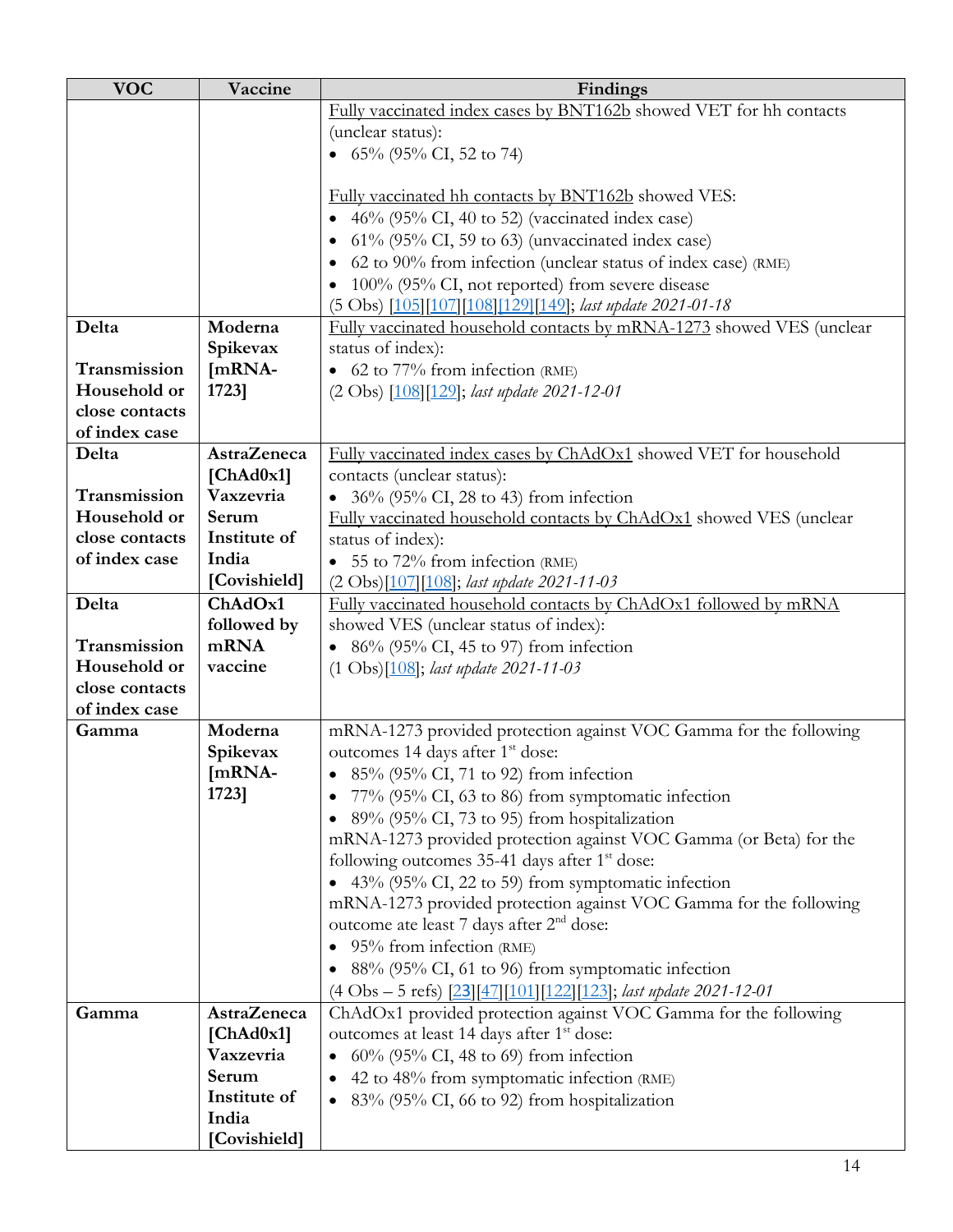| <b>VOC</b>  | Vaccine     | Findings                                                                                                  |  |  |
|-------------|-------------|-----------------------------------------------------------------------------------------------------------|--|--|
|             |             | ChAdOx1 provided protection against VOC Gamma for the following                                           |  |  |
|             |             | outcomes at least 14 days after 2 <sup>nd</sup> dose:                                                     |  |  |
|             |             | 90% (95% CI, 61 to 98) from infection                                                                     |  |  |
|             |             | 65.4% (95% CI, 64.6 to 66.2) from symptomatic infection at 56 to 63 days                                  |  |  |
|             |             | after 2 <sup>nd</sup> dose                                                                                |  |  |
|             |             | 58.7% (95% CI, 56.7 to 60.5) from symptomatic infection at 112 to 119                                     |  |  |
|             |             | days after $2nd$ dose<br>75.6% (95% CI, 73.4 to 77.6) from severe disease at 56 to 63 days after $2^{nd}$ |  |  |
|             |             | dose                                                                                                      |  |  |
|             |             | • $50.5\%$ (95% CI, 43.4 to 56.6) from severe disease at 112 to 119 days after<br>$2nd$ dose              |  |  |
|             |             | (5 Obs)[47][116][122][123][142]; last update 2022-01-05                                                   |  |  |
| Gamma       | Johnson &   | Ad26.COV2-S provided protection against VOC Gamma for the following                                       |  |  |
|             | Johnson     | outcomes 28 days after dose:                                                                              |  |  |
|             | [AD26.COV]  | 50.9% (95% CI, 35.5 to 63.0) from symptomatic infection                                                   |  |  |
|             | $2.S$ ]     | 92.5% (95% CI, 54.9 to 99.6) from ICU admission                                                           |  |  |
|             |             | 90.5% (95% CI, 31.5 to 99.6) from death                                                                   |  |  |
|             |             | $(1 \text{ Obs})$ $[117]$ , <i>last update</i> 2021-11-17                                                 |  |  |
| Gamma       | Sinovac     | CoronaVac provided protection against VOC Gamma for the following                                         |  |  |
|             | [CoronaVac] | outcome ≥ 14 days after $2nd$ dose:                                                                       |  |  |
|             |             | • $65.9\%$ (95% CI, 65.2 to 66.6) from infection                                                          |  |  |
|             |             | CoronaVac provided protection against VOC Gamma for the following                                         |  |  |
|             |             | outcome $\geq$ 14 days after $2^{nd}$ dose for people over age 70:                                        |  |  |
|             |             | • 41.6% (95% CI, 26.9 to 63.3) from symptomatic infection                                                 |  |  |
|             |             | (2 Obs) [30] [49]; last update 2021-07-14                                                                 |  |  |
| Gamma       | ChAdOx1     | ChAdOx1 followed by either BNT162b2 or mRNA-1273 at least 14 days after                                   |  |  |
|             | followed by | $2nd$ dose provided protection against VOC Gamma for the following                                        |  |  |
|             | mRNA        | outcomes:                                                                                                 |  |  |
|             | vaccine     | • $96\%$ (95% CI, 70 to 99) against infection                                                             |  |  |
|             |             | (1 Obs) [123]; last update 2021-11-17                                                                     |  |  |
| <b>Beta</b> | Moderna     | mRNA-1273 provided protection against VOC Beta for the following                                          |  |  |
|             | Spikevax    | outcomes 14 days after 1 <sup>st</sup> dose:                                                              |  |  |
|             | $[mRNA-$    | • 61.3% (95% CI, 56.5 to 65.5) from infection                                                             |  |  |
|             | 1723]       | 77% (95% CI, 63 to 86) from symptomatic infection                                                         |  |  |
|             |             | 89% (95% CI, 73 to 95) from hospitalization                                                               |  |  |
|             |             | • 81.6% (95% CI, 71.0 to 88.8) from severe, critical, or fatal disease                                    |  |  |
|             |             | (combined with Alpha)                                                                                     |  |  |
|             |             | mRNA-1273 provided protection against VOC Beta for the following                                          |  |  |
|             |             | outcomes 35-41 days after 1 <sup>st</sup> dose:                                                           |  |  |
|             |             | • 43% (95 CI, 22 to 59) from symptomatic infection                                                        |  |  |
|             |             | mRNA-1273 provided protection against VOC Beta for the following                                          |  |  |
|             |             | outcome 7 days after 2 <sup>nd</sup> dose:                                                                |  |  |
|             |             | • 96.4% (95% CI, 91.9 to 98.7) from infection                                                             |  |  |
|             |             | 88% (95% CI, 61 to 96) from symptomatic infection                                                         |  |  |
|             |             | • 95.7% (95% CI, 73.4 to 99.9) from severe, critical, or fatal disease                                    |  |  |
|             |             | (combined with Alpha)                                                                                     |  |  |
|             |             | $(2 \text{ Obs} - 3 \text{ refs})$ $[23][47][50]$ ; <i>last update 2021-07-14</i>                         |  |  |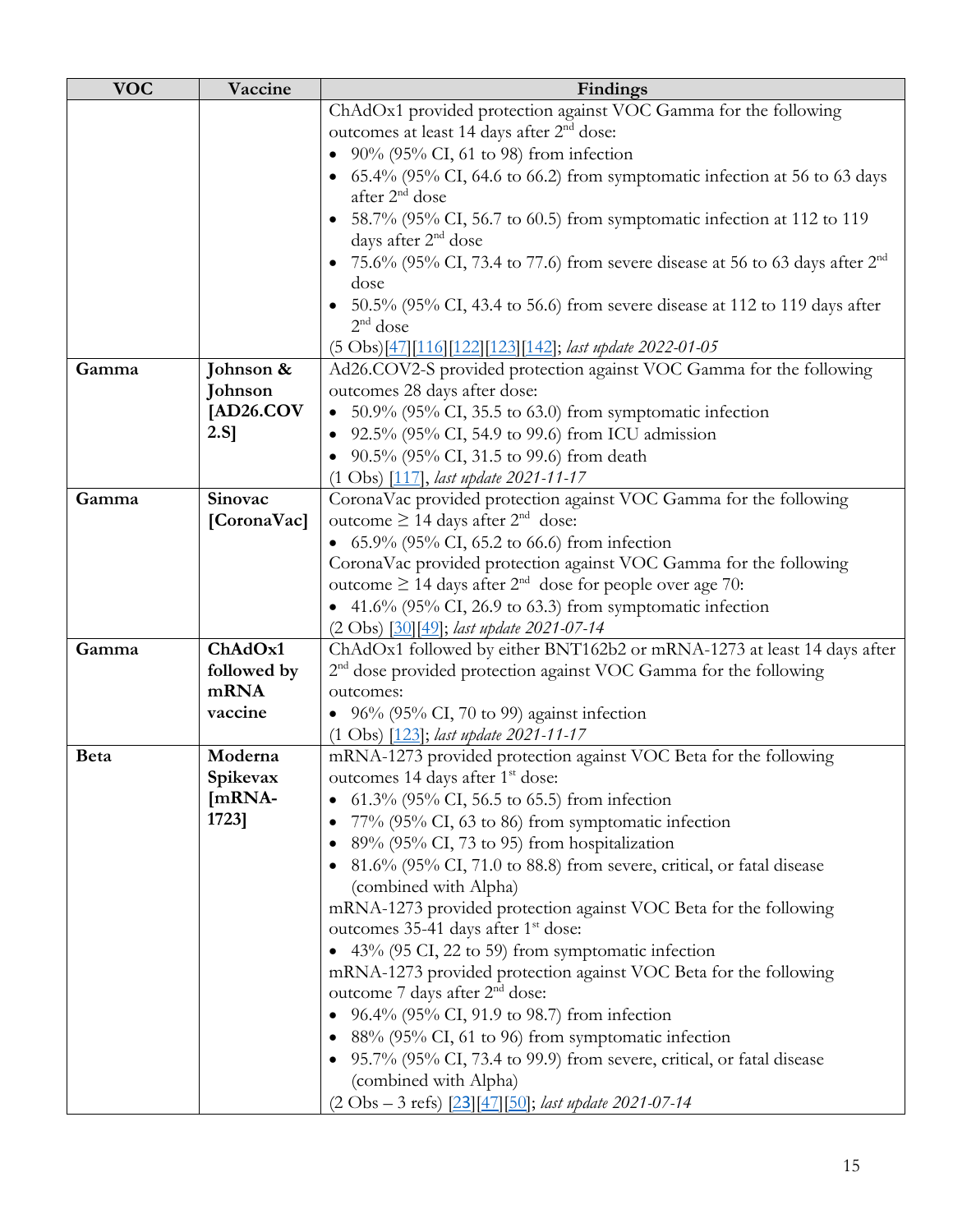| <b>VOC</b>  | Vaccine            | Findings                                                                                        |  |  |
|-------------|--------------------|-------------------------------------------------------------------------------------------------|--|--|
| <b>Beta</b> | <b>AstraZeneca</b> | ChAdOx1 provided protection against VOC Beta for the following outcome                          |  |  |
|             | [ChAd0x1]          | 14 days after 1 <sup>st</sup> dose:                                                             |  |  |
|             | Vaxzevria          | 48% (95% CI, 28 to 63) from symptomatic infection                                               |  |  |
|             | Serum              | $\bullet$ 83% (95% CI, 66 to 92) from hospitalization                                           |  |  |
|             | Institute of       | ChAdOx1 provided protection against VOC Beta for the following outcome                          |  |  |
|             | India              | after 2 doses:                                                                                  |  |  |
|             | [Covishield]       | $\bullet$ 10.4% (95% CI, -76.8 to 54.8) from mild to moderate disease                           |  |  |
|             |                    | (1 RCT, moderate quality; 1 Obs) [4] [47]; last update 2021-07-07                               |  |  |
| <b>Beta</b> | Novavax            | NVX-CoV2373 provided protection against VOC Beta for the following                              |  |  |
|             | [NVX-              | outcome after 7 days after 2 <sup>nd</sup> dose:                                                |  |  |
|             | CoV2373            | • Post-hoc: $43\%$ (95% CI, -9.8 to 70.4) from symptomatic infection                            |  |  |
|             |                    | (1 RCT, moderate quality), [17]; last update 2021-07-14                                         |  |  |
| Alpha       | Moderna            | mRNA-1273 provided protection against VOC Alpha for the following                               |  |  |
|             | Spikevax           | outcomes 14-41 days after 1 <sup>st</sup> dose:                                                 |  |  |
|             | [mRNA-             | 58.9 to 88.1% from infection (RME)                                                              |  |  |
|             | 1723]              | 60 to 61% from symptomatic infection (RME)                                                      |  |  |
|             |                    | 81.6% (95% CI, 71.0 to 88.8) from severe, critical, or fatal disease                            |  |  |
|             |                    | (combined with Beta)                                                                            |  |  |
|             |                    | mRNA-1273 provided protection against VOC Alpha for the following                               |  |  |
|             |                    | outcomes at least 7 days after 2 <sup>nd</sup> dose:                                            |  |  |
|             |                    | 86 to 100% from infection (RME)                                                                 |  |  |
|             |                    | 90 to 95.7% from symptomatic infection (RME)                                                    |  |  |
|             |                    | 95.7% (95% CI, 73.4 to 99.9) from severe, critical, or fatal disease                            |  |  |
|             |                    | (combined with Beta)                                                                            |  |  |
|             |                    | $(10 \text{ Obs} - 11 \text{ refs})$ [8][23][31][34][37][47][50][60][74][101][102]; last update |  |  |
|             |                    | 2021-10-20                                                                                      |  |  |
| Alpha       | <b>AstraZeneca</b> | ChAdOx1 provided protection against VOC Alpha for the following outcome                         |  |  |
|             | [ChAd0x1]          | 14 days after 1 <sup>st</sup> dose:                                                             |  |  |
|             | Vaxzevria<br>Serum | • 64% (95% CI, 60 to 68) from symptomatic infection                                             |  |  |
|             | Institute of       | 85% (95% CI, 81 to 88) from hospitalization                                                     |  |  |
|             | India              | ChAdOx1 provided protection against VOC Alpha for the following outcome                         |  |  |
|             | [Covishield]       | 21 to 28 days after $1st$ dose:<br>$\bullet$ 44 to 74% from infection (RME)                     |  |  |
|             |                    | ChAdOx1 provided protection against confirmed VOC Alpha for the                                 |  |  |
|             |                    | following outcome at least 14 days after 2 doses:                                               |  |  |
|             |                    | • 62 to 79% from infection (RME)                                                                |  |  |
|             |                    | (1 RCT, moderate quality; 5 Obs)[9][10][5][47][70][71][]; last update 2021-08-25                |  |  |
| Alpha       | <b>Novavax</b>     | NVX-CoV2373 provided protection against VOC Alpha for the following                             |  |  |
|             | [NVX-              | outcome after 2 doses:                                                                          |  |  |
|             | CoV2373            | 89.7% (95% CI, 80.2 to 94.6) from symptomatic infection.                                        |  |  |
|             |                    | No hospitalizations or deaths in vaccinated group                                               |  |  |
|             |                    | • Post hoc: 86.3% (95% CI, 71.3 to 93.5) from confirmed Alpha                                   |  |  |
|             |                    | symptomatic infection                                                                           |  |  |
|             |                    | (1 RCT, moderate quality), [19]; last update 2021-06-16                                         |  |  |
| Alpha       | ChAdOx1            | ChAdOx1 followed by BNT162b2 or mRNA-1273 at least 14 days after 2 <sup>nd</sup>                |  |  |
|             | followed by        | dose provided protection against VOC Alpha for the following outcomes:                          |  |  |
|             | mRNA               | 88% (95% CI, 83 to 92) against infection                                                        |  |  |
|             | vaccine            | $(1 \text{ Obs})$ $[70]$ ; last search date 2021-08-25                                          |  |  |
|             |                    |                                                                                                 |  |  |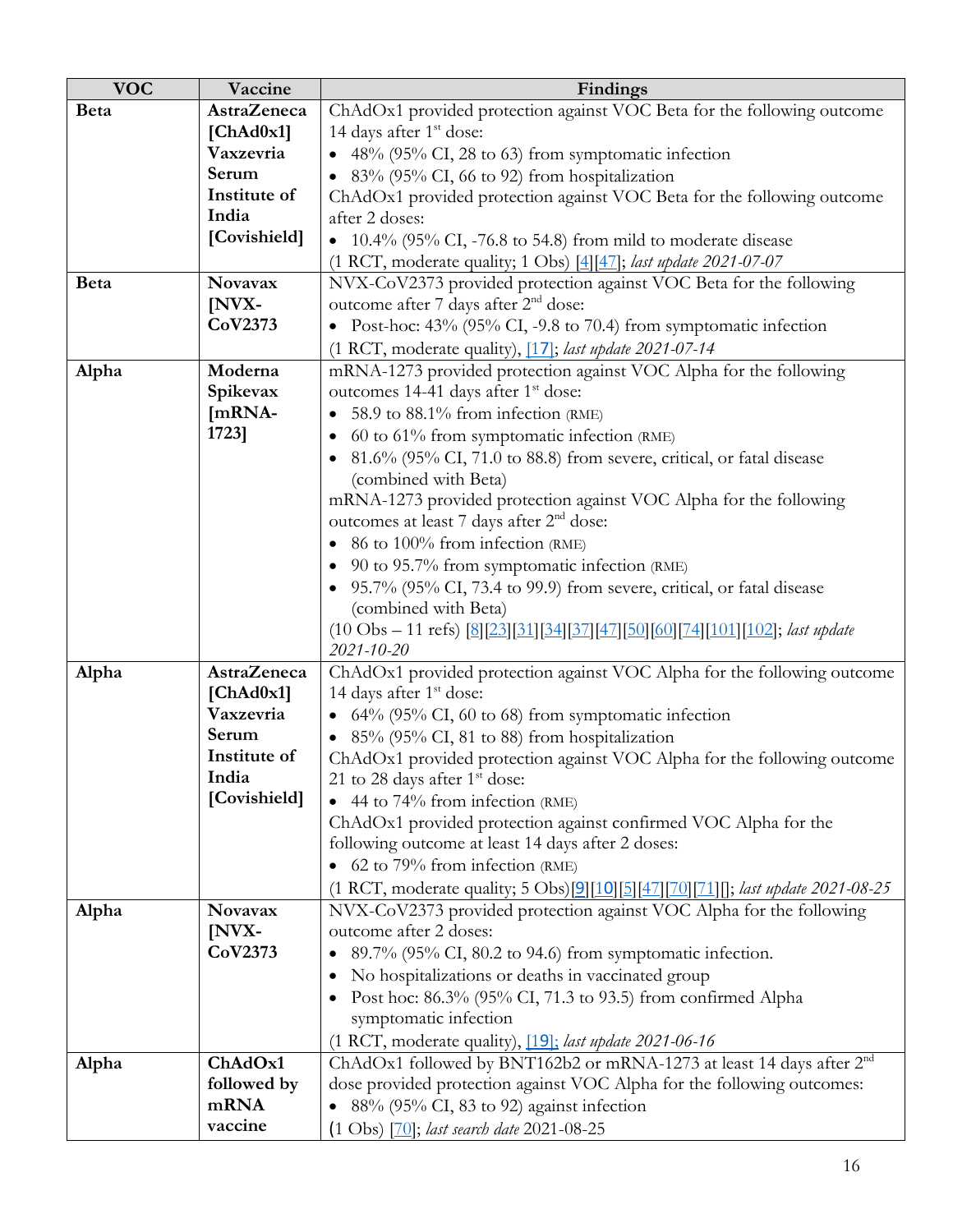| <b>VOC</b>     | Vaccine            | Findings                                                                                |  |  |
|----------------|--------------------|-----------------------------------------------------------------------------------------|--|--|
| Alpha          | Pfizer/            | BNT162b2 reduced transmission of VOC Alpha (VET) from a vaccinated                      |  |  |
|                | <b>BioNTech</b>    | index case (14 to 21 days after 1 <sup>st</sup> dose) to household contacts compared to |  |  |
| Transmission   | Comirnaty          | households of unvaccinated index cases:                                                 |  |  |
| Household or   | [BNT162b2]         | • 30 to 49% from infection (RME)                                                        |  |  |
| close contacts |                    | BNT162b2 reduced transmission of VOC Alpha (VET) from a vaccinated                      |  |  |
| of index case  |                    | HCW (10 weeks after $1st$ dose) to household spouse:                                    |  |  |
|                |                    | • 42.9% (95% CI, 22.3 to 58.1) from infection                                           |  |  |
|                |                    | Fully vaccinated index cases showed VET for household contacts (unclear                 |  |  |
|                |                    | status):                                                                                |  |  |
|                |                    | 70 to $82\%$ from infection (RME)                                                       |  |  |
|                |                    | Fully vaccinated household contacts showed VES (unclear status of index):               |  |  |
|                |                    | $\bullet$ 65 to 94% from infection (RME)                                                |  |  |
|                |                    | (8 Obs) [6][14][33][40][48][104][107][108]; last update 2021-11-03                      |  |  |
| Alpha          | Moderna            | mRNA-1273 reduced transmission of VOC Alpha (VET) from a vaccinated                     |  |  |
|                | Spikevax           | HCW (10 weeks after 1 <sup>st</sup> dose) to household spouse:                          |  |  |
| Transmission   | [mRNA-             | • 42.9% (95% CI, 22.3 to 58.1) from infection                                           |  |  |
| Household or   | 1723]              | Fully vaccinated index cases by mRNA-1273 showed VET for household                      |  |  |
| close contacts |                    | contacts (unclear status):                                                              |  |  |
| of index case  |                    | • $88\%$ (95% CI, 50 to 97) from infection                                              |  |  |
|                |                    | Fully vaccinated household contacts by mRNA-1273 showed VES (unclear                    |  |  |
|                |                    | status of index):                                                                       |  |  |
|                |                    | • 86 to 91% from infection (RME)                                                        |  |  |
|                |                    | (3 Obs)[33][104][108]; last update 2021-11-03                                           |  |  |
| Alpha          | <b>AstraZeneca</b> | ChAdOx1 reduced transmission of VOC Alpha (VET) from a vaccinated                       |  |  |
|                | [ChAd0x1]          | index case (14 to 21 days after 1 <sup>st</sup> dose) to household contacts compared to |  |  |
| Transmission   | Vaxzevria          | households of unvaccinated index cases:                                                 |  |  |
| Household or   | Serum              | • 30 to 47% from infection (RME)                                                        |  |  |
| close contacts | Institute of       | Fully vaccinated index cases by ChAdOx1 showed VET to household                         |  |  |
| of index case  | India              | contacts (unclear status):                                                              |  |  |
|                | [Covishield]       | $\bullet$ 58 to 63% from infection (RME)                                                |  |  |
|                |                    | Fully vaccinated household contacts by ChAdOx1 showed VES (unclear                      |  |  |
|                |                    | status of index case):                                                                  |  |  |
|                |                    | 38 to 87% from infection (RME)<br>$\bullet$                                             |  |  |
|                |                    | (6 Obs) [6][14][40][104][107][108]; last update 2021-12-01                              |  |  |
| Alpha          | Johnson &          | Fully vaccinated index cases by Ad26.COV2.S showed VET for household                    |  |  |
|                | Johnson            | contacts (unclear status):                                                              |  |  |
| Transmission   | [AD26.COV]         | • $77\%$ (95% CI, 6 to 94) from infection                                               |  |  |
| Household or   | $2.S$ ]            | Fully vaccinated household contacts by Ad26.COV2.S showed VES (unclear                  |  |  |
| close contacts |                    | status of index):                                                                       |  |  |
| of index case  |                    | 12% (95% CI, -71 to 54) from infection                                                  |  |  |
|                |                    | $(1 \text{ Obs})$ $[104]$ ; <i>last update 2021-11-03</i>                               |  |  |

| Studies Covering Time Frame for More than One VOC (insufficient data to divide them into separate<br>VOC) |                                  |                                                                                                                                             |  |
|-----------------------------------------------------------------------------------------------------------|----------------------------------|---------------------------------------------------------------------------------------------------------------------------------------------|--|
| Alpha to Delta                                                                                            | Pfizer/<br>BioNTech<br>Comirnaty | BNT162b2 provided protection against infection by VOC Alpha to<br>Delta at least 7 days after $2nd$ dose:<br>• 69.7% (95% CI, 68.6 to 70.8) |  |
|                                                                                                           | [BNT162b2]                       |                                                                                                                                             |  |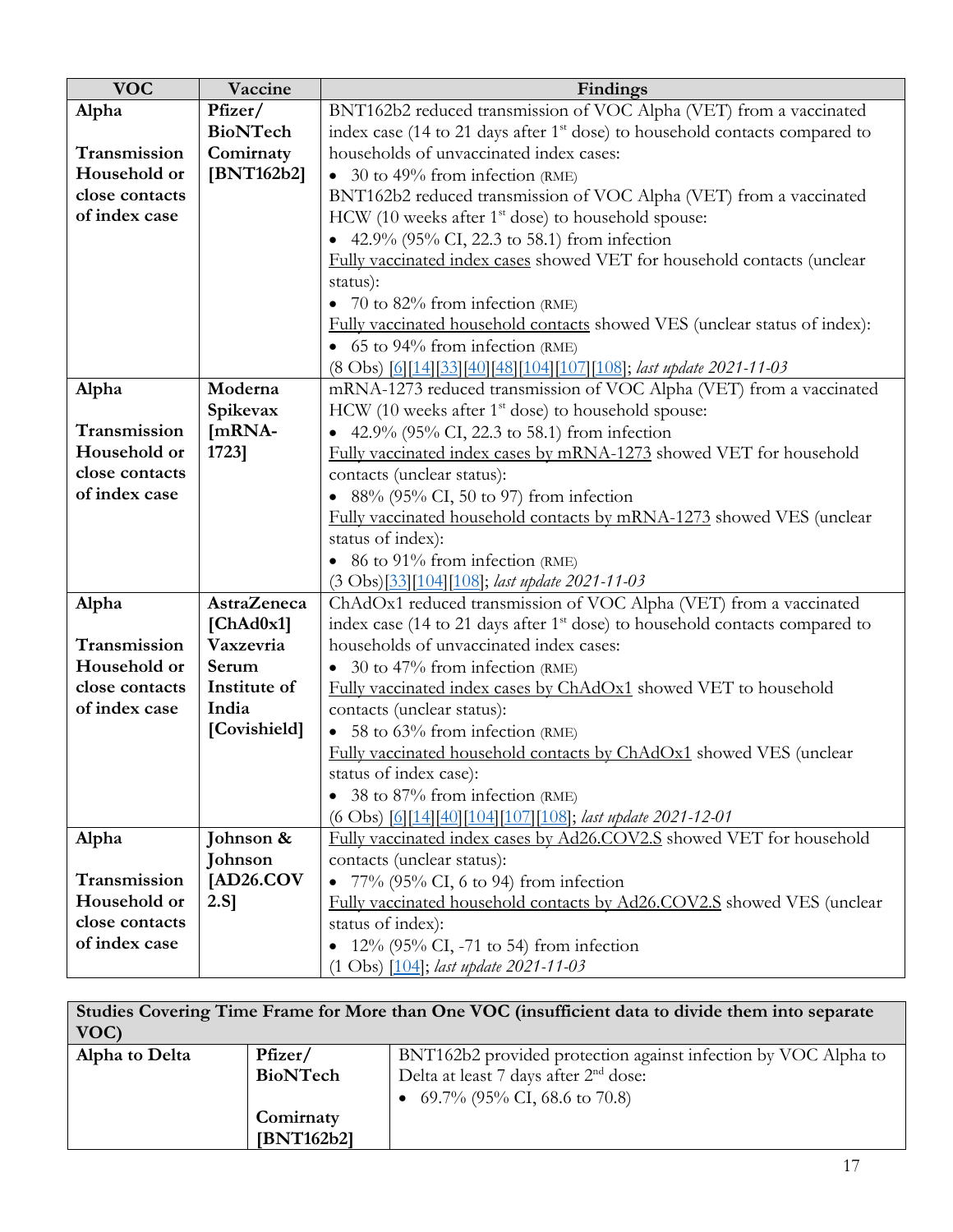| VOC)           | Studies Covering Time Frame for More than One VOC (insufficient data to divide them into separate |                                                                                                                                                                                                                                                                                                                                                                                                                                                                                                                                                                                                                                                                                                                                                                                                                                                                                                                            |  |  |
|----------------|---------------------------------------------------------------------------------------------------|----------------------------------------------------------------------------------------------------------------------------------------------------------------------------------------------------------------------------------------------------------------------------------------------------------------------------------------------------------------------------------------------------------------------------------------------------------------------------------------------------------------------------------------------------------------------------------------------------------------------------------------------------------------------------------------------------------------------------------------------------------------------------------------------------------------------------------------------------------------------------------------------------------------------------|--|--|
|                |                                                                                                   | BNT162b2 or mRNA-1273 provided protection against VOC Alpha<br>to Delta for the following outcomes $\geq$ 14 days after 2 <sup>nd</sup> dose:<br>• 57% (95% CI, 53 to 60) from infection at 144 days after 2nd dose<br>• $68\%$ (95% CI, 64 to 71) from symptomatic infection at 42 to 69<br>days after 2 <sup>nd</sup> dose<br>• 39% (95% CI, 29 to 48) from symptomatic infection at 98 to 148<br>days after 2 <sup>nd</sup> dose<br>• $92\%$ (95% CI, 85 to 96) from severe disease in people with no<br>risk conditions<br>72% (95% CI, 51 to 84) from severe disease with very high risk<br>conditions<br>• 95% (95% CI, 88 to 98) from death at 14 to 41 days after $2nd$ dose<br>• 86 to 93% from death at 70 to 148 days after $2nd$ dose(RME)<br>BNT162b2 showed OR 1.61 (95% CI, 1.45 to 1.79) for infection<br>comparing fully vaccinated Jan to Feb (VOC Alpha) vs fully<br>vaccinated Mar to May (VOC Delta). |  |  |
|                |                                                                                                   | (5 Obs) [95][96][127][144][145]; last update 2022-12-01                                                                                                                                                                                                                                                                                                                                                                                                                                                                                                                                                                                                                                                                                                                                                                                                                                                                    |  |  |
| Alpha to Delta | Pfizer/<br>BioNTech (3<br>doses)<br>Comirnaty<br>[BNT162b2]                                       | BNT162b2 (3 doses) provided protection against VOC Alpha to<br>Delta for the following outcomes compared to unvaccinated:<br>• 88% (95% CI, 86 to 89) from infection at least 14 days after 3rd<br>dose (age $>18$ )<br>BNT162b2 (3 doses) provided protection against VOC Alpha to<br>Delta for the following outcomes:<br>• 75% (95% CI, 71 to 78) from infection at least 14 days after 3rd<br>dose compared to 2 doses (given at least 6 months previously)<br>$\frac{1}{2}$<br>$(1 \text{ Obs})$ $[146]$ ; <i>last update 2022-01-05</i>                                                                                                                                                                                                                                                                                                                                                                              |  |  |
| Alpha to Delta | Moderna<br>Spikevax<br>$[mRNA-1723]$                                                              | mRNA-1273 provided protection against infection by VOC Alpha<br>to Delta at least 7 days after 2 <sup>nd</sup> dose:<br>• 78.2% (95% CI, 76.7 to 79.6)<br>mRNA-1273 or BNT162b2 provided protection against VOC Alpha<br>to Delta for the following outcomes $\geq$ 14 days after 2 <sup>nd</sup> dose:<br>73% (95% CI, 70 to 76) from infection at 144 days after $2nd$ dose<br>• 92% (95% CI, 85 to 96) from severe disease in people with no<br>risk conditions<br>• 72% (95% CI, 51 to 84) from severe disease with very high risk<br>conditions<br>93% (95% CI, 81 to 97) from death at 144 days after $2nd$ dose<br>(3 Obs) [95][127][145]; last update 2022-01-05                                                                                                                                                                                                                                                   |  |  |
| Alpha to Delta | AstraZeneca<br>[ChAd0x1]<br>Vaxzevria<br><b>Serum Institute</b><br>of India<br>[Covishield]       | ChAdOx1 provided protection against infection by VOC Alpha to<br>Delta at least 7 days after 2 <sup>nd</sup> dose:<br>• 43.4% (95% CI, 4.4 to 66.5)<br>ChAdOx1 provided protection against VOC Alpha to Delta for the<br>following outcomes $\geq$ 14 days after 2 <sup>nd</sup> dose:                                                                                                                                                                                                                                                                                                                                                                                                                                                                                                                                                                                                                                     |  |  |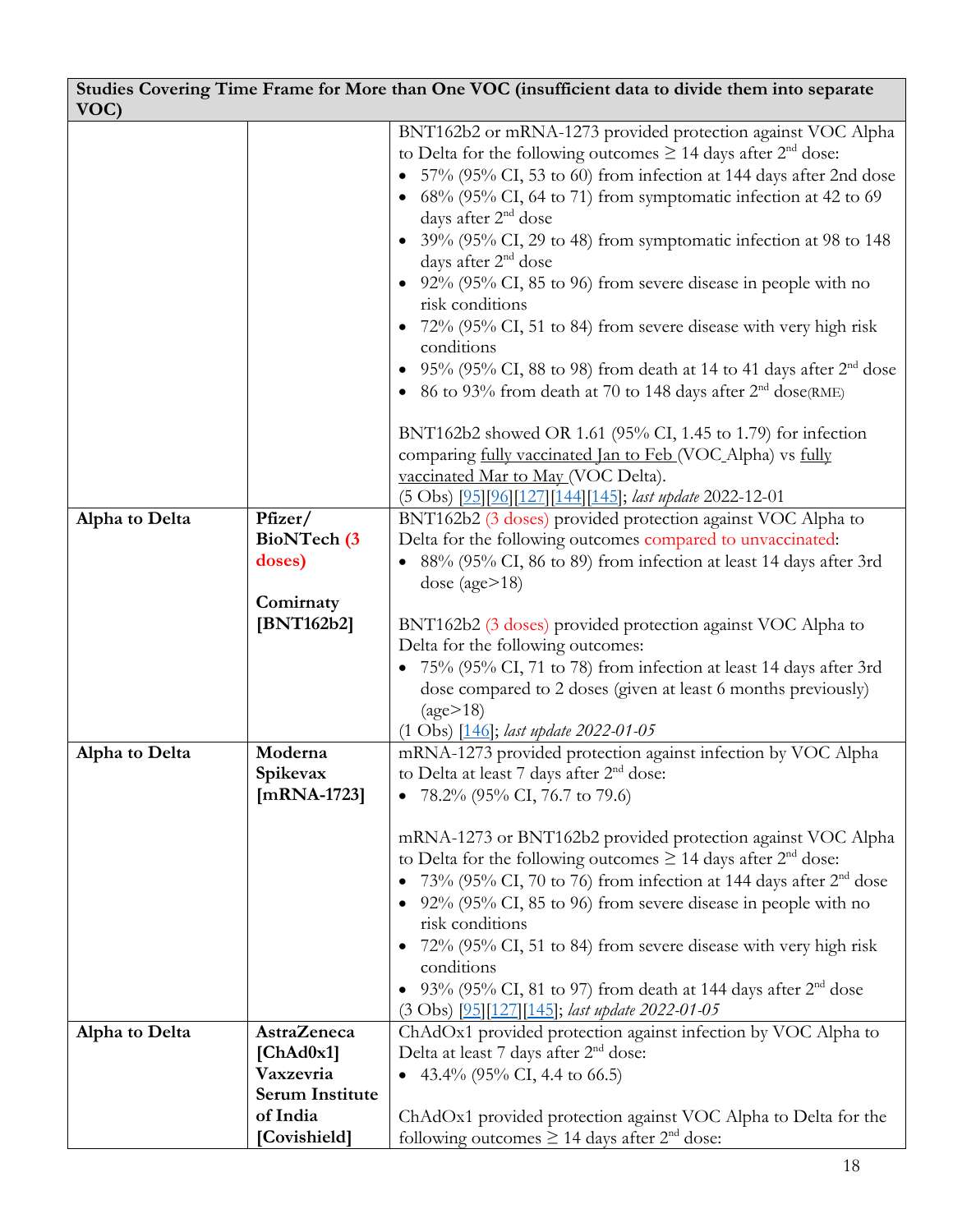| VOC)               | Studies Covering Time Frame for More than One VOC (insufficient data to divide them into separate |                                                                                                                                                 |  |  |
|--------------------|---------------------------------------------------------------------------------------------------|-------------------------------------------------------------------------------------------------------------------------------------------------|--|--|
|                    |                                                                                                   | • $94\%$ (95% CI, 90 to 96) from severe disease in people with no                                                                               |  |  |
|                    |                                                                                                   | risk conditions                                                                                                                                 |  |  |
|                    |                                                                                                   | 63% (95% CI, 46 to 75) from severe disease with very high risk                                                                                  |  |  |
|                    |                                                                                                   | conditions                                                                                                                                      |  |  |
|                    |                                                                                                   | • 33% (95% CI, 23 to 42) from symptomatic infection at 42 to 69<br>days after 2 <sup>nd</sup> dose                                              |  |  |
|                    |                                                                                                   | • 34% (95% CI, 10 to 52) from symptomatic infection at 70 to 140                                                                                |  |  |
|                    |                                                                                                   | days after 2 <sup>nd</sup> dose                                                                                                                 |  |  |
|                    |                                                                                                   | $95\%$ (95% CI, 90 to 97) from death at least 14 days after $2nd$ dose                                                                          |  |  |
|                    |                                                                                                   | (2 Obs) [95][127][144]; last update 2022-01-05                                                                                                  |  |  |
| Alpha to Delta     | Johnson &                                                                                         | Ad26.COV2.S provided protection against VOC Alpha to Delta for                                                                                  |  |  |
|                    | Johnson                                                                                           | the following outcomes $\geq$ 14 days after $2nd$ dose:                                                                                         |  |  |
|                    | [AD26.COV2.S]                                                                                     | $36\%$ (95% CI, 30 to 42) from infection at 144 days after $2nd$ dose                                                                           |  |  |
|                    |                                                                                                   | • $72\%$ (95% CI, 49 to 85) from death at 144 days after $2nd$ dose                                                                             |  |  |
| Alpha to Delta     |                                                                                                   | (1 Obs) [145]; last update 2022-01-05<br>Heterologous mRNA vaccines provided protection against infection                                       |  |  |
|                    | Heterologous<br>mRNA                                                                              | by VOC Alpha to Delta at least 7 days after the 2 <sup>nd</sup> dose:                                                                           |  |  |
|                    | vaccines                                                                                          | • 84.7% (83.1 to 86.1)                                                                                                                          |  |  |
|                    | ChAdOx1                                                                                           | ChAdOx1 followed by either BNT162b2 or mRNA-1273 provided                                                                                       |  |  |
|                    | followed by                                                                                       | protection against infection by VOC Alpha to Delta at least 7 days                                                                              |  |  |
|                    | mRNA vaccine                                                                                      | after 2 <sup>nd</sup> dose:                                                                                                                     |  |  |
|                    |                                                                                                   | • 60.7% (95% CI, 57.5 to 63.6)                                                                                                                  |  |  |
|                    |                                                                                                   | $(1 \text{ Obs})$ $[127]$ ; last update 2021-12-01                                                                                              |  |  |
| Alpha to Delta     | Moderna                                                                                           | mRNA-1273 or BNT162b showed OR of 8.89 (95% CI, 5.92 to                                                                                         |  |  |
| Maintenance        | Spikevax<br>$[mRNA-1723]$                                                                         | 13.34) for unvaccinated vs fully vaccinated against infection (VOC<br>Alpha)                                                                    |  |  |
| hemodialysis       |                                                                                                   |                                                                                                                                                 |  |  |
|                    |                                                                                                   | mRNA-1273 or BNT162b showed OR of 2.27 (95% CI, 1.72 to                                                                                         |  |  |
| (not updated after |                                                                                                   | 3.00) for unvaccinated vs fully vaccinated against infection (VOC                                                                               |  |  |
| Nov 5, 2021)       |                                                                                                   | Delta)                                                                                                                                          |  |  |
|                    |                                                                                                   | (1 Obs) [106]; last update 2021-11-03                                                                                                           |  |  |
| Alpha or Beta      | Pfizer/                                                                                           | BNT162b2 or mRNA-1273 provided protection against infection by                                                                                  |  |  |
| Immunosuppressed,  | BioNTech                                                                                          | VOC Alpha or Beta at the following number of days after $2nd$ dose:<br>46.6% (95% CI, 0.0 to 73.7) $\geq$ 14 days                               |  |  |
| renal transplant   | Comirnaty                                                                                         | 66.0% (95% CI, 21.3 to 85.3) $\geq$ 42 days                                                                                                     |  |  |
|                    | [BNT162b2]                                                                                        | 73.9% (95% CI, 33 to 98.9) $\geq$ 56 days                                                                                                       |  |  |
| (not updated after |                                                                                                   | BNT162b2 or mRNA-1273 provided protection against severe,                                                                                       |  |  |
| Nov 5, 2021)       |                                                                                                   | critical, or fatal disease by VOC Alpha or Beta at the following                                                                                |  |  |
|                    |                                                                                                   | number of days after 2 <sup>nd</sup> dose:                                                                                                      |  |  |
|                    |                                                                                                   | 72.3% (95% CI, 0.0 to 90.9) $\geq$ 14 days                                                                                                      |  |  |
|                    |                                                                                                   | $85\%$ (95% CI, 35.7 to 96.5) $\geq$ 42 days                                                                                                    |  |  |
|                    |                                                                                                   | $83.8\%$ (95% CI, 31.3 to 96.2) $\geq$ 56 days                                                                                                  |  |  |
|                    |                                                                                                   | $(1 \text{ Obs})$ $[90]$ ; last update 2021-09-22                                                                                               |  |  |
| Alpha or Beta      | Moderna<br>Spikevax                                                                               | mRNA-1273 or BNT162b2 provided protection against infection by<br>VOC Alpha or Beta at the following number of days after 2 <sup>nd</sup> dose: |  |  |
| Immunosuppressed,  | $[mRNA-1723]$                                                                                     | 46.6% (95% CI, 0.0 to 73.7) $\geq$ 14 days                                                                                                      |  |  |
| renal transplant   |                                                                                                   | 66.0% (95% CI, 21.3 to 85.3) $\geq$ 42 days                                                                                                     |  |  |
|                    |                                                                                                   | 73.9% (95% CI, 33 to 98.9) ≥56 days                                                                                                             |  |  |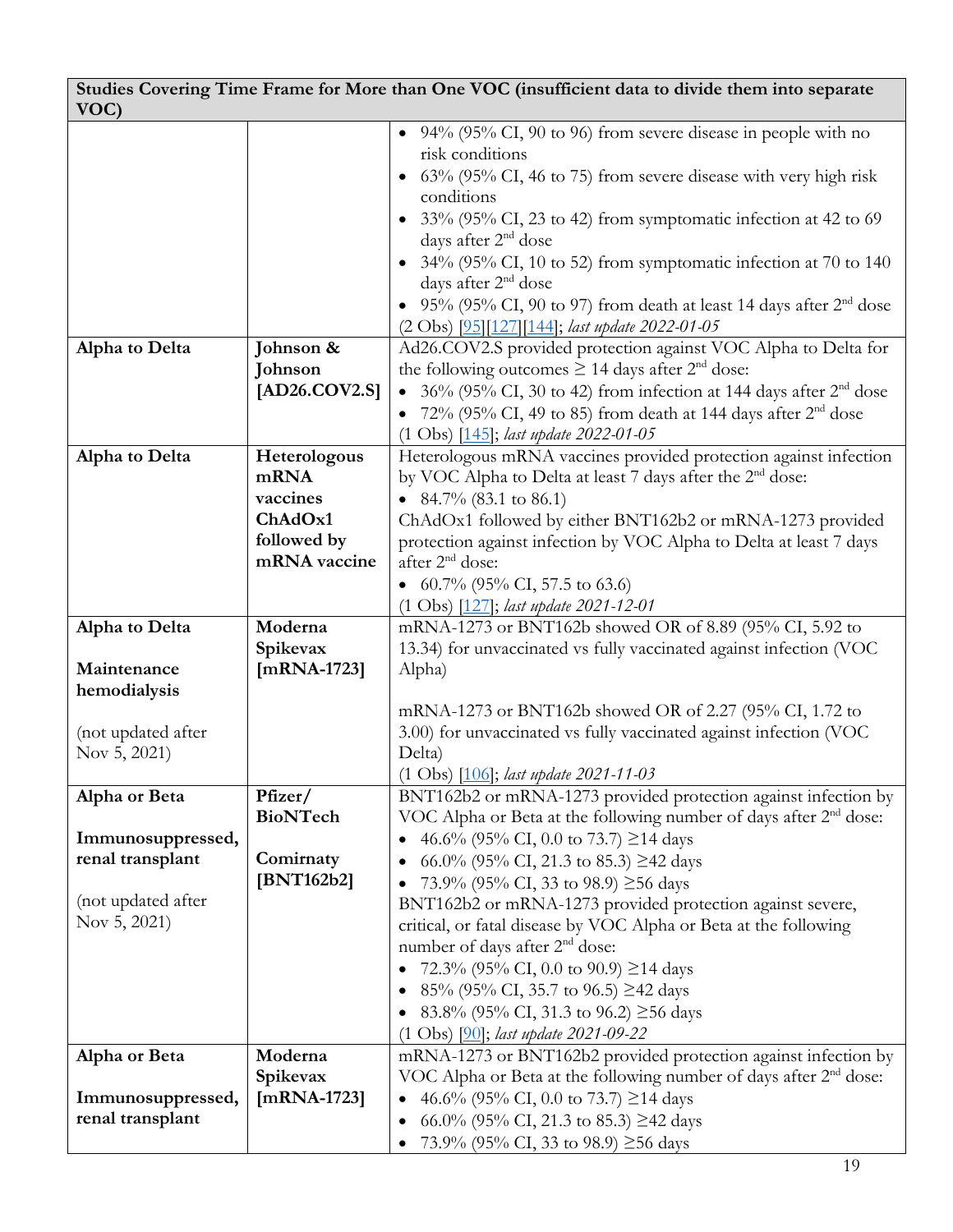| VOC)                                                                                   |                                                       | Studies Covering Time Frame for More than One VOC (insufficient data to divide them into separate                                                                                                                                                                                                                                                                                                                                                                                                                                                                                                                                          |
|----------------------------------------------------------------------------------------|-------------------------------------------------------|--------------------------------------------------------------------------------------------------------------------------------------------------------------------------------------------------------------------------------------------------------------------------------------------------------------------------------------------------------------------------------------------------------------------------------------------------------------------------------------------------------------------------------------------------------------------------------------------------------------------------------------------|
| (not updated after<br>Nov 5, 2021)                                                     |                                                       | mRNA-1273 or BNT162b2 provided protection against severe,<br>critical, or fatal disease by VOC Alpha or Beta at the following<br>number of days after 2 <sup>nd</sup> dose:<br>72.3% (95% CI, 0.0 to 90.9) $\geq$ 14 days<br>$85\%$ (95% CI, 35.7 to 96.5) $\geq$ 42 days<br>$83.8\%$ (95% CI, 31.3 to 96.2) $\geq$ 56 days<br>$(1 \text{ Obs})$ $[90]$ ; last update 2021-09-22                                                                                                                                                                                                                                                           |
| Alpha or Beta                                                                          | Pfizer/                                               | BNT162b2 (2 doses) after prior infection provided protection                                                                                                                                                                                                                                                                                                                                                                                                                                                                                                                                                                               |
| <b>Previously infected</b><br>(not updated after                                       | <b>BioNTech</b><br>Comirnaty<br>[BNT162b2]            | against VOC Alpha (or Beta) for the following outcomes:<br>85% (95% CI, 80 to 89) against re-infection compared to<br>BNT162b2 without prior infection<br>$(1 \text{ Obs})$ $[72]$ ; last update 2021-08-25                                                                                                                                                                                                                                                                                                                                                                                                                                |
| Nov 5, 2021)<br>Alpha or Beta                                                          | Moderna                                               | mRNA-1273 (2 doses) after prior infection did not offer additional                                                                                                                                                                                                                                                                                                                                                                                                                                                                                                                                                                         |
| <b>Previously infected</b><br>(not updated after<br>Nov 5, 2021)                       | Spikevax<br>$[mRNA-1723]$                             | protection against VOC Alpha (or Beta) for the following outcomes:<br>• 15% (95% CI, -105 to 66) against re-infection compared to<br>mRNA-1273 without prior infection<br>$(1 \text{ Obs})$ $[72]$ ; last update 2021-08-25                                                                                                                                                                                                                                                                                                                                                                                                                |
| <b>Beta to Delta</b>                                                                   | Pfizer/<br><b>BioNTech</b><br>Comirnaty<br>[BNT162b2] | BNT162b2 provided protection against infection by VOC Beta to<br>VOC Delta for the following number of days after the 2 <sup>nd</sup> dose:<br>65.8% (95% CI, 63.8 to 67.7) at 5 to 9 weeks<br>29.7% (95% CI, 21.7 to 36.9) at 15 to 19 weeks<br>0% (95% CI, 0 to 0) 20 to 24 weeks<br>BNT162b2 provided protection against hospitalization or death by<br>VOC Beta to VOC Delta for the following number of days after the<br>$2nd$ dose:<br>94.2% (95% CI, 91.0 to 96.5) at 5 to 9 weeks<br>• 86.4% (95% CI, 69.9 to 94.8) at 15 to 19 weeks<br>• 95.3% (95% CI, 70.5 to 99.9) at 20 to 24 weeks<br>(1 Obs) [98]; last update 2021-10-06 |
| Beta or Gamma<br><b>HCW</b><br>(not updated after<br>Nov 5, 2021)                      | Pfizer/<br><b>BioNTech</b><br>Comirnaty<br>[BNT162b2] | BNT162b2 provided protection against VOC Beta or Gamma for<br>the following outcomes 14 to 42 days after 1 <sup>st</sup> dose:<br>• 37.2% (95% CI, 16.6 to 52.7) from infection<br>BNT162b2 provided protection against VOC Beta or Gamma for<br>the following outcome 7 days after $2nd$ dose:<br>• 79.2% (95% CI, 64.6 to 87.8) from infection<br>$(1 \text{ Obs})$ [27]; last update 2021-06-01                                                                                                                                                                                                                                         |
| <b>Beta or Gamma</b><br>Transmission<br>Vaccinated HCW vs<br>unvaccinated<br>community | Pfizer/<br><b>BioNTech</b><br>Comirnaty<br>[BNT162b2] | BNT162b2 reduced transmission of VOC Beta or Gamma from<br>vaccinated HCW (VET) compared to unvaccinated community $\geq$ 14<br>days after 1 <sup>st</sup> dose:<br>• 54.7% (95% CI, 44.8 to 62.9) from infection<br>BNT162b2 reduced transmission of VOC Beta or Gamma from<br>vaccinated HCW (VETompared to unvaccinated community $\geq 7$<br>days after 2 <sup>nd</sup> dose:<br>• 84.8% (95% CI, 75.2 to 90.7) from infection<br>$(1 \text{ Obs})$ $[27]$ ; <i>last update 2021-06-08</i>                                                                                                                                             |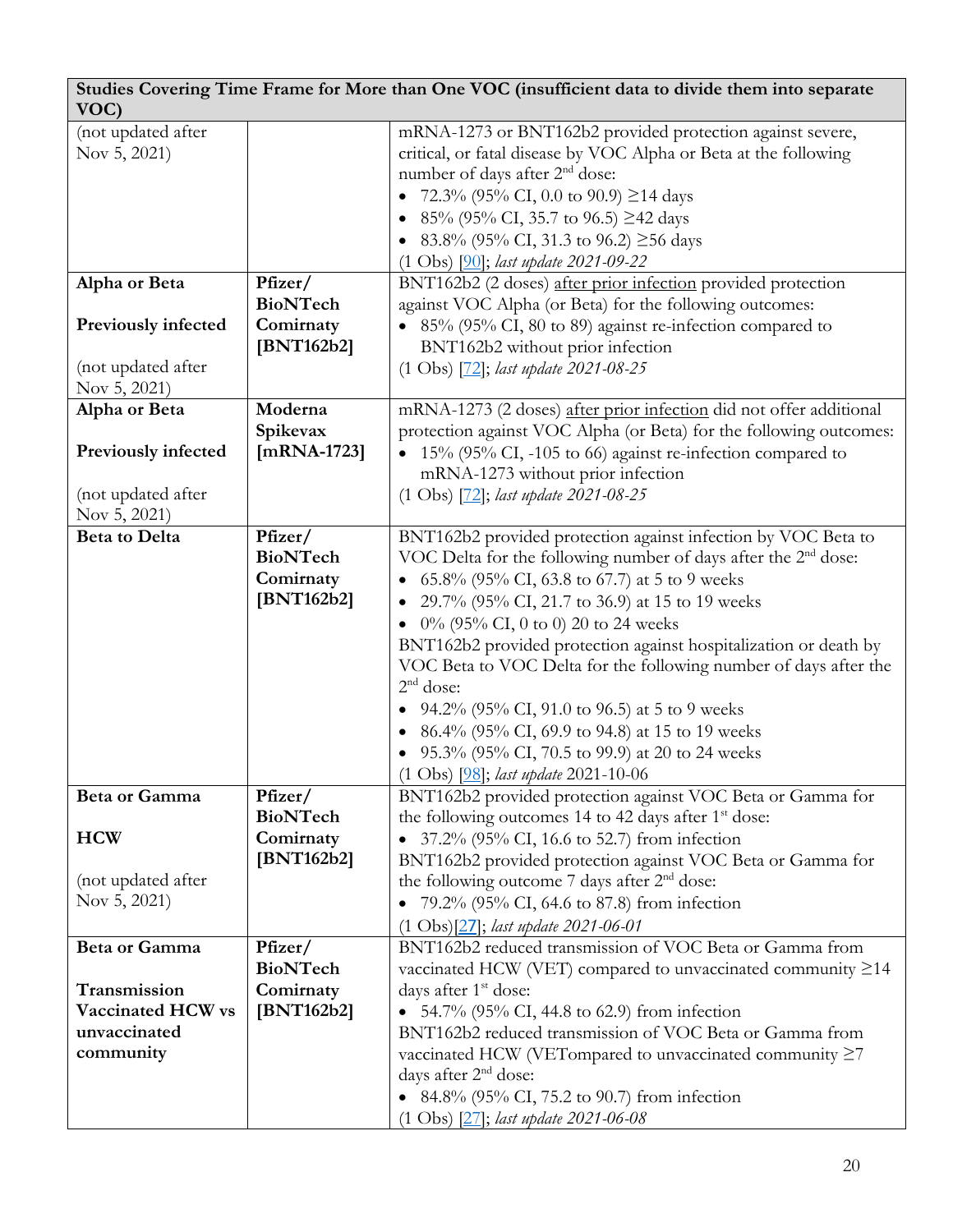| Special Populations (will not be updated after November 5, 2021) |                    |                                                                      |  |
|------------------------------------------------------------------|--------------------|----------------------------------------------------------------------|--|
| Delta                                                            | Pfizer/            | BNT162b2 provided protection against VOC Delta for the               |  |
|                                                                  | <b>BioNTech</b>    | following outcomes at least 14 days after 1 <sup>st</sup> dose:      |  |
| Adolescents                                                      | Comirnaty          | • $59\%$ (95% CI, 52 to 65) from infection                           |  |
|                                                                  | [BNT162b2]         | BNT162b2 provided protection against VOC Delta for the               |  |
| (moved to                                                        |                    | following outcomes at least 7 days after 2 <sup>nd</sup> dose:       |  |
| Pediatric/Adolescent                                             |                    | $\bullet$ 90 to 92% against infection (RME)                          |  |
| LES)                                                             |                    | (2 Obs) [112][120]; last update 2021-11-17                           |  |
| Delta                                                            | Pfizer/            | BNT162b2 provided protection against VOC Delta for the               |  |
|                                                                  | <b>BioNTech</b>    | following outcomes $\geq$ 14 days after 2 <sup>nd</sup> dose:        |  |
| <b>HCW</b>                                                       | Comirnaty          | • $66\%$ (95% CI, 26 to 84)                                          |  |
|                                                                  | [BNT162b2]         | (1 Obs) [81]; last update 2021-09-22                                 |  |
| Delta                                                            | <b>AstraZeneca</b> | ChAdOx1 provided protection against VOC Delta for the                |  |
|                                                                  | [ChAd0x1]          | following outcomes at least 14 days after 2nd dose:                  |  |
| <b>HCW</b>                                                       | Vaxzevria          | • 54 to $85\%$ from infection (RME)                                  |  |
|                                                                  | Serum Institute of | • $64\%$ (95% CI, 38 to 78) from symptomatic infection               |  |
|                                                                  | India              | (2 Obs) [59] [66]; last update 2021-10-06                            |  |
|                                                                  | [Covishield]       |                                                                      |  |
| Delta                                                            | Pfizer/            | BNT162b2 (2 doses) provided protection against VOC Delta for         |  |
|                                                                  | <b>BioNTech</b>    | the following outcomes compared to natural immunity after prior      |  |
| Previously                                                       | Comirnaty          | infection:                                                           |  |
| infected,                                                        | [ $BNT162b2$ ]     | • $66\%$ (95% CI, 22 to 86) from infection                           |  |
| $(65+)$                                                          |                    | $(1 \text{ Obs})$ $[103]$ ; last update 2021-10-20                   |  |
| Delta                                                            | Moderna            | mRNA-1273 (2 doses) provided protection against VOC Delta for        |  |
|                                                                  | Spikevax           | the following outcomes compared to natural immunity after prior      |  |
| <b>Previously infected</b>                                       | $[mRNA-1723]$      | infection:                                                           |  |
| $(65+)$                                                          |                    | $68\%$ (95% CI, 30 to 86) from infection                             |  |
|                                                                  |                    | $30\%$ (-11 to 1) from death                                         |  |
|                                                                  |                    | (1 Obs) [103]; last update 2021-10-20                                |  |
| Delta                                                            | Moderna            | mRNA-1273 provided protection against VOC Delta for the              |  |
|                                                                  | Spikevax           | following outcomes at least 14 days after 2 <sup>nd</sup> dose:      |  |
| Prison                                                           |                    | 57% (95% CI, 42 to 67.5)                                             |  |
|                                                                  | $[mRNA-1723]$      | (1 Obs) [113]; last update 2021-11-03                                |  |
| Gamma                                                            | Sinovac            | CoronaVac provided protection against VOC Gamma for the              |  |
|                                                                  | [CoronaVac]        | following outcomes $\geq$ 14 days after 1 <sup>st</sup> dose:        |  |
| <b>HCW</b>                                                       |                    | 35.1% (95% CI, -6.6 to 60.5) from infection                          |  |
|                                                                  |                    | 49.6% (95% CI, 11.3 to 71.4) from symptomatic infection              |  |
|                                                                  |                    | (1 Obs)[18]; last update 2021-05-07                                  |  |
| Gamma                                                            | Pfizer/            | BNT162b2 (or mRNA-1273) provided protection against VOC              |  |
|                                                                  | <b>BioNTech</b>    | Gamma 14 days after 2 <sup>nd</sup> dose:                            |  |
| <b>LTC</b> residents                                             | Comirnaty          | 52.5% (95% CI, 26.9 to 69.1) against infection                       |  |
|                                                                  | [BNT162b2]         | 78.6% (95% CI, 47.9 to 91.2) against severe disease                  |  |
|                                                                  |                    | $(1 \text{ Obs})$ $[61]$ ; last update 2021-08-11                    |  |
| Gamma                                                            | Moderna            | mRNA-1273 (or BNT162b2) provided protection against VOC              |  |
|                                                                  | Spikevax           | Gamma for the following outcomes 14 days after 2 <sup>nd</sup> dose: |  |
| <b>LTC</b> residents                                             | $[mRNA-1723]$      | 52.5% (95% CI, 26.9 to 69.1) against infection                       |  |
|                                                                  |                    | 78.6% (95% CI, 47.9 to 91.2) against severe disease                  |  |
|                                                                  |                    | $(1 \text{ Obs})$ $[61]$ ; last update 2021-08-11                    |  |
| Gamma                                                            | Pfizer/            | BNT162b2 provided protection against VOC Gamma for the               |  |
|                                                                  | <b>BioNTech</b>    | following outcomes $\geq$ 21 days after 1 <sup>st</sup> dose:        |  |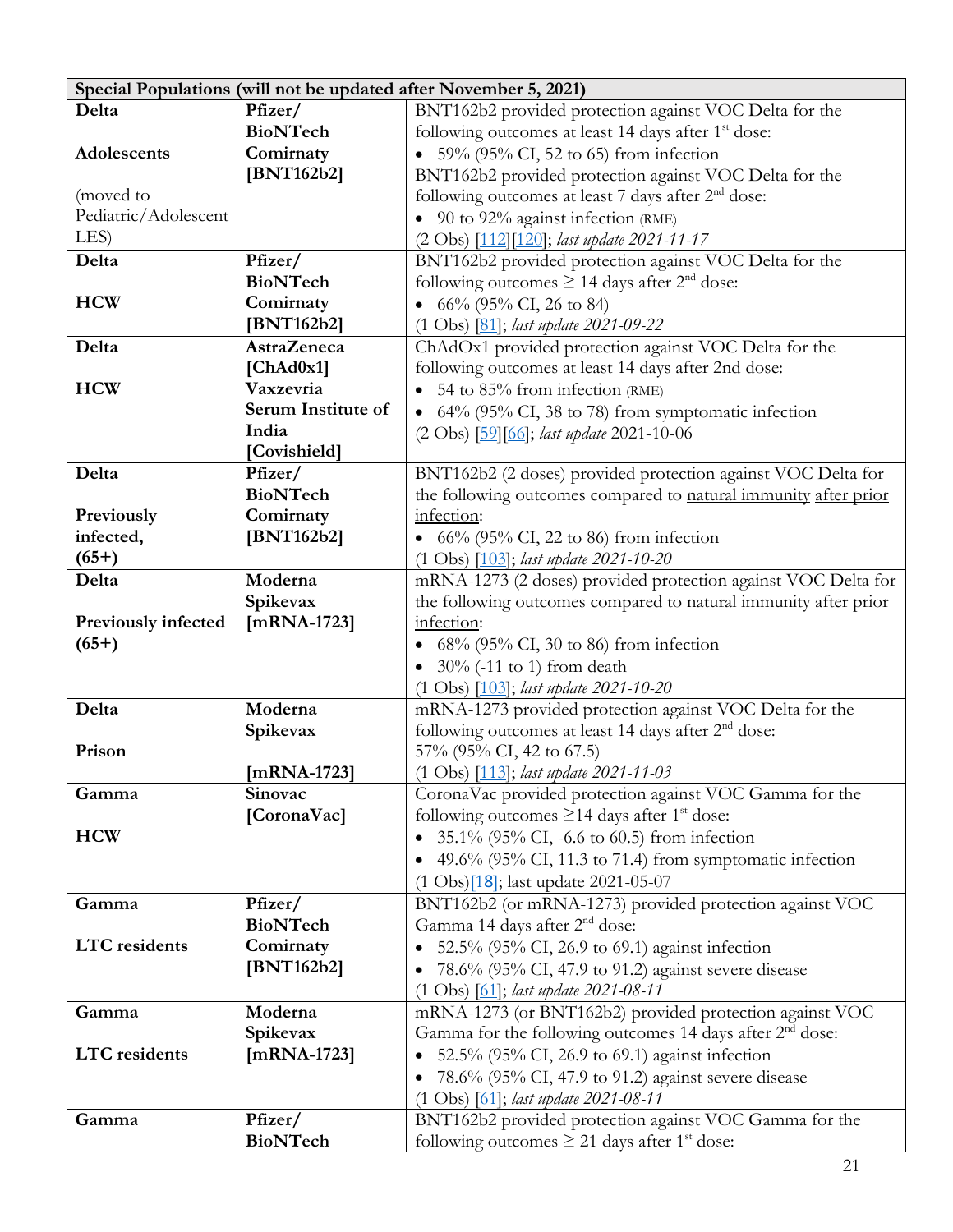|                      | Special Populations (will not be updated after November 5, 2021) |                                                                 |  |  |
|----------------------|------------------------------------------------------------------|-----------------------------------------------------------------|--|--|
| Over 70 years        | Comirnaty                                                        | • $61\%$ (95% CI, 45 to 72) from infection                      |  |  |
|                      | [BNT162b2]                                                       | (1 Obs)[35]; last update 2021-07-07                             |  |  |
| Gamma                | Moderna                                                          | mRNA-1273 provided protection against VOC Gamma for the         |  |  |
|                      | Spikevax                                                         | following outcome $\geq$ 21 days after 1 <sup>st</sup> dose:    |  |  |
| Over 70 years        | [ $mRNA-1723$ ]                                                  | • $61\%$ (95% CI, 45 to 72) from infection                      |  |  |
|                      |                                                                  | (1 Obs) [35]; last update 2021-06-23                            |  |  |
| Alpha                | Pfizer/                                                          | BNT162b2 provided protection against VOC Alpha for the          |  |  |
|                      | <b>BioNTech</b>                                                  | following outcomes 14 to 21 days after 1 <sup>st</sup> dose:    |  |  |
| <b>HCW</b>           | Comirnaty                                                        | 64 to 84% from infection (RME)<br>$\bullet$                     |  |  |
|                      | [BNT162b2]                                                       | BNT162b2 provided protection against VOC Alpha for the          |  |  |
|                      |                                                                  | following outcomes at least 7 days after 2 <sup>nd</sup> dose:  |  |  |
|                      |                                                                  | $\bullet$ 90 to 97% from infection (RME)                        |  |  |
|                      |                                                                  | BNT162b2 provided protection against VOC Alpha for the          |  |  |
|                      |                                                                  | following outcome 7 days after $2nd$ dose:                      |  |  |
|                      |                                                                  | • 86% (95% CI, 69 to 93) from asymptomatic infection [25]       |  |  |
|                      |                                                                  | BNT162b2 provided protection against infection by VOC Alpha     |  |  |
|                      |                                                                  | for the following number of days after $2nd$ dose:              |  |  |
|                      |                                                                  | • 85% (95% CI, 68 to 93) at 14 to 119 days                      |  |  |
|                      |                                                                  | 73% (95% CI, 49 to 86) $\geq$ 150 days                          |  |  |
|                      |                                                                  | (6 Obs)[11][34][45][46][56][81]; last update 2021-11-17         |  |  |
| Alpha                | <b>AstraZeneca</b>                                               | ChAdOx1 provided protection against VOC Alpha for the           |  |  |
|                      | [ChAd0x1]                                                        | following outcomes at least 14 days after 1 <sup>st</sup> dose: |  |  |
| <b>HCW</b>           | Vaxzevria                                                        | • $64\%$ (95% CI, 50 to 74) from infection                      |  |  |
|                      | Serum Institute of                                               | ChAdOx1provided protection against VOC Alpha for the            |  |  |
|                      | India                                                            | following outcomes at least 14 days after 2 <sup>nd</sup> dose: |  |  |
|                      | [Covishield]                                                     | • $90\%$ (95% CI, 62 to 98) from infection                      |  |  |
|                      |                                                                  | $(1 \text{ Obs})$ $[46]$ ; last update 2021-07-07               |  |  |
| Alpha                | Pfizer/                                                          | BNT162b2 provided protection against VOC Alpha for the          |  |  |
|                      | <b>BioNTech</b>                                                  | following outcomes 7 days after 2 <sup>nd</sup> dose:           |  |  |
| <b>LTC</b> residents | Comirnaty                                                        | 53% (95% CI, 29 to 69) from infection                           |  |  |
|                      | [BNT162b2]                                                       | • 89% (95% CI, 81 to 93) from death                             |  |  |
|                      |                                                                  | (1 Obs)[32]; last update 2021-10-06                             |  |  |
| Alpha                | Pfizer/                                                          | BNT162b2 provided protection against VOC Alpha for the          |  |  |
|                      | <b>BioNTech</b>                                                  | following outcomes 7 days after 2 <sup>nd</sup> dose:           |  |  |
| Over 65 years,       | Comirnaty                                                        | 86% (95% CI, 78 to 91) from infection                           |  |  |
| requiring home       | [BNT162b2]                                                       | 97% (95% CI, 88 to 99) from death                               |  |  |
| support              |                                                                  | (1 Obs) <sup>[32]</sup> ; last update 2021-07-07                |  |  |
| Alpha                | Pfizer/                                                          | BNT162b2 provided protection against VOC Alpha for the          |  |  |
|                      | <b>BioNTech</b>                                                  | following outcomes at least 21 days after 1 <sup>st</sup> dose: |  |  |
| Over 70 years        | Comirnaty                                                        | 41 to 67% from infection (RME)                                  |  |  |
|                      | [BNT162b2]                                                       | BNT162b2 provided protection against VOC Alpha for the          |  |  |
|                      |                                                                  | following outcomes at least 7 days after 2 <sup>nd</sup> dose:  |  |  |
|                      |                                                                  | 75 to 90% from infection (RME)                                  |  |  |
|                      |                                                                  | (3 Obs)[28][35][51]; last update 2021-10-06                     |  |  |
| Alpha                | Moderna                                                          | mRNA-1273 provided protection against VOC Alpha for the         |  |  |
|                      | Spikevax                                                         | following outcome $\geq$ 21 days after 1 <sup>st</sup> dose:    |  |  |
| Over 70 years        | $[mRNA-1723]$                                                    | 67% (95% CI, 57 to 75) from infection                           |  |  |
|                      |                                                                  | $(1 \text{ Obs})$ $[35]$ ; last update 2021-06-23               |  |  |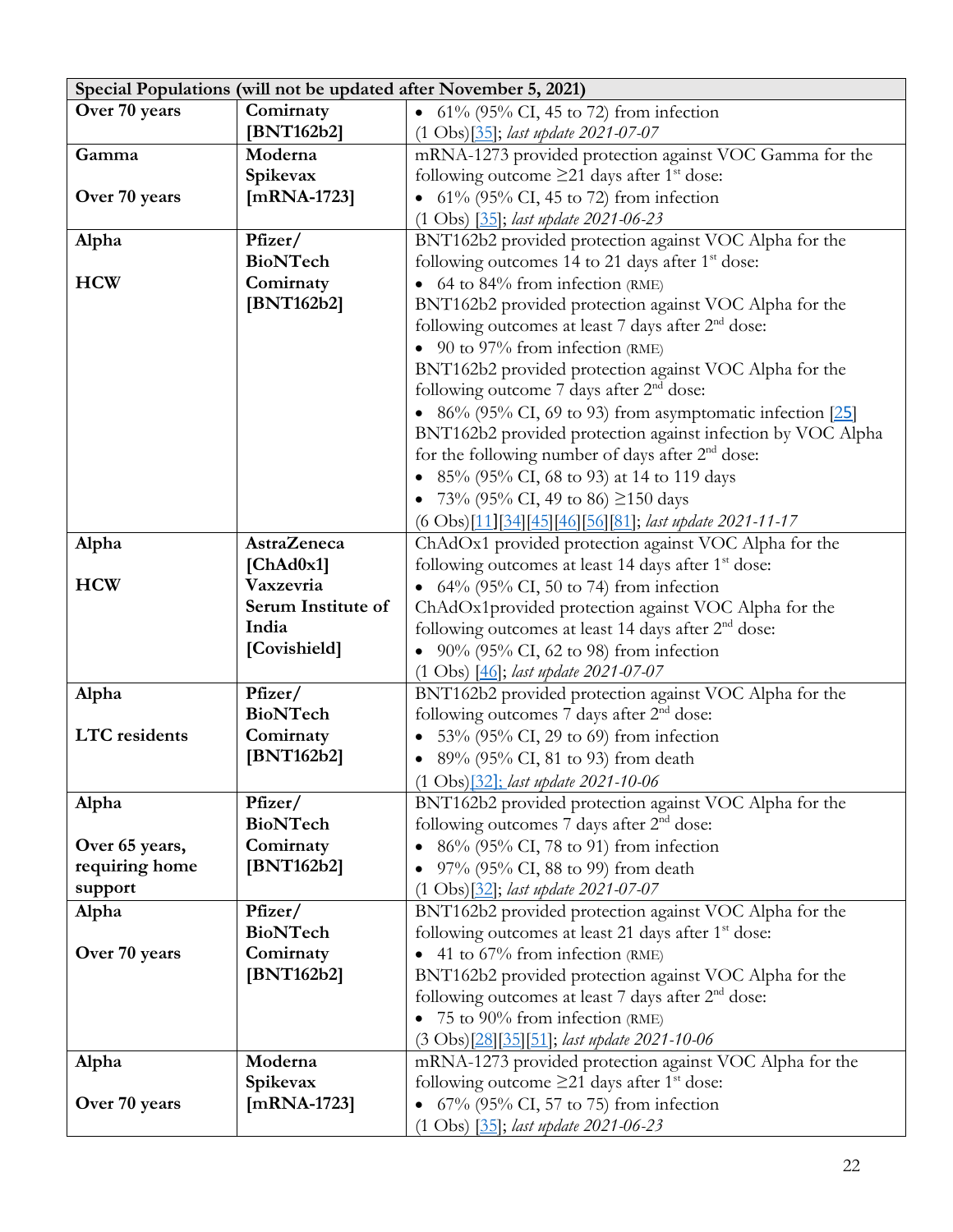|               | Special Populations (will not be updated after November 5, 2021) |                                                                 |  |  |
|---------------|------------------------------------------------------------------|-----------------------------------------------------------------|--|--|
| Alpha         | <b>AstraZeneca</b>                                               | ChAdOx1 provided protection against VOC Alpha for the           |  |  |
|               | [ChAd0x1]                                                        | following outcomes at least 14 days after 2 <sup>nd</sup> dose: |  |  |
| Over 80 years | Vaxzevria                                                        | • 88% (95% CI, 48 to 97) from symptomatic infection             |  |  |
|               | Serum Institute of                                               | (1 Obs) [79]; last update 2021-10-20                            |  |  |
|               | India                                                            |                                                                 |  |  |
|               | [Covishield]                                                     |                                                                 |  |  |
| Alpha         | Pfizer/                                                          | BNT162b2 provided protection against VOC Alpha for the          |  |  |
|               | <b>BioNTech</b>                                                  | following outcomes at least 28 days after 1 <sup>st</sup> dose: |  |  |
| Pregnant      | Comirnaty                                                        | 78% (95% CI, 57 to 89) from infection<br>$\bullet$              |  |  |
|               | [BNT162b2]                                                       | BNT162b2 provided protection against VOC Alpha for the          |  |  |
|               |                                                                  | following outcomes 7 to 56 days after $2nd$ dose:               |  |  |
|               |                                                                  | 86.1% (95% CI, 82.4 to 89.1) from infection                     |  |  |
|               |                                                                  | 89% (95% CI, 43 to 100) from hospitalization                    |  |  |
|               |                                                                  | (2 Obs) [52] [54]; last update 2021-07-28                       |  |  |
| Epsilon       | Pfizer/                                                          | BNT162b2 provided protection against VOC Epsilon for the        |  |  |
|               | <b>BioNTech</b>                                                  | following outcome 15 days after 1 <sup>st</sup> dose:           |  |  |
|               | Comirnaty                                                        | • 58.9% (95% CI, $-9.7$ to 84.5) from infection                 |  |  |
|               | [BNT162b2]                                                       | BNT162b2 provided protection against VOC Epsilon for the        |  |  |
|               |                                                                  | following outcome 15 days after 2 <sup>nd</sup> dose:           |  |  |
|               |                                                                  | • 85.7% (67.2 to 93.9) from infection                           |  |  |
|               |                                                                  | (2 Obs) [8][31]; last update 2021-06-08                         |  |  |
| Epsilon       | Moderna                                                          | mRNA-1273 provided protection against VOC Epsilon for the       |  |  |
|               | Spikevax                                                         | following outcome 15 days after 1 <sup>st</sup> dose:           |  |  |
|               | $[mRNA-1723]$                                                    | • 58.9% (95% CI, $-9.7$ to 84.5) from infection                 |  |  |
|               |                                                                  | mRNA-1273 provided protection against VOC Epsilon for the       |  |  |
|               |                                                                  | following outcome 15 days after 2 <sup>nd</sup> dose:           |  |  |
|               |                                                                  | 85.7% (67.2 to 93.9) from infection                             |  |  |
|               |                                                                  | (2 Obs) [8][31]; last update 2021-06-08                         |  |  |

Links to references are provided in Appendix 1

Pan American Health Organization/World Health Organization. Pharmacovigilance for COVID-19 Vaccines. [https://covid-19pharmacovigilance.paho.org](https://covid-19pharmacovigilance.paho.org/)

Iorio A, Little J, Linkins L, Abdelkader W, Bennett D, Lavis JN. COVID-19 living evidence synthesis #6 (version 6.29): What is the efficacy and effectiveness of available COVID-19 vaccines in general and specifically for variants of concern? Health Information Research Unit (HIRU); McMaster and Ottawa Knowledge Synthesis and Application Unit, 2 February 2022.

The COVID-19 Evidence Network to support Decision-making (COVID-END) is supported by an investment from the Government of Canada through the Canadian Institutes of Health Research (CIHR). To help Canadian decision-makers as they respond to unprecedented challenges related to the COVID-19 pandemic, COVID-END in Canada is preparing rapid evidence responses like this one. The opinions, results, and conclusions are those of the evidence-synthesis team that prepared the rapid response, and are independent of the Government of Canada and CIHR. No endorsement by the Government of Canada or CIHR is intended or should be inferred.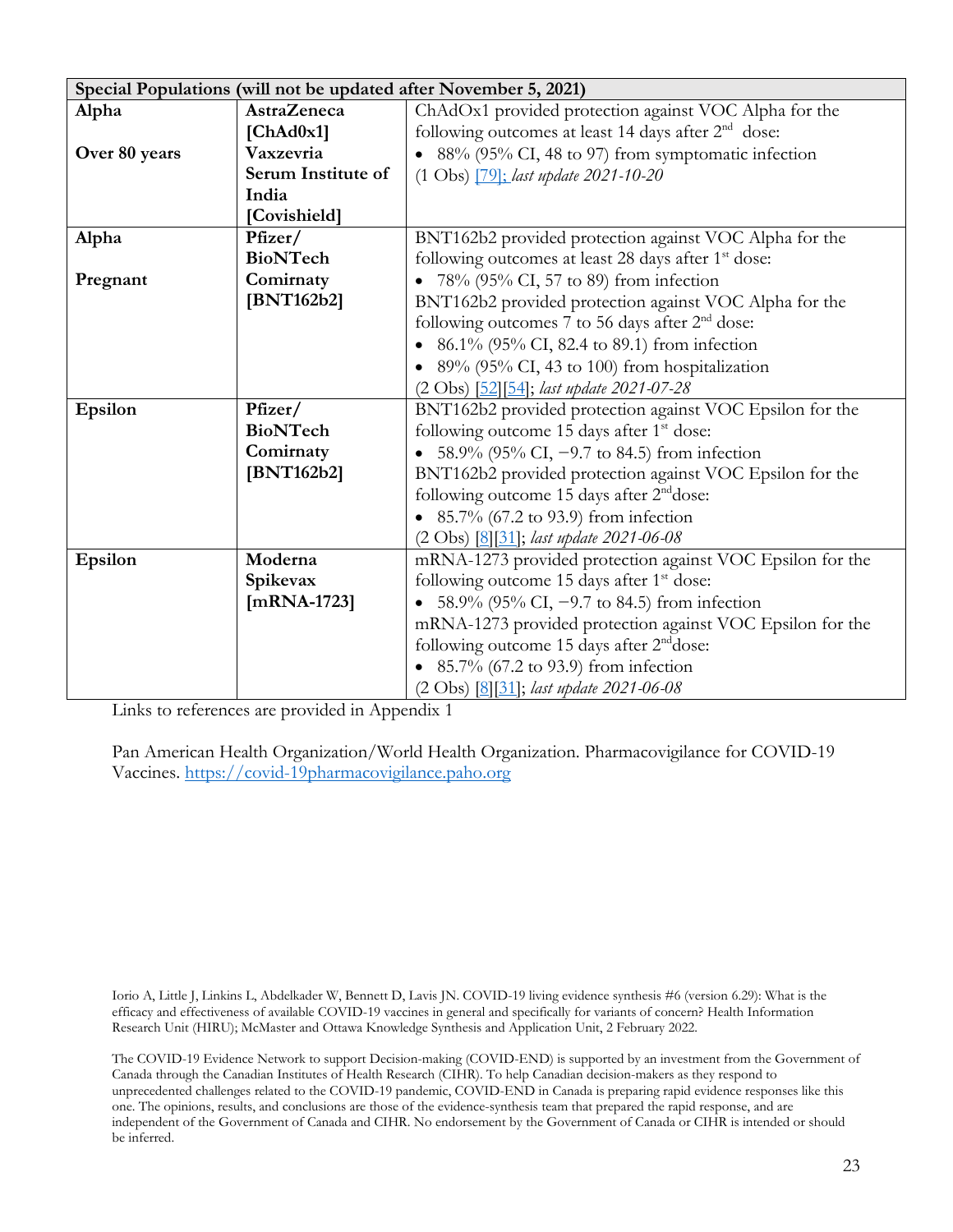# <span id="page-23-0"></span>**Appendix 1: Summary of Study Findings and Appraisals**

| Section 1: included studies |                                                                         |                                                                                                                                                                                                                                                                                                                                                                                                                           |                              |                                                                                                                                                                                             |  |
|-----------------------------|-------------------------------------------------------------------------|---------------------------------------------------------------------------------------------------------------------------------------------------------------------------------------------------------------------------------------------------------------------------------------------------------------------------------------------------------------------------------------------------------------------------|------------------------------|---------------------------------------------------------------------------------------------------------------------------------------------------------------------------------------------|--|
| Ref                         | Author                                                                  | <b>Bottom</b> line                                                                                                                                                                                                                                                                                                                                                                                                        | <b>ROBINS-</b><br>$I^*$      | Design, Notes                                                                                                                                                                               |  |
|                             |                                                                         | *Note: ROBINS-I score risk of bias: Low risk of bias indicates high quality                                                                                                                                                                                                                                                                                                                                               |                              |                                                                                                                                                                                             |  |
| 1                           | Dagan                                                                   | BNT162b2 showed VE 46% (95% CI, 40 to<br>51) against infection 14 to 20 days after 1st<br>dose and VE 92% (95% CI, 88 to 95) 7 days<br>after 2 <sup>nd</sup> dose.<br>BNT162b2 showed VE 92% (95% CI, 75 to<br>100) for severe disease at 7 days after $2nd$<br>dose.                                                                                                                                                     | Moderate                     | Data-linkage study in Israel; .5<br>M matched participants (2 M<br>excluded - also<br>(possible overlap with Haas);<br>time and setting for VOC<br>Alpha (estimated 80%).                   |  |
| $\overline{2}$              | Haas                                                                    | BNT162b2 showed VE 95.3% (95% CI,<br>94.9 to 95.7) against infection; VE 97.5%<br>(95% CI, 97.1 to 97.8) against severe or<br>critical COVID-19-related hospitalization;<br>VE 96.7% (95% CI, 96.0 to 97.3) against<br>death 7 days after 2 <sup>nd</sup> dose.                                                                                                                                                           | Serious                      | Data-linkage study in Israel;<br>>6.5 M matched participants<br>(possible overlap with Dagan)<br>Updated May 14 due to final<br>publication; sample confirmed<br>VOC Alpha (estimated 94%). |  |
| $\overline{3}$              | Kustin<br><i>*Delayed</i><br>exclusion-<br>only<br>included<br>infected | BNT162b2 showed lower relative VE<br>$(2.4:1)$ against Alpha. after 1 <sup>st</sup><br>dose; and lower VE (8:1) against Beta after<br>$2nd$ dose in a population with >90% of<br>Alpha and <1% Beta                                                                                                                                                                                                                       | Moderate                     | Case-control study in Israel;<br>small sample for Beta (no<br>overlap CHS cohort);<br>confirmed VOC Alpha and<br>Beta.                                                                      |  |
| 4                           | Madhi                                                                   | ChAdOx1 nCoV-19 showed VE 10.4%<br>$(95\% \text{ CI}, -76.8 \text{ to } 54.8)$ against mild to<br>moderate disease 14 days after 2 <sup>nd</sup> dose.                                                                                                                                                                                                                                                                    | Moderate<br>quality<br>(RCT) | RCT in South Africa;<br>Underpowered for 20%<br>efficacy (42 cases); VOC Beta.                                                                                                              |  |
| 5                           | Emary                                                                   | ChAdOx1nCoV-19 showed VE 61.7%<br>(95% CI, 36.7 to 76.9) against infection by<br>VOC Alpha $\geq$ 15 days after 2 <sup>nd</sup> dose.                                                                                                                                                                                                                                                                                     | Moderate<br>quality<br>(RCT) | RCT in UK; neutralization of<br>Alpha 9 times lower; no<br>sequencing for 45% of cases;<br>52 cases (19%) had VOC<br>Alpha.                                                                 |  |
| 6                           | Shah                                                                    | ChAdOx1nCoV-19 or BNT162b2 reduced<br>infection in unvaccinated household<br>contacts of vaccinated HCW by about 30%<br>(HR, 0.70, 95% CI, 0.63 to 0.78) $\geq$ 14 days<br>after 1 <sup>st</sup> dose; ChAdOx1nCoV-19 or<br>BNT162b2 reduced infection in HCW by<br>about 55% (HR 0.45, 95% CI, 0.42 to 0.49)<br>and hospitalization by 84% (HR 0.16, 95%<br>CI, 0.09 to 0.27) $\geq$ 14 days after 1 <sup>st</sup> dose. | Moderate                     | Data-linkage study in<br>Scotland - (25% of cases had<br>received 2 doses); time and<br>setting for VOC Alpha.                                                                              |  |
| 7                           | Sadoff                                                                  | Single dose Ad26.COV2.S showed VE<br>52.0% (95% CI, 30.3 to 67.4) at 14 days and<br>VE 64.0% (95% CI, 41.2 to 78.7) at 28 days<br>against moderate to severe disease and VE<br>81.7% (95% CI, 46.2 to 95.4) at 28 days                                                                                                                                                                                                    | Moderate<br>quality<br>(RCT) | RCT; over 40,000 participants;<br>Argentina, Brazil, Chile,<br>Colombia, Mexico, Peru,<br>South Africa, and the United                                                                      |  |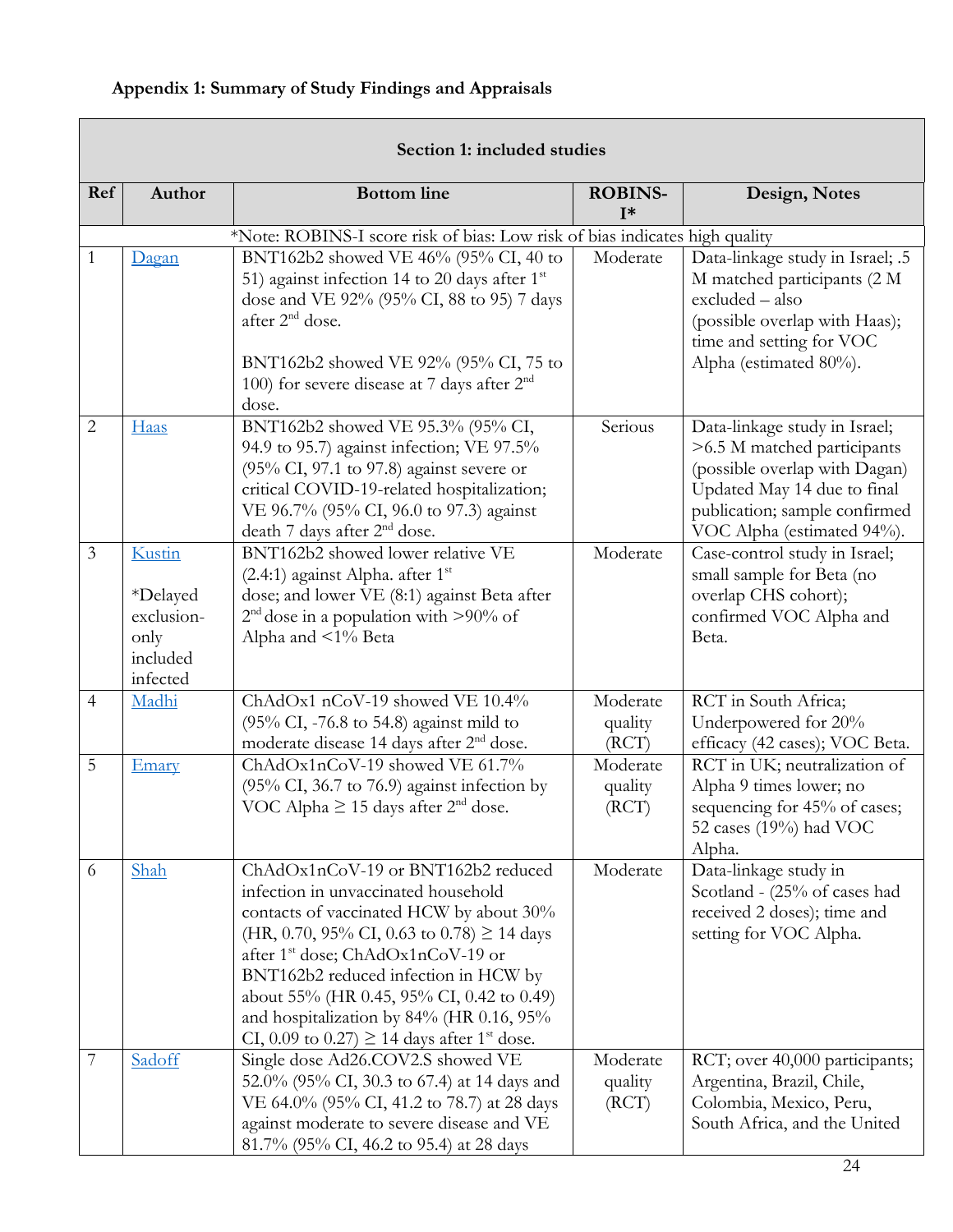|    |                                                                                                                       | against severe disease (VOC Beta in South<br>Africa).                                                                                                                                                                                                                                                                                                                                                                                    |          | States; 86 of 91 cases<br>sequenced for VOC Beta.                                                                                               |
|----|-----------------------------------------------------------------------------------------------------------------------|------------------------------------------------------------------------------------------------------------------------------------------------------------------------------------------------------------------------------------------------------------------------------------------------------------------------------------------------------------------------------------------------------------------------------------------|----------|-------------------------------------------------------------------------------------------------------------------------------------------------|
| 8  | Andrejko                                                                                                              | BNT162b2 or mRNA-1273 showed VE<br>58.9% (95% CI, -9.7 to 84.5) at 15 days<br>after 1 <sup>st</sup> dose, and VE 85.7% (95% CI, 67.2)<br>to 93.9) 15 days after $2nd$ dose against<br>infection.                                                                                                                                                                                                                                         | Serious  | Test-negative study in<br>California; 645 participants;<br>69% of population at time had<br>VOC Alpha or Epsilon.                               |
| 9  | Glampson                                                                                                              | ChAdOx1nCoV-19 showed VE 74% (95%<br>CI, 65 to 81) against infection 28 days after<br>$1st$ dose.<br>BNT162b2 showed VE 78% (95% CI, 73 to<br>82) against infection 28 days after 1 <sup>st</sup> dose.                                                                                                                                                                                                                                  | Serious  | Retrospective cohort in UK;<br>2M participants; time and<br>setting for VOC Alpha.                                                              |
| 10 | Pritchard                                                                                                             | ChAdOx1nCoV-19 or BNT162b2 showed<br>VE 66% (95% CI, 59 to 72%) 21 days after<br>1 <sup>st</sup> dose and 78% (95% CI, 68 to 85%) after<br>$2nd$ dose against infection.                                                                                                                                                                                                                                                                 | Serious  | Survey of randomly selected<br>private households with<br>longitudinal follow-up in UK;<br>370,000 participants; sample<br>confirmed VOC Alpha. |
| 11 | Hall<br>(SIREN)                                                                                                       | BNT162b2 vaccine showed VE of 70%<br>(95% CI, 55 to 85) 21 days after $1st$ dose and<br>85% (95% CI, 74 to 96) 7 days after 2 <sup>nd</sup> dose<br>against infection in HCW.                                                                                                                                                                                                                                                            | Moderate | Prospective cohort with<br>standardized testing for HCW<br>over all of England; 23,000<br>participants; time and setting<br>for VOC Alpha       |
| 12 | Shrotri<br>*Delayed<br>exclusion-<br>critical ROB                                                                     | Similar effect sizes were seen for ChAdOx1<br>(aHR 0.32, 95% CI, 0.15 to 0.66) and<br>BNT162b2 (aHR 0.35, 95% CI, 0.17 to<br>$(0.71)$ at 35-48 days after 1 <sup>st</sup> dose.                                                                                                                                                                                                                                                          | Critical | Prospective cohort in<br>England: 9160 of 10412 frail<br>LTC residents; routine<br>screening; time and setting for<br>VOC Alpha                 |
| 13 | <b>Hyams</b><br>*Delayed<br>$exclusion -$<br>did not<br>report<br>clinical<br>outcomes of<br>interest for<br>this LES | BNT162b2 showed VE 71.4% (95% CI,<br>43.1 to 86.2) against hospitalization 14 days<br>after 1 <sup>st</sup> dose; ChAdOx1nCoV-19 showed<br>VE 80.4% (95% CI, 36.4 to 94.5) against<br>hospitalization 14 days after 1 <sup>st</sup> dose for<br>$80 +$ .<br>When effectiveness analysis for BNT162b2<br>was restricted to the period covered by<br>ChAdOx1nCoV-19, the estimate was 79.3%<br>$(95\% \text{ CI}, 47.0 \text{ to } 92.5).$ |          | Test negative case-control<br>study in Scotland. Single<br>center; 466 participants, 80+;<br>time and setting for VOC<br>Alpha                  |
| 14 | Harris                                                                                                                | BNT162b2 or ChAdOx1 reduced likelihood<br>of VET by vaccinated HCW to household<br>contacts by 40-50% 21 days after $1st$ dose.                                                                                                                                                                                                                                                                                                          | Serious  | Data-linkage and case-control<br>study in England; 338,887<br>participants; time and setting<br>for VOC Alpha                                   |
| 15 | Goldberg                                                                                                              | Prior infection (in unvaccinated) has similar<br>VE against infection [94.8%], and severe<br>illness $[96.4\%]$ as two doses of BNT162b2.                                                                                                                                                                                                                                                                                                | Serious  | Data-linkage study in Israel;<br>6,351,903 participants; likely<br>overlaps with Dagan and<br>Haas; time and setting for<br>VOC Alpha           |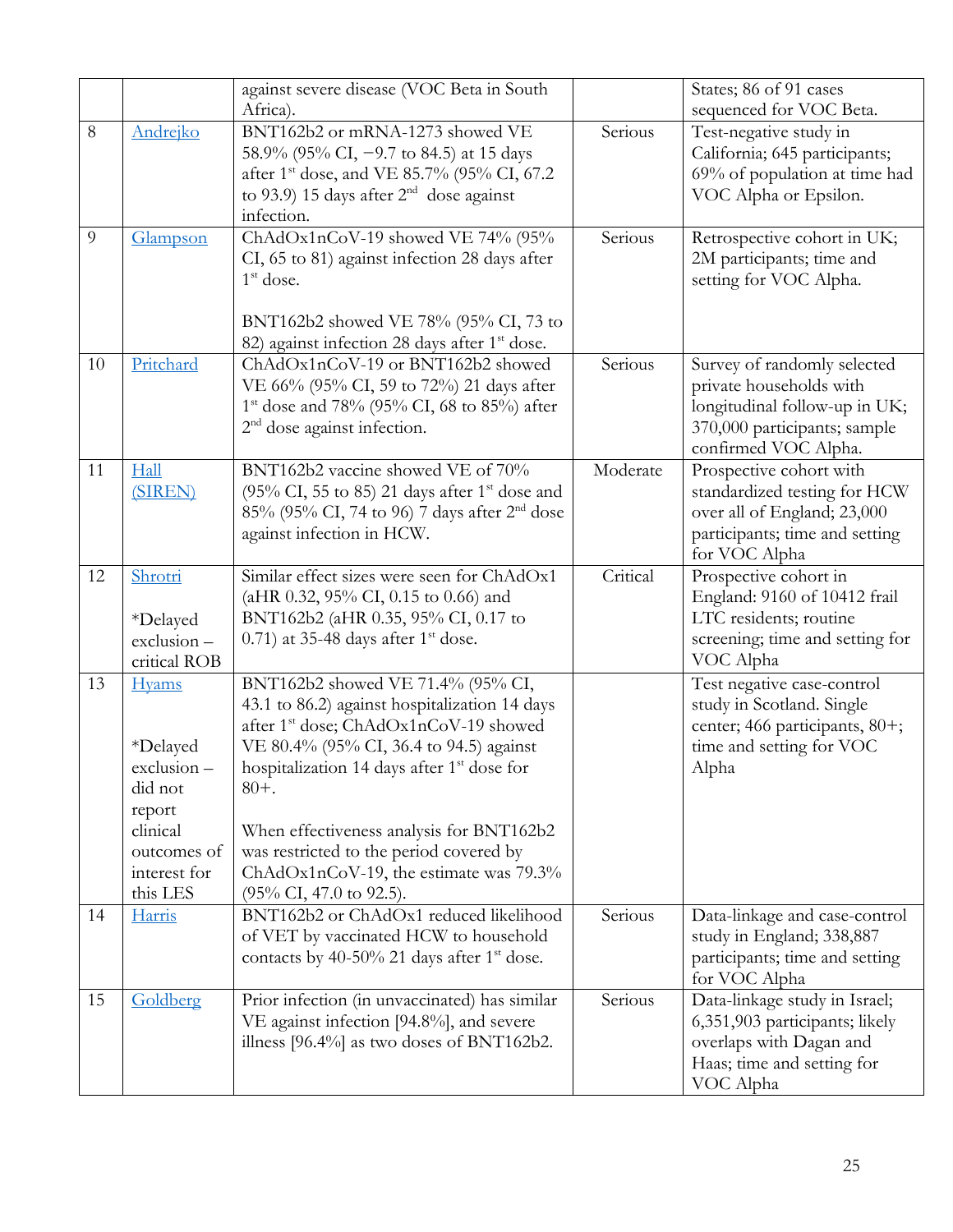| 16 | Cavanaugh               | VE 66.2% (95% CI, 40.5% to 80.8%)                                                                     | Critical | Outbreak analysis in LTC in                                    |
|----|-------------------------|-------------------------------------------------------------------------------------------------------|----------|----------------------------------------------------------------|
|    | *Delayed                | against infection among LTC residents and<br>75.9% (95% CI, 32.5% to 91.4%) among                     |          | Kentucky; small number of<br>events; VOI R.1                   |
|    | $exclusion -$           | HCW. VE 94.4% (95% CI, 73.9% to 98.8%)                                                                |          |                                                                |
|    | VOI instead             | against hospitalization among residents; no                                                           |          |                                                                |
|    | of VOC                  | HCW were hospitalized. Three residents                                                                |          |                                                                |
|    |                         | died, two of whom were unvaccinated (VE<br>94.4%; 95% CI, 44.6% to 99.4%).                            |          |                                                                |
| 17 | Shinde                  | NVX-CoV2372 VE showed VE 50.4%                                                                        | Moderate | RCT in South Africa; 4387                                      |
|    |                         | (95% CI, 16.6 to 70.5) against symptomatic                                                            | quality  | participants; 38/41 cases VOC                                  |
|    |                         | infection 7 days after 2 <sup>nd</sup> dose.                                                          | (RCT)    | Beta                                                           |
| 18 | <b>Hitchings</b>        | CoronaVac showed VE of 35.1% (95% CI,                                                                 | Serious  | Case-control study in HCWs                                     |
|    |                         | -6.6 to 60.5) against infection in HCW after                                                          |          | in Manaus; 53,176                                              |
|    |                         | $1st$ dose.                                                                                           |          | participants;                                                  |
|    |                         |                                                                                                       |          | 75% prevalence of Gamma;                                       |
|    |                         |                                                                                                       |          | 776 (28%) of 2797 PCR were<br>used for the case-controls; rate |
|    |                         |                                                                                                       |          | of previous infection high in                                  |
|    |                         |                                                                                                       |          | the population                                                 |
| 19 | Heath                   | NVX-CoV2373 showed VE 89.7% (95%                                                                      | Moderate | RCT; 15,187 participants in                                    |
|    |                         | CI, 80.2 to 94.6) against symptomatic                                                                 | quality  | <b>UK</b>                                                      |
|    |                         | infection after 2 <sup>nd</sup> dose. No hospitalizations                                             | (RCT)    | Post hoc: VE 86.3% (95% CI,                                    |
|    |                         | or deaths in vaccinated group.                                                                        |          | 71.3 to 93.5) against Alpha                                    |
|    |                         |                                                                                                       |          | variant; 10 cases in vaccinated                                |
|    |                         |                                                                                                       |          | participants; 66 infections                                    |
|    |                         |                                                                                                       |          | confirmed Alpha; 11<br>infections no sequencing                |
|    |                         |                                                                                                       |          | available                                                      |
| 20 | Ismail                  | BNT162b2 showed VE 81% (95% CI, 76 to                                                                 |          | Screening study in UK; 13,907                                  |
|    |                         | 85) against hospitalization 28 days after 1 <sup>st</sup>                                             |          | hospitalized patients; results                                 |
|    | <i>*Delayed</i>         | dose and 93% (95% CI, 89 to 95) 14 days                                                               |          | for age $80+$ ; time and setting                               |
|    | exclusion-              | after the $2nd$ dose for people 80+.                                                                  |          | for VOC Alpha                                                  |
|    | did not                 |                                                                                                       |          |                                                                |
|    | report                  | ChAdOx1 showed VE 73% (95% CI, 60 to                                                                  |          |                                                                |
|    | clinical<br>outcomes of | 81) against hospitalization 28 days after 1 <sup>st</sup><br>dose; sample size too small to report VE |          |                                                                |
|    | interest for            | after $2nd$ dose for people 80+.                                                                      |          |                                                                |
|    | this LES                |                                                                                                       |          |                                                                |
| 21 | Bernal (2)              | BNT162b2 showed VE 44% (95% CI, 32 to                                                                 | Critical | Data-linkage study in England;                                 |
|    |                         | 53) after 1 <sup>st</sup> dose and 69% (95% CI, 31 to                                                 |          | 48,096 cases above age 70+;                                    |
|    |                         | 86) after $2nd$ dose against symptomatic                                                              |          | 12.7% BNT162b2 and 8.2%                                        |
|    | <i>*Delayed</i>         | infection in 70+.                                                                                     |          | ChAdOx1; VE also reported                                      |
|    | exclusion-              |                                                                                                       |          | for 80+ and LTC; time and                                      |
|    | critical ROB            | Single dose ChAdOx1 showed VE 55%                                                                     |          | setting for VOC Alpha                                          |
| 22 | Chodick                 | $(95\% \text{ CI}, 41 \text{ to } 66)$ against death.<br>BNT162b2 showed VE 90% (95% CI, 79 to        | Serious  | Data-linkage study in Israel                                   |
|    |                         | 95) against infection and VE 94% (95% CI,                                                             |          | (Maccabi Health Care                                           |
|    |                         | 88 to 97) against death 7-27 days after 2 <sup>nd</sup>                                               |          | Organization); 1,178,597                                       |
|    |                         | dose; 71% (95% CI, 37 to 87) in                                                                       |          | participants; time and setting                                 |
|    |                         | immunosuppressed.                                                                                     |          | for VOC Alpha                                                  |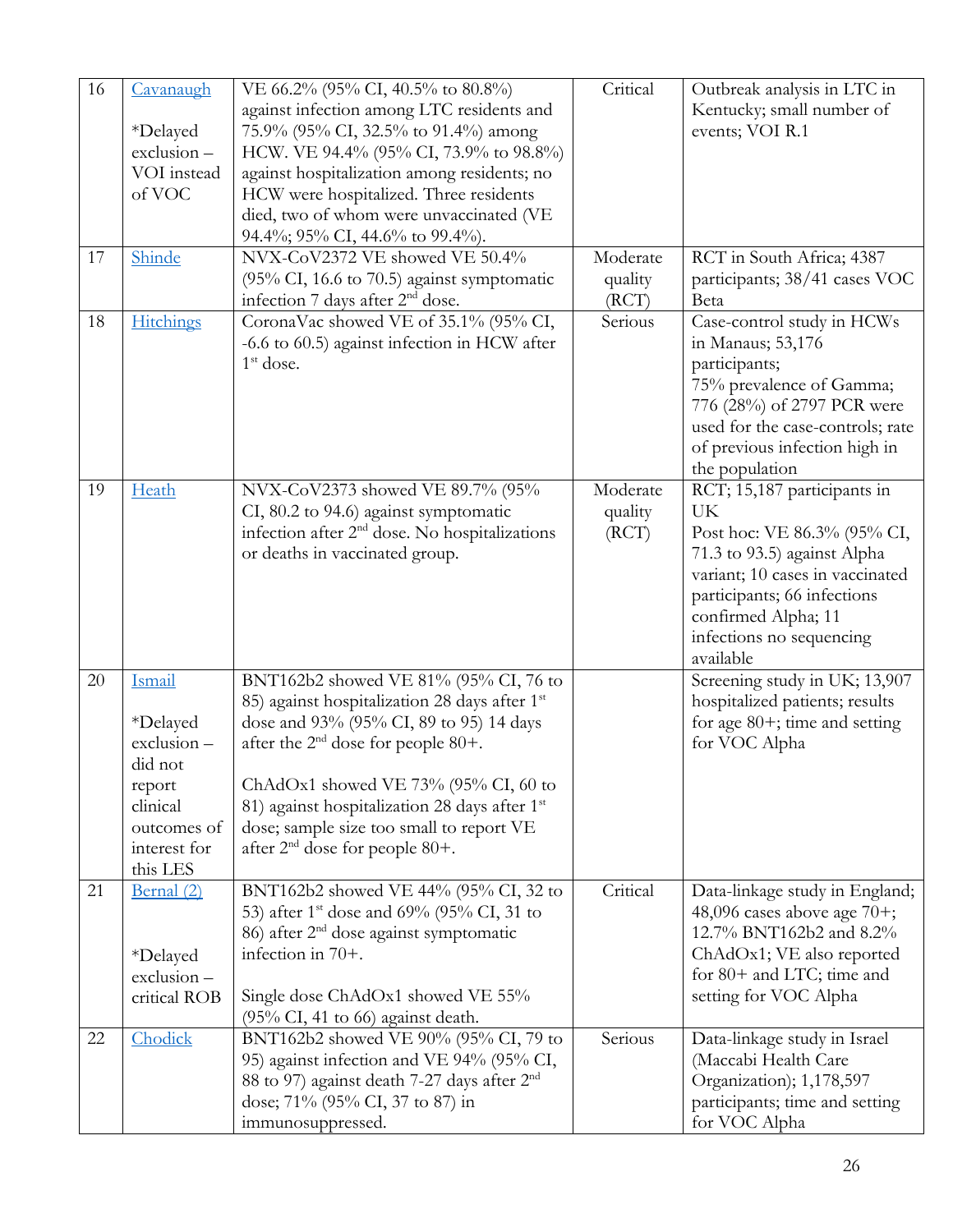| 23 | Chung                                             | BNT162b2 or mRNA-1273 showed VE<br>61% (95% CI, 56 to 66) against<br>symptomatic infection by VOC Alpha 14<br>days after $1^{\text{st}}$ dose and 90% (95% CI, 85 to<br>94) 7 days after 2 <sup>nd</sup> dose; 43% (95% CI, 22<br>to 59) against symptomatic infection by<br>VOC Beta or Gamma 14 days after 1 <sup>st</sup> dose<br>and 88% (95% CI, 61 to 96) 7 days after 2 <sup>nd</sup><br>dose.                                                    | Moderate | Test-negative study in Ontario<br>324,033 participants; screening<br>for variants started 2 months<br>into study period; results also<br>reported for age>70 and<br>according to vaccine (but not<br>according to confirmed<br>variant) |
|----|---------------------------------------------------|----------------------------------------------------------------------------------------------------------------------------------------------------------------------------------------------------------------------------------------------------------------------------------------------------------------------------------------------------------------------------------------------------------------------------------------------------------|----------|-----------------------------------------------------------------------------------------------------------------------------------------------------------------------------------------------------------------------------------------|
| 24 | Bailly<br>*Delayed<br>exclusion-<br>critical ROB  | BNT162b2 showed VE 50% (95% CI, 34 to<br>73) against infection with VOC Beta >28<br>days after 2 doses.                                                                                                                                                                                                                                                                                                                                                  | Critical | Outbreak in a single LTC in<br>France; 90 participants; all<br>samples genome sequenced<br>for VOC Beta; 2 deaths in<br>vaccinated group                                                                                                |
| 25 | Angel                                             | BNT162b2 showed VE 97% (95% CI, 94 to<br>99) against symptomatic infection and 86%<br>(95% CI, 69 to 93) against asymptomatic<br>infection $\geq$ 7 days after 2 doses in HCW.                                                                                                                                                                                                                                                                           | Serious  | Retrospective cohort at a<br>single centre tertiary medical<br>centre in Israel, 6,710<br>participants; testing strategy<br>was different between<br>vaccinated and unvaccinated;<br>time and setting for VOC<br>Alpha                  |
| 26 | Bianchi<br>*Delayed<br>exclusion-<br>critical ROB | BNT162b2 showed VE 61.9% (95% CI,<br>19.2 to 82) against infection 14 to 20 days<br>after 1 <sup>st</sup> dose; 96% (95% CI, 82.2 to 99.1) $\ge$<br>7 days after 2 <sup>nd</sup> dose in HCW.                                                                                                                                                                                                                                                            | Critical | Data-linkage, single centre<br>medical centre in Italy, 2,034<br>participants; time and setting<br>for VOC Alpha                                                                                                                        |
| 27 | Yassi                                             | BNT162b2 (93%) or mRNA-1273 showed<br>VE 37.2% (95% CI, 16.6 to 52.70) against<br>infection by VOC Beta or Gamma 14 to 42<br>days after 1 <sup>st</sup> dose and 79.2% (95% CI, 64.6)<br>to 87.8) 7 days after 2 <sup>nd</sup> dose in HCW.                                                                                                                                                                                                              | Serious  | Data-linkage, 25,558 Canadian<br>HCW; evenly split between<br>VOC Gamma and VOC Beta<br>by end of study period                                                                                                                          |
| 28 | Bernal (1)                                        | BNT162b2 showed VE 60% (95% CI, 40 to<br>73) against confirmed symptomatic<br>infection by VOC Alpha at least 28 days<br>after 1 <sup>st</sup> dose and 90% (95% CI, 84 to 94) at<br>least 14 days after $2nd$ dose for people 70+.                                                                                                                                                                                                                      | Serious  | Test-negative in England,<br>156,930 participants; spike<br>gene target failure as proxy for<br>confirmed VOC Alpha                                                                                                                     |
| 29 | Bernal (3)                                        | BNT162b2 showed VE 47.5% (95% CI,<br>41.6 to 52.8) at least 21 days after $1st$ dose<br>and VE 93.7% (95% CI, 91.6 to 95.3) at<br>least 14 days after $2nd$ dose against<br>symptomatic infection by confirmed VOC<br>Alpha.<br>ChadOx1showed VE 48.7% (95% CI, 45.2)<br>to 51.9) at least 21 days after $1st$ dose and<br>VE 74.5% (95% CI, 68.4 to 79.4) at least 14<br>days after $2nd$ dose against symptomatic<br>infection by confirmed VOC Alpha. | Serious  | Test-negative in England;<br>19,109 sequenced cases:<br>14,837 VOC Alpha and 4,272<br>VOC Delta.                                                                                                                                        |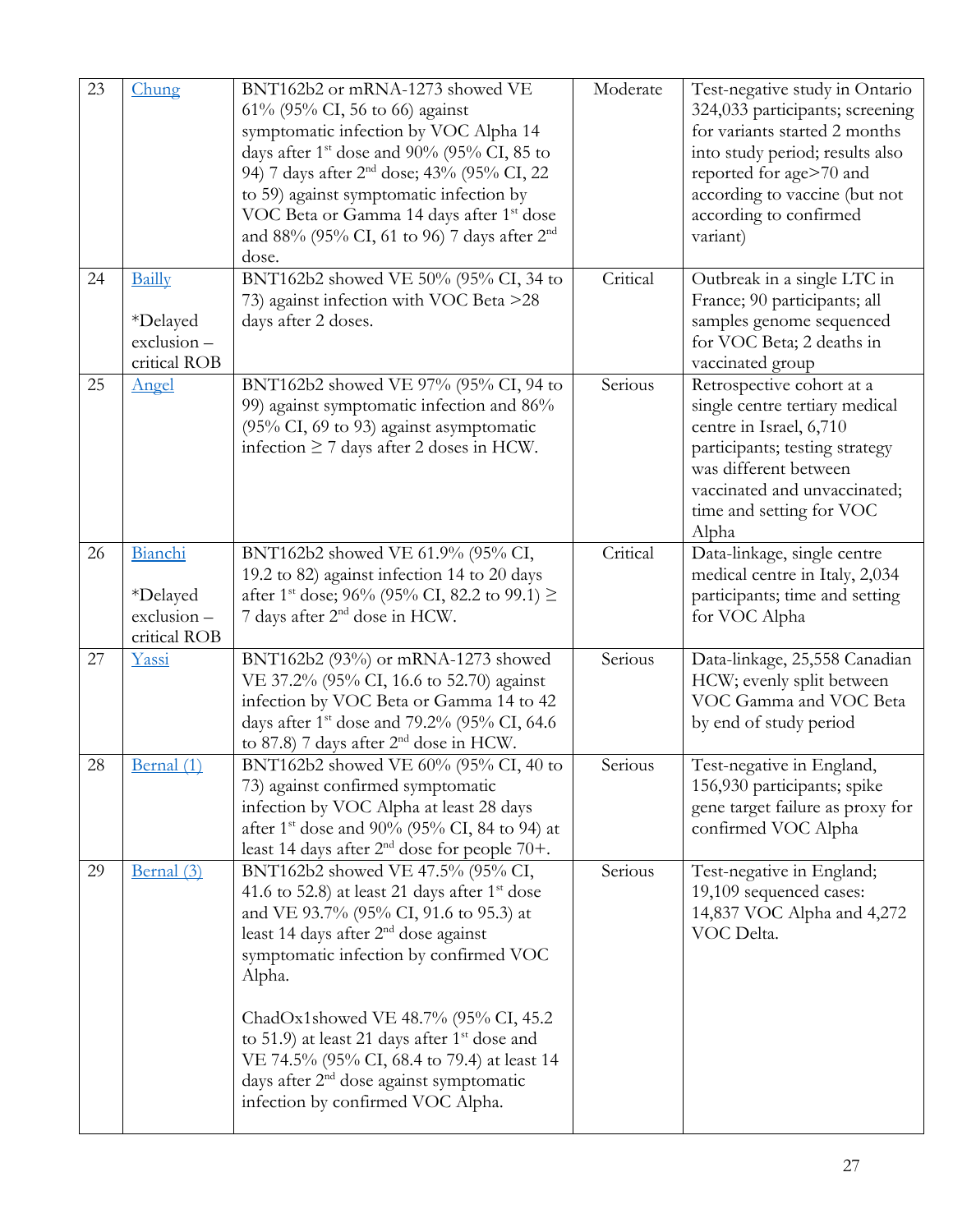|    |              | BNT162b2 showed VE 35.6% (95% CI,<br>22.7 to 46.4) at least 21 days after $1st$ dose<br>and VE 88% (95% CI, 85.3 to 90.1) at least<br>14 days after 2 <sup>nd</sup> dose against symptomatic<br>infection by confirmed VOC Delta.<br>ChAdOx1 showed VE 30% (95% CI, 24.3)<br>to 35.3) at least 21 days after $1st$ dose and<br>VE 67% (95% CI, 61.3 to 71.8) at least 14<br>days after 2 <sup>nd</sup> dose against symptomatic<br>infection by confirmed VOC Delta. |          |                                                                                                                                                                                                  |
|----|--------------|----------------------------------------------------------------------------------------------------------------------------------------------------------------------------------------------------------------------------------------------------------------------------------------------------------------------------------------------------------------------------------------------------------------------------------------------------------------------|----------|--------------------------------------------------------------------------------------------------------------------------------------------------------------------------------------------------|
| 30 | Ranzani      | CoronaVac reduced risk of<br>symptomatic infection by VOC Gamma VE<br>41.6% (95% CI, 26.9 to 63.3) $\geq$ 14 days<br>after $2nd$ dose for people 70+.                                                                                                                                                                                                                                                                                                                | Serious  | Test-negative in Brazil; 44,055<br>participants; sequencing not<br>performed; effectiveness<br>declined with age; time and<br>setting for VOC Gamma                                              |
| 31 | Andrejko (2) | BNT162b2 and mRNA-1273 showed VE<br>86.8% (95% CI, 68.6 to 94.7) and VE<br>86.10% (95% CI, 69.1 to 93.9), respectively,<br>against infection 15 days after 2 <sup>nd</sup> dose.                                                                                                                                                                                                                                                                                     | Serious  | Test-negative in California;<br>1,023 participants; expansion<br>of sample size and timeline<br>since previous study by same<br>authors; VOC Alpha, Epsilon                                      |
| 32 | Emborg       | BNT162b2 showed VE 53-86% against<br>infection across high-risk groups, VE 75-<br>87% against hospitalization across high-risk<br>groups, VE 89% (95% CI, 81 to 93) against<br>death in LTCF residents and VE 97% (95%<br>CI, 88 to 99) against death in $65+$ requiring<br>personal care 7 days after 2 <sup>nd</sup> dose.                                                                                                                                         | Serious  | Data-linkage population study<br>of high-risk groups in<br>Denmark; 864,096<br>participants; sample confirmed<br>VOC Alpha                                                                       |
| 33 | Salo         | BNT162b2 showed VE 42.9% (95% CI,<br>22.3 to 58.1) against infection in<br>unvaccinated household members of<br>vaccinated HCW 10 weeks after 1 <sup>st</sup> dose.                                                                                                                                                                                                                                                                                                  | Moderate | Data-linkage for household<br>contacts of HCW in Finland;<br>52,766 spouses of vaccinated<br>HCW; time and setting for<br>VOC Alpha                                                              |
| 34 | Shrestha     | BNT162b2 or mRNA-1273 showed VE<br>97.1% (95% CI, 94.3 to 98.5) against<br>infection $\geq$ 14 days after $2nd$ dose (based on<br>multivariable model).                                                                                                                                                                                                                                                                                                              | Moderate | Retrospective cohort of<br>employees of a health care<br>system in Ohio; 46,866<br>participants (60%) vaccinated<br>by end of study; time and<br>setting for VOC Alpha                           |
| 35 | Skowronski   | BNT162b2 (85%) or mRNA-1273 showed<br>VE 67% (95% CI, 57 to 75) against<br>infection by confirmed VOC Alpha ≥21<br>days after $1st$ dose for $70+$ .<br>BNT162b2 (85%) or mRNA-1273 showed<br>VE 61% (95% CI, 45 to 72) against<br>infection by confirmed VOC Gamma ≥21<br>days after $1st$ dose for $70+$ .                                                                                                                                                         | Serious  | Test-negative in Canada;<br>16,993 specimens; out of<br>1,131 genetically sequenced:<br>45% VOC Alpha and 28%<br>Gamma; results reported by<br>vaccine but not according to<br>confirmed variant |
| 36 | Abu-Raddad   | BNT162b2 showed VE 89.5% (95% CI,<br>85.9 to 92.3) against infection, VE 100%                                                                                                                                                                                                                                                                                                                                                                                        | Serious  | Test-negative in Qatar; 17,293<br>cases; sequencing showed 50%                                                                                                                                   |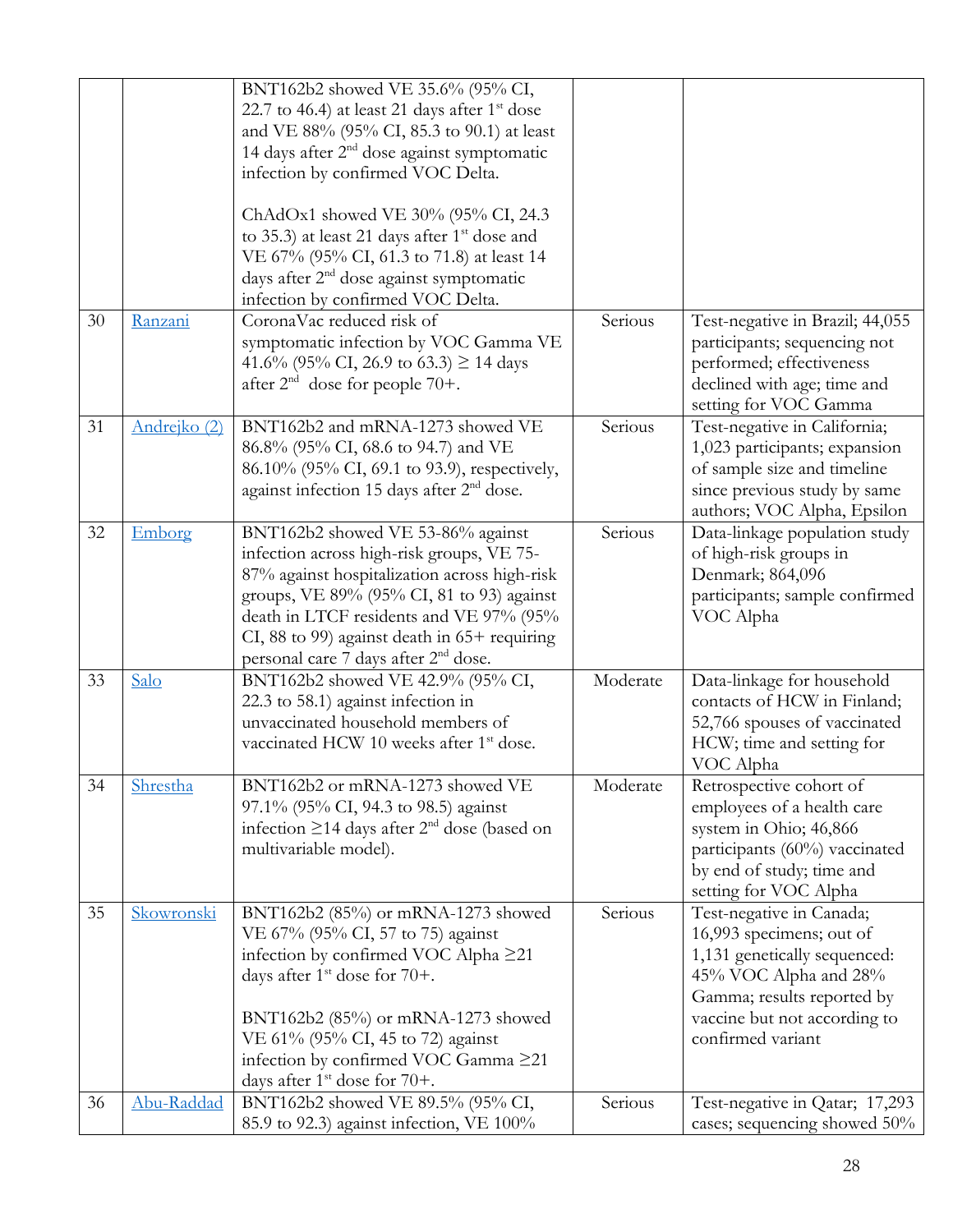|    |                                                                                                       | $(95\% \text{ CI}, 81.7 \text{ to } 100)$ against any severe,<br>critical, or fatal disease by VOC Alpha $\geq$ 14<br>days after 2 <sup>nd</sup> dose.<br>BNT162b2 showed VE 75% (95% CI, 70.5<br>to 78.9) against infection, VE $100\%$ (95%<br>CI, 73.7 to 100) against severe, critical, or<br>fatal disease by VOC Beta $\geq$ 14 days after 1 <sup>st</sup><br>dose.                                                                                                                                                                                                                                                                                                                                              |          | VOC Beta and 45% VOC<br>Alpha between February-<br>March 2021                                                                                                                                                                         |
|----|-------------------------------------------------------------------------------------------------------|------------------------------------------------------------------------------------------------------------------------------------------------------------------------------------------------------------------------------------------------------------------------------------------------------------------------------------------------------------------------------------------------------------------------------------------------------------------------------------------------------------------------------------------------------------------------------------------------------------------------------------------------------------------------------------------------------------------------|----------|---------------------------------------------------------------------------------------------------------------------------------------------------------------------------------------------------------------------------------------|
| 37 | Akhrass<br>*Delayed<br>exclusion -<br>failure to<br>report<br>outcomes of<br>interest for<br>this LES | BNT162b2 or mRNA-1273 showed overall<br>VE 60.4% (95% CI, 30 to 77.6) against<br>symptomatic infection $\geq$ 14 days after 1 <sup>st</sup><br>dose; BNT162b2 or mRNA-1273 showed<br>overall VE 95.7% (95% CI, 90 to 98.2)<br>against symptomatic infection $\geq$ 14 days<br>after 2 <sup>nd</sup> dose.                                                                                                                                                                                                                                                                                                                                                                                                              | Critical | Retrospective cohort of HCW<br>at a single centre in Kentucky,<br>USA; 2,134 participants; time<br>and setting for VOC Alpha                                                                                                          |
| 38 | Sheikh                                                                                                | BNT162b2 showed VE 30% (95% CI, 17 to<br>41) against confirmed VOC Delta infection<br>and VE 33% (95% CI, 15 to 47) against<br>symptomatic infection at least 28 days after<br>$1st$ dose; VE 79% (95% CI, 75 to 82) against<br>infection and VE 83% (95% CI, 78 to 87)<br>against symptomatic infection at least 14<br>days after 2 <sup>nd</sup> dose.<br>ChAdOx1 showed VE $18\%$ (95% CI, 9 to<br>25) against confirmed VOC Delta infection<br>and VE 33% (95% CI, 23 to 41) against<br>symptomatic infection at least 28 days after<br>$1st$ dose; VE 60% (95% CI, 53 to 66) against<br>infection and VE 61% (95% CI, 51 to 70%)<br>against symptomatic infection at least 14<br>days after 2 <sup>nd</sup> dose. | Serious  | Test-negative in Scotland;<br>626,900 specimens; also<br>compared hospitalization rates<br>between S gene positive (VOC<br>Delta) and S gene negative<br>specimens within 14 days of<br>positive test result (not<br>summarized here) |
| 39 | Furer<br>*Delayed<br>exclusion-<br>critical risk<br>of bias                                           | BNT162b2 reported no symptomatic<br>infections in the vaccinated group $(0/686)$<br>compared to 0.83% infections in the<br>vaccinated general population control<br>group.                                                                                                                                                                                                                                                                                                                                                                                                                                                                                                                                             | Critical | Prospective cohort of adults<br>with autoimmune<br>inflammatory rheumatic<br>diseases in Israel; 686<br>participants; time and setting<br>for VOC Alpha                                                                               |
| 40 | Martinez-<br><b>Baz</b>                                                                               | BNT162b2 showed VE 65% (95% CI, 56 to<br>73) against infection and VE 94% (95% CI,<br>60 to 99) against hospitalization at least 14<br>days after 2 <sup>nd</sup> dose in close contacts of<br>COVID+ index cases.<br>ChAdOx1 showed VE 44% (95% CI, 31 to<br>54) against infection and VE 92% (95% CI,<br>46 to 99) against hospitalization at least 14<br>days after 1 <sup>st</sup> dose in close contacts of index<br>cases. Second dose results not reported.                                                                                                                                                                                                                                                     | Serious  | Prospective cohort of close<br>contacts of COVID+ people<br>in Spain; 20,961 participants;<br>VOC Alpha confirmed for<br>small sample; sample size for<br>Moderna too small to report<br>results separately                           |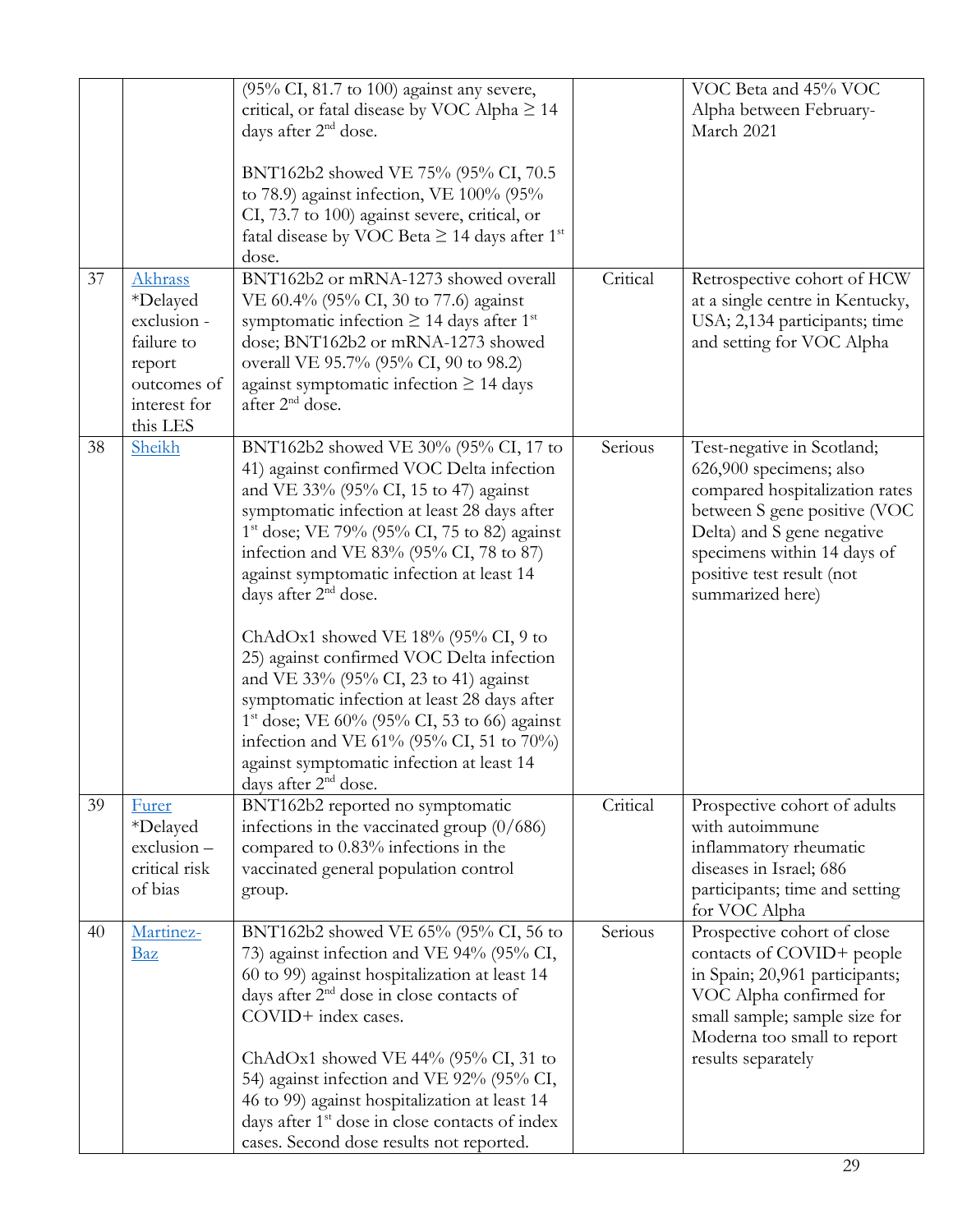| 41 | Chodick (2)                                                 | BNT162b2 showed VE 51.4% (95% CI,<br>16.3 to 71.8) against infection 13 to 24 days<br>after 1 <sup>st</sup> dose.                                                                                                                                                                                                                                                                                                                                                                                    | Serious  | Data-linkage study in Israel<br>(Maccabi Health Care<br>Services); 351,897 participants;<br>time and setting for VOC<br>Alpha                                                                                                                                    |
|----|-------------------------------------------------------------|------------------------------------------------------------------------------------------------------------------------------------------------------------------------------------------------------------------------------------------------------------------------------------------------------------------------------------------------------------------------------------------------------------------------------------------------------------------------------------------------------|----------|------------------------------------------------------------------------------------------------------------------------------------------------------------------------------------------------------------------------------------------------------------------|
| 42 | Stowe                                                       | BNT162b2 showed VE 94% (95% CI, 46 to<br>99) at least 21 days after 1 <sup>st</sup> dose and VE<br>96% (95% CI, 86 to 99) at least 14 days<br>after 2 <sup>nd</sup> dose against hospitalization by<br>confirmed VOC Delta.<br>ChAdOx1 showed VE 71% (95% CI, 51 to<br>83) at least 21 days after 1 <sup>st</sup> dose and VE<br>92% (95% CI, 75 to 97) 14 days after 2 <sup>nd</sup><br>dose against hospitalization by confirmed<br>VOC Delta.                                                     | Serious  | Same cohort as Bernal (3) with<br>extended time frame for<br>symptomatic infection and<br>adding in data-linkage to<br>hospitalization; 14,019<br>participants; sample confirmed<br>VOC Delta                                                                    |
| 43 | Saciuk                                                      | BNT162b2 showed VE 93% (95% CI, 92.6<br>to 93.4) against infection, VE 93.4% (95%<br>CI, 91.9 to 94.7) against hospitalization and<br>VE 91.1% (95% CI, 86.5 to 94.1) against<br>death at least 7 days after 2 <sup>nd</sup> dose                                                                                                                                                                                                                                                                    | Serious  | Retrospective cohort of<br>members of a health<br>management organization in<br>Israel; 1,650,885 participants;<br>time and setting for VOC<br>Alpha                                                                                                             |
| 44 | Zacay<br>*Delayed<br>exclusion-<br>critical risk<br>of bias | BNT162b2 showed VE 61% (95% CI, 49 to<br>71) at least 14 days after $1^{st}$ dose and VE<br>89% (95% CI, 82 to 94) at least 7 days after<br>$2nd$ dose against infection                                                                                                                                                                                                                                                                                                                             | Serious  | Retrospective cohort of a<br>subpopulation of members of<br>a health management<br>organization in Israel who had<br>undergone repeated PCR<br>testing; 6,286 participants;<br>time and setting for VOC<br>Alpha                                                 |
| 45 | <u>Azamgarhi</u>                                            | BNT162b2 showed VE 70% (95% CI, 6 to<br>91) against infection at least 14 days after 1 <sup>st</sup><br>dose                                                                                                                                                                                                                                                                                                                                                                                         | Serious  | Single centre cohort study of<br>HCW in UK; 2,260<br>participants; time and setting<br>for VOC Alpha                                                                                                                                                             |
| 46 | Lumley                                                      | BNT162b2 (63%) or ChAdOx1showed VE<br>64% (95% CI, 50 to 74) 14 days after 1 <sup>st</sup><br>dose and VE 90% (95% CI, 62 to 98) 14<br>days after 2 <sup>nd</sup> dose against infection                                                                                                                                                                                                                                                                                                             | Serious  | Prospective cohort of HCWs<br>in Oxfordshire, UK; 13,109<br>participants; confirmed VOC<br>Alpha                                                                                                                                                                 |
| 47 | <b>Nasreen</b>                                              | BNT162b2 showed VE 89% (95% CI, 86 to<br>91) against symptomatic infection and VE<br>95% (95% CI, 92 to 97) against<br>hospitalization at least 7 days after 2 <sup>nd</sup> dose<br>(VOC Alpha); VE 84% (95% CI, 69 to 92)<br>against symptomatic infection and VE 95%<br>(95% CI, 81 to 99) against hospitalization at<br>least 7 days after $2nd$ dose (VOC<br>Beta/Gamma); VE 87% (95% CI, 64 to 95)<br>against symptomatic infection at least 7 days<br>after 2 <sup>nd</sup> dose (VOC Delta). | Moderate | Test-negative study in Ontario<br>421,073 participants (same<br>population as for Chung but<br>extended to May 2021 and<br>more detailed with respect to<br>reporting of VOC); screening<br>for VOC Alpha, Beta/Gamma<br>and Delta varied during study<br>period |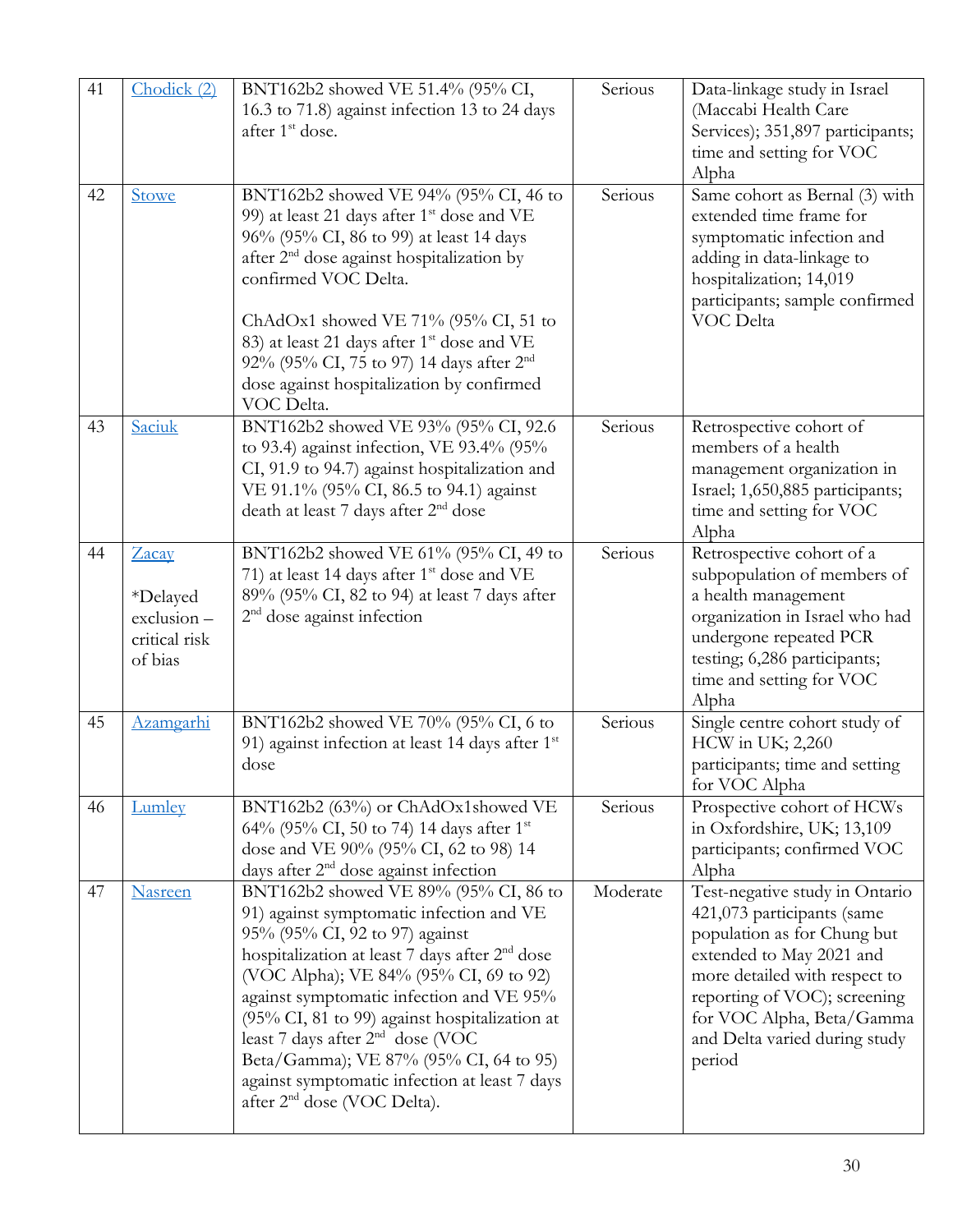|    |             | BNT162b2 showed VE 78% (95% CI, 65 to<br>86) against hospitalization at least 7 days<br>after 2 <sup>nd</sup> dose (VOC Delta).<br>mRNA-1273 showed VE 92% (95% CI, 86<br>to 96) against symptomatic infection and<br>VE 94% (95% CI, 89 to 97) against<br>hospitalization at least 7 days after 2 <sup>nd</sup> dose<br>(VOC Alpha).                                                                                                                                                                                                                                                                      |          |                                                                                                                                                                                                            |
|----|-------------|------------------------------------------------------------------------------------------------------------------------------------------------------------------------------------------------------------------------------------------------------------------------------------------------------------------------------------------------------------------------------------------------------------------------------------------------------------------------------------------------------------------------------------------------------------------------------------------------------------|----------|------------------------------------------------------------------------------------------------------------------------------------------------------------------------------------------------------------|
|    |             | mRNA-1273 showed VE 77% (95% CI, 63<br>to 86) against symptomatic infection and<br>VE 89% (95% CI, 73 to 95) against<br>hospitalization at least 14 days after 1 <sup>st</sup> dose<br>(VOC Beta/Gamma); VE 72% (95% CI, 57<br>to 82) against symptomatic infection and<br>VE 96% (95% CI, 72 to 99) against<br>hospitalization at least 14 days after 1 <sup>st</sup> dose<br>(VOC Delta).                                                                                                                                                                                                                |          |                                                                                                                                                                                                            |
|    |             | ChAdOx1 showed VE $64\%$ (95% CI, 60 to<br>68) against symptomatic infection and VE<br>85% (95% CI, 81 to 88) against<br>hospitalization at least 14 days after 1 <sup>st</sup> dose<br>(VOC Alpha); VE 48% (95% CI, 28 to 63)<br>against symptomatic infection and VE 83%<br>$(95\% \text{ CI}, 66 \text{ to } 92)$ against hospitalization at<br>least 14 days after $1st$ dose (VOC<br>Beta/Gamma); VE 67% (95% CI, 44 to 80)<br>against symptomatic infection and VE 88%<br>$(95\% \text{ CI}, 60 \text{ to } 96)$ against hospitalization at<br>least 14 days after 1 <sup>st</sup> dose (VOC Delta). |          |                                                                                                                                                                                                            |
| 48 | Gazit       | BNT162b2 showed VE 80% (95% CI, 73 to<br>85) at least 7 days after $2nd$ dose against<br>infection in vaccinated household members<br>of a confirmed COVID+ case.                                                                                                                                                                                                                                                                                                                                                                                                                                          | Serious  | Retrospective cohort of<br>household members<br>(household $=$ 2 adults with no<br>children) of a health<br>management organization in<br>Israel; 173,569 households;<br>time and setting for VOC<br>Alpha |
| 49 | <u>lara</u> | CoronaVac showed VE 65.9% (95% CI,<br>65.2 to 66.6) against infection and VE<br>86.3% (95% CI, 84.5 to 87.9) against death<br>at least 14 days after 2 <sup>nd</sup> dose.                                                                                                                                                                                                                                                                                                                                                                                                                                 | Moderate | Prospective cohort in Chile;<br>10.2 million participants; time<br>and setting for VOC Gamma                                                                                                               |
| 50 | Chemaitelly | mRNA-1273 showed VE 88.1% (95% CI,<br>83.7 to 91.5) and VE 100% (95% CI, 91.8 to<br>100) against infection by confirmed VOC<br>Alpha at least 14 days after $1st$ and $2nd$ dose,<br>respectively.                                                                                                                                                                                                                                                                                                                                                                                                         | Serious  | Test-negative in Qatar;<br>>75,000 participants; sample<br>sequenced for VOC Alpha<br>and VOC Beta                                                                                                         |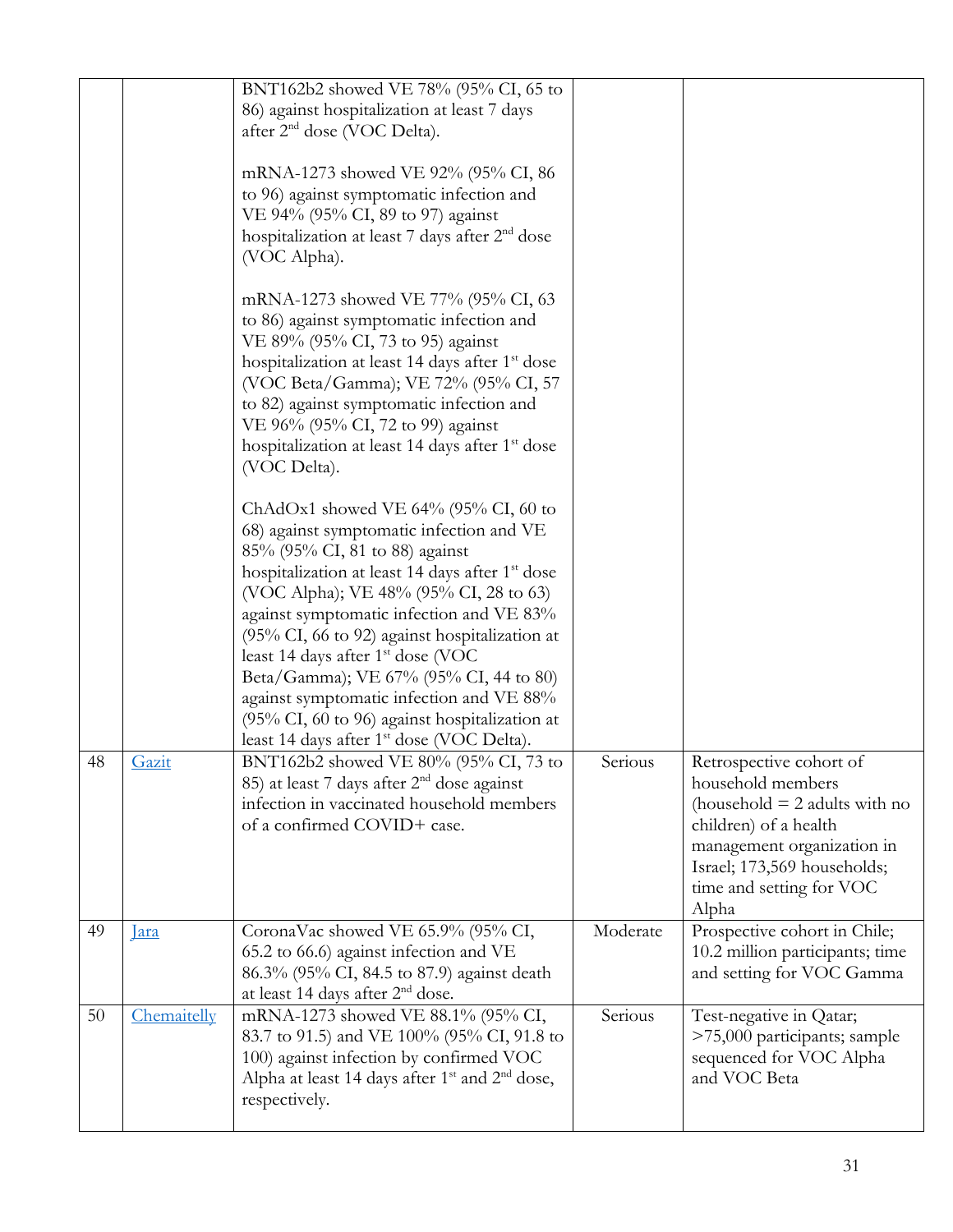|    |                    | mRNA-1273 showed VE 61.3% (95% CI,<br>56.5 to 65.5) and VE 96.4% (95% CI, 91.9<br>to 98.7) against infection by confirmed<br>VOC Beta at least 14 days after 1 <sup>st</sup> and 2 <sup>nd</sup><br>dose, respectively.<br>mRNA-1273 showed VE 81.6% (95% CI,<br>71.0 to 88.8) and VE 95.7% (95% CI, 73.4<br>to 99.9) against severe, critical, or fatal<br>disease at least 14 days after $1st$ and $2nd$ dose,<br>respectively (combined VOC Alpha and<br>Beta).                                                                                                                                                                                                                  |          |                                                                                                                                                                                                                                      |
|----|--------------------|-------------------------------------------------------------------------------------------------------------------------------------------------------------------------------------------------------------------------------------------------------------------------------------------------------------------------------------------------------------------------------------------------------------------------------------------------------------------------------------------------------------------------------------------------------------------------------------------------------------------------------------------------------------------------------------|----------|--------------------------------------------------------------------------------------------------------------------------------------------------------------------------------------------------------------------------------------|
| 51 | <b>Baum</b>        | BNT162b2 or mRNA-1273 showed VE<br>41% (95% CI, 25 to 54) against infection $\ge$<br>21 days after 1 <sup>st</sup> dose; BNT162b2 or<br>mRNA-1273 showed VE 75% (95% CI, 65<br>to 82) against infection $\geq$ 7 days after $2nd$<br>dose in age $70+$ .<br>BNT162b2 or mRNA-1273 showed VE<br>41% (95% CI, 17 to 58) against infection $\ge$<br>21 days after 1 <sup>st</sup> dose; BNT162b2 or<br>mRNA-1273 showed VE 77% (95% CI, 65<br>to 85) against infection $\geq$ 7 days after $2nd$<br>dose in chronically ill (age 16-69).<br>ChAdOx1 showed VE 24% (95% CI, -1 to<br>43) against infection $\geq$ 21 days after 1 <sup>st</sup> dose<br>in chronically ill (age 16-69). | Serious  | Data-linkage study in Finland;<br>901,092 participants age 70+<br>and 774,526 participants age<br>16 to 69 years with chronic<br>illness; time and setting for<br>VOC Alpha; results for<br>mRNA vaccines not reported<br>separately |
| 52 | <b>Balicer</b>     | BNT162b2 showed VE 86.1% (95% CI,<br>82.4 to 89.1) against infection; VE 89%<br>(95% CI, 43 to 100) against hospitalization 7<br>to 56 days after 2 <sup>nd</sup> dose.<br>Too few events to report VE for severe<br>disease or death.                                                                                                                                                                                                                                                                                                                                                                                                                                              | Serious  | Data-linkage study of pregnant<br>women over age 16 in Israel<br>(same database as Dagan);<br>21,722 participants; time and<br>setting for VOC Alpha.                                                                                |
| 53 | Mateo-<br>Urdiales | BNT162b2 (61%) or ChAdOx1 (31%) or<br>mRNA-1273 (7%) or Ad26.COV <sub>2</sub> -S (0.6%)<br>showed VE 78% (95% CI, 76 to 79) against<br>infection 42 to 49 days after at least 1 <sup>st</sup> dose;<br>VE 93% (95% CI, 89 to 96) against death<br>35 to 42 days after at least 1 <sup>st</sup> dose.                                                                                                                                                                                                                                                                                                                                                                                | Serious  | Data-linkage study in Italy;<br>13,721,506 participants; time<br>and setting for VOC Alpha.<br>Results not reported by<br>vaccine and some participants<br>$(42%)$ who also received $2nd$<br>dose were included in<br>estimates.    |
| 54 | Goldshtein         | BNT162b2 showed VE 78% (95% CI, 57<br>to 89) against infection at least 28 days after<br>$1st$ dose.                                                                                                                                                                                                                                                                                                                                                                                                                                                                                                                                                                                | Serious  | Data-linkage study of pregnant<br>women in Israel (same<br>database as Gazit); 15,060<br>participants; time and setting<br>for VOC Alpha.                                                                                            |
| 55 | Mason              | BNT162b2 showed VE 55.2% (95% CI,<br>40.8 to 66.8) and VE 70.1% (95% CI, 55.1                                                                                                                                                                                                                                                                                                                                                                                                                                                                                                                                                                                                       | Moderate | Case-control study of age 80-<br>83 vs 76-79 community-                                                                                                                                                                              |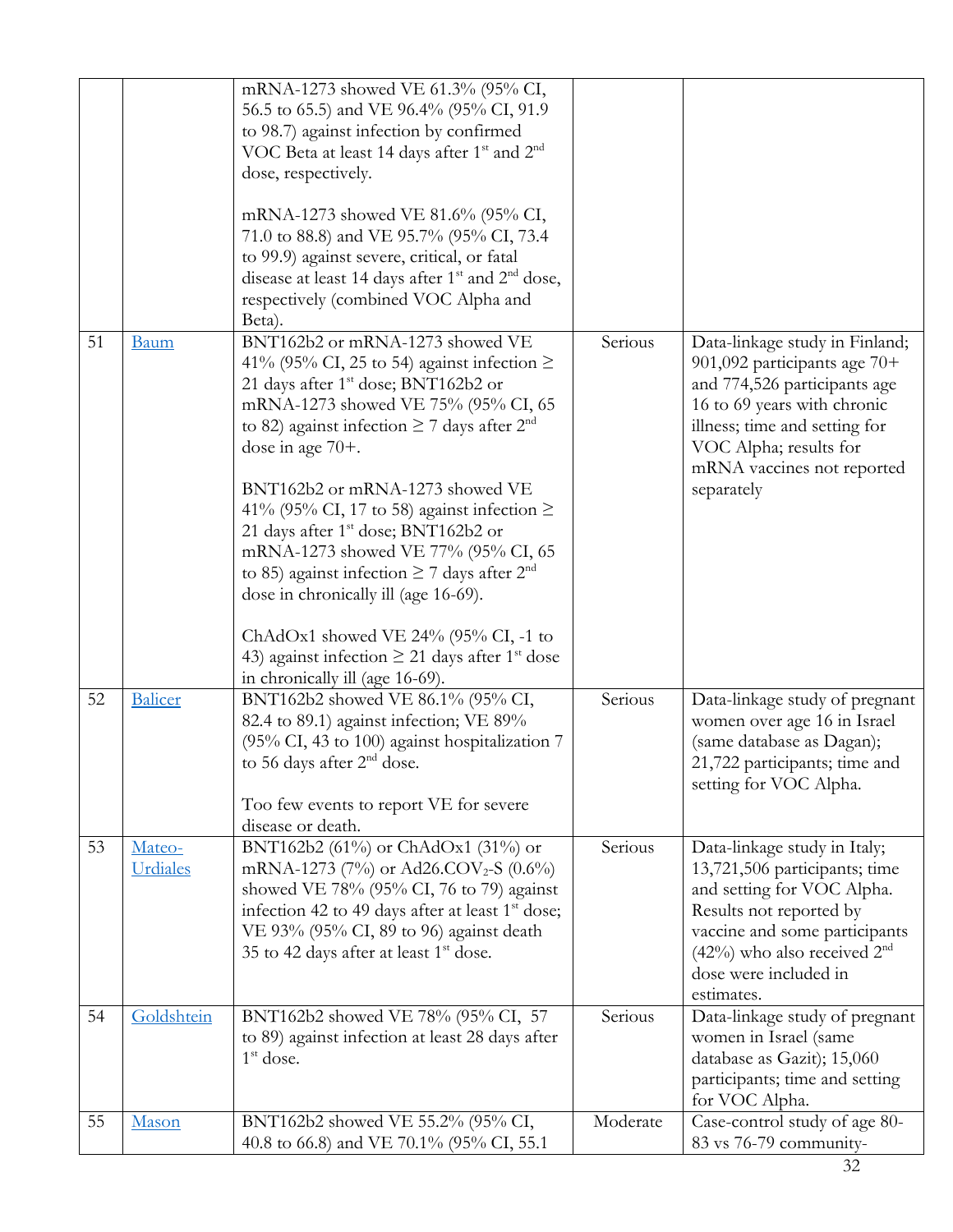|    |                                                  | to 80.1) against infection 21 to 27 days and<br>35 to 41 days after $1st$ dose, respectively.                                                                                                                                                                                                                                                                                                                             |          | dwelling unvaccinated<br>residents in England; time and<br>setting for VOC Alpha                                                                                        |
|----|--------------------------------------------------|---------------------------------------------------------------------------------------------------------------------------------------------------------------------------------------------------------------------------------------------------------------------------------------------------------------------------------------------------------------------------------------------------------------------------|----------|-------------------------------------------------------------------------------------------------------------------------------------------------------------------------|
| 56 | Fabiani                                          | BNT162b2 showed VE 84.1% (95% CI,<br>39.7 to 95.8) and VE 85.4% (95% CI, -35.3<br>to 98.4) against infection 14 to 21 days and<br>$\geq$ 21 days after 1 <sup>st</sup> dose, respectively in<br>HCW.<br>BNT162b2 showed VE 95.1% (95% CI,<br>62.4 to 99.4) against infection $\geq$ 7 days after                                                                                                                          | Serious  | Retrospective cohort of HCW<br>in Italy; 6,423 participants;<br>time and setting for VOC<br>Alpha                                                                       |
| 57 | Chia                                             | 2 <sup>nd</sup> dose in HCW.<br>BNT162b2 or mRNA-1273 showed VE<br>92.7% (95% CI, 65.7 to 98.4) against severe<br>disease (defined as requiring supplemental<br>oxygen) > 14 days after $2nd$ dose.                                                                                                                                                                                                                       | Serious  | Retrospective cohort of<br>confirmed VOC Delta<br>admitted to hospital (including<br>asymptomatic) in Singapore;<br>218 participants; not reported<br>by vaccine        |
| 58 | Kaur<br>*Delayed<br>exclusion-<br>critical ROB   | Two doses of Covishield showed VE 87%<br>(95% CI, 33 to 97) against severe disease<br>when compared with one dose (timing of<br>doses not reported).                                                                                                                                                                                                                                                                      | Critical | Preliminary report of<br>prospective cohort in India;<br>1500 participants; time and<br>setting for VOC Delta                                                           |
| 59 | Pramod<br>*Delayed<br>exclusion-<br>critical ROB | Covishield showed VE 49% (95% CI, 17 to<br>68) against infection 21 days after 1 <sup>st</sup> dose<br>and VE 54% (95% CI, 27 to 71) against<br>infection 14 days after 2 <sup>nd</sup> dose.<br>Covishield showed VE 58% (95% CI, 28 to<br>75) against symptomatic infection 21 days<br>after 1 <sup>st</sup> dose and VE 64% (95% CI, 38 to<br>78) against symptomatic infection 14 days<br>after 2 <sup>nd</sup> dose. | Critical | Test-negative study in a single<br>hospital site in India; 360<br>matched pairs (203<br>symptomatic pairs); time and<br>setting for VOC Delta                           |
| 60 | Carazo                                           | BNT162b2 or mRNA-1273 showed VE<br>60% (95% CI, 53.6 to 65.5) against infection<br>by confirmed VOC Alpha 14 days after 1 <sup>st</sup><br>dose.<br>BNT162b2 or mRNA-1273 showed VE<br>92.6% (95% CI, 87.1 to 95.8) against<br>infection by confirmed VOC Alpha 7 days<br>after 2 <sup>nd</sup> dose.                                                                                                                     | Serious  | Test-negative study in<br>Quebec, Canada; 58,476<br>participants; sample confirmed<br>VOC Alpha; reported<br>according to vaccine but not<br>concurrently for VOC Alpha |
| 61 | Williams                                         | BNT162b2 or mRNA-1273 showed VE<br>52.5% (95% CI, 26.9 to 69.1) against<br>infection and VE 78.6% (95% CI, 47.9 to<br>91.2) against severe disease 14 days after $2nd$<br>dose in residents at LTCF. Two deaths in<br>vaccinated residents but were palliative prior<br>to infection.<br>BNT162b2 or mRNA-1273 showed VE<br>66.2% (95% CI, 2.3 to 88.3) against                                                           | Serious  | Outbreak in a single LTCF in<br>Ontario; 60 residents and 83<br>staff; sample confirmed VOC<br>Gamma                                                                    |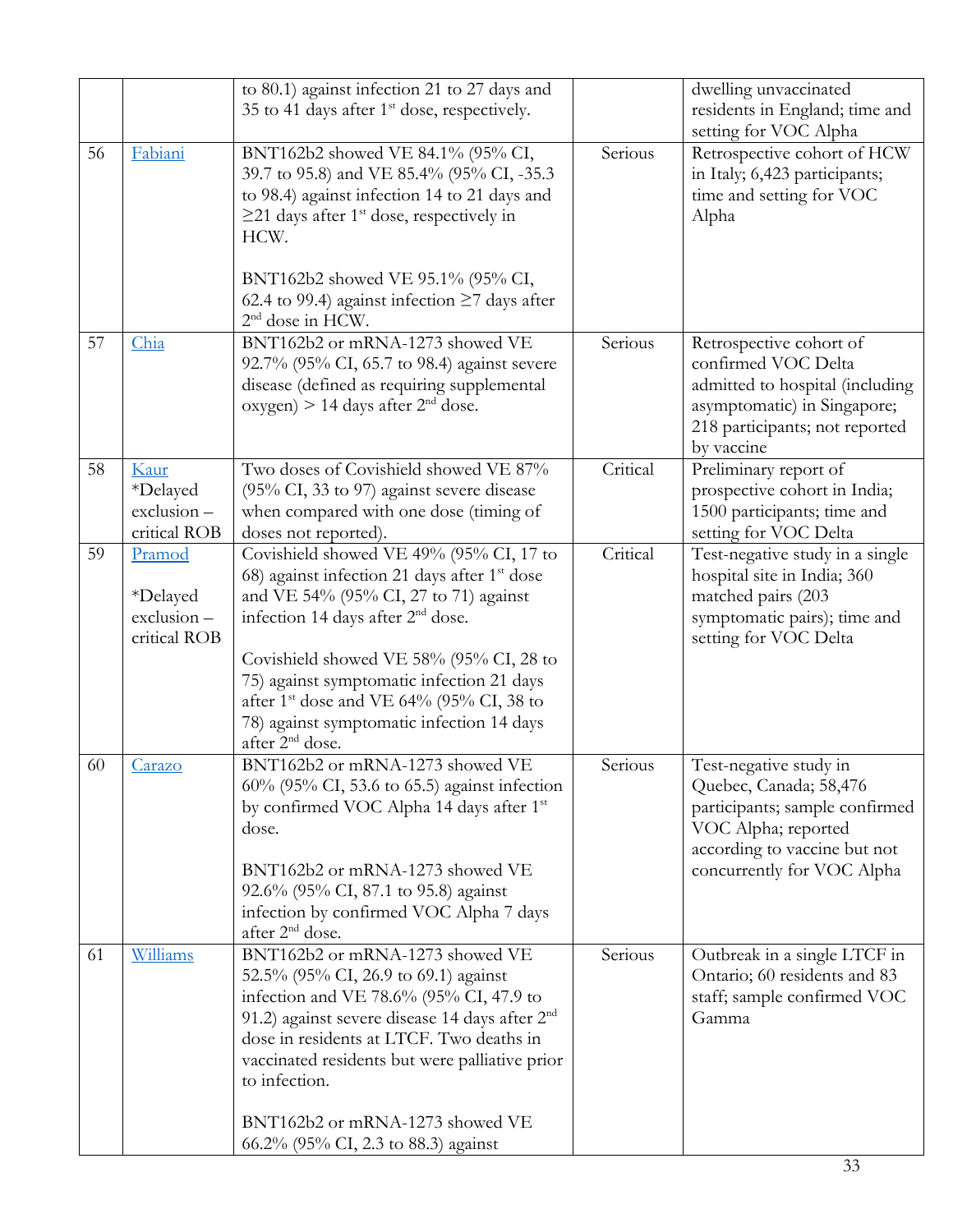|    |                 | infection 14 days after 2 <sup>nd</sup> dose in staff at<br>LTCF. None of the staff developed severe |          |                                |
|----|-----------------|------------------------------------------------------------------------------------------------------|----------|--------------------------------|
|    |                 | disease.                                                                                             |          |                                |
| 62 | Hitchings(2)    | ChAdOx1 showed VE 33.4% (95% CI, 26.4                                                                | Critical | Test-negative study in Sao     |
|    |                 | to 39.7) against symptomatic infection and                                                           |          | Paulo, Brazil; 61,164          |
|    |                 | VE 50.9% (95% CI, 33.6 to 63.8) against                                                              |          | participants over age 60; time |
|    |                 | ICU admission and VE 61.8% (95% CI,                                                                  |          | and setting for VOC Gamma      |
|    | <i>*Delayed</i> | 48.9 to 71.4) against death at least 28 days                                                         |          |                                |
|    | exclusion-      | after $1^{\text{st}}$ dose for 60+.                                                                  |          |                                |
|    | critical ROB    |                                                                                                      |          |                                |
|    |                 | ChAdOx1 showed VE 77.9% (95% CI, 69.2                                                                |          |                                |
|    |                 | to 84.2) against symptomatic infection and                                                           |          |                                |
|    |                 | VE 89.9% (95% CI, 70.9 to 96.5) against                                                              |          |                                |
|    |                 | ICU admission and VE 93.6% (95% CI,                                                                  |          |                                |
|    |                 | 81.9 to 97.7) against death at least 14 days                                                         |          |                                |
|    |                 | after 2 <sup>nd</sup> dose.                                                                          |          |                                |
| 63 | Tang            | BNT162b2 showed VE 65.5% (95% CI,                                                                    | Serious  | Test-negative study in Qatar;  |
|    |                 | 40.9 to 79.9) against infection $\geq$ 14 days                                                       |          | 1,140,337 participants; weekly |
|    |                 | after 1st dose; BNT162b2 showed VE 59.6%                                                             |          | random sequencing of positive  |
|    |                 | (95% CI, 50.7 to 66.9) against infection $\ge$                                                       |          | samples for VOC Delta          |
|    |                 | 14 days after 2 <sup>nd</sup> dose.                                                                  |          |                                |
|    |                 |                                                                                                      |          |                                |
|    |                 | BNT162b2 showed VE 100% (95% CI, not                                                                 |          |                                |
|    |                 | reported) against severe, critical or fatal                                                          |          |                                |
|    |                 |                                                                                                      |          |                                |
|    |                 | disease $\geq$ 14 days after 1 <sup>st</sup> dose; BNT162b2                                          |          |                                |
|    |                 | showed VE 97.3% (95% CI, 84.4 to 99.5)                                                               |          |                                |
|    |                 | against severe, critical or fatal disease $\geq 14$                                                  |          |                                |
|    |                 | days after 2 <sup>nd</sup> dose.                                                                     |          |                                |
|    |                 | mRNA-1273 showed VE 79.7% (95% CI,                                                                   |          |                                |
|    |                 | 60.8 to 89.5) against infection $\geq$ 14 days                                                       |          |                                |
|    |                 | after 1 <sup>st</sup> dose; mRNA-1273 showed VE                                                      |          |                                |
|    |                 |                                                                                                      |          |                                |
|    |                 | 86.1% (95% CI, 78.0 to 91.3) against                                                                 |          |                                |
|    |                 | infection $\geq$ 14 days after 2 <sup>nd</sup> dose.                                                 |          |                                |
|    |                 |                                                                                                      |          |                                |
|    |                 | mRNA-1273 showed VE 100% (95% CI,                                                                    |          |                                |
|    |                 | not reported) against severe, critical or fatal                                                      |          |                                |
|    |                 | disease $\geq$ 14 days after 1 <sup>st</sup> dose; mRNA-                                             |          |                                |
|    |                 | 1273 showed VE 100% (95% CI, not                                                                     |          |                                |
|    |                 | reported) against severe, critical or fatal                                                          |          |                                |
|    |                 | disease $\geq$ 14 days after 2 <sup>nd</sup> dose.                                                   |          |                                |
| 64 | Puranik         | BNT162b2 showed VE 42% (95% CI, 13 to                                                                | Serious  | Data-linkage study involving   |
|    |                 | 62) against infection 14 days after $2nd$ dose.                                                      |          | Mayo Clinic Health in USA;     |
|    |                 |                                                                                                      |          | 25,859 matched triples from    |
|    |                 | mRNA-1273 showed VE 76% (95% CI, 58                                                                  |          | Minnesota only; time and       |
|    |                 | to 87) against infection 14 days after $2nd$                                                         |          | setting for Delta at end of    |
|    |                 | dose.                                                                                                |          | study time frame so only last  |
|    |                 |                                                                                                      |          | month of data (July 2021)      |
|    |                 |                                                                                                      |          | reported here                  |
| 65 | Elliot          | BNT162b2 or ChAdOx1 showed VE 64%                                                                    | Critical | Surveillance study in England; |
|    |                 | $(95\% \text{ CI}, 11 \text{ to } 85)$ against infection                                             |          | 121,872 participants; time and |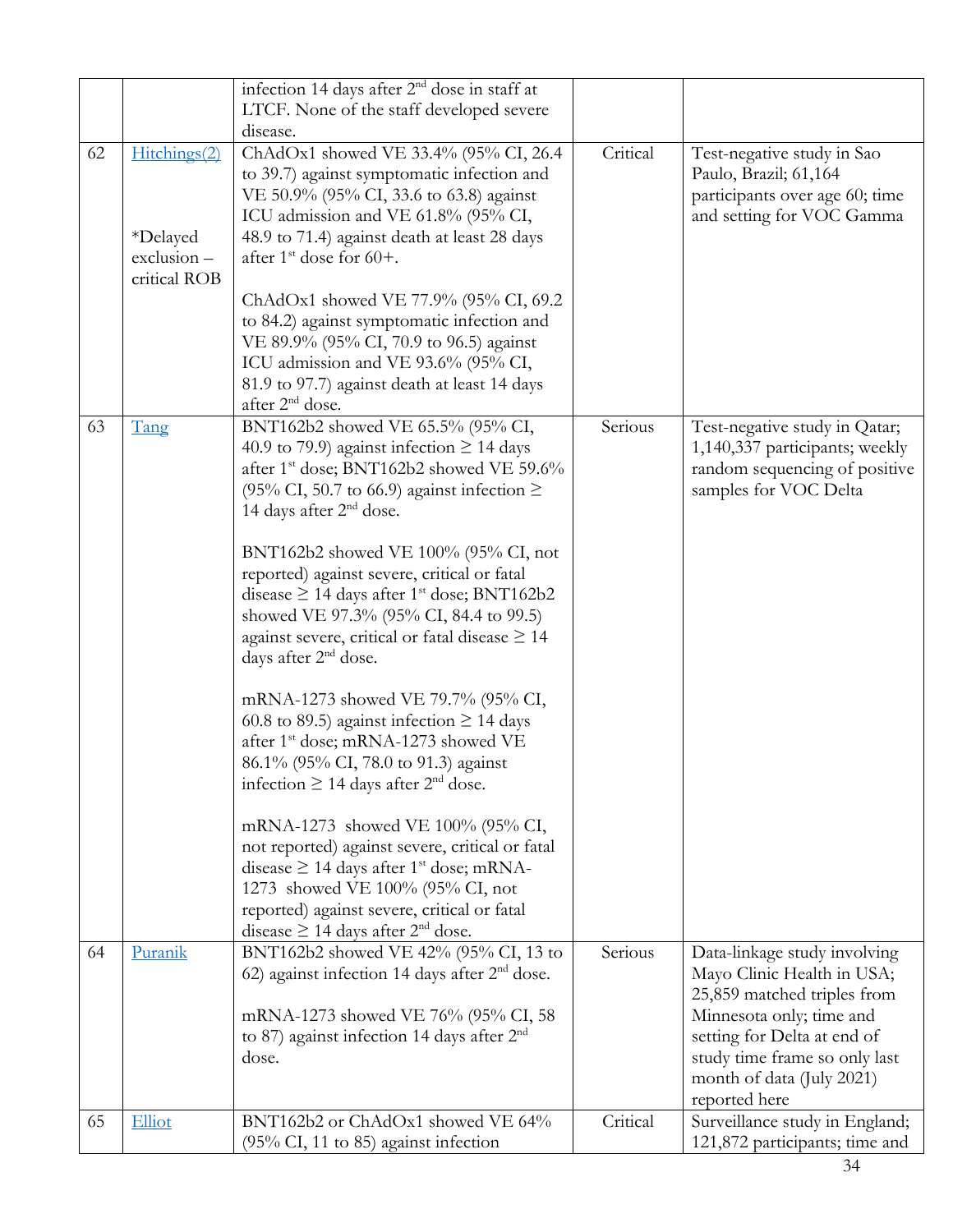|    | *Delayed<br>exclusion-<br>critical ROB                    | unreported number of days after 2 <sup>nd</sup> dose<br>(Round 12: 2021-05-20 to 2021-06-07).<br>BNT162b2 or ChAdOx1 showed VE 49%<br>$(95\% \text{ CI}, 22 \text{ to } 67)$ against infection<br>unreported number of days after 2 <sup>nd</sup> dose<br>(Round 13: 2021-06-24 to 2021-07-12).                                                                                                                                                                                                                                                                                                                                                                                                             |          | setting for VOC Delta; only<br>included data from aged 18 to<br>64 years due to lowest risk for<br>misclassification bias due to<br>self-reported vaccination<br>status                               |
|----|-----------------------------------------------------------|-------------------------------------------------------------------------------------------------------------------------------------------------------------------------------------------------------------------------------------------------------------------------------------------------------------------------------------------------------------------------------------------------------------------------------------------------------------------------------------------------------------------------------------------------------------------------------------------------------------------------------------------------------------------------------------------------------------|----------|-------------------------------------------------------------------------------------------------------------------------------------------------------------------------------------------------------|
| 66 | <b>Issac</b>                                              | ChAdOx1 showed VE 85% (95% CI, 71 to<br>92) against infection 14 days after $2nd$ dose.                                                                                                                                                                                                                                                                                                                                                                                                                                                                                                                                                                                                                     | Serious  | Prospective cohort of HCW at<br>a single hospital in India; 342<br>participants; time and setting<br>for VOC Delta.                                                                                   |
| 67 | Marco<br><i>*Delayed</i><br>$exclusion -$<br>critical ROB | ChAdOx1 showed VE 23% (95% CI, not<br>reported) against infection at least 21 days<br>after 1 <sup>st</sup> dose.                                                                                                                                                                                                                                                                                                                                                                                                                                                                                                                                                                                           | Critical | Outbreak study of prison<br>inmates in Barcelona; 217<br>participants (184 inmates);<br>sequenced for VOC Alpha                                                                                       |
| 68 | Kale<br>*Delayed<br>$exclusion -$<br>critical ROB         | ChAdOx1 showed VE $60\%$ (95% CI, 45 to<br>70) against infection at least 14 days after $2nd$<br>dose.                                                                                                                                                                                                                                                                                                                                                                                                                                                                                                                                                                                                      | Critical | Prospective cohort of HCW at<br>a single hospital in India; 1858<br>participants; sample sequenced<br>for VOC Delta                                                                                   |
| 69 | Israel                                                    | BNT162b2 showed OR 2.06 (95% CI, 1.69)<br>to 2.51) for infection comparing fully<br>vaccinated $\geq$ 146 days vs fully vaccinated less<br>than 146 days.                                                                                                                                                                                                                                                                                                                                                                                                                                                                                                                                                   | Moderate | Retrospective cohort of fully<br>vaccinated members of a<br>health management<br>organization in Israel who<br>underwent testing; 33,993<br>participants; time and setting<br>for VOC Delta           |
| 70 | Gram                                                      | ChAdOx1 showed VE 44% (95% CI, 29 to<br>56) against infection 21 to 27 days after 1 <sup>st</sup><br>dose. No deaths in vaccinated participants.<br>First dose ChAdOx1 followed by second<br>dose BNT162b2 or mRNA-1273 showed<br>VE 88% (95% CI, 83 to 92) against<br>infection $\geq$ 14 days after 2 <sup>nd</sup> dose.                                                                                                                                                                                                                                                                                                                                                                                 | Serious  | Data-linkage study in<br>Denmark; 5,542,079<br>participants; sequenced for<br>VOC Alpha (includes<br>heterologous vaccines)                                                                           |
| 71 | Pouwels                                                   | BNT162b2 showed VE 59% (95% CI, 52 to<br>65%) against infection $\geq$ 21 days after 1 <sup>st</sup><br>dose and VE 78% (95% CI, 68 to 84)<br>against infection $\geq$ 14 days after 2 <sup>nd</sup> dose<br>(VOC Alpha age 18+).<br>BNT162b2 showed VE 57% (95% CI, 50 to<br>63) against infection $\geq$ 21 days after 1 <sup>st</sup> dose<br>and VE 80% (95% CI, 77 to 83) against<br>infection $\geq$ 14 days after 2 <sup>nd</sup> dose (VOC<br>Delta age 18+).<br>ChAdOx1 showed VE $63\%$ (95% CI, 55 to<br>69) against infection $\geq$ 21 days after 1 <sup>st</sup> dose<br>and VE 79% (95% CI, 56 to 90) against<br>infection $\geq$ 14 days after 2 <sup>nd</sup> dose (VOC<br>Alpha age 18+). | Serious  | Survey of randomly selected<br>private households with<br>longitudinal follow-up in UK;<br>743,526 participants; also<br>reported for 18-64 years;<br>sample sequenced for VOC<br>Alpha and VOC Delta |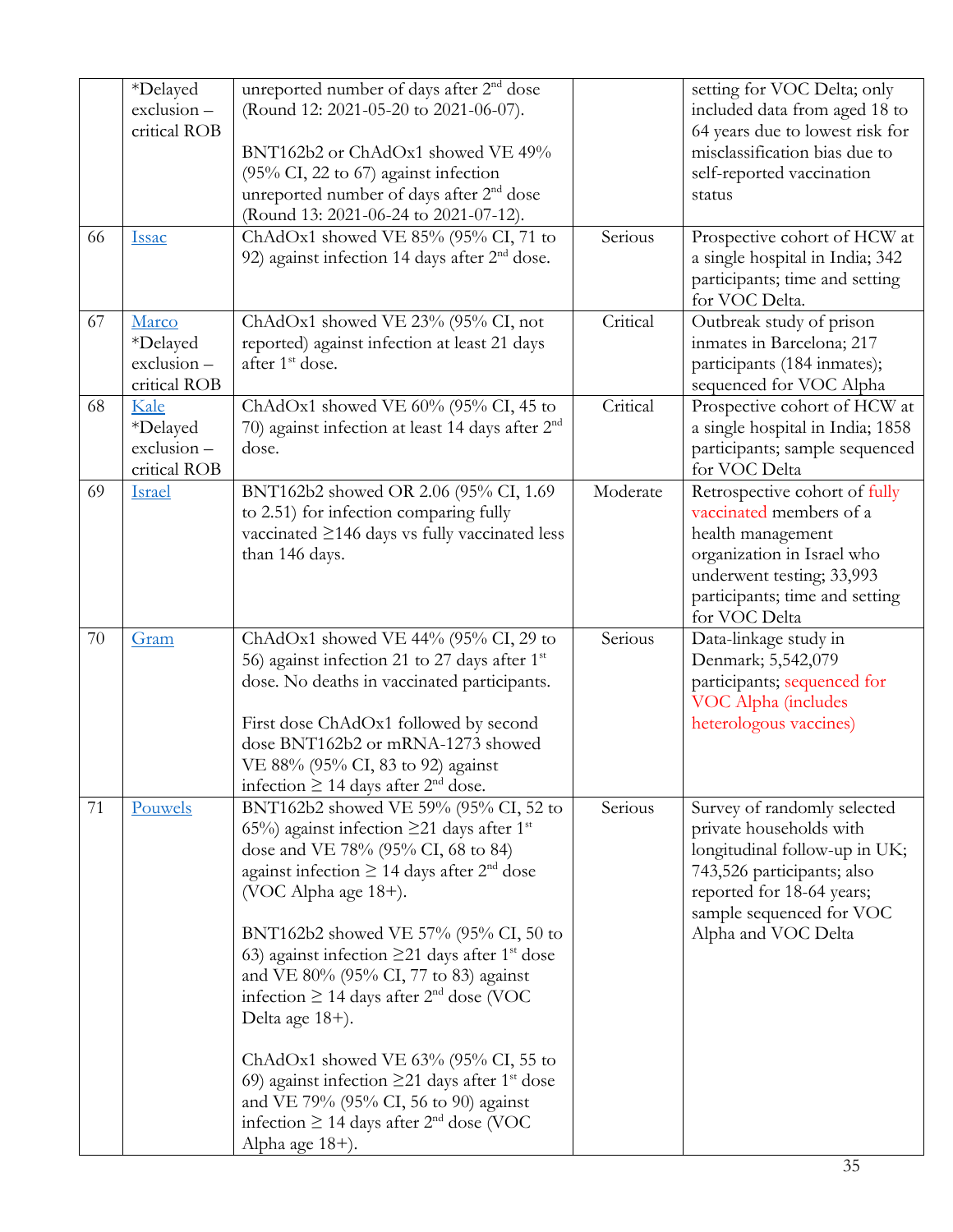|    |                                                               | ChAdOx1 showed VE $46\%$ (95% CI, 35 to<br>55) against infection $\geq$ 21 days after 1 <sup>st</sup> dose<br>and VE 67% (95% CI, 62 to 71) against<br>infection $\geq$ 14 days after 2 <sup>nd</sup> dose (VOC<br>Delta age 18+).<br>mRNA-1273 showed VE 75% (95% CI: 64<br>to 83) against infection $\geq$ 21 days after 1 <sup>st</sup><br>dose (VOC Delta age 18 to 64).                                                                                                                                                                                                                                              |          |                                                                                                                                                                                                                                         |
|----|---------------------------------------------------------------|---------------------------------------------------------------------------------------------------------------------------------------------------------------------------------------------------------------------------------------------------------------------------------------------------------------------------------------------------------------------------------------------------------------------------------------------------------------------------------------------------------------------------------------------------------------------------------------------------------------------------|----------|-----------------------------------------------------------------------------------------------------------------------------------------------------------------------------------------------------------------------------------------|
| 72 | Abu-Raddad<br>(2)                                             | BNT162b2 after prior infection showed VE<br>85% (95% CI, 80 to 89) against re-infection<br>compared to BNT162b2 without prior<br>infection.<br>mRNA-1273 after prior infection showed<br>VE 15% (95% CI, -105 to 66) against re-<br>infection compared to mRNA-1273 without<br>prior infection.                                                                                                                                                                                                                                                                                                                           | Serious  | Retrospective matched<br>cohorts (2) of fully vaccinated<br>in Qatar; 151,076 participants;<br>sample sequenced for VOC<br>Alpha and VOC Beta                                                                                           |
| 73 | Gazit (2)                                                     | BNT162b2 showed OR 13.06 (95%<br>CI, 8.08 to 21.11) against infection and OR<br>27.02 (95% CI, 12.7 to 57.5) against<br>symptomatic disease compared to prior<br>infection.                                                                                                                                                                                                                                                                                                                                                                                                                                               | Moderate | Retrospective matched<br>cohorts of fully vaccinated in<br>Israel; 778,658 participants;<br>time and setting for VOC<br>Delta                                                                                                           |
| 74 | Rosenberg                                                     | BNT162b2 (51%), mRNA-1273 (40%) or<br>Ad26.COV2.S (9%) showed VE 91.7%<br>against infection $\geq$ 14 days after 2 <sup>nd</sup> dose<br>(Week of May 3, 2021: VOC Alpha).<br>BNT162b2 (51%), mRNA-1273 (40%) or<br>Ad26.COV2.S (9%) showed VE 79.8%<br>against infection $\geq$ 14 days after $2nd$ dose<br>(Week of July 19, 2021: VOC Delta).                                                                                                                                                                                                                                                                          | Serious  | Surveillance report in New<br>York, USA; >13 million<br>participants; time and setting<br>for VOC Delta (from 2% to<br>80% during study period)                                                                                         |
| 75 | Al-Qahtani<br>*Delayed<br>exclusion<br>due to<br>critical ROB | BNT162b2 $\geq$ 14 days after 2 <sup>nd</sup> dose, showed<br>VE 99.9% (95% CI, 99.2 to 100) against<br>ICU admission, and VE 99.5% (95% CI,<br>98.4 to 99.8) against death (VOC Alpha and<br>Delta).<br>ChAdOx1 $\geq$ 14 days after 2 <sup>nd</sup> dose, showed<br>VE 99.2% (95% CI, 97.6 to 99.7) against<br>ICU admission, and VE 99.6% (95% CI,<br>97.2 to 100) against death (VOC Alpha and<br>Delta).<br>BBIBP-CorV $\geq$ 14 days after 2 <sup>nd</sup> dose,<br>showed VE 95.4% (95% CI, 94.6 to 96.2)<br>against ICU admission, and VE 94.3% (95%<br>CI, 93.1 to 95.4) against death (VOC Alpha<br>and Delta). | Critical | Retrospective cohort of fully<br>vaccinated ( $>$ 14 days after 2 <sup>nd</sup><br>dose) in Bahrain; 1,242,279<br>participants; time and setting<br>for VOC Alpha (dominant<br>before May 2021) and Delta<br>(dominant after May 2021). |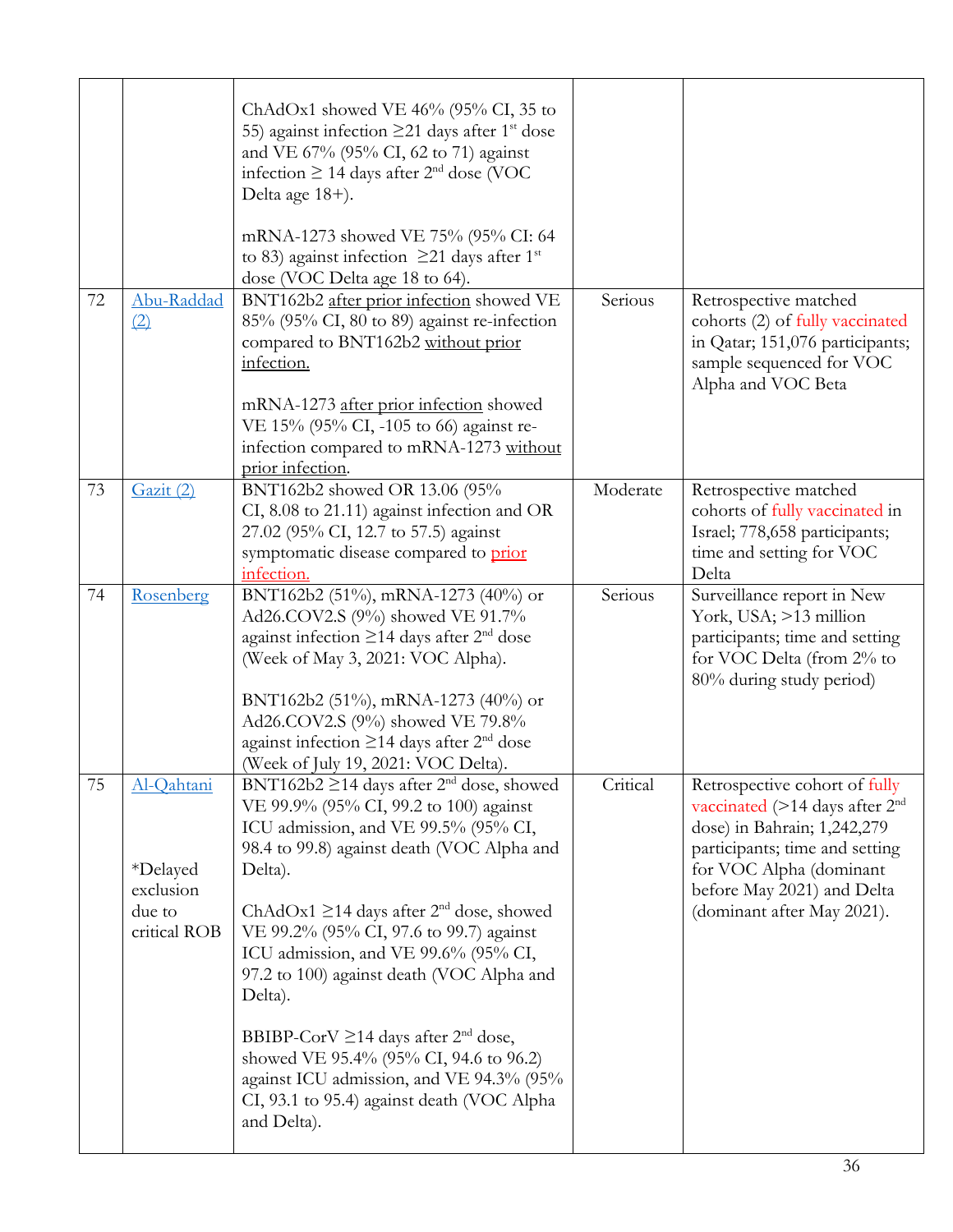|    |                                                                    | Sputnik V $\geq$ 14 days after 2 <sup>nd</sup> dose, showed<br>VE 100% (95% CI, 99.2 to 100) against<br>ICU admission, and VE 99.5% (95% CI,<br>98.5 to 99.9) against death (VOC Alpha and<br>Delta).                                                                                                                                                                                                                                                                                                                                                                                                                                                                                                                                                                                                                                                                                                                                                                                                                                                                                                                                                                                                                                   |          |                                                                                                                                                                                                              |
|----|--------------------------------------------------------------------|-----------------------------------------------------------------------------------------------------------------------------------------------------------------------------------------------------------------------------------------------------------------------------------------------------------------------------------------------------------------------------------------------------------------------------------------------------------------------------------------------------------------------------------------------------------------------------------------------------------------------------------------------------------------------------------------------------------------------------------------------------------------------------------------------------------------------------------------------------------------------------------------------------------------------------------------------------------------------------------------------------------------------------------------------------------------------------------------------------------------------------------------------------------------------------------------------------------------------------------------|----------|--------------------------------------------------------------------------------------------------------------------------------------------------------------------------------------------------------------|
| 76 | Goldberg<br>(2)                                                    | BNT162b2 showed VE 50% (95% CI, 45 to<br>55) for those vaccinated in January 2021,<br>and VE 73% (95% CI, 67 to 78) for those<br>vaccinated in May 2021 against infection<br>after the 2 <sup>nd</sup> dose (VOC Delta age 16 to 39).<br>BNT162b2 showed VE 58% (95% CI, 54 to<br>62) for those vaccinated in January 2021,<br>and VE 80% (95% CI, 71 to 86) for those<br>vaccinated in May 2021 against infection<br>after the 2 <sup>nd</sup> dose (VOC Delta age 40 to 59).<br>BNT162b2 showed VE 57% (95% CI, 52 to<br>62) for those vaccinated in January 2021,<br>and VE 75% (95% CI, 58 to 85) for those<br>vaccinated in May 2021 against infection<br>after the $2nd$ dose (VOC Delta age 60+).<br>BNT162b2 showed VE 94% (95% CI, 87 to<br>97) for those vaccinated in January 2021,<br>and VE 98% (95% CI, 94 to 99) for those<br>vaccinated in March 2021 against severe,<br>critical, or fatal disease after the 2 <sup>nd</sup> dose<br>(VOC Delta age 40 to 59).<br>BNT162b2 showed VE 86% (95% CI, 82 to<br>90) for those vaccinated in January 2021,<br>and VE 91% (95% CI, 85 to 95) for those<br>vaccinated in March 2021 against severe,<br>critical, or fatal disease after the $2nd$ dose<br>(VOC Delta age 60+). | Serious  | Data-linkage study of fully<br>vaccinated in Israel; 4,785,245<br>participants; sequenced for<br>VOC Delta (dominant after<br>May 2021) (results over<br>varying time periods since<br>vaccination reported) |
| 77 | Herlihy<br><i>*Delayed</i><br>$exclusion -$                        | BNT162b2, mRNA-1273, or Ad26.COV2.S<br>showed VE 78% (95% CI, 71 to 84) in<br>Mesa County and VE 89% (95% CI, 88 to<br>91) in other Colorado counties against                                                                                                                                                                                                                                                                                                                                                                                                                                                                                                                                                                                                                                                                                                                                                                                                                                                                                                                                                                                                                                                                           | Critical | Surveillance report in Mesa<br>County-Colorado, USA;<br>37,439 cases participants;<br>sample sequenced for VOC                                                                                               |
|    | critical risk<br>of bias                                           | symptomatic infection an unreported<br>number of days after 2 <sup>nd</sup> dose (VOC Delta).                                                                                                                                                                                                                                                                                                                                                                                                                                                                                                                                                                                                                                                                                                                                                                                                                                                                                                                                                                                                                                                                                                                                           |          | Delta (43% to 88% during<br>study period)                                                                                                                                                                    |
| 78 | Ghosh<br><i>*Delayed</i><br>exclusion-<br>critical risk<br>of bias | ChAdOx1 showed unadjusted VE 75.2%<br>(95% CI, 73.8 to 76.8) against infection ≥14<br>days after 1st dose, and unadjusted VE<br>54.6% (95% CI, 52.6 to 56.6) $\geq$ 14 days after<br>2nd dose against infection in HCW (VOC<br>Alpha to Delta).                                                                                                                                                                                                                                                                                                                                                                                                                                                                                                                                                                                                                                                                                                                                                                                                                                                                                                                                                                                         | Critical | Retrospective cohort of<br>Armed Forces HCW and<br>frontline workers in India;<br>1,595,630 participants; time<br>and setting for VOC Delta at<br>end of study only.                                         |
| 79 | Amirthaling<br>am                                                  | BNT162b2 showed VE 77% (95% CI, 56 to<br>88) against symptomatic infection when $2nd$                                                                                                                                                                                                                                                                                                                                                                                                                                                                                                                                                                                                                                                                                                                                                                                                                                                                                                                                                                                                                                                                                                                                                   | Moderate | Test-negative study in<br>England; 750 participants;                                                                                                                                                         |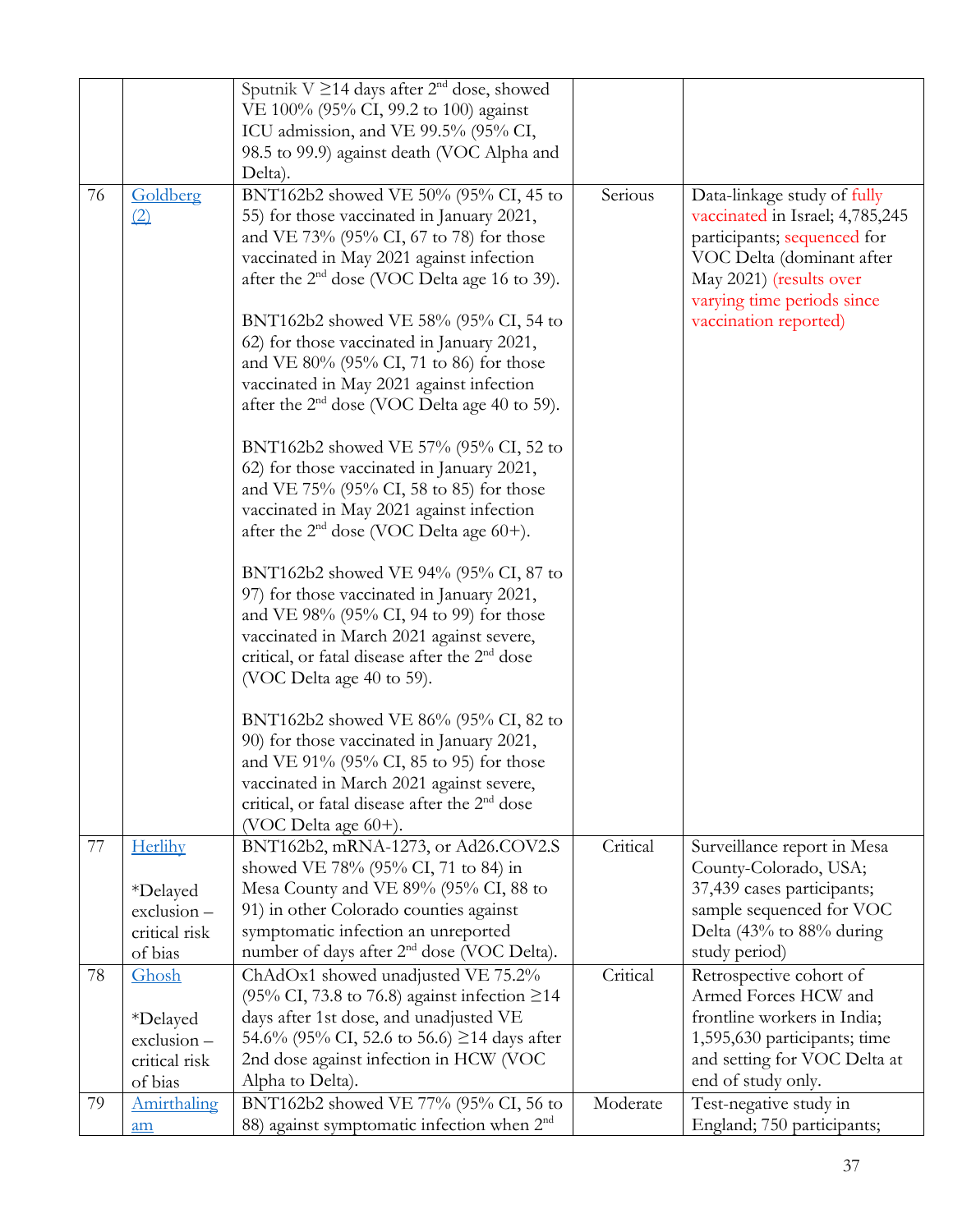|    |                                                         | dose given 19-29 days after 1 <sup>st</sup> dose, and VE<br>94% (95% CI, 73 to 99) against<br>symptomatic infection when 2 <sup>nd</sup> dose given<br>85+ days after 1 <sup>st</sup> dose (VOC Alpha age<br>$80+$ ).<br>BNT162b2 showed VE 77% (95% CI, 66 to<br>85) against symptomatic infection when $2nd$<br>dose given 19-29 days after 1 <sup>st</sup> dose, and VE<br>86% (95% CI, 70 to 94) against<br>symptomatic infection when 2 <sup>nd</sup> dose given<br>85+ days after 1 <sup>st</sup> dose (VOC Alpha age 65<br>to 79).<br>ChAdOx1 showed VE $96\%$ (95% CI, 72 to<br>100) against symptomatic infection when $2nd$<br>dose given 19-29 days after 1 <sup>st</sup> dose, and VE<br>88% (95% CI, 48 to 97) against<br>symptomatic infection when 2 <sup>nd</sup> dose given<br>85+ days after 1 <sup>st</sup> dose after 2 <sup>nd</sup> dose (VOC<br>Alpha age 80+). |          | time and setting for VOC<br>Alpha (dominant before May<br>2021) and Delta (dominant<br>after May 2021). (results over<br>varying time periods since<br>vaccination reported) |
|----|---------------------------------------------------------|----------------------------------------------------------------------------------------------------------------------------------------------------------------------------------------------------------------------------------------------------------------------------------------------------------------------------------------------------------------------------------------------------------------------------------------------------------------------------------------------------------------------------------------------------------------------------------------------------------------------------------------------------------------------------------------------------------------------------------------------------------------------------------------------------------------------------------------------------------------------------------------|----------|------------------------------------------------------------------------------------------------------------------------------------------------------------------------------|
|    |                                                         | ChAdOx1 showed VE $66\%$ (95% CI, 47 to<br>77) against symptomatic infection when $2nd$<br>dose given 19-29 days after 1 <sup>st</sup> dose, and VE<br>73% (95% CI, 56 to 83) against<br>symptomatic infection when 2 <sup>nd</sup> dose given<br>85+ days after 1 <sup>st</sup> dose after 2 <sup>nd</sup> dose (VOC<br>Alpha age 65 to 79).                                                                                                                                                                                                                                                                                                                                                                                                                                                                                                                                          |          |                                                                                                                                                                              |
| 80 | Butt $(2)$<br>*Delayed<br>$exclusion -$<br>critical ROB | Unvaccinated participants had HR 2.84<br>$(95\% \text{ CI}, 1.80 \text{ to } 4.47)$ of severe disease<br>compared to BNT162b2 $\geq$ 14 days after 2 <sup>nd</sup><br>dose.                                                                                                                                                                                                                                                                                                                                                                                                                                                                                                                                                                                                                                                                                                            | Critical | Case-control study in Qatar;<br>456 matched cases; time and<br>setting for VOC Alpha                                                                                         |
| 81 | <b>Fowlkes</b>                                          | BNT162b2 (65%), mRNA-1273 (33%), or<br>Ad26.COV2.S (2%) showed VE 91% (95%<br>CI, 81 to 96) against infection $\geq$ 14 days<br>after 2 <sup>nd</sup> dose (during time of VOC Alpha).<br>BNT162b2 (65%), mRNA-1273 (33%), or<br>Ad26.COV2.S (2%) showed VE 66% (95%<br>CI, 26 to 84) against infection $\geq$ 14 days<br>after 2 <sup>nd</sup> dose (during time of VOC Delta).<br>BNT162b2 (65%), mRNA-1273 (33%), or<br>Ad26.COV2.S (2%) showed VE 85% (95%<br>CI, 68 to 93) against infection 14-119 days<br>after full vaccination) and VE 73% (95% CI,<br>49 to 86) against infection $\geq$ 150 days after<br>full vaccination (during time of VOC Alpha<br>to Delta).                                                                                                                                                                                                          | Moderate | Prospective cohort of HCW<br>and other essential frontline<br>workers in 6 states in the<br>USA; 7,112 participants;<br>updated report to cover VOC<br>Delta period          |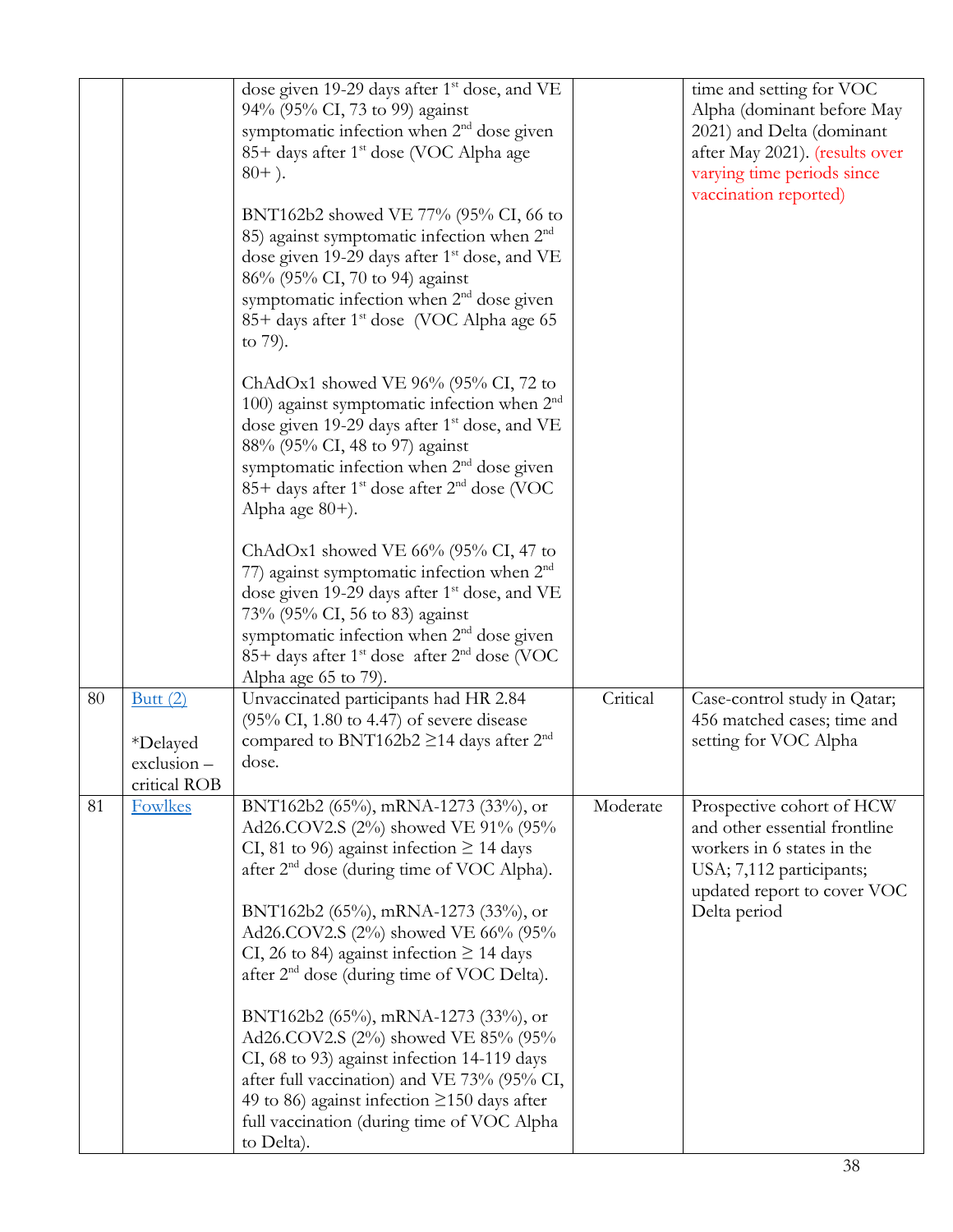| 82 | Bhattachary<br>$\underline{a}$<br>*Delayed<br>exclusion<br>due to<br>critical ROB | Covaxin (94%) and Covishield showed VE<br>83% (95% CI, 73 to 89) against<br>symptomatic infection $\geq$ 14 days after $2nd$<br>dose.<br>Covaxin (94%) and Covishield showed VE<br>93% (95% CI, 64 to 99) against ICU<br>admission or death $\geq$ 14 days after 2 <sup>nd</sup> dose.                                                                                                                                                                                                                                                                                                                                                                                                       | Critical | Cross-sectional cohort of<br>HCW and their families at a<br>single site in India; 638<br>participants (55 inpatients);<br>time and setting of VOC Delta                                                                                             |
|----|-----------------------------------------------------------------------------------|----------------------------------------------------------------------------------------------------------------------------------------------------------------------------------------------------------------------------------------------------------------------------------------------------------------------------------------------------------------------------------------------------------------------------------------------------------------------------------------------------------------------------------------------------------------------------------------------------------------------------------------------------------------------------------------------|----------|-----------------------------------------------------------------------------------------------------------------------------------------------------------------------------------------------------------------------------------------------------|
| 83 | <b>Nunes</b>                                                                      | BNT162b2 (45%) or mRNA-1273 (8%)<br>showed VE 96% (95% CI, 92 to 98) against<br>COVID-related death $\geq$ 14 days after $2^{nd}$<br>dose (age 65 to 79).<br>BNT162b2 (80%) or mRNA-1273 (2%)<br>showed VE 81% (95% CI, 74 to 87) against<br>COVID-related death $\geq$ 14 days after $2^{nd}$<br>dose (age $\geq 80$ ).<br>BNT162b2 (80%) or mRNA-1273 (2%)<br>showed VE $86\%$ (95% CI, 68 to 93) against<br>COVID-related death 14 to 41 days after $2nd$<br>dose and VE 74% (95% CI, 60 to 83)<br>against COVID-related death $\geq$ 98 days<br>after $2^{nd}$ dose for HR 1.80 (0.77 to 4.25) (age<br>$\geq$ 80).                                                                       | Moderate | Data-linkage study of<br>community-dwelling<br>adults≥65 in Portugal;<br>2,050,950 participants; time<br>and setting for VOC Alpha to<br>VOC Delta                                                                                                  |
| 84 | Tartof                                                                            | BNT162b2 showed VE 75% (95% CI, 71 to<br>78) against infection 7 days after $2nd$ dose<br>(confirmed VOC Delta).<br>BNT162b2 showed VE 91% (95% CI, 88 to<br>92) against infection 7 days after $2nd$ dose<br>(confirmed non-VOC Delta).<br>BNT162b2 showed VE 93% (95% CI, 85 to<br>87) against infection 7 to 30 days after 2 <sup>nd</sup><br>dose and VE 53% (95% CI, 39 to 65)<br>against infection $\geq 127 +$ days after $2nd$ dose<br>(confirmed VOC Delta).<br>BNT162b2 showed VE 97% (95% CI, 95 to<br>99) against infection 7 to 30 days after $2nd$<br>dose and VE 67% (95% CI, 45 to 80)<br>against infection $\geq 127 +$ days after $2nd$ dose<br>(confirmed non-VOC Delta). | Moderate | Retrospective cohort of<br>members of a health<br>management organization in<br>California; 3,436,957<br>participants; VOC Alpha to<br>VOC Delta (only 28%<br>confirmed Delta) (results over<br>varying time periods since<br>vaccination reported) |
| 85 | Li(3)                                                                             | CoronaVac (combined with other<br>inactivated vaccines) showed VE 59% (95%                                                                                                                                                                                                                                                                                                                                                                                                                                                                                                                                                                                                                   | Critical | Test-negative study in<br>Guangzhou, China; 366                                                                                                                                                                                                     |
|    | *Delayed<br>exclusion-<br>critical ROB                                            | CI, 16 to 81.6) against symptomatic<br>infection and VE 100% against severe<br>infection $\geq$ 14 days after $2nd$ dose.                                                                                                                                                                                                                                                                                                                                                                                                                                                                                                                                                                    |          | participants; sample sequenced<br>for VOC Delta                                                                                                                                                                                                     |
| 86 | Scobie                                                                            | BNT162b2 or mRNA-1273 (92%), or<br>Ad26.COV2.S showed VE 90% (95% CI                                                                                                                                                                                                                                                                                                                                                                                                                                                                                                                                                                                                                         | Critical | Surveillance study in 13 states<br>in the USA; 615,454; time and                                                                                                                                                                                    |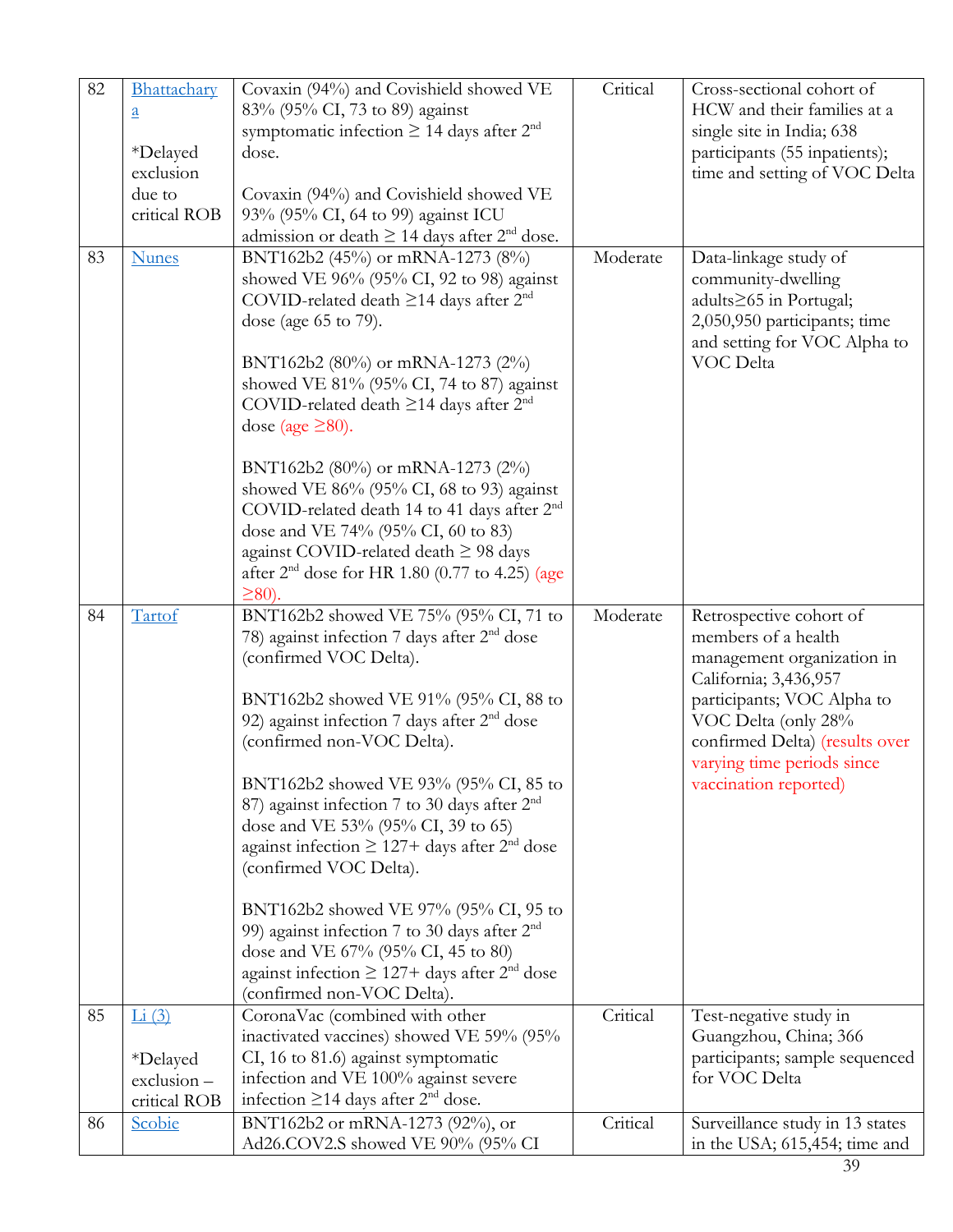|    | *Delayed<br>exclusion-<br>critical ROB          | not reported) against infection and VE 93%<br>(95% CI not reported) against death $\geq$ 14<br>days after 2 <sup>nd</sup> dose (April to June: VOC<br>Alpha).                                                                                                                                                                                            |          | setting for VOC Alpha to<br>VOC Delta                                                                                                                                               |
|----|-------------------------------------------------|----------------------------------------------------------------------------------------------------------------------------------------------------------------------------------------------------------------------------------------------------------------------------------------------------------------------------------------------------------|----------|-------------------------------------------------------------------------------------------------------------------------------------------------------------------------------------|
|    |                                                 | BNT162b2, mRNA-1273, or Ad26.COV2.S<br>showed VE 76% (95% CI not reported)<br>against infection and VE 90% (95% CI not<br>reported) against death $\geq$ 14 days after $2^{nd}$<br>dose (June to July: VOC Delta>50%).                                                                                                                                   |          |                                                                                                                                                                                     |
| 87 | Satwik                                          | ChAdOx1 showed VE 18% (95% CI, -10 to<br>38) against symptomatic infection; VE 37%<br>(-24 to 68) against moderate to severe<br>disease and VE 69% (95% CI, -160 to 97)<br>against death $\geq$ 21 days after 1 <sup>st</sup> dose.                                                                                                                      | Critical | Retrospective cohort study of<br>HCW at a single hospital in<br>New Delhi, India; 4276<br>participants; sample sequenced<br>for VOC Delta                                           |
|    | *Delayed<br>exclusion<br>due to<br>critical ROB | ChAdOx1 showed VE 28% (95% CI, 10 to<br>41) against symptomatic infection; VE 67%<br>(44 to 81) against moderate to severe disease<br>and VE 97% (95% CI, 43 to 99.8) against<br>death $\geq$ 14 days after $2nd$ dose.                                                                                                                                  |          |                                                                                                                                                                                     |
| 88 | Seppala                                         | BNT162b2 (74%) or ChAdOx1 (22%) or<br>mRNA-1273 (10%) showed VE 84.4%<br>(95% CI, 81.8 to 86.5) against infection $\geq$ 7<br>days after 2 <sup>nd</sup> dose (VOC Alpha).<br>BNT162b2 (74%) or ChAdOx1 (22%) or<br>mRNA-1273 (10%) showed VE 64.6%<br>(95% CI, 60.6 to 68.2) against infection $\geq$ 7<br>days after 2 <sup>nd</sup> dose (VOC Delta). | Serious  | Population cohort in Norway;<br>4,204,859 participants;<br>sequenced for VOC Alpha<br>and VOC Delta                                                                                 |
| 89 | Polinski                                        | Ad26.COV2.S showed VE* 67% (95% 60<br>to 73) against infection unknown number of<br>days after dose (June to July: VOC Delta in<br>high prevalence states). *unadjusted for substantial<br>under-reporting of vaccination status                                                                                                                         | Serious  | Data-linkage of members of a<br>medical insurance group in<br>USA; 1,914,670 participants;<br>time and setting for VOC<br>Alpha to Delta (only data for<br>VOC Delta reported here) |
| 90 | Chemaitelly<br>(2)                              | BNT162b2 or mRNA-1273 showed VE<br>46.6% (95% CI, 0.0 to 73.7) against<br>infection $\geq$ 14 days after 2 <sup>nd</sup> dose, VE 66.0%<br>$(95\% \text{ CI}, 21.3 \text{ to } 85.3) \geq 42 \text{ days after } 2^{\text{nd}}$<br>dose, and VE 73.9% (95% CI, 33 to 98.9)<br>$\geq$ 56 days after 2 <sup>nd</sup> dose (VOC Alpha and<br>Beta).         | Serious  | Retrospective cohort of<br>immunosuppressed kidney<br>transplant recipients in Qatar;<br>782 participants; time and<br>setting for VOC Alpha and<br>VOC Beta.                       |
|    |                                                 | BNT162b2 or mRNA-1273 showed VE<br>72.3% (95% CI, 0.0 to 90.9) against severe,<br>critical, or fatal disease $\geq$ 14 days after $2nd$<br>dose, VE 85% (95% CI, 35.7 to 96.5) $\geq$ 42<br>days after $2nd$ dose, and VE 83.8% (95% CI,<br>31.3 to 96.2) $\geq$ 56 days after 2 <sup>nd</sup> dose (VOC<br>Alpha and Beta).                             |          |                                                                                                                                                                                     |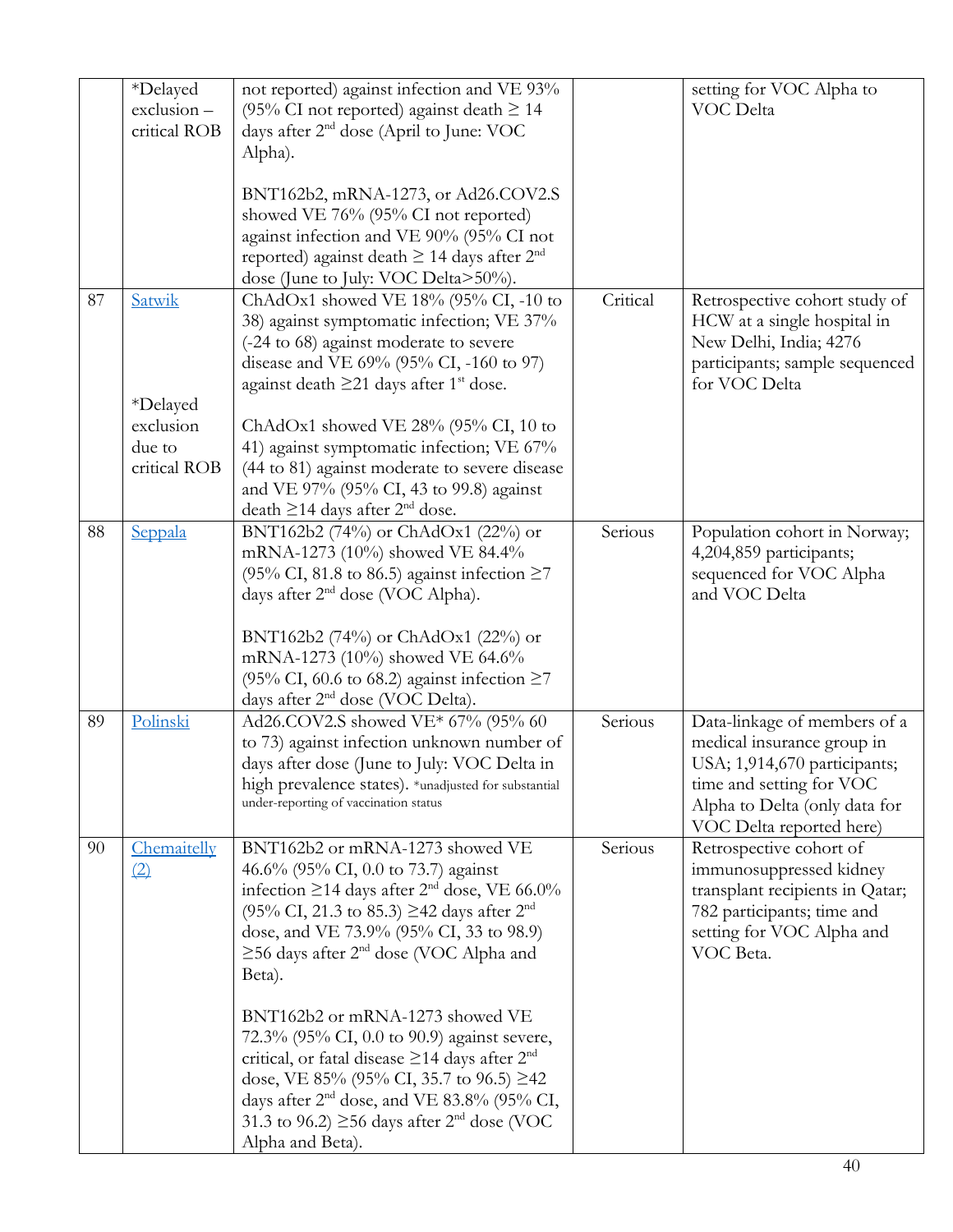| 91 | Hu            | Inactivated vaccines (CoronaVac) showed                  | Serious  | Outbreak report of               |
|----|---------------|----------------------------------------------------------|----------|----------------------------------|
|    |               | VE 89% (95% CI, 55 to 98) against severe,                |          | hospitalized cases in China;     |
|    |               | critical, or fatal disease $\geq$ 14 days after $2nd$    |          | 476 participants; PCR            |
|    |               | dose (VOC Delta).                                        |          | population for VOC Delta.        |
| 92 | Andrews       | BNT162b2 showed VE 62.7% (61.7 to 63.8)                  | Moderate | Test-negative study in           |
|    |               | against symptomatic infection 1 week after               |          | England; 1,475,391               |
|    |               | $2nd$ dose and VE 47.3% (45.0 to 49.6) 20+               |          | participants; VOC Alpha to       |
|    |               | weeks after 2 <sup>nd</sup> dose (VOC Delta).            |          | VOC Delta (only data for         |
|    |               |                                                          |          | VOC Delta reported here)         |
|    |               | ChAdOx1showed VE 92.4% (92.1 to 92.7)                    |          |                                  |
|    |               | against symptomatic infection 1 week after               |          |                                  |
|    |               | $2nd$ dose and VE 69.7% (68.7 to 70.5) 20+               |          |                                  |
|    |               | weeks after 2 <sup>nd</sup> dose (VOC Delta).            |          |                                  |
|    |               | mRNA-1273 showed VE 95.2% (94.4 to                       |          |                                  |
|    |               | 95.9) against symptomatic infection 1 week               |          |                                  |
|    |               | after 2 <sup>nd</sup> dose and VE 90.3% (67.2 to 97.1)   |          |                                  |
|    |               | 10 to 14 weeks after 2 <sup>nd</sup> dose (VOC Delta).   |          |                                  |
| 93 | Patalon       | BNT162b2 (3 doses) showed relative VE                    | Moderate | Test-negative study of fully     |
|    |               | $3\%$ (95% CI, -5 to 10) against infection 0 to          |          | vaccinated in Israel comparing   |
|    |               | 6 days after 3rd dose; relative VE 84.0%                 |          | (2 doses versus 3 doses);        |
|    |               | (95% CI, 79 to 88) 14 to 20 days after $3^{rd}$          |          | 182,076 participants; time and   |
|    |               | dose compared to 2 doses.                                |          | setting for VOC Delta            |
| 94 | Kissling      | BNT162b2 showed VE 87% (95% CI, 74 to                    | Serious  | Test-negative study of adults    |
|    |               | 93) against symptomatic infection 14 days                |          | >65 years in primary care        |
|    |               | after 2 <sup>nd</sup> dose.                              |          | setting in I-MOVE group          |
|    |               |                                                          |          | (England, France, Ireland, the   |
|    |               |                                                          |          | Netherlands, Portugal,           |
|    |               |                                                          |          | Scotland, Spain and Sweden);     |
|    |               |                                                          |          | 4,964 participants; sample       |
|    |               |                                                          |          | sequenced for VOC Alpha.         |
| 95 | McKeigue      | BNT162b2 or mRNA-1273 showed VE                          | Serious  | Case-control study of people     |
|    |               | 92% (95% CI, 85 to 96) against severe                    |          | with clinical risk conditions in |
|    |               | disease in people with no risk conditions                |          | Scotland; 50,935 participants;   |
|    |               | and VE 72% (95% CI, 51 to 84) against                    |          | time and setting for VOC         |
|    |               | severe disease in people eligible for shielding          |          | Alpha to VOC Delta               |
|    |               | at least 14 days after 2 <sup>nd</sup> dose.             |          |                                  |
|    |               | ChAdOx1 showed VE $94\%$ (95% CI, 90 to                  |          |                                  |
|    |               | 96) against severe disease in people with no             |          |                                  |
|    |               | risk conditions and VE 63% (95% CI, 46 to                |          |                                  |
|    |               | 75) against severe disease in people eligible            |          |                                  |
|    |               | for shielding $\geq$ 14 days after 2 <sup>nd</sup> dose. |          |                                  |
| 96 | Kertes        | BNT162b2 showed OR 1.61 (95% CI, 1.45)                   | Serious  | Data-linkage study of people     |
|    |               | to 1.79) for infection comparing fully                   |          | fully vaccinated 6 months        |
|    |               | vaccinated Jan to Feb vs fully vaccinated                |          | previously in Israel; 1,423,098  |
|    |               | Mar to May.                                              |          | participants; time and setting   |
|    |               |                                                          |          | for VOC Alpha to VOC Delta       |
| 97 | <b>Barlow</b> | BNT162b2 or mRNA-1273 showed VE                          | Serious  | Test-negative study in Oregon;   |
|    |               | 74% (95% CI, 65 to 82) against infection $\ge$           |          | 1000 participants; time and      |
|    |               | 14 days after 2 <sup>nd</sup> dose.                      |          | setting for VOC Delta            |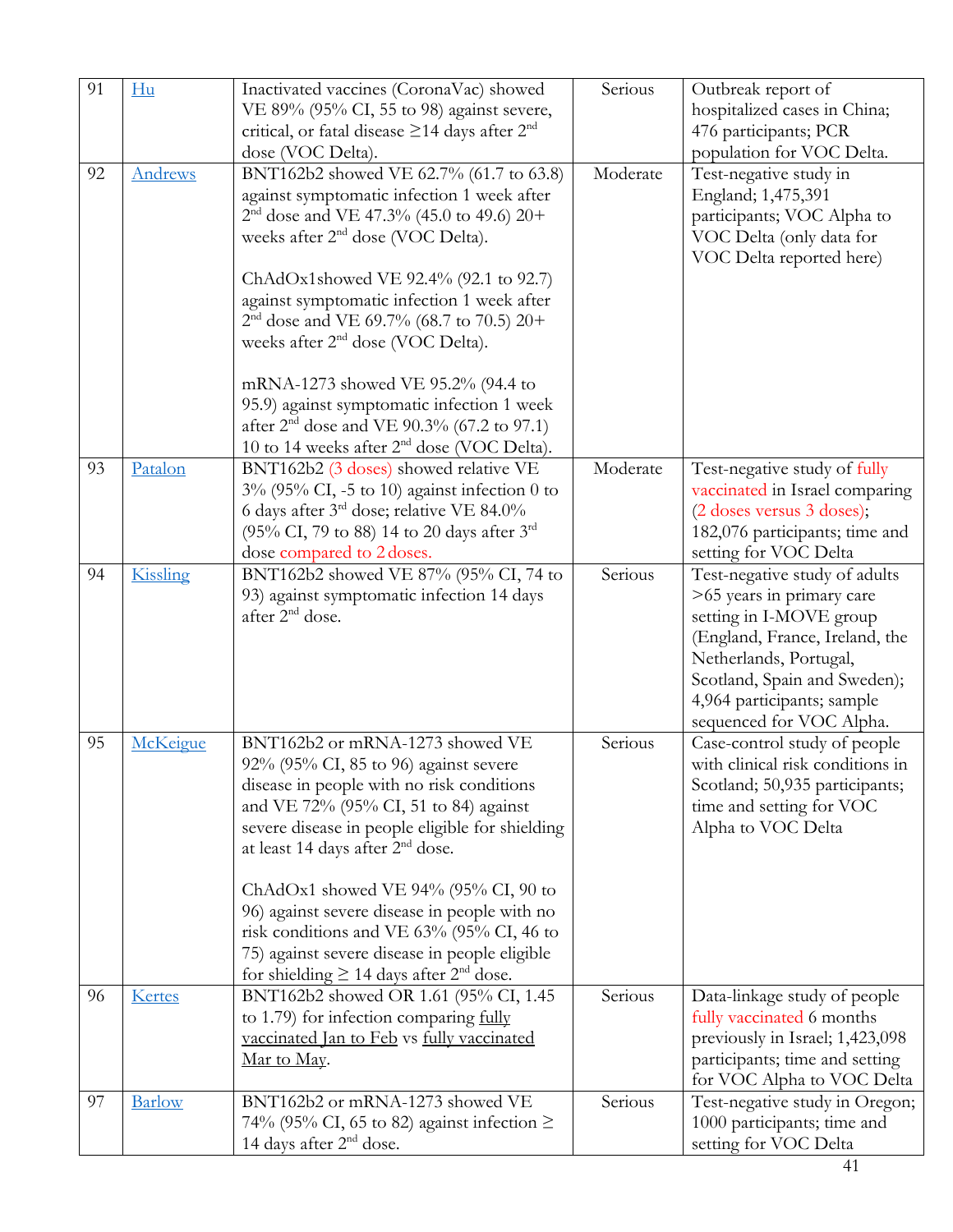|     |                                 | Ad26.COV2.S showed VE 51% (95% CI, -2<br>to 76) against infection $\geq$ 14 days after $2^{nd}$<br>dose.                                                                                                                                                                                                                                                                                                                                                                                                                                                                                                                                                   |         |                                                                                                                                                                                                                                                                          |
|-----|---------------------------------|------------------------------------------------------------------------------------------------------------------------------------------------------------------------------------------------------------------------------------------------------------------------------------------------------------------------------------------------------------------------------------------------------------------------------------------------------------------------------------------------------------------------------------------------------------------------------------------------------------------------------------------------------------|---------|--------------------------------------------------------------------------------------------------------------------------------------------------------------------------------------------------------------------------------------------------------------------------|
| 98  | Chemaitelly<br>$\left(3\right)$ | BNT162b2 showed VE 65.8% (95% CI,<br>63.8 to 67.7) against infection 5 to 9 weeks<br>after 2 <sup>nd</sup> dose; VE 29.7% (95% CI, 21.7 to<br>36.9) against infection 15 to 19 weeks after<br>$2nd$ dose and VE 0% (95% CI, 0 to 0)<br>against infection 20 to 24 weeks after 2 <sup>nd</sup><br>dose.<br>BNT162b2 showed VE 94.2% (95% CI,<br>91.0 to 96.5) against hospitalization or death<br>5 to 9 weeks after 2 <sup>nd</sup> dose; VE 86.4% (95%<br>CI, 69.9 to 94.8) against hospitalization or<br>death 15 to 19 weeks after 2 <sup>nd</sup> dose and VE<br>95.3% (95% CI, 70.5 to 99.9) against<br>hospitalization or death 20 to 24 weeks after | Serious | Test-negative study in Qatar;<br>1,472,761 participants; time<br>and setting for VOC Beta to<br>VOC Delta<br>(results over varying time<br>periods since vaccination<br>reported)                                                                                        |
|     |                                 | $2nd$ dose.                                                                                                                                                                                                                                                                                                                                                                                                                                                                                                                                                                                                                                                |         |                                                                                                                                                                                                                                                                          |
| 99  | Thompson<br>(3)                 | BNT162b2 or mRNA-1273 showed VE<br>90% (95% CI, 86 to 93) against ICU<br>admission $\geq$ 14 days after $2nd$ dose.<br>BNT162b2 showed VE 92% (95% CI, 88 to<br>94) against hospitalization at 28 to 41 days<br>after 2 <sup>nd</sup> dose and VE 86% (95% CI, 74 to<br>93) $\geq$ 112 days after 2 <sup>nd</sup> dose.                                                                                                                                                                                                                                                                                                                                    | Serious | Test-negative study of adults<br>$\geq$ 50 years in the USA; 76,463<br>participants; time and setting<br>for VOC Alpha (results over<br>varying time periods since<br>vaccination reported)                                                                              |
| 100 | Bar-On                          | BNT162b2 (3 doses) showed adjusted rate<br>ratio of 11.3 (95% CI, 10.4 to 12.3) against<br>any infection and adjusted rate ratio of 19.5<br>(95% CI, 12.9 to 29.5) against severe illness<br>$\geq$ 12 days after 3 <sup>rd</sup> dose compared to 2<br>doses.                                                                                                                                                                                                                                                                                                                                                                                             | Serious | Data-linkage study of fully<br>vaccinated (age>60) (2 doses<br>versus 3 doses) in Israel;<br>1,137,804 participants; time<br>and setting for VOC Delta                                                                                                                   |
| 101 | <b>Bruxvoort</b><br>(2)         | mRNA-1273 showed VE 98.4% (95% CI,<br>96.9 to 99.1) against infection $\geq$ 14 days after<br>$2nd$ dose (VOC Alpha).<br>mRNA-1273 showed VE 95.5% (95% CI,<br>90.9 to 97.8) against infection $\geq$ 14 days after<br>$2nd$ dose (VOC Gamma).<br>mRNA-1273 showed VE 86.7% (95% CI,<br>84.3 to 88.7) against infection ≥14 days after<br>$2nd$ dose (VOC Delta).<br>mRNA-1273 showed VE 94.1% (95% CI,<br>90.5 to 96.3) against infection 14 to 60 days<br>after 2 <sup>nd</sup> dose (VOC Delta).                                                                                                                                                        | Serious | Test-negative study in Kaiser<br>Permanente group in<br>California; 48,918 participants;<br>sequenced for VOC Alpha,<br>VOC Delta, VOC Gamma<br>and VOI Mu (results not<br>included in this LES)<br>(results over varying time<br>periods since vaccination<br>reported) |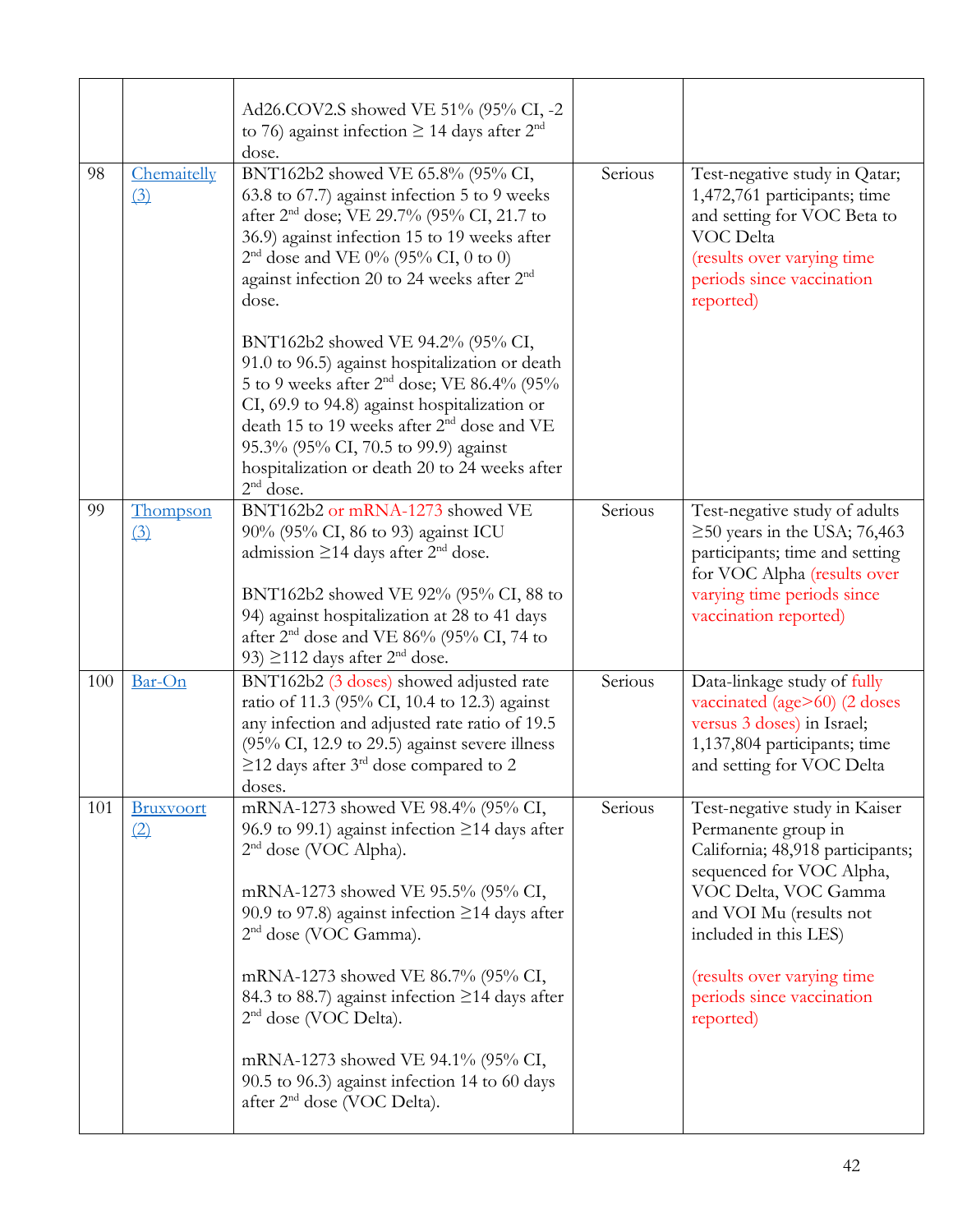|     |                 | mRNA-1273 showed VE 80.0% (95% CI,<br>70.2 to 86.6) against infection 151 to 180<br>days after 2 <sup>nd</sup> dose (VOC Delta).                                                                                                                                                                                                                                                                                                                                                                                                                                                                                                                                                                                                                                                               |          |                                                                                                                                                                                  |
|-----|-----------------|------------------------------------------------------------------------------------------------------------------------------------------------------------------------------------------------------------------------------------------------------------------------------------------------------------------------------------------------------------------------------------------------------------------------------------------------------------------------------------------------------------------------------------------------------------------------------------------------------------------------------------------------------------------------------------------------------------------------------------------------------------------------------------------------|----------|----------------------------------------------------------------------------------------------------------------------------------------------------------------------------------|
| 102 | Tande (2)       | BNT162b2 or mRNA-1273 showed VE<br>91% (95% CI, 72 to 98) against infection<br>$\geq$ 14 days after 2 <sup>nd</sup> dose (January to March –<br>VOC Alpha).<br>BNT162b2 or mRNA-1273 showed VE<br>$63\%$ (95% CI, 44 to 76) against infection<br>$\geq$ 14 days after 2 <sup>nd</sup> dose (June to August –<br>VOC Delta).                                                                                                                                                                                                                                                                                                                                                                                                                                                                    | Serious  | Point prevalence screening<br>study in Mayo Clinic, USA;<br>46,008 participants; time and<br>setting for VOC Alpha to<br>VOC Delta                                               |
| 103 | Young-Xu<br>(2) | Two doses of BNT162b2 reduced risk of<br>infection by HR 66% (95% CI, 22 to 86)<br>compared to previously infected adults age<br>65+ (June to August VOC Delta).<br>Two doses of mRNA-1273 reduced risk of<br>infection by HR 68% (95% CI, 30 to 86)<br>and death by HR 30% (95% CI, -11 to 1)<br>compared to previously infected adults age<br>65+ (June to August VOC Delta).                                                                                                                                                                                                                                                                                                                                                                                                                | Moderate | Retrospective cohort study of<br>previously infected adults<br>followed by Veterans Affairs<br>in USA; 47,102 participants;<br>time and setting for VOC<br>Delta                 |
| 104 | de Gier (1)     | Fully vaccinated index to unvaccinated (hh<br>contact) showed VET 73% (95% CI: 65 to<br>79).<br>BNT162b (case) showed VET 70% (95%<br>CI, 61 to 77) when fully vaccinated.<br>mRNA-1273 (case) showed VET 88% (95%<br>CI, 50 to 97) when fully vaccinated.<br>ChAdOx1 (case) showed VET 58% (95%<br>CI, -12 to 84) when fully vaccinated.<br>Ad26.COV2.S (case) showed VET 58%<br>(95% CI, -12 to 84) when fully vaccinated.<br>BNT162b showed VE 65% (95% CI, 60 to<br>70) when hh contact was fully vaccinated.<br>mRNA-1273 showed VE 91% (95% CI, 79<br>to 97) when hh contact was fully vaccinated.<br>ChAdOx1 showed VE $87\%$ (95% CI, 77 to<br>93) when hh contact was fully vaccinated.<br>Ad26.COV2.S showed VE 12% (95% CI, -<br>71 to 54) when hh contact was fully<br>vaccinated. | Serious  | Retrospective cohort of<br>household and close contacts<br>in the Netherlands; 113,582<br>cases and 253,168 contacts;<br>time and setting for VOC<br>Alpha<br>$(hh = household)$ |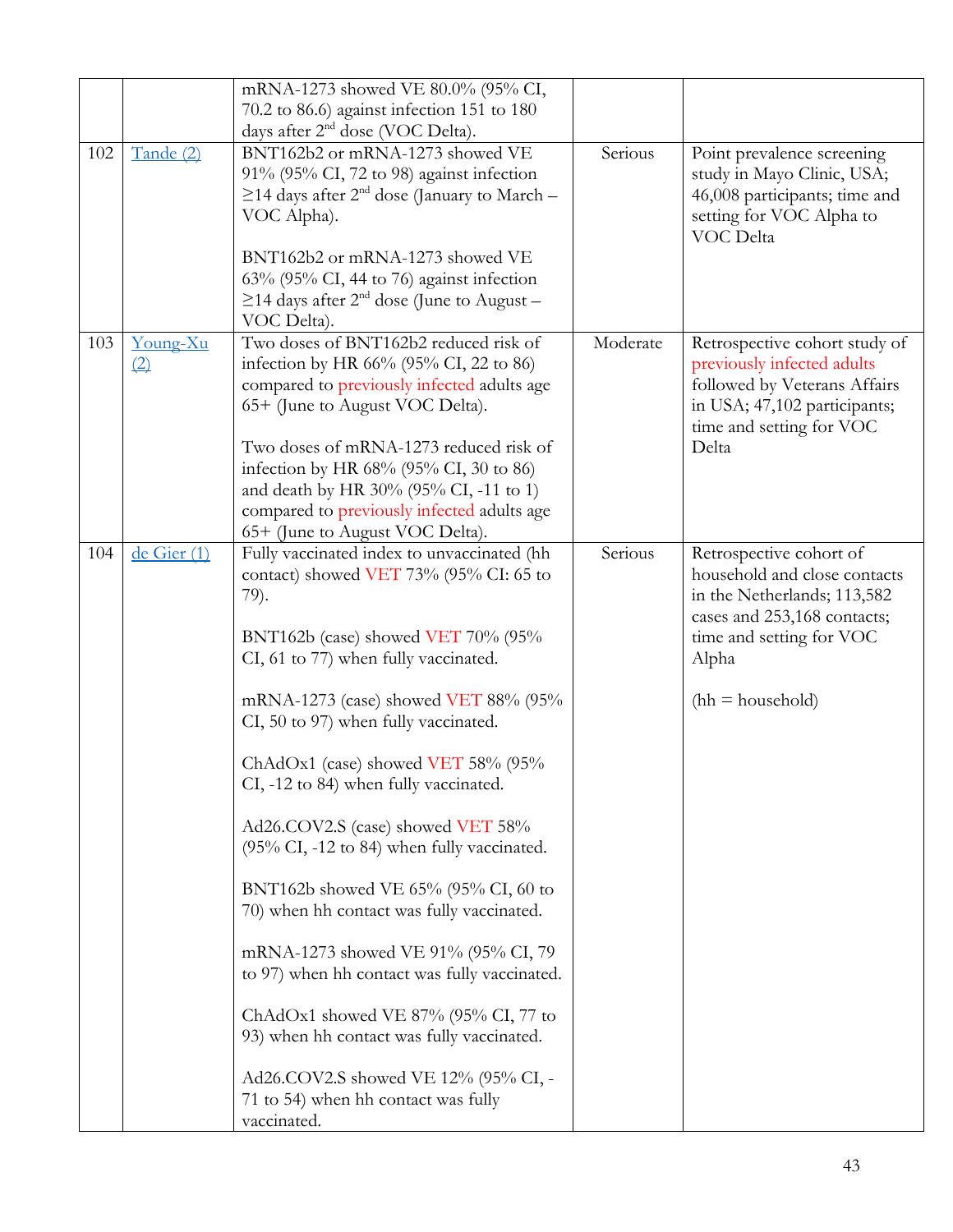| 105 | de Gier (2) | Fully vaccinated index to unvaccinated (hh<br>contact) showed VET 63% (95% CI: 46 to<br>75).<br>BNT162b ( $>50\%$ ) or mRNA-1273 or<br>ChAdOx1 or Ad26.COV2.S (case) showed<br>VET 40% (95% CI, 20 to 54) when both<br>case and contacts are fully vaccinated.                                                                                                                                                                                                                                                                                                                                                                                                                                                                                                                                                                                                                                                                       | Serious | Retrospective cohort of<br>household and close contacts<br>in the Netherlands; 4,921<br>cases and 7,771 contacts; time<br>and setting for VOC Delta |
|-----|-------------|--------------------------------------------------------------------------------------------------------------------------------------------------------------------------------------------------------------------------------------------------------------------------------------------------------------------------------------------------------------------------------------------------------------------------------------------------------------------------------------------------------------------------------------------------------------------------------------------------------------------------------------------------------------------------------------------------------------------------------------------------------------------------------------------------------------------------------------------------------------------------------------------------------------------------------------|---------|-----------------------------------------------------------------------------------------------------------------------------------------------------|
| 106 | Manley      | mRNA-1273 (50%) or BNT162b (48%) or<br>Ad26.COV2.S (2%) showed OR of 8.89<br>$(95\% \text{ CI}, 5.92 \text{ to } 13.34)$ for unvaccinated vs<br>fully vaccinated against infection (VOC<br>Alpha)<br>mRNA-1273 (50%) or BNT162b (48%) or<br>Ad26.COV2.S (2%) showed OR of 2.27<br>$(95\% \text{ CI}, 1.72 \text{ to } 3.00)$ for unvaccinated vs<br>fully vaccinated against infection (VOC<br>Delta)                                                                                                                                                                                                                                                                                                                                                                                                                                                                                                                                | Serious | Retrospective cohort of<br>maintenance dialysis patients<br>in USA; 15,251 participants;<br>time and setting for VOC<br>Alpha to VOC Delta          |
| 107 | Eyre        | BNT162b2 (cases) showed VET 82% (95%<br>CI, 71 to 88) against transmission after $2nd$<br>dose. (VOC Alpha)<br>ChAdOx1 (cases) showed VET 63% (95%<br>CI, 37 to 78) against transmission after 2 <sup>nd</sup><br>dose. (VOC Alpha)<br>BNT162b2 (contacts) showed VE 94%<br>(95% CI, 90 to 96) against infection after $2nd$<br>dose. (VOC Alpha)<br>ChAdOx1 (contacts) showed VE 71% (95%<br>CI, 51 to 83) against infection after $2nd$ dose.<br>(VOC Alpha)<br>BNT162b2 (cases) showed VET $65\%$ (95%<br>CI, 52 to 74) against transmission after 2 <sup>nd</sup><br>dose. (VOC Delta)<br>ChAdOx1 (cases) showed VET 36% (95%<br>CI, 28 to 43) against transmission after $2nd$<br>dose. (VOC Delta)<br>BNT162b2 (contacts) showed VE 90%<br>(95% CI, 87 to 92) against infection after $2nd$<br>dose. (VOC Delta)<br>ChAdOx1 (contacts) showed VE 72% (95%<br>CI, 68 to 75) against infection after $2nd$ dose.<br>(VOC Delta). | Serious | Retrospective cohort of<br>contacts in England;<br>99,597 cases and 151,821<br>contacts; S-gene proxy for<br>VOC Alpha and VOC Delta                |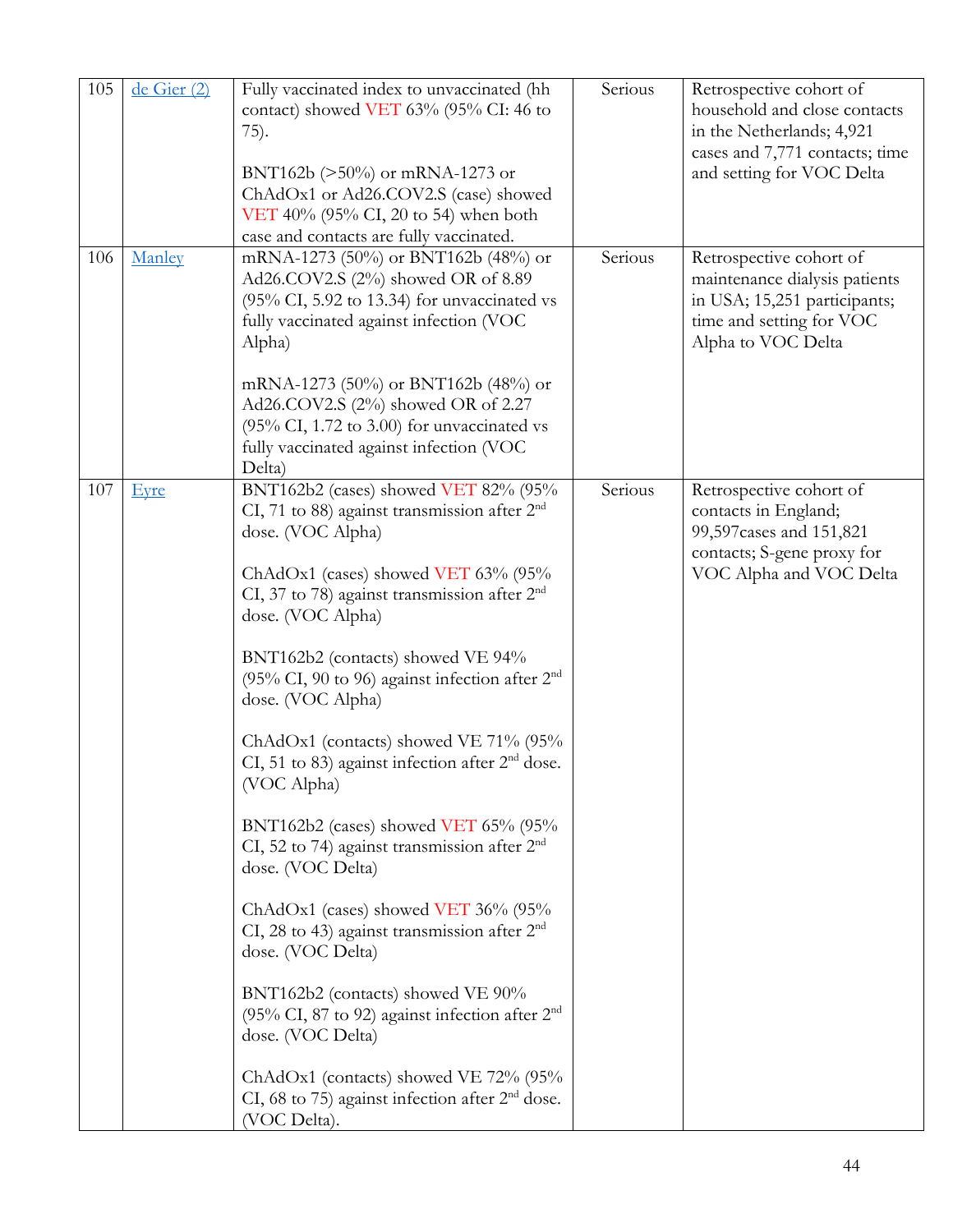| 108 | Martinez-<br>Baz(2) | BNT162b2 (contacts) showed VE 71%<br>(95% CI, 61 to 78) against infection after $2nd$<br>dose (VOC Alpha)<br>mRNA-1273 (contacts) showed VE 86%<br>(95% CI, 56 to 95) against infection after 2 <sup>nd</sup><br>dose (VOC Alpha)<br>ChAdOx1 (contacts) showed VE 38% (95%<br>CI, -42 to 73) against infection after $2nd$ dose<br>(VOC Alpha)<br>BNT162b2 (contacts) showed VE 67%<br>(95% CI, 59 to 74) against infection after $2nd$<br>dose (VOC Delta)<br>mRNA-1273 (contacts) showed VE 77%<br>(95% CI, 64 to 85) against infection after $2nd$<br>dose (VOC Delta)<br>ChAdOx1 (contacts) showed VE 55% (95%<br>CI, 39 to 67) against infection after $2nd$ dose<br>(VOC Delta)<br>ChAdOx1 followed by BNT162b2<br>(contacts) showed VE $86\%$ (95% CI, 45 to | Serious | Prospective cohort of close<br>contacts in Spain; 12,263 cases<br>and 30,240 contacts;<br>sequenced for VOC Alpha to<br>VOC Delta (includes<br>heterologous vaccines)                                                        |
|-----|---------------------|---------------------------------------------------------------------------------------------------------------------------------------------------------------------------------------------------------------------------------------------------------------------------------------------------------------------------------------------------------------------------------------------------------------------------------------------------------------------------------------------------------------------------------------------------------------------------------------------------------------------------------------------------------------------------------------------------------------------------------------------------------------------|---------|------------------------------------------------------------------------------------------------------------------------------------------------------------------------------------------------------------------------------|
| 109 | Cohn                | 97) against infection (VOC Delta)<br>BNT162b2 showed VE 49% (95% CI, 47 to<br>52) against infection at least 15 days after<br>last dose (August: VOC Delta)<br>mRNA-1273 showed VE 64% (95% CI, 62<br>to 66) against infection at least 15 days after<br>last dose (August: VOC Delta)<br>Ad26.COV2.S showed VE 3% (95% CI, -<br>0.1 to 12) against infection at least 15 days<br>after last dose (August: VOC Delta)                                                                                                                                                                                                                                                                                                                                               | Serious | Data-linkage study of veterans<br>in USA; 619,755 participants;<br>time and setting for VOC<br>Alpha to VOC Delta (only<br>Delta reported here)                                                                              |
| 110 | Rosenberg<br>(2)    | BNT162b2 showed VE 69% (95% CI, 67.4<br>to 70.6) against infection at least 15 days<br>after last dose (August: VOC Delta; age 18-<br>49)<br>mRNA-1273 showed VE 78.4% (95% CI,<br>75.9 to 79.6) against infection at least 15<br>days after last dose (August: VOC Delta; age<br>$18-49$<br>Ad26.COV2.S showed VE 70.2% (95% CI,<br>67.4 to 73.0) against infection at least 15                                                                                                                                                                                                                                                                                                                                                                                    | Serious | Prospective study in New<br>York; 8,834,604 participants;<br>time and setting for VOC<br>Alpha to VOC Delta (only<br>Delta reported here). Also<br>compared VE over time since<br>vaccination (results not<br>reported here) |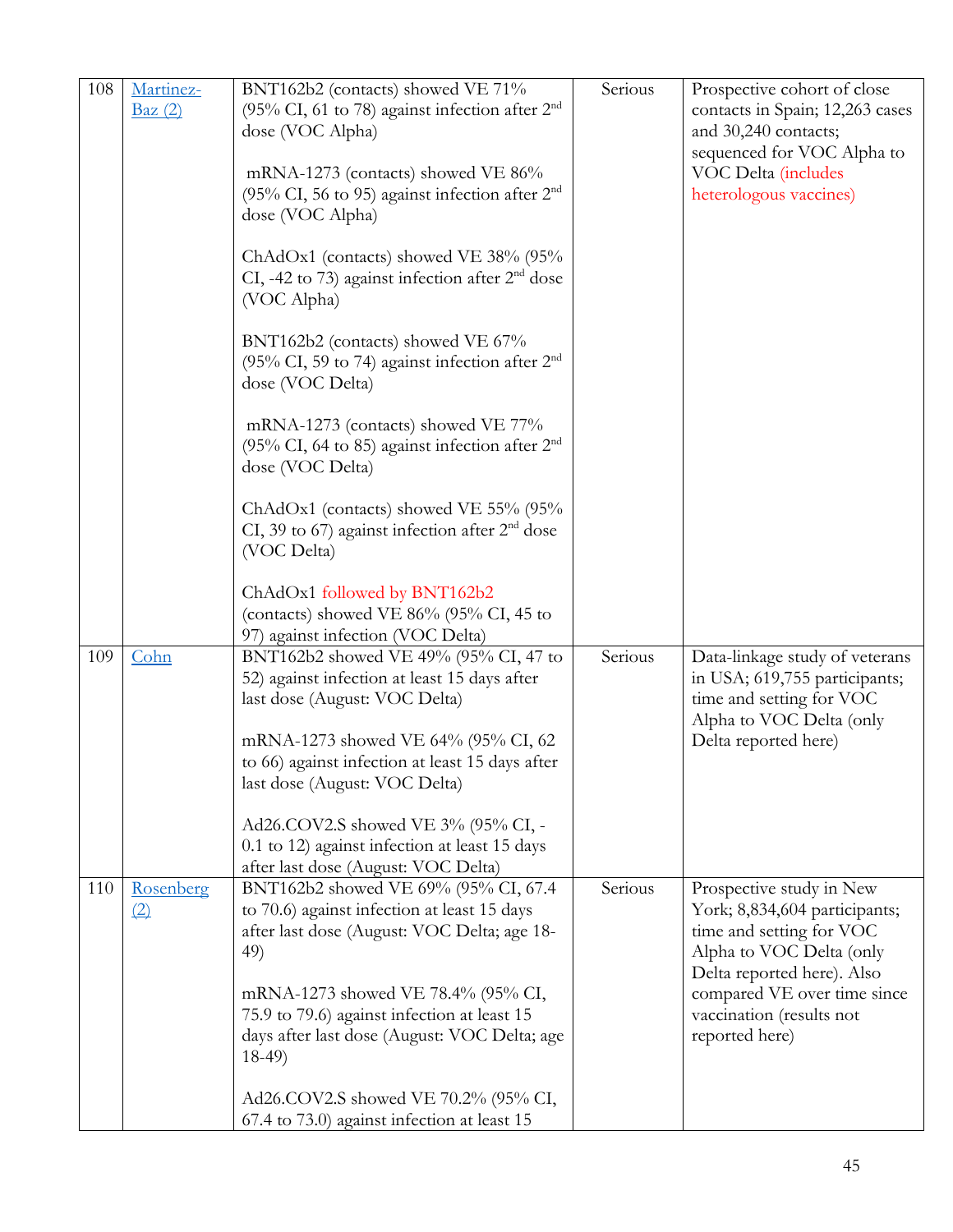|     |                             | days after last dose (August: VOC Delta; age<br>$18-49$                                                                                                                                                                                                                                                                                                |         |                                                                                                                                                                                                                                                              |
|-----|-----------------------------|--------------------------------------------------------------------------------------------------------------------------------------------------------------------------------------------------------------------------------------------------------------------------------------------------------------------------------------------------------|---------|--------------------------------------------------------------------------------------------------------------------------------------------------------------------------------------------------------------------------------------------------------------|
|     |                             | BNT162b2 showed VE 77.8% (95% CI,<br>67.4 to 70.6) against infection at least 15<br>days after last dose (August: VOC Delta; age<br>$(65+)$                                                                                                                                                                                                            |         |                                                                                                                                                                                                                                                              |
|     |                             | mRNA-1273 showed VE 84.3% (95% CI,<br>82.8 to 85.7) against infection at least 15<br>days after last dose (August: VOC Delta; age<br>$(65+)$                                                                                                                                                                                                           |         |                                                                                                                                                                                                                                                              |
|     |                             | Ad26.COV2.S showed VE 70.8% (95% CI,<br>65.7 to 76.0) against infection at least 15<br>days after last dose (August: VOC Delta; age<br>$(65+)$                                                                                                                                                                                                         |         |                                                                                                                                                                                                                                                              |
| 111 | Robles-<br>Fontan           | BNT162b2 showed VE 56% (95% CI, 53 to<br>59) against infection at least 15 days after 2 <sup>nd</sup><br>dose (October: VOC Delta)<br>mRNA-1273 showed VE 71% (95% CI, 68<br>to 74) against infection at least 15 days after<br>2 <sup>nd</sup> dose (October: VOC Delta)                                                                              | Serious | Data-linkage study in Puerto<br>Rico; 1,913,454 person-years;<br>time and setting for VOC<br>Alpha to VOC Delta (only<br>results for Delta reported<br>here)                                                                                                 |
|     |                             | Ad26.COV2.S showed VE 27% (95% CI,<br>17 to 37) against infection at least 15 days<br>after last dose (October: VOC Delta)                                                                                                                                                                                                                             |         |                                                                                                                                                                                                                                                              |
| 112 | Glatman-<br>Freedman<br>(2) | BNT162b2 showed VE 91.5% (95% CI,<br>88.2 to 93.9) against infection at least 8 days<br>after 2 <sup>nd</sup> dose in adolescents age 12 to 15<br>years. There were no deaths in either group.                                                                                                                                                         | Serious | Population cohort in Israel of<br>adolescents age 12 to 15 years;<br>2,034,591 vaccinated person-<br>days and 13,623,714<br>unvaccinated person-days;<br>time and setting for VOC<br>Delta                                                                   |
| 113 | Chin                        | mRNA-1273 showed VE 56.6% (95% CI,<br>42 to 67.5) against infection at least 14 days<br>after 2 <sup>nd</sup> dose.                                                                                                                                                                                                                                    | Serious | Outbreak report from a prison<br>in California; 827 participants;<br>sample sequenced for VOC<br>Delta                                                                                                                                                       |
| 114 | Nordstrum                   | BNT162b2 showed VE 47% (95% CI, -39)<br>to 55) against symptomatic infection 121 to<br>180 days after second dose.<br>mRNA-1273 showed VE 71% (95% CI, 56<br>to 81) against symptomatic infection 121 to<br>180 days after second dose.<br>ChAdOx1 showed VE 41% (95% CI, 29 to<br>51) against symptomatic infection to 120<br>days after second dose. | Serious | Case-control study in Sweden;<br>1,684,958 participants; time<br>and setting for VOC Alpha to<br>VOC Delta (only Delta results<br>reported here) (includes<br>heterologous vaccines)<br>(results over varying time<br>periods since vaccination<br>reported) |
|     |                             |                                                                                                                                                                                                                                                                                                                                                        |         |                                                                                                                                                                                                                                                              |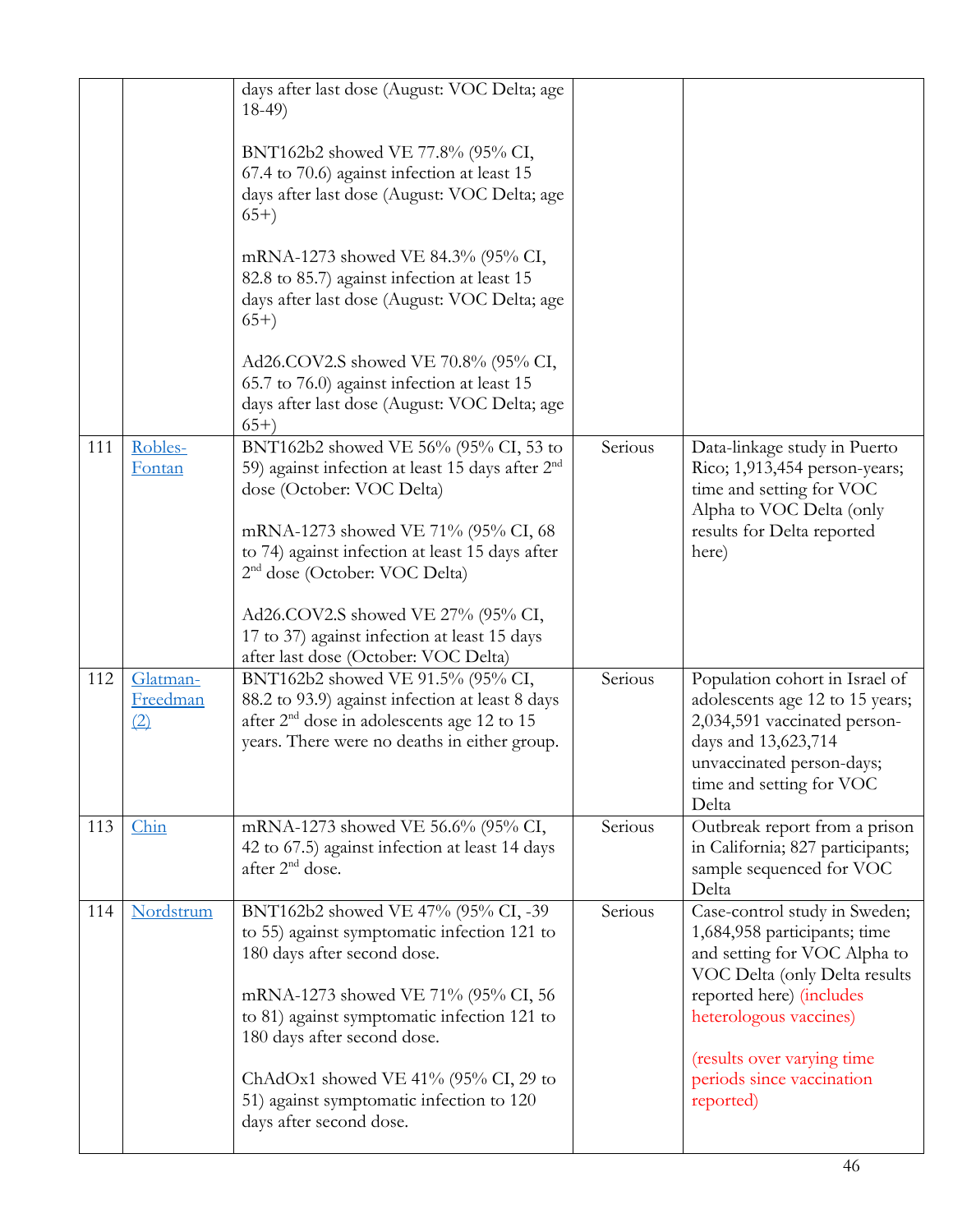|     |                                | ChAdOx1 followed by mRNA vaccine<br>showed VE $66\%$ (95% CI, 41 to 80) against<br>symptomatic infection >120 days after<br>second dose.<br>BNT162b2 or mRNA-1273 or ChAdOx1<br>showed VE 42% (95% CI, -35 to 75) against<br>severe disease (hospitalization or death)<br>>180 days after second dose               |                 |                                                                                                                                                     |
|-----|--------------------------------|---------------------------------------------------------------------------------------------------------------------------------------------------------------------------------------------------------------------------------------------------------------------------------------------------------------------|-----------------|-----------------------------------------------------------------------------------------------------------------------------------------------------|
| 116 | Ranzani (2)                    | ChAdOx1 showed VE 42.4% (95% CI, 24.6<br>to 56.0) against symptomatic infection 21<br>days after 1 <sup>st</sup> dose.                                                                                                                                                                                              | $_{\text{Low}}$ | Test-negative study in Brazil;<br>9,197 tests; time and setting<br>for VOC Gamma to Delta                                                           |
| 117 | Ranzani(3)                     | Ad26.COV2.S showed VE 50.9% (95% CI,<br>35.5 to 63.0) against symptomatic infection,<br>VE 92.5% (95% CI, 54.9 to 99.6) against<br>ICU admission, and VE 90.5% (95% CI,<br>31.5 to 99.6) against death 28 days after<br>dose.                                                                                       | Serious         | Test-negative study in Brazil;<br>11,817 tests; time and setting<br>for VOC Gamma to Delta                                                          |
| 118 | Chadeau-<br><b>Hyam</b>        | BNT162b2 showed VE 71.3% (95% CI,<br>56.6 to 81.0) against infection unreported<br>number of days after 2 <sup>nd</sup> dose (Round 13<br>and Round 14)<br>mRNA-1273 showed VE 75.1% (95% CI,<br>22.7 to 92.0) against infection unreported<br>number of days after 2 <sup>nd</sup> dose (Round 13<br>and Round 14) | Serious         | Surveillance study in England;<br>87,966 participants who<br>consented to data-linkage for<br>vaccine status; sequenced for<br>VOC Delta            |
|     |                                | ChAdOx1showed VE 44.8% (95% CI, 22.5<br>to 60.7) against infection unreported<br>number of days after 2 <sup>nd</sup> dose (Round 13<br>and Round 14)                                                                                                                                                               |                 |                                                                                                                                                     |
| 119 | Sheikh (2)                     | BNT162b2 showed VE 90% (95% CI, 86<br>to 94) against death at least 14 days after $2nd$<br>dose (confirmed VOC Delta)<br>ChAdOx1 showed VE $91\%$ (95% CI, 83 to<br>94) against death at least 14 days after 2 <sup>nd</sup><br>dose (confirmed VOC Delta)                                                          | Serious         | Retrospective cohort in<br>Scotland; 114,706 participants;<br>sequenced for VOC Delta                                                               |
| 120 | Reis                           | BNT162b2 showed VE 59% (95% CI, 52 to<br>65) against infection 14 to 20 days after $1st$<br>dose (age $12$ to $18$ )<br>BNT162b2 showed VE 90% (95% CI, 88 to<br>92) against infection 7 to 21 days after $2nd$<br>dose (age $12$ to $18$ )                                                                         | Moderate        | Case-control study in Israel;<br>94,354 vaccinated matched to<br>94,354 unvaccinated<br>adolescents age 12 to 18; time<br>and setting for VOC Delta |
| 121 | Nordstrom<br>$\left( 2\right)$ | BNT162b2 showed VE 78% (95% CI, 78 to<br>79) against symptomatic infection at least 14<br>days after 2 <sup>nd</sup> dose.                                                                                                                                                                                          | Serious         | Retrospective cohort study in<br>Sweden; 721,787 participants;<br>time and setting for VOC<br>Delta                                                 |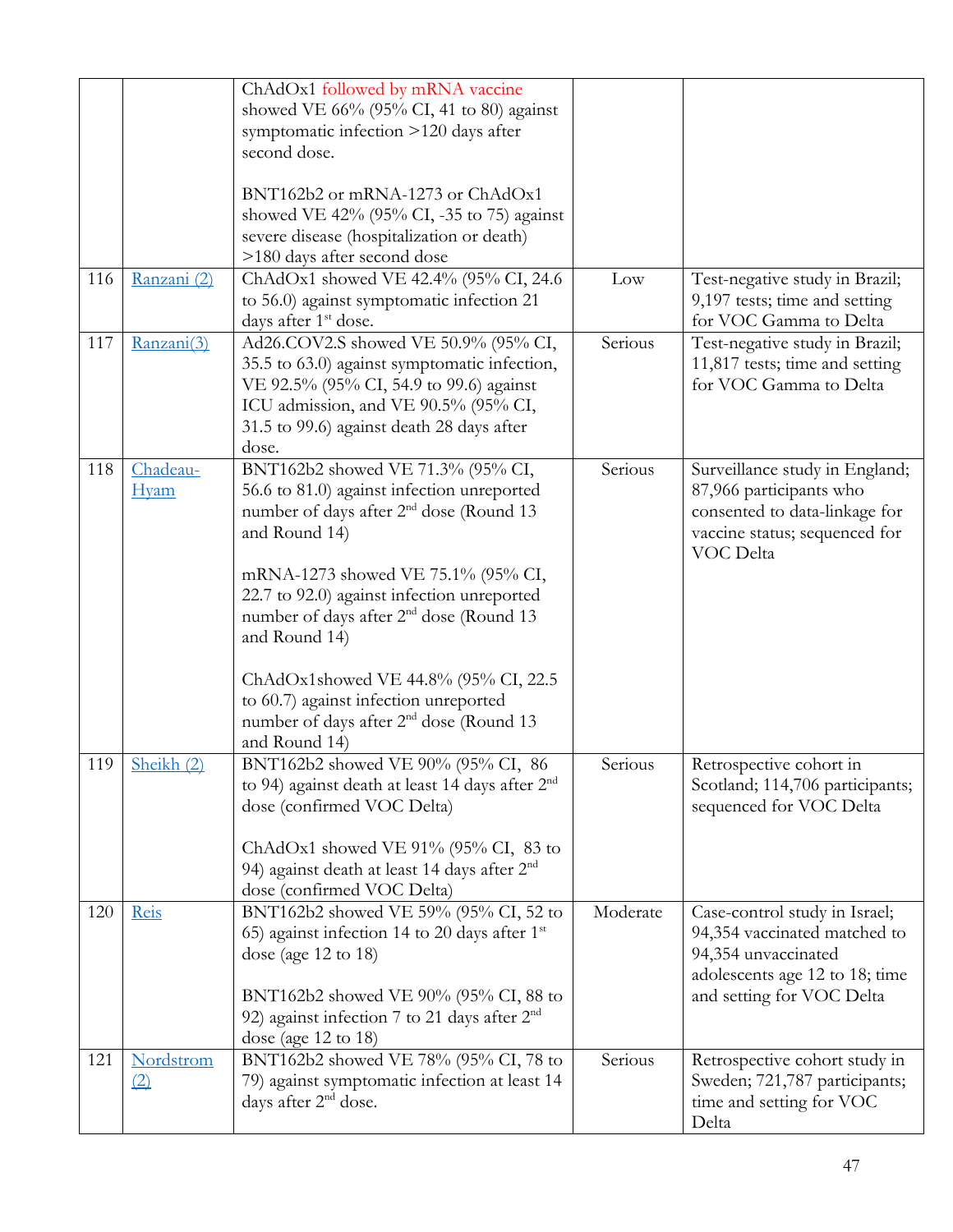|     |                  | mRNA-1273 showed VE 87% (95% CI, 84                                        |         | (includes heterologous         |
|-----|------------------|----------------------------------------------------------------------------|---------|--------------------------------|
|     |                  | to 88) against symptomatic infection at least                              |         | vaccines)                      |
|     |                  | 14 days after 2 <sup>nd</sup> dose.                                        |         |                                |
|     |                  |                                                                            |         |                                |
|     |                  | ChAdOx1 showed VE 50% (95% CI, 41 to                                       |         |                                |
|     |                  | 58) against symptomatic infection at least 14                              |         |                                |
|     |                  | days after 2 <sup>nd</sup> dose.                                           |         |                                |
|     |                  |                                                                            |         |                                |
|     |                  | ChAdOx1 followed by BNT162b2 showed                                        |         |                                |
|     |                  | VE 67% (95% CI, 59 to 73) against                                          |         |                                |
|     |                  | symptomatic infection at least 14 days after<br>$2nd$ dose.                |         |                                |
|     |                  |                                                                            |         |                                |
|     |                  | ChAdOx1 followed by mRNA-1273                                              |         |                                |
|     |                  | showed VE 79% (95% CI, 62 to 88) against                                   |         |                                |
|     |                  | symptomatic infection at least 14 days after                               |         |                                |
|     |                  | $2nd$ dose.                                                                |         |                                |
| 122 | Skowronski       | BNT162b2 showed VE 79% (95% CI, 73 to                                      | Serious | Test-negative study in Canada; |
|     | (2)              | 84) against infection at least 21 days after 1st                           |         | 68,074 participants; sample    |
|     |                  | dose (VOC Gamma)                                                           |         | sequenced for VOC Alpha,       |
|     |                  |                                                                            |         | Gamma and Delta (only VOC      |
|     |                  | mRNA-1273 showed VE 85% (95% CI, 71                                        |         | Gamma reported here)           |
|     |                  | to 92) against infection at least 21 days after                            |         |                                |
|     |                  | 1 <sup>st</sup> dose (VOC Gamma)                                           |         |                                |
|     |                  | ChAdOx1 showed VE $60\%$ (95% CI, 48 to                                    |         |                                |
|     |                  |                                                                            |         |                                |
|     |                  |                                                                            |         |                                |
|     |                  | 69) against infection at least 21 days after 1st                           |         |                                |
| 123 | Skowronski       | dose (VOC Gamma)<br>Delta                                                  | Serious | Test-negative study in Canada; |
|     | $\left(3\right)$ | BNT162b2 showed VE 89% (95% CI, 88 to                                      |         | 380,532 British Columbia and   |
|     |                  | 89) against infection at least 14 days after 2 <sup>nd</sup>               |         | 854,915 Quebec participants;   |
|     |                  | dose (Quebec- VOC Delta)                                                   |         | sequenced for VOC Alpha,       |
|     |                  |                                                                            |         | Gamma and Delta (selected      |
|     |                  | mRNA-1273 showed VE 91% (95% CI, 90                                        |         | data only reported here due to |
|     |                  | to 92) against infection at least 14 days after                            |         | space constraints) (includes   |
|     |                  | 2 <sup>nd</sup> dose (Quebec- VOC Delta)                                   |         | heterologous vaccines)         |
|     |                  |                                                                            |         |                                |
|     |                  | ChAdOx1 showed VE 73% (95% CI, 69 to                                       |         | (results over varying time     |
|     |                  | 78) against infection at least 14 days after 2 <sup>nd</sup>               |         | periods since vaccination      |
|     |                  | dose (Quebec- VOC Delta)                                                   |         | reported)                      |
|     |                  | ChAdOx1 followed by mRNA vaccine                                           |         |                                |
|     |                  | showed VE $88\%$ (95% CI, 85 to 89) against                                |         |                                |
|     |                  | infection at least 14 days after 2 <sup>nd</sup> dose                      |         |                                |
|     |                  | (Quebec- VOC Delta)                                                        |         |                                |
|     |                  |                                                                            |         |                                |
|     |                  | <u>Gamma</u>                                                               |         |                                |
|     |                  | BNT162b2 showed VE 93% (95% CI, 89 to                                      |         |                                |
|     |                  | 95) against infection at least 14 days after $2nd$<br>dose (BC- VOC Gamma) |         |                                |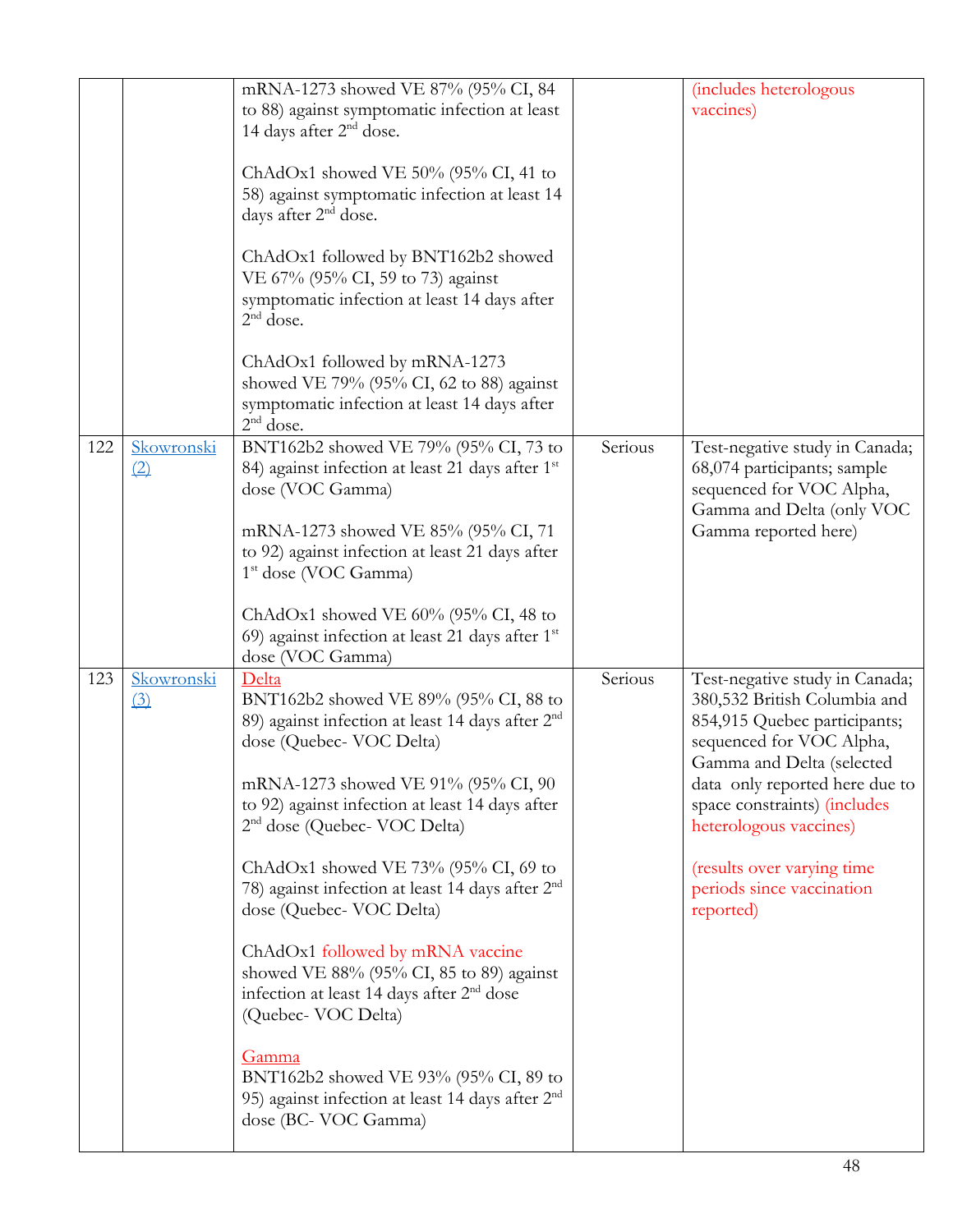|  | mRNA-1273 showed VE 95% (95% CI, 85<br>to 99) against infection at least 14 days after                    |  |
|--|-----------------------------------------------------------------------------------------------------------|--|
|  | 2 <sup>nd</sup> dose (BC- VOC Gamma)                                                                      |  |
|  | ChAdOx1 showed VE $90\%$ (95% CI, 61 to                                                                   |  |
|  | 98) against infection at least 14 days after $2nd$<br>dose (BC- VOC Gamma)                                |  |
|  | ChAdOx1 followed by mRNA vaccine                                                                          |  |
|  | showed VE $96\%$ (95% CI, 70 to 99) against<br>infection at least 14 days after 2 <sup>nd</sup> dose (BC- |  |
|  | VOC Gamma)                                                                                                |  |
|  | Time since vaccination (Delta)                                                                            |  |
|  | BNT162b2 showed VE 85% (95% CI, 84 to<br>86) against infection at 4 months after $2nd$                    |  |
|  | dose (Quebec - VOC Delta)                                                                                 |  |
|  | mRNA-1273 showed VE 88% (95% CI, 86<br>to 90) against infection at 4 months after $2nd$                   |  |
|  | dose (Quebec - VOC Delta)                                                                                 |  |
|  | ChAdOx1 showed VE $72\%$ (95% CI, 66 to                                                                   |  |
|  | 77) against infection at 4 months after 2 <sup>nd</sup><br>dose (Quebec – VOC Delta)                      |  |
|  | ChAdOx1 followed by mRNA vaccine                                                                          |  |
|  | showed VE $86\%$ (95% CI, 81 to 89) against<br>infection at 4 months after $2nd$ dose (Quebec             |  |
|  | - VOC Delta)                                                                                              |  |
|  | Time since vaccination and interval between                                                               |  |
|  | doses (VOC Alpha to Delta)<br>BNT162b2 showed VE 92% (95% CI, 91 to                                       |  |
|  | 93) at 14 to 27 days after $2nd$ dose (interval<br>7+ weeks) and VE 90% (95% CI, 88 to 91)                |  |
|  | at 4 months after $2nd$ dose (interval 7+<br>weeks) (Quebec)                                              |  |
|  | mRNA-1273 showed VE 92% (95% CI, 90                                                                       |  |
|  | to 94) at 14 to 27 days after $2nd$ dose                                                                  |  |
|  | (interval $7+$ weeks) and VE 91% (95% CI,<br>87 to 94) at 112+ days after $2nd$ dose                      |  |
|  | (interval 7+ weeks) (Quebec)                                                                              |  |
|  | ChAdOx1 showed VE $85\%$ (95% CI, 60 to<br>94) at 14 to 27 days after $2nd$ dose (interval                |  |
|  | 7+ weeks) and VE 72% (95% CI, 66 to 77)<br>at 84 days after $2nd$ dose (interval 7+ weeks)                |  |
|  | (Quebec)                                                                                                  |  |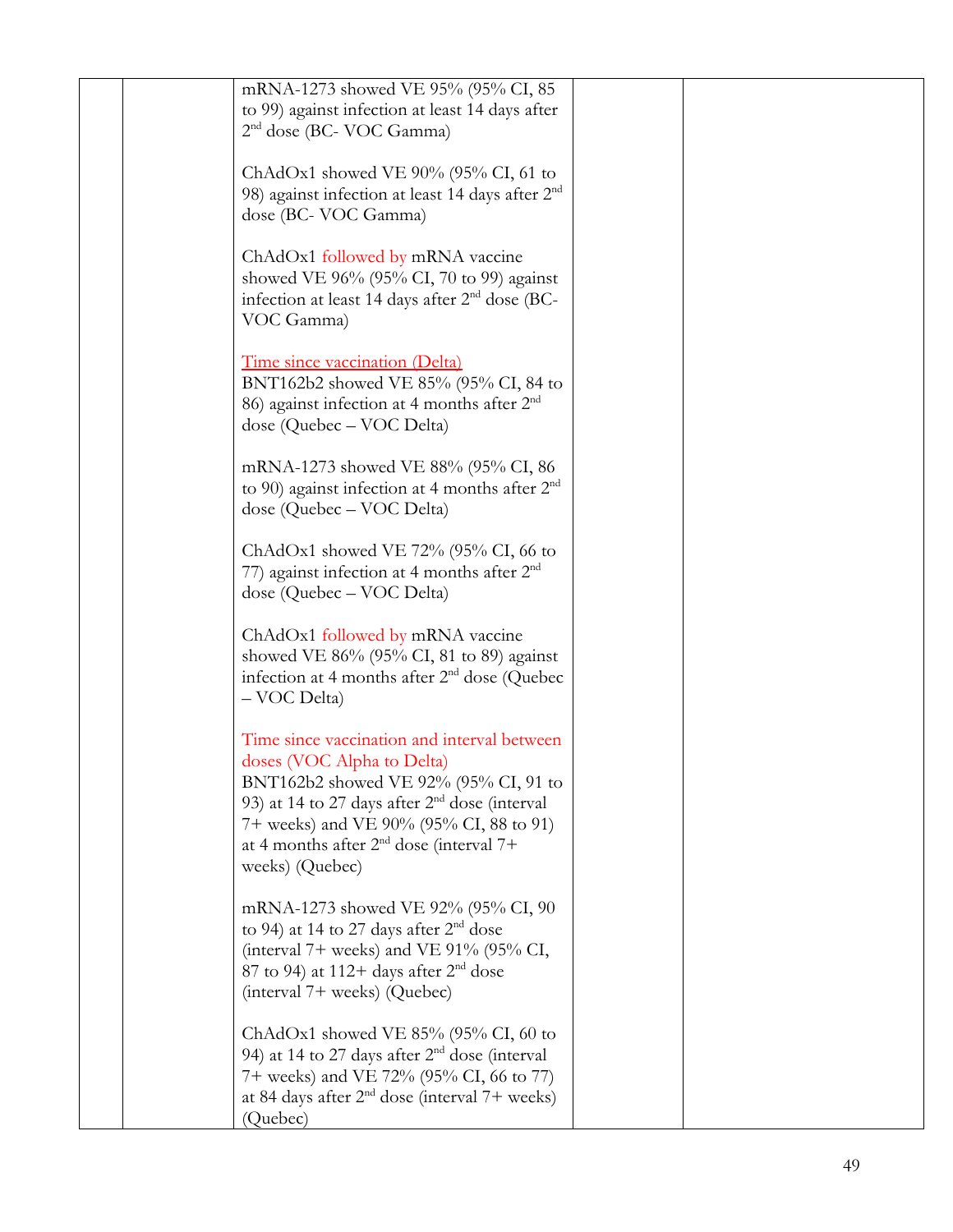| 124 | Lin           | BNT162b2 showed VE 94.9% (94.5 to 95.2)<br>against symptomatic infection and VE<br>95.9% (95% CI, 92.9 to 97.6) against death                                                                                                                                                                        | Serious  | Data-linkage study in North<br>Carolina; 10,600,823<br>participants; time and setting                                                                                             |
|-----|---------------|------------------------------------------------------------------------------------------------------------------------------------------------------------------------------------------------------------------------------------------------------------------------------------------------------|----------|-----------------------------------------------------------------------------------------------------------------------------------------------------------------------------------|
|     |               | at 60 days months after 2 <sup>nd</sup> dose.                                                                                                                                                                                                                                                        |          | for VOC Alpha to Delta                                                                                                                                                            |
|     |               | BNT162b showed VE 70.1% (95% CI, 68.9)<br>to 71.2) against symptomatic infection and<br>VE 88.4% (95% CI, 83 to 92.1) against<br>death at 210 days after $2nd$ dose)                                                                                                                                 |          | (results over varying time<br>periods since vaccination<br>reported)                                                                                                              |
|     |               | mRNA-1273 showed VE 96% (95.6 to 96.4)<br>against symptomatic infection at 60 days;<br>VE 96% (95% CI, 91.9 to 98) against death<br>at 90 days after 2 <sup>nd</sup> dose.                                                                                                                           |          |                                                                                                                                                                                   |
|     |               | mRNA-1273 showed VE 81.9% (95% CI,<br>81 to 82.7) against symptomatic infection<br>and VE 93.7% (95% CI, 90.2 to 95.9)<br>against death at 210 days after 2 <sup>nd</sup> dose)                                                                                                                      |          |                                                                                                                                                                                   |
|     |               | Ad26.COV2.S showed VE 79% (77.1 to<br>80.7) against symptomatic infection at 30<br>days and VE 64.3% (95% CI, 62.3 to 66.1)<br>at 150 days months after 2 <sup>nd</sup> dose.                                                                                                                        |          |                                                                                                                                                                                   |
|     |               | Ad26.COV2.S showed VE 89.4% (95% CI,<br>52.3 to 97.6) against death at 120 days after<br>$2nd$ dose)                                                                                                                                                                                                 |          |                                                                                                                                                                                   |
| 125 | Barda         | BNT162b2 (3 doses) showed VE 92% (82<br>to 97) against severe disease and VE 81%<br>(95% CI, 59 to 97) against death at least 7<br>days after 3 <sup>rd</sup> dose compared to 2 doses<br>(given 5 months previously).                                                                               | Serious  | Data-linkage study of fully<br>vaccinated (2 doses vs 3<br>doses) participants in Israel;<br>728,321 participants in each<br>group; time and setting for<br>VOC Delta             |
| 126 | Andrews (2)   | BNT162b2 (3 doses) showed VE 94% (95%<br>CI, 93.4 to 94.6) against symptomatic<br>infection at least 14 days after 3rd dose in<br>age>50 (compared to unvaccinated)<br>ChAdOx1 (2 doses followed by BNT162b2)<br>showed VE 93.1% (95% CI, 91.7 to 94.3)<br>against symptomatic infection at least 14 | Moderate | Test-negative study of fully<br>vaccinated participants (>140<br>days since 2 <sup>nd</sup> dose) over age<br>50 in England; 271,747<br>participants; sequencing for<br>VOC Delta |
|     |               | days after $3rd$ dose in age>50 (compared to<br>unvaccinated)                                                                                                                                                                                                                                        |          |                                                                                                                                                                                   |
| 127 | Starrfelt (2) | BNT162b2 showed VE 69.7% (95% CI,<br>68.6 to 70.8) against infection at least 7 days<br>after 2 <sup>nd</sup> dose (VOC Alpha to Delta)<br>mRNA-1273 showed VE 78.2% (95% CI,                                                                                                                        | Moderate | Population cohort study in<br>Norway; 4,293,544<br>participants; time and setting<br>for VOC Alpha to VOC Delta<br>(includes heterologous                                         |
|     |               | 76.7 to 79.6) against infection at least 7 days<br>after 2 <sup>nd</sup> dose (VOC Alpha to Delta)                                                                                                                                                                                                   |          | vaccines)                                                                                                                                                                         |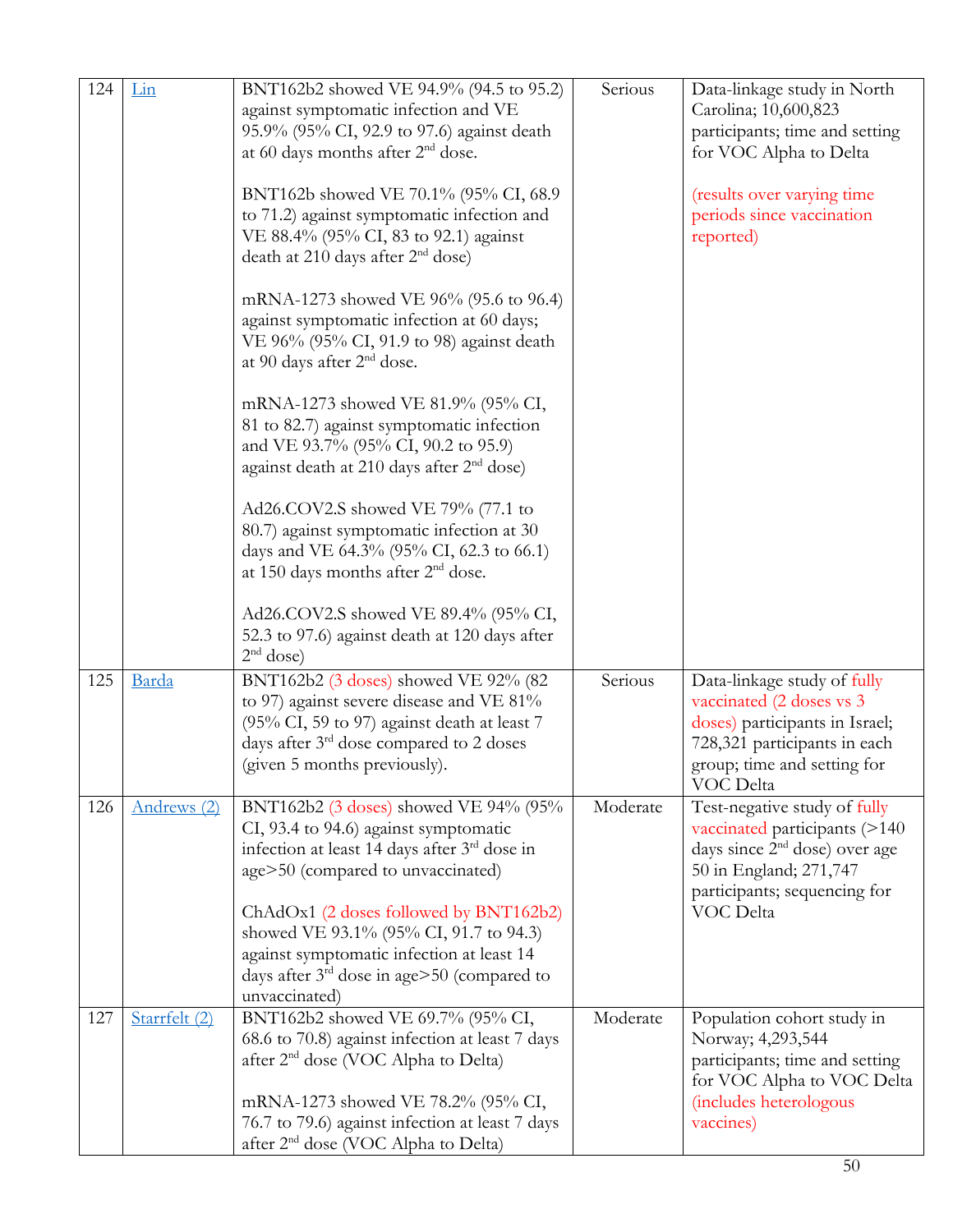|     |                        | ChAdOx1 showed VE 43.4% (95% CI, 4.4<br>to 66.5) against infection at least 7 days after<br>$2nd$ dose (VOC Alpha to Delta)<br>Heterologous mRNA showed VE 84.7%<br>(95% CI, 83.1 to 86.1) against infection at<br>least 7 days after 2 <sup>nd</sup> dose (VOC Alpha to<br>Delta)<br>ChAdOx1 followed by mRNA showed VE<br>60.7% (95% CI, 57.5 to 63.6) against<br>infection at least 7 days after 2 <sup>nd</sup> dose (VOC<br>Alpha to Delta) |         |                                                                                                                                                                                          |
|-----|------------------------|--------------------------------------------------------------------------------------------------------------------------------------------------------------------------------------------------------------------------------------------------------------------------------------------------------------------------------------------------------------------------------------------------------------------------------------------------|---------|------------------------------------------------------------------------------------------------------------------------------------------------------------------------------------------|
| 128 | Preio-<br>Alhambra     | ChAdOx1 followed by BNT162b2 showed<br>HR 0.61 (95% CI, 0.52 to 0.71) against<br>infection vs ChAdOx1 (homologous) -<br>unreported number of days after 2 <sup>nd</sup> dose                                                                                                                                                                                                                                                                     | Serious | Retrospective cohort study in<br>Spain; 28,650 participants aged<br>19 to 59 years; time and<br>setting for VOC Delta<br>(compared heterologous<br>vaccines with homologous<br>vaccines) |
| 129 | $\mathbf{Ng}$          | BNT162b2 or mRNA-1273 showed VE<br>61.6% (95% CI, 37.5 to 80.4) against<br>transmission to fully vaccinated hh contacts<br>and VE 100% (95% CI, not reported)<br>against severe disease in fully vaccinated hh<br>contacts                                                                                                                                                                                                                       | Serious | Retrospective cohort study of<br>household contacts in<br>Singapore; 753 contacts; index<br>sequenced for VOC Delta                                                                      |
| 130 | Desai                  | BBV152 showed VE 50% (95% CI, 33 to<br>62) against symptomatic infection at least 14<br>days after 2 <sup>nd</sup> dose                                                                                                                                                                                                                                                                                                                          | Serious | Test-negative study of HCW<br>in India; 1,068 matched pairs;<br>time and setting for VOC<br>Delta                                                                                        |
| 131 | Thiruvengad<br>am(pub) | ChAdOx1showed VE 46.2% (95% CI, 31.6)<br>to 57.7) against infection at least 21 days<br>after 1 <sup>st</sup> dose.<br>ChAdOx1showed VE 63.1% (95% CI, 51.5<br>to 72.1) against infection at least 14 days<br>after 2 <sup>nd</sup> dose.                                                                                                                                                                                                        | Serious | Test-negative study in India;<br>5,143 participants; sequencing<br>for VOC Delta                                                                                                         |
| 132 | Sharma                 | BNT162b2 showed VE 45.7% (95% CI,<br>37.9 to 52.5) against infection median of 30<br>days after $3rd$ dose compared to 2 doses<br>(given at least 180 days previously)<br>mRNA-1273 showed VE 46.6% (95% CI,<br>36.4 to 55.3) against infection median of 16<br>days after $3rd$ dose compared to 2 doses<br>(given at least 180 days previously)                                                                                                | Serious | Case-control study of fully<br>vaccinated (2 doses versus 3<br>doses) in veterans in USA;<br>129,130 pairs; time and setting<br>for VOC Delta                                            |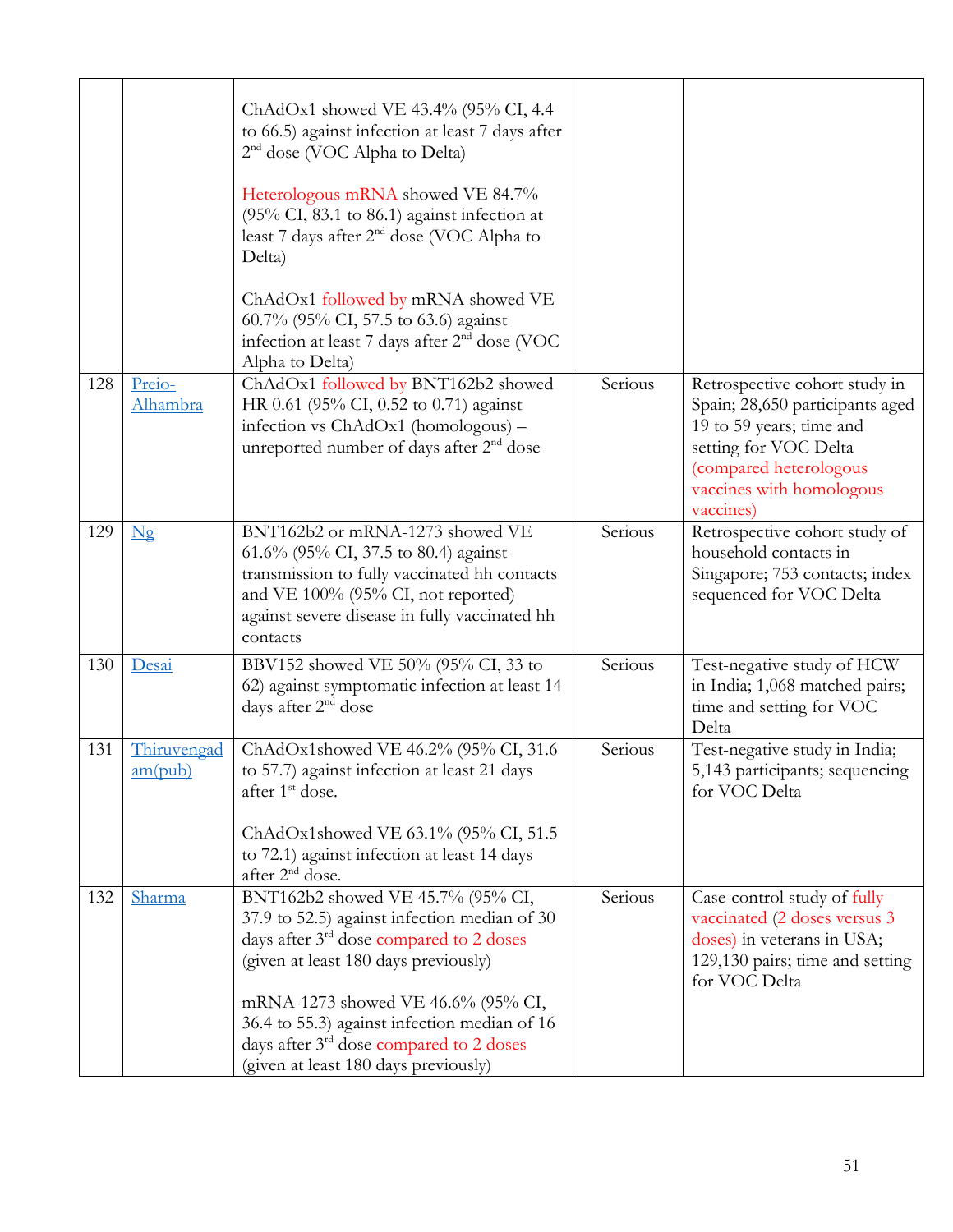| 133<br>134 | Cohn(2)<br>Arbel | BNT162b2 showed VE 43% (95% CI, 42 to<br>45) against infection after unclear number of<br>days after $2nd$ dose (September 2021)<br>mRNA-1273 showed VE 58% (95% CI, 57<br>to 59) after unclear number of days against<br>infection after $2nd$ dose (September 2021)<br>Ad26.COV2.S showed VE 13% (95% CI, 9<br>to 17) against infection after unclear number<br>of days after dose (September 2021)<br>BNT162b2 (3 doses) showed VE 90% (95%<br>CI, 86 to 93) against death at 7 to 54 days<br>after 3 <sup>rd</sup> dose compared to 2 doses (given at<br>least 5 months previously)                                                                                                                                                                | Serious<br>Moderate | Retrospective cohort study of<br>Veterans in the US; 780,225<br>Veterans; time and setting for<br>VOC Delta (same population<br>as Cohn but extended study<br>time frame)<br>Data-linkage study of fully<br>vaccinated $($ >50 years $)$ (2<br>doses versus 3 doses) in Israel;<br>843,208 participants; time and<br>setting for VOC Delta |
|------------|------------------|--------------------------------------------------------------------------------------------------------------------------------------------------------------------------------------------------------------------------------------------------------------------------------------------------------------------------------------------------------------------------------------------------------------------------------------------------------------------------------------------------------------------------------------------------------------------------------------------------------------------------------------------------------------------------------------------------------------------------------------------------------|---------------------|--------------------------------------------------------------------------------------------------------------------------------------------------------------------------------------------------------------------------------------------------------------------------------------------------------------------------------------------|
| 135        | $Bar$ -On $(2)$  | BNT162b2 (3 doses) showed adjusted rate<br>ratio of 12.3 (95% CI, 11.8 to 12.8) against<br>infection and adjusted rate ratio of 17.9<br>$(95\% \text{ CI}, 15.1 \text{ to } 21.2)$ against severe disease<br>and adjusted rate ratio of 14.7 (95% CI, 10<br>to 21.4) against death at least 12 days after<br>3 <sup>rd</sup> dose compared to 2 doses (given at least<br>5 months previously) (age>60).<br>BNT162b2 (3 doses) showed adjusted rate<br>ratio of 9.0 (95% CI, 8.4 to 9.7) against<br>infection at least 12 days after 3 <sup>rd</sup> dose<br>compared to 2 doses (given at least 5<br>months previously) (age 30-39).                                                                                                                   | Serious             | Data-linkage study of fully<br>vaccinated $($ >16 years $)$ (2<br>doses versus 3 doses) in Israel;<br>4,696,865 participants; time<br>and setting for VOC Delta<br>(same population as Bar-On<br>but extended end of study and<br>additional ages and outcomes)                                                                            |
| 136        | Andrews (3)      | BNT162b2 (2 doses) showed VE 88% (65.9<br>to 95.8) against symptomatic infection at 2-9<br>weeks after 2 <sup>nd</sup> dose (VOC Omicron)<br>BNT162b2 (2 doses) showed VE 34.3% (-5<br>to 58.7) against symptomatic infection at<br>25+ weeks after 2 <sup>nd</sup> dose (VOC Omicron)<br>BNT162b2 (3 doses) showed VE 75.5%<br>(56.1 to 86.3) against symptomatic infection<br>at least $2+$ weeks after $3rd$ dose (VOC<br>Omicron)<br>ChAdOx1 $(2$ doses) showed VE 5.9% (-29.7<br>to 31.7) against symptomatic infection at<br>25+ weeks after 2 <sup>nd</sup> dose (VOC Omicron)<br>ChAdOx1 (2 doses followed by 1 dose of<br>BNT162b2) showed VE 71.4% (41.8 to 86)<br>against symptomatic infection at least 2<br>weeks after 3rd (VOC Omicron) | Moderate            | Test-negative study of fully<br>vaccinated participants in<br>England; 187,887 (581<br>Omicron) participants;<br>sequencing for VOC Delta<br>and Omicron                                                                                                                                                                                   |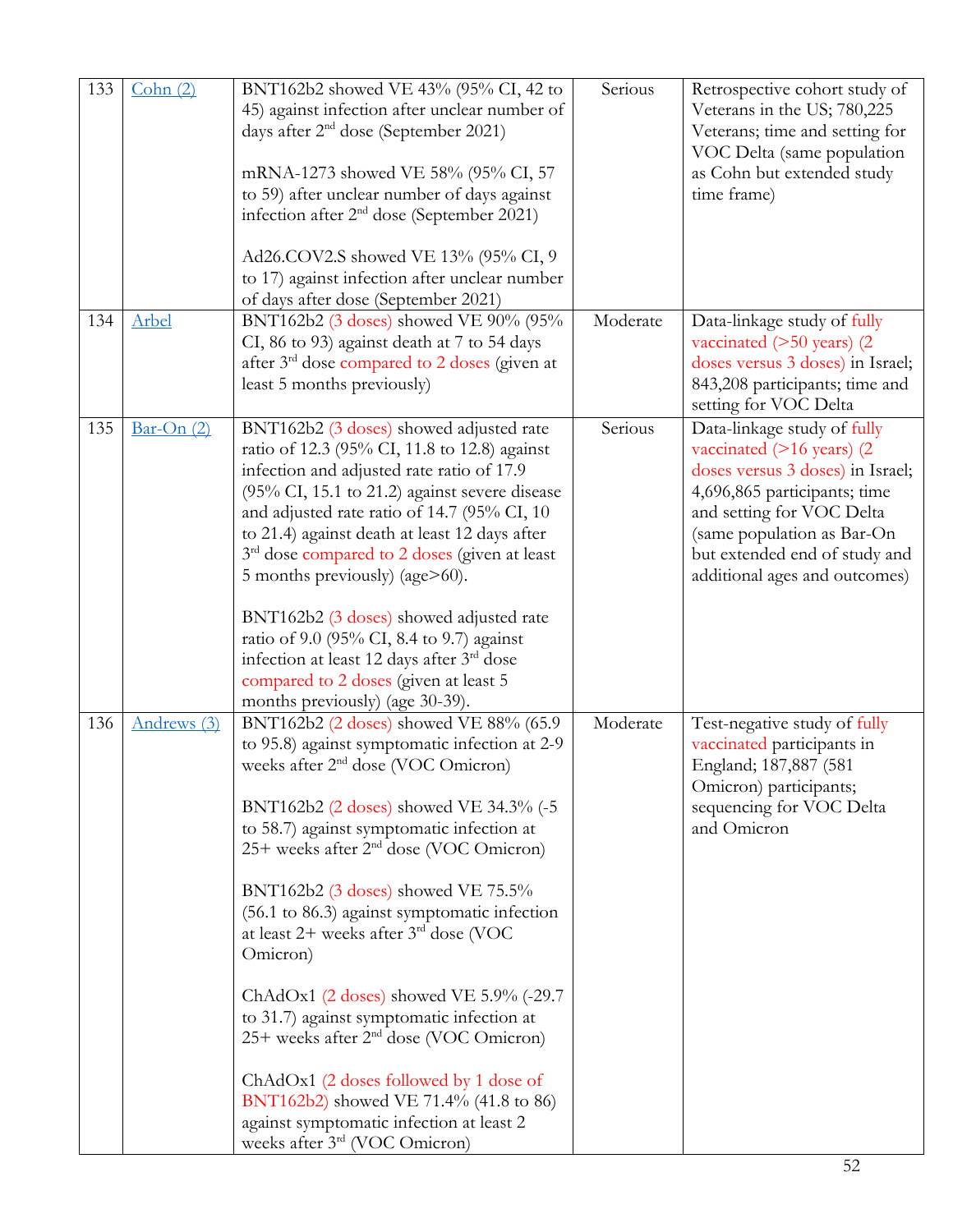|     |        | BNT162b2 (2 doses) showed VE 88.2%<br>(86.7 to 89.5) against symptomatic infection<br>at least 2-9 weeks after 2 <sup>nd</sup> dose (VOC<br>Delta)              |         |                                                                                                                     |
|-----|--------|-----------------------------------------------------------------------------------------------------------------------------------------------------------------|---------|---------------------------------------------------------------------------------------------------------------------|
|     |        | BNT162b2 $(2$ doses) showed VE 63.5%<br>(61.4 to 65.5) against symptomatic infection<br>at $25+$ weeks after $2nd$ dose (VOC Delta)                             |         |                                                                                                                     |
|     |        | BNT162b2 (3 doses) showed VE 92.6% (92<br>to 93.1) against symptomatic infection at<br>least 2 weeks after $3rd$ dose (VOC Delta)                               |         |                                                                                                                     |
|     |        | ChAdOx1 $(2$ doses) showed VE 76.2%<br>(63.7 to 84.4) against symptomatic infection<br>at 2-9 weeks after 2 <sup>nd</sup> dose (VOC Delta)                      |         |                                                                                                                     |
|     |        | ChAdOx1 (2 doses) showed VE 41.8%<br>(39.4 to 44.1) against symptomatic infection<br>at least $25+$ weeks after $2nd$ dose (VOC<br>Delta)                       |         |                                                                                                                     |
|     |        | ChAdOx1 (2 doses followed by 1 dose of<br>BNT162b2) showed VE 93.8% (93.2 to<br>94.3) against symptomatic infection at least<br>2 weeks after $3rd$ (VOC Delta) |         |                                                                                                                     |
| 137 | Hansen | BNT162b2 showed VE 55.2% (95% CI,<br>23.5 to 73.7) against infection up to 44 days<br>after 2 <sup>nd</sup> dose (VOC Omicron)                                  | Serious | Retrospective cohort study in<br>Denmark; 5,767 identified<br>Omicron cases; sequenced for<br>VOC Delta and Omicron |
|     |        | BNT162b2 showed VE -76.5% (95% CI, -                                                                                                                            |         |                                                                                                                     |
|     |        | 95.3 to -59.5) against infection up to 164                                                                                                                      |         | (results over varying time)                                                                                         |
|     |        | days after $2nd$ dose (VOC Omicron)                                                                                                                             |         | periods since vaccination<br>reported)                                                                              |
|     |        | BNT162b2 (3 doses) showed VE 54.6%<br>(95% CI, 30.4 to 70.4) against infection up<br>to 30 days after $3^{rd}$ dose (VOC Omicron)                               |         |                                                                                                                     |
|     |        | mRNA-1273 showed VE 36.7% (95% CI, -<br>69.9 to 76.4) against infection up to 44 days<br>after 2 <sup>nd</sup> dose (VOC Omicron)                               |         |                                                                                                                     |
|     |        | mRNA-1273 showed VE -39.3% (95% CI, -<br>61.6 to -20) against infection up to 164 days<br>after 2 <sup>nd</sup> dose (VOC Omicron)                              |         |                                                                                                                     |
|     |        | BNT162b2 showed VE 86.7% (95% CI,<br>84.6 to 88.6) against infection up to 44 days<br>after 2 <sup>nd</sup> dose (VOC Delta)                                    |         |                                                                                                                     |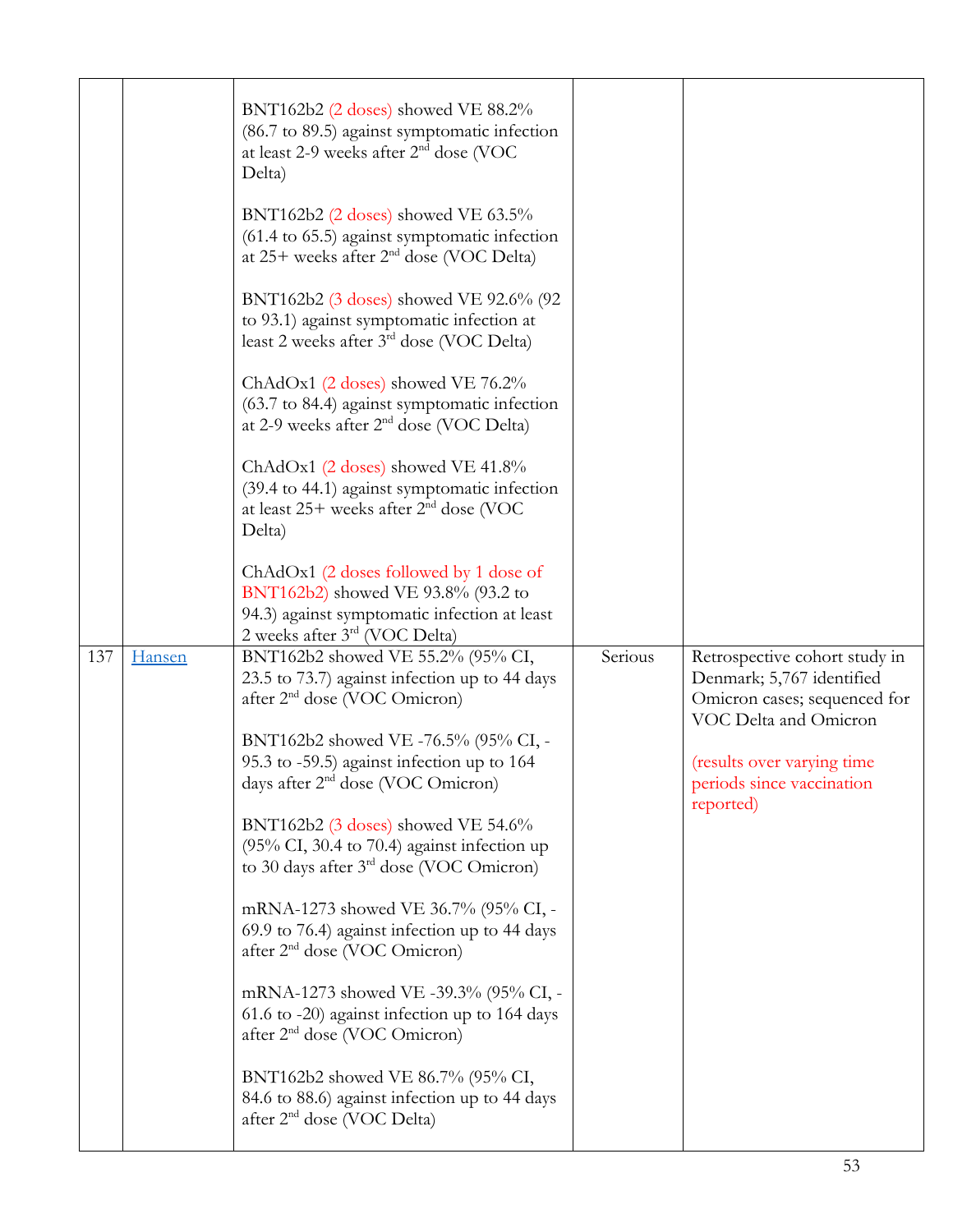|     |              | BNT162b2 showed VE 53.8% (95% CI,<br>52.9 to 54.6) against infection up to 164<br>days after $2nd$ dose (VOC Delta)<br>BNT162b2 (3 doses) showed VE 81.2%<br>(95% CI, 79.2 to 82.9) against infection up<br>to 30 days after 3 <sup>rd</sup> dose (VOC Delta)<br>mRNA-1273 showed VE 88.2% (95% CI,<br>83.1 to 91.8) against infection up to 44 days<br>after 2 <sup>nd</sup> dose (VOC Delta)<br>mRNA-1273 showed VE 65.0% (95% CI,<br>63.6 to 66.3) against infection up to 164<br>days after 2 <sup>nd</sup> dose (VOC Delta)<br>mRNA-1273 (3 doses) showed VE 82.8%<br>(95% CI, 58.8 to 92.9) against infection up |         |                                                                                                                                                            |
|-----|--------------|------------------------------------------------------------------------------------------------------------------------------------------------------------------------------------------------------------------------------------------------------------------------------------------------------------------------------------------------------------------------------------------------------------------------------------------------------------------------------------------------------------------------------------------------------------------------------------------------------------------------|---------|------------------------------------------------------------------------------------------------------------------------------------------------------------|
| 138 | McLean       | to 30 days after 3 <sup>rd</sup> dose (VOC Delta)<br>BNT162b2 showed VE 59% (95% CI, 24 to<br>78) against infection at least 14 days after $2nd$<br>dose (VOC Delta - June to Dec 2021)<br>mRNA-1273 showed VE 52% (95% CI, 20<br>to 71) against infection at least 14 days after<br>$2nd$ dose (VOC Delta - June to Dec 2021)                                                                                                                                                                                                                                                                                         | Serious | Prospective cohort in<br>Wisconsin, USA; 1,518<br>participants; time and setting<br>for VOC Delta                                                          |
| 139 | <b>Berec</b> | BNT162b2 (3 doses) showed VE 92% (95%<br>CI, 91 to 92) against infection at least 7 days<br>after 3rd dose.<br>mRNA-1273 (3 doses) showed VE 94%<br>(95% CI, 91 to 95) against infection at least<br>7 days after $3rd$ dose.<br>ChAdOx1 (2 doses) followed by BNT162b2<br>showed VE $82\%$ (95% CI, 68 to 90) against<br>infection at least 7 days after 3 <sup>rd</sup> dose<br>ChAdOx1 (2 doses) followed by<br>mRNA1273 showed VE 91% (95% CI, 63<br>to 98) against infection at least 7 days after<br>$3rd$ dose                                                                                                  | Serious | Population cohort in Czech<br>Republic; 693,579 fully<br>vaccinated participants; time<br>and setting for VOC Delta<br>(includes heterologous<br>vaccines) |
| 140 | Florea       | mRNA-1273 showed VE 86.5% (95% CI,<br>84.8 to 88.0) against infection at least 14<br>days after 2 <sup>nd</sup> dose                                                                                                                                                                                                                                                                                                                                                                                                                                                                                                   | Serious | Prospective matched cohort<br>study in California, USA;<br>1,854,008 participants;<br>sequencing for VOC Delta                                             |
| 141 | Kissling(2)  | BNT162b2 showed VE 76% (95% CI, 72 to<br>81) against symptomatic infection at 30 -59<br>days after 2 <sup>nd</sup> dose; VE 72% (95% CI, 61 to<br>80) at 60-89 days after 2 <sup>nd</sup> dose and VE 65%                                                                                                                                                                                                                                                                                                                                                                                                              | Serious | Test-negative study in 10 out<br>of 14 I-MOVE countries;<br>14,282 participants; sample<br>sequenced for VOC Delta                                         |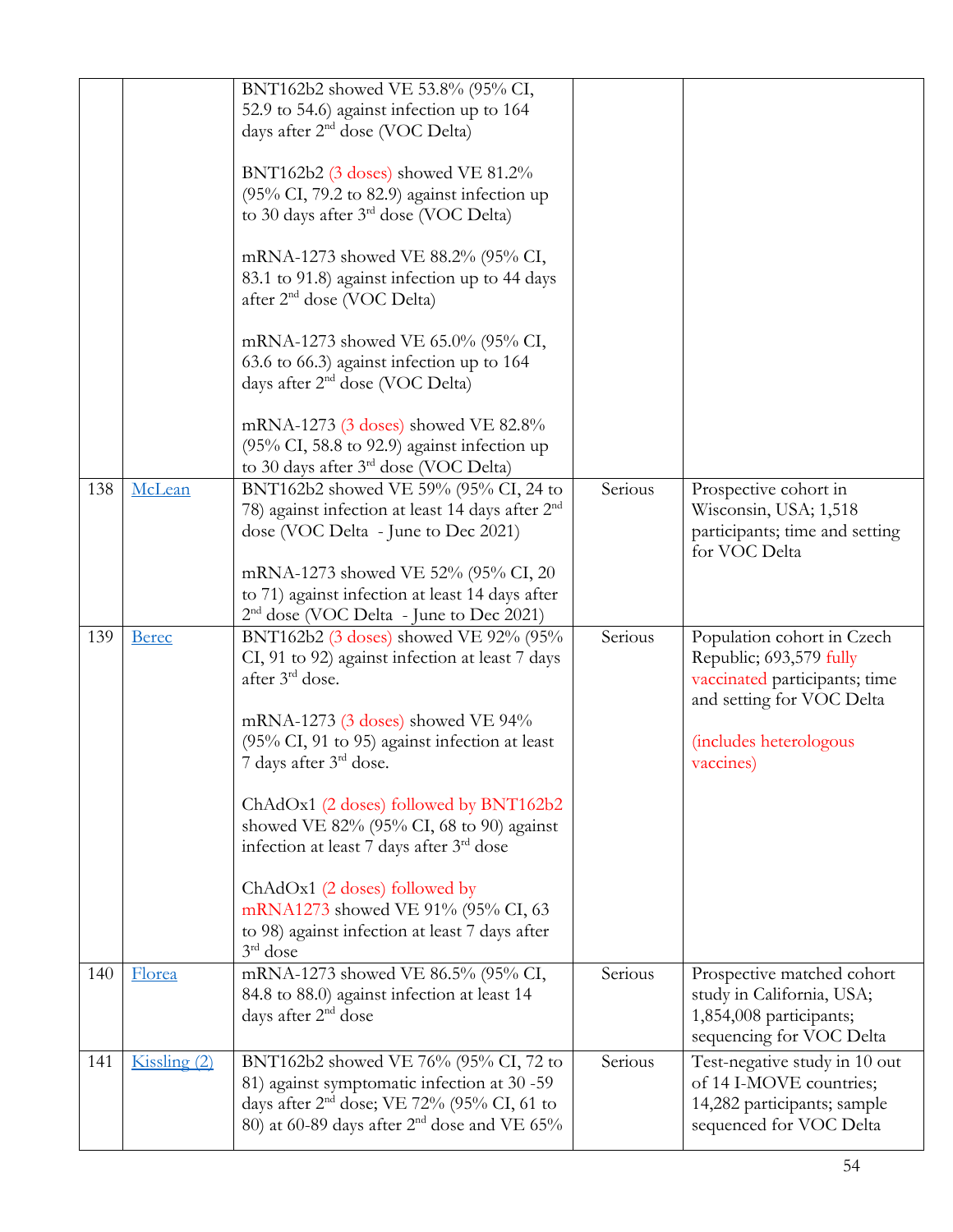|     |             | (95% CI, 56 to 71) > 90 days after $2^{nd}$ dose<br>(age $30-59$ )<br>mRNA-1273 showed VE 91% (95% CI, 85<br>to 95) against symptomatic infection at 30 -<br>59 days after 2 <sup>nd</sup> dose; VE 90% (95% CI, 76<br>to 96) at 60-89 days after $2nd$ dose (age 30-<br>59)<br>ChAdOx1 showed VE $67\%$ (95% CI, 57 to<br>75) against symptomatic infection at 30 -59<br>days after $2nd$ dose; VE 65% (95% CI, 48 to<br>76) at 60-89 days after 2 <sup>nd</sup> dose (age 30-59)<br>Ad26.COV2.S showed VE 50% (95% CI,<br>36 to 62) against symptomatic infection at<br>30 -59 days after dose; VE 52% (95% CI, 33<br>to 66) at 60-89 days after dose (age 30-59)                                                                                                                                                                                                                                                                                                                                                                                        |         | (results over varying time<br>periods since vaccination<br>reported)                                                                                                                                                                                                                                            |
|-----|-------------|------------------------------------------------------------------------------------------------------------------------------------------------------------------------------------------------------------------------------------------------------------------------------------------------------------------------------------------------------------------------------------------------------------------------------------------------------------------------------------------------------------------------------------------------------------------------------------------------------------------------------------------------------------------------------------------------------------------------------------------------------------------------------------------------------------------------------------------------------------------------------------------------------------------------------------------------------------------------------------------------------------------------------------------------------------|---------|-----------------------------------------------------------------------------------------------------------------------------------------------------------------------------------------------------------------------------------------------------------------------------------------------------------------|
| 142 | Katikireddi | ChAdOx1 showed VE 63.3% (95% CI, 61.3<br>to 65.3) against symptomatic infection at 8<br>to 9 weeks after $2nd$ dose; VE 48.7% (95%<br>CI, 45.9 to 51.4) against symptomatic<br>infection at 16 to 17 weeks after 2 <sup>nd</sup> dose<br>(VOC Delta)<br>ChAdOx1 showed VE 79.0% (95% CI, 75.9<br>to 81.7) against severe disease<br>(hospitalization or death) at 8 to 9 weeks<br>after 2 <sup>nd</sup> dose; VE 70.5% (95% CI, 67.0 to<br>73.7) against severe disease 16 to 17 weeks<br>after 2 <sup>nd</sup> dose (VOC Delta)<br>ChAdOx1 showed VE 65.4% (95% CI, 64.6<br>to 66.2) against symptomatic infection at 8<br>to 9 weeks after $2nd$ dose; VE 58.7% (95%<br>CI, 56.7 to 60.5) against symptomatic<br>infection at 16 to 17 weeks after $2nd$ dose<br>(VOC Gamma)<br>ChAdOx1 showed VE 75.6% (95% CI, 73.4<br>to 77.6) against severe disease<br>(hospitalization or death) at 8 to 9 weeks<br>after 2 <sup>nd</sup> dose; VE 50.5% (95% CI, 43.4 to<br>56.6) against severe disease 16 to 17 weeks<br>after 2 <sup>nd</sup> dose (VOC Gamma) | Serious | Retrospective cohort in<br>Scotland and Brazil; 1,972,454<br>fully vaccinated participants in<br>Scotland (Delta); 42,558,839<br>fully vaccinated participants in<br>Brazil (Gamma); time and<br>setting for VOC Delta and<br>VOC Gamma<br>(results over varying time<br>periods since vaccination<br>reported) |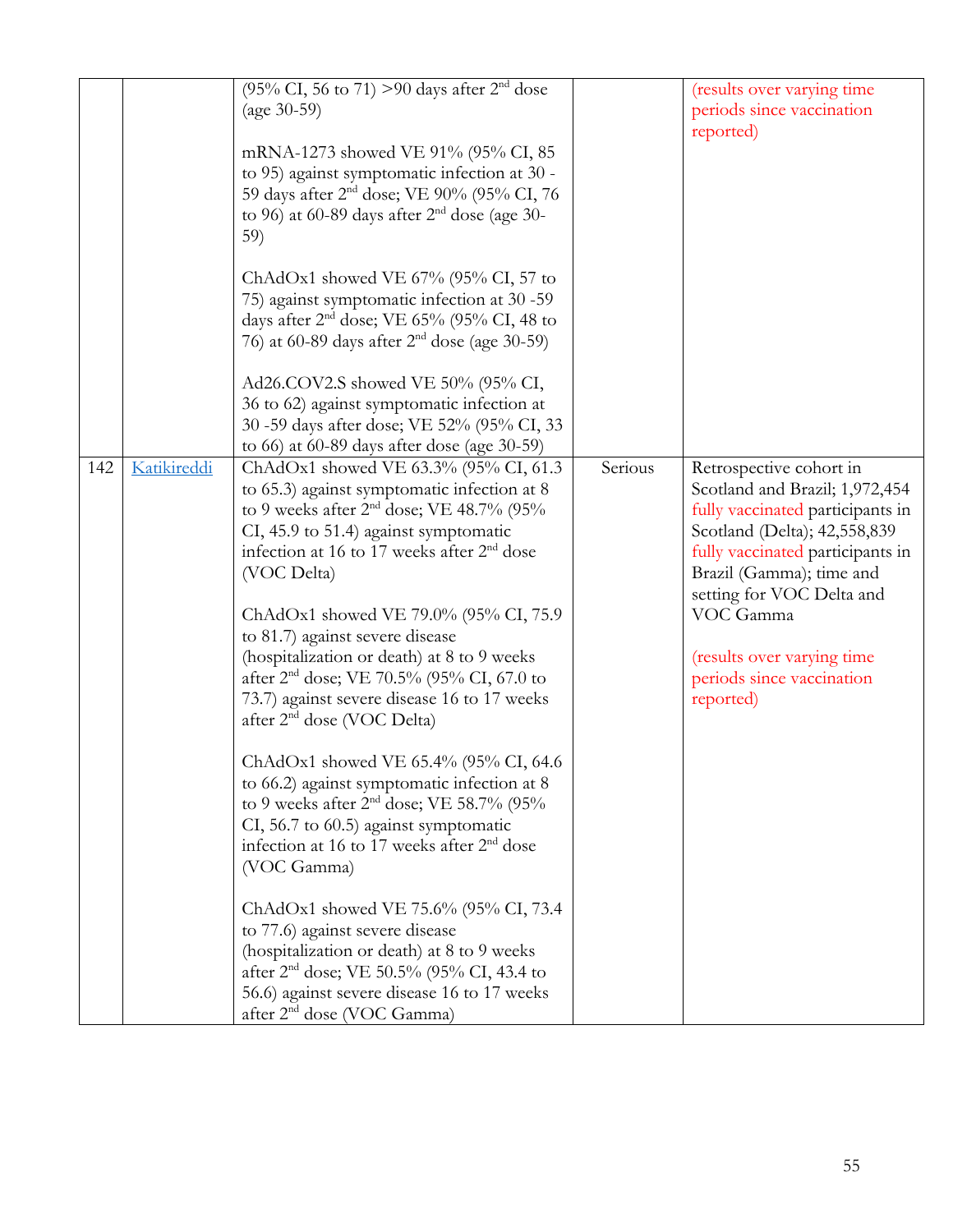| 143 | Abu-Raddad<br>$\left(4\right)$ | mRNA-1273 showed VE 90.6% (95% CI,<br>88.7 to 92.1) against infection at 60 days<br>after 2 <sup>nd</sup> dose; VE 80.7% (95% CI, 77 to<br>83.8) against infection at 120 days after 2 <sup>nd</sup><br>dose<br>mRNA-1273 showed VE 97.8% (95% CI,<br>83.7 to 99.7) against severe disease<br>(hospitalization or death) at 60 days after $2nd$<br>dose; VE 91.5% (95% CI, 60.8 to 98.1)<br>against infection at 120 days after 2 <sup>nd</sup> dose                                                                                                                                                                                                                                                                                                                                                                     | Serious  | Test-negative study in Qatar;<br>1,781,505 participants; time<br>and setting for VOC Beta to<br>VOC Delta (same setting and<br>methodology as Chemaitelly 3)<br>(results over varying time<br>periods since vaccination<br>reported)                             |
|-----|--------------------------------|--------------------------------------------------------------------------------------------------------------------------------------------------------------------------------------------------------------------------------------------------------------------------------------------------------------------------------------------------------------------------------------------------------------------------------------------------------------------------------------------------------------------------------------------------------------------------------------------------------------------------------------------------------------------------------------------------------------------------------------------------------------------------------------------------------------------------|----------|------------------------------------------------------------------------------------------------------------------------------------------------------------------------------------------------------------------------------------------------------------------|
| 144 | Machado                        | BNT162b2 (majority) or mRNA-1273<br>showed VE $68\%$ (95% CI, 64 to 71) against<br>symptomatic infection at 42-69 days after<br>2 <sup>nd</sup> dose; VE 39% (95% CI, 29 to 48)<br>against symptomatic infection at 98-148<br>days after 2 <sup>nd</sup> dose<br>ChAdOx1 showed VE $33\%$ (95% CI, 23 to<br>42) against symptomatic infection at 42-69<br>days after $2nd$ dose; VE 34% (95% CI, 10 to<br>52) against symptomatic infection at 70-140<br>days after 2 <sup>nd</sup> dose<br>BNT162b2 (majority) or mRNA-1273<br>showed VE 95% (95% CI, 88 to 98) against<br>death at 14-41 days after 2 <sup>nd</sup> dose; VE 93%<br>(95% CI, 87 to 96) against death at 70-148<br>days after 2 <sup>nd</sup> dose<br>ChAdOx1 showed VE $95\%$ (95% CI, 90 to<br>97) against death at least 14 days after $2nd$<br>dose | Moderate | Retrospective cohort study of<br>community-dwelling<br>adults≥65 in Portugal;<br>2,117,002 participants; time<br>and setting for VOC Alpha to<br>VOC Delta<br>(same population as Nunes)<br>(results over varying time<br>periods since vaccination<br>reported) |
| 145 | Irizarry                       | BNT162b2 showed VE 57% (95% CI, 53 to<br>60) against infection at 144 days after $2nd$<br>dose; VE 86% (95% CI, 75 to 92) against<br>death at 144 days after 2 <sup>nd</sup> dose<br>mRNA-1273 showed VE 73% (95% CI, 70<br>to 76) against infection at 144 days after 2 <sup>nd</sup><br>dose; VE 93% (95% CI, 81 to 97) against<br>death at 144 days after 2 <sup>nd</sup> dose<br>Ad26.COV2.S showed VE 36% (95% CI,<br>30 to 42) against infection at 144 days after<br>$2nd$ dose; VE 72% (95% CI, 49 to 85)<br>against death at 144 days after 2 <sup>nd</sup> dose                                                                                                                                                                                                                                                | Serious  | Retrospective cohort study in<br>Puerto Rico; 2,276,966<br>participants; time and setting<br>for VOC Alpha to VOC Delta<br>(same population as Robles-<br>Fontan?)<br>(results over varying time<br>periods since vaccination<br>reported)                       |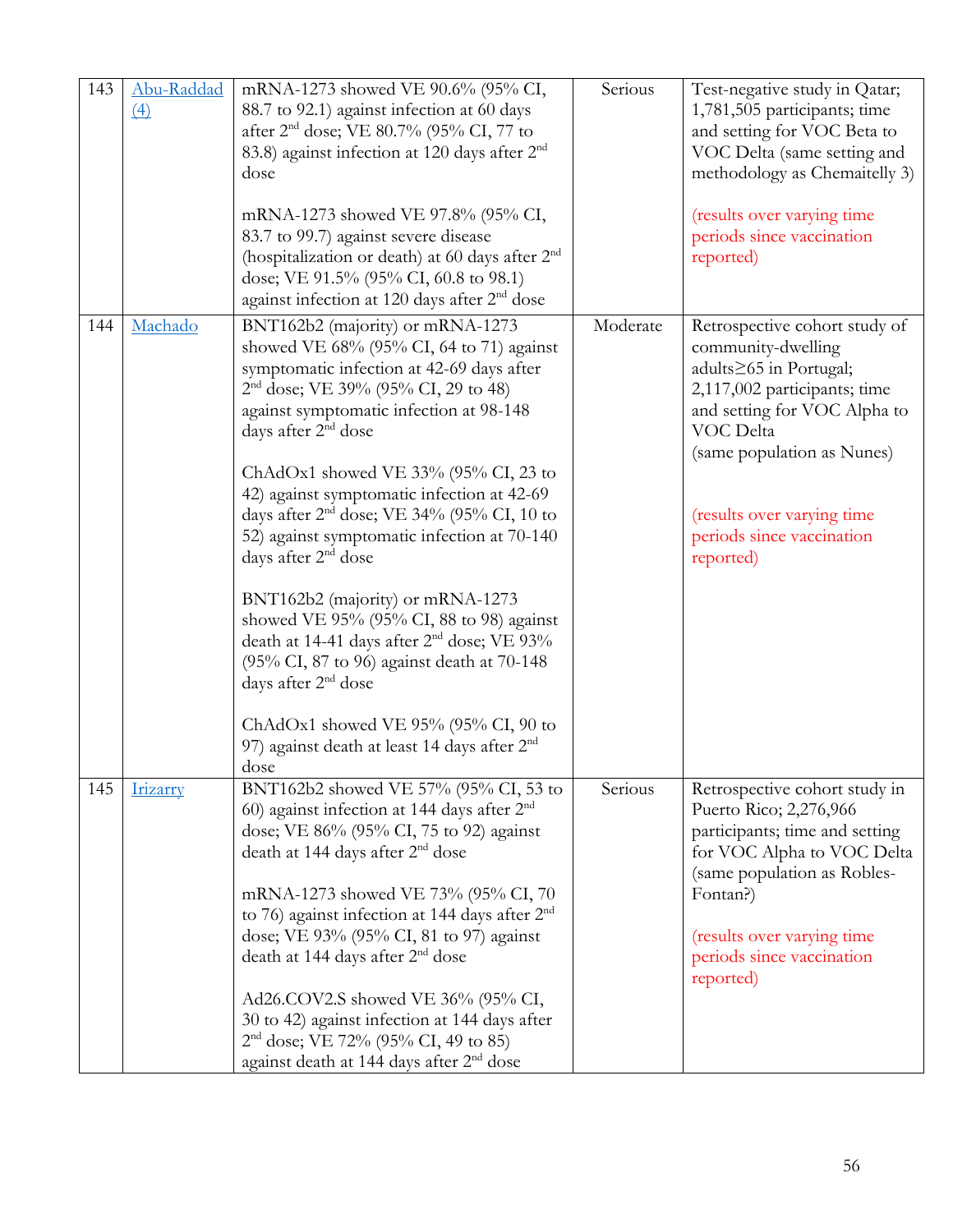| 146 | Tartof (2) | BNT162b2 (3 doses) showed VE 88% (95%<br>CI, 86 to 89) against infection at least 14<br>days after 3 <sup>rd</sup> dose compared to<br>unvaccinated (age>18)                                                                                                                                                                                                                                                                                                                                                                                                                                                                                                                                                                                                                                                                                                                                                                                                                                                                                                                                                                                                                                                                                                                                                                                                                                                          | Moderate | Retrospective cohort study in<br>California, USA; 3,133,075<br>participants; time and setting<br>for VOC Alpha to VOC Delta                                                                                       |
|-----|------------|-----------------------------------------------------------------------------------------------------------------------------------------------------------------------------------------------------------------------------------------------------------------------------------------------------------------------------------------------------------------------------------------------------------------------------------------------------------------------------------------------------------------------------------------------------------------------------------------------------------------------------------------------------------------------------------------------------------------------------------------------------------------------------------------------------------------------------------------------------------------------------------------------------------------------------------------------------------------------------------------------------------------------------------------------------------------------------------------------------------------------------------------------------------------------------------------------------------------------------------------------------------------------------------------------------------------------------------------------------------------------------------------------------------------------|----------|-------------------------------------------------------------------------------------------------------------------------------------------------------------------------------------------------------------------|
|     |            | BNT162b2 (3 doses) showed VE 75% (95%<br>CI, 71 to 78) against infection at least 14<br>days after 3 <sup>rd</sup> dose compared to 2 doses<br>(given at least 6 months previously)<br>(age>18)                                                                                                                                                                                                                                                                                                                                                                                                                                                                                                                                                                                                                                                                                                                                                                                                                                                                                                                                                                                                                                                                                                                                                                                                                       |          |                                                                                                                                                                                                                   |
| 147 | Buchan     | BNT1652b2 or mRNA-1273 (2 doses)<br>showed VE $6\%$ (95% CI, -25 to 30) against<br>infection at 7 to 59 days after 2 <sup>nd</sup> dose; VE -<br>13% (95% CI, -38 to 8) against infection at<br>60 to 119 days after $2nd$ dose; VE -38%<br>$(95\% \text{ CI}, -61 \text{ to } -18)$ against infection at 120<br>to 179 days after $2^{nd}$ dose; VE -16% (95%<br>CI, -62 to 17) against infection at $>$ 240 days<br>after 2 <sup>nd</sup> dose (VOC Omicron)<br>BNT162b2 (3 doses) showed VE 34% (95%<br>CI, 16 to 49) against infection at 7 days after<br>3rd dose (VOC Omicron)<br>mRNA-1273 (3 doses) showed VE 59%<br>(95% CI, 16 to 80) against infection at 7<br>days after 3 <sup>rd</sup> dose (VOC Omicron)<br>BNT1652b2 or mRNA-1273 (2 doses)<br>showed VE 84% (95% CI, 81 to 86) against<br>infection at 7 to 59 days after 2 <sup>nd</sup> dose; VE<br>$81\%$ (95% CI, 79 to 82) against infection at<br>60 to 119 days after 2 <sup>nd</sup> dose; VE 80% (95%<br>CI, 79 to 81) against infection at 120 to 179<br>days after $2nd$ dose; VE 71% (95% CI, 66 to<br>75) against infection at >240 days after $2nd$<br>dose (VOC Delta)<br>BNT162b2 (3 doses) showed VE 93% (95%<br>CI, 91 to 94) against infection at 7 days after<br>$3rd$ dose (VOC Delta)<br>mRNA-1273 (3 doses) showed VE 93%<br>$(95\% \text{ CI}, 90 \text{ to } 96)$ against infection at 7<br>days after 3rd dose (VOC Delta) | Moderate | Test-negative study in<br>Ontario, Canada; 484,188 fully<br>vaccinated participants;<br>sample sequenced for VOC<br>Delta and VOC Omicron<br>(results over varying time<br>periods since vaccination<br>reported) |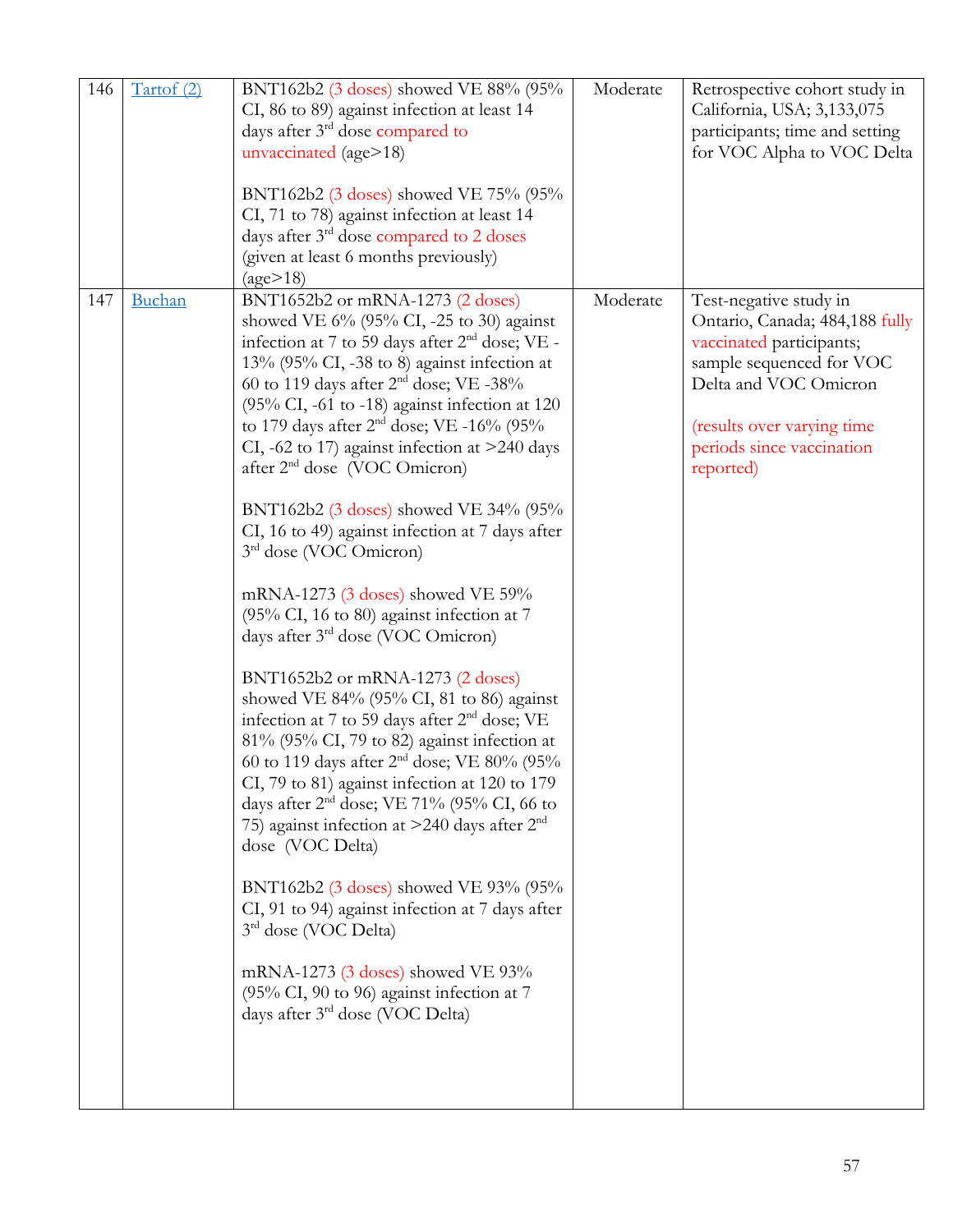| 148 | Tseng         | mRNA-1273 (2 doses) showed VE 30.4%<br>$(95\% \text{ CI}, 5.0 \text{ to } 49.0)$ against infection at 14<br>to 90 days after $2nd$ dose; VE 15.2% (0 to<br>30.7) against infection at 91 to 180 days<br>after $2^{nd}$ dose; VE 0% (95% CI, 0 to 1.2)<br>against infection at 181 to 270 days after 2 <sup>nd</sup><br>dose (VOC Omicron)<br>mRNA-1273 $(3$ doses) showed VE 63.6%<br>95% CI, 57.4 to 68.9) against infection at<br>median of 35 days after 3rd dose (VOC<br>Omicron)<br>mRNA-1273 (2 doses) showed VE 82.8%<br>$(95\% \text{ CI}, 69.6 \text{ to } 90.3)$ against infection at<br>14 to 90 days after 2 <sup>nd</sup> dose; VE 63.6% (51.8)<br>to 72.5) against infection at 91 to 180 days<br>since 2 <sup>nd</sup> dose; VE 61.4% (95% CI, 56.8 to<br>65.5) against infection at 181 to 270 days<br>after 2 <sup>nd</sup> dose; VE 52.9% (95% CI, 43.7 to<br>60.5) against infection at $>270$ days after $2nd$<br>dose (VOC Delta)<br>mRNA-1273 (3 doses) showed VE 95.7%<br>95% CI, 94.2 to 96.8) against infection at<br>median of 35 days after 3 <sup>rd</sup> dose (VOC | Serious | Test-negative study in<br>California, USA; 60,420<br>participants; sample sequenced<br>for VOC Delta and VOC<br>Omicron<br>(results over varying time<br>periods since vaccination<br>reported) |
|-----|---------------|--------------------------------------------------------------------------------------------------------------------------------------------------------------------------------------------------------------------------------------------------------------------------------------------------------------------------------------------------------------------------------------------------------------------------------------------------------------------------------------------------------------------------------------------------------------------------------------------------------------------------------------------------------------------------------------------------------------------------------------------------------------------------------------------------------------------------------------------------------------------------------------------------------------------------------------------------------------------------------------------------------------------------------------------------------------------------------------------------|---------|-------------------------------------------------------------------------------------------------------------------------------------------------------------------------------------------------|
| 149 | <b>Lyngse</b> | Delta)<br>BNT162b2* (cases) showed VET 10%<br>$(95\% \text{ CI}, 0 \text{ to } 18)$ against transmission to<br>vaccinated household contacts at least 7<br>days after 2 <sup>nd</sup> dose<br>BNT162b2* (cases) showed VET 31%<br>(95% CI, 26 to 36) against transmission to<br>unvaccinated household contacts at least 7<br>days after 2 <sup>nd</sup> dose<br>BNT162b2* (contacts) showed VES 46%<br>$(95\% \text{ CI}, 40 \text{ to } 52)$ against susceptibility to<br>infection from vaccinated case at least 7<br>days after 2 <sup>nd</sup> dose<br>BNT162b2* (contacts) showed VES 61%<br>$(95\% \text{ CI}, 59 \text{ to } 63)$ against susceptibility to<br>infection from unvaccinated household<br>contacts at least 7 days after 2 <sup>nd</sup> dose<br>*vast majority                                                                                                                                                                                                                                                                                                            | Serious | Household transmission study<br>in Denmark; 24,693 index<br>cases; sequencing for VOC<br>Delta                                                                                                  |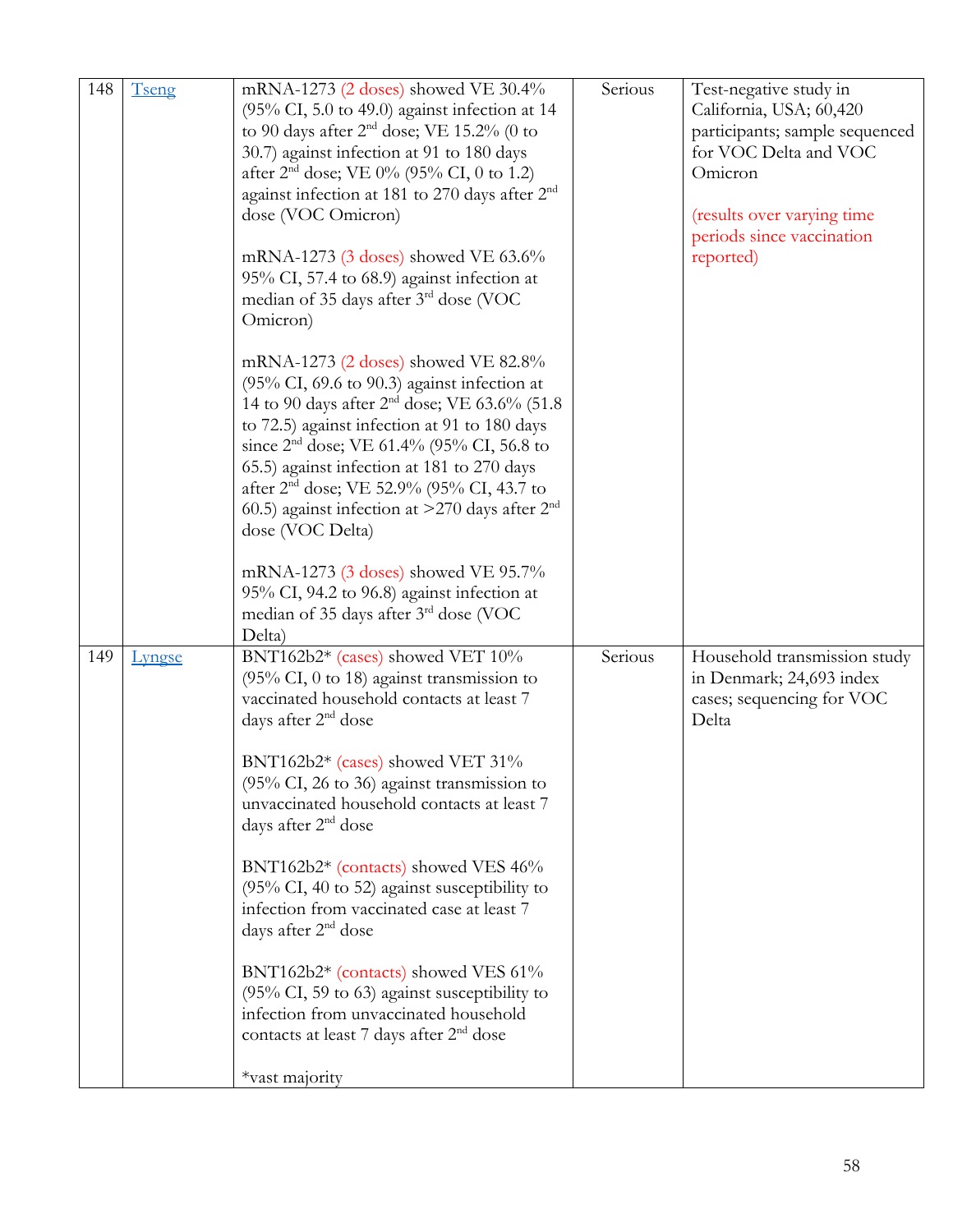| 150 | <b>Hitchings</b><br>(3) | CoronaVac (2 doses) showed OR 1.59 (95%<br>CI, 0.60 to 4.24) for infection comparing<br>fully vaccinated $\geq$ 182 days vs fully<br>vaccinated 14 to 41 days (age 40-64)<br>CoronaVac (2 doses) showed OR 3.32 (95%<br>CI, 1.85 to 5.94) for infection comparing<br>fully vaccinated $\geq$ 182 days vs fully<br>vaccinated 14 to 41 days (age $80+)$                                                                                                                          | Serious  | Test-negative study in Brazil;<br>37,929 matched fully<br>vaccinated participants; time<br>and setting for VOC Gamma<br>and VOC Delta                                                                                               |
|-----|-------------------------|---------------------------------------------------------------------------------------------------------------------------------------------------------------------------------------------------------------------------------------------------------------------------------------------------------------------------------------------------------------------------------------------------------------------------------------------------------------------------------|----------|-------------------------------------------------------------------------------------------------------------------------------------------------------------------------------------------------------------------------------------|
| 151 | Abu-Raddad<br>(5)       | BNT162b2 (3 doses) showed VE 50.1%<br>$(95\% \text{ CI}, 47.3 \text{ to } 52.8)$ against symptomatic<br>infection; VE $100\%$ (71.4 to 100) against<br>hospitalization and death compared to 2<br>doses<br>mRNA-1273 (3 doses) showed VE 50.8%<br>(95% CI, 43.4 to 57.3) against symptomatic<br>infection compared to 2 doses                                                                                                                                                   | Serious  | Retrospective cohort studies<br>in Qatar; 2,232,224 fully<br>vaccinated participants;<br>sample sequenced for VOC<br>Omicron                                                                                                        |
| 152 | Zheutlin                | BNT162b2 showed VE 84% (95% CI, 82 to<br>85) against infection $\geq$ 5 months after $2nd$<br>dose<br>mRNA-1273 showed VE 88% (95% CI, 87<br>to 89) against infection $\geq$ 5 months after $2^{nd}$<br>dose<br>Ad26.COV2.S showed VE 74% (95% CI,<br>70 to 76) against infection $\geq$ 5 months after<br>dose                                                                                                                                                                 | Serious  | Matched case-control in USA;<br>17,017,435 fully vaccinated<br>participants; time and setting<br>for VOC Alpha to VOC Delta<br>(only Delta data shown here)<br>(results over varying time<br>periods since vaccination<br>reported) |
| 153 | Cerqueira-<br>Silva     | BNT162b2 showed VE 64.8% (95% CI,<br>54.9 to 72.4) against symptomatic infection<br>$\geq$ 14 days after 2 <sup>nd</sup> dose<br>ChAdOx1 showed VE 56% (95% CI, 51.4)<br>to 60.2) $\geq$ 14 days after 2 <sup>nd</sup> dose<br>CoronaVac showed VE 39.4% (95% CI,<br>36.1 to 42.6) against symptomatic infection<br>$\geq$ 14 days after 2 <sup>nd</sup> dose<br>Ad26.COV2.S showed VE 44% (95% CI,<br>31.5 to 54.2) against symptomatic infection<br>$\geq$ 14 days after dose | Serious  | Test-negative study in Brazil;<br>231,212 previously infected<br>participants; time and setting<br>for VOC Gamma to VOC<br>Delta                                                                                                    |
| 154 | $\text{Iara}$ (2)       | CoronaVac (3 doses) showed VE 78.8%<br>$(95\% \text{ CI}, 76.8 \text{ to } 80.6)$ against symptomatic<br>infection; VE 92.2% (95% CI, 88.7 to 94.6)<br>against ICU admission; VE 86.7% (95% CI,<br>80.5 to 91.0) against death $\geq$ 14 days after 3 <sup>rd</sup><br>dose                                                                                                                                                                                                     | Moderate | Prospective cohort in Chile;<br>11,174,257 fully vaccinated<br>participants; time and setting<br>for VOC Delta<br>(includes heterologous<br>vaccines)                                                                               |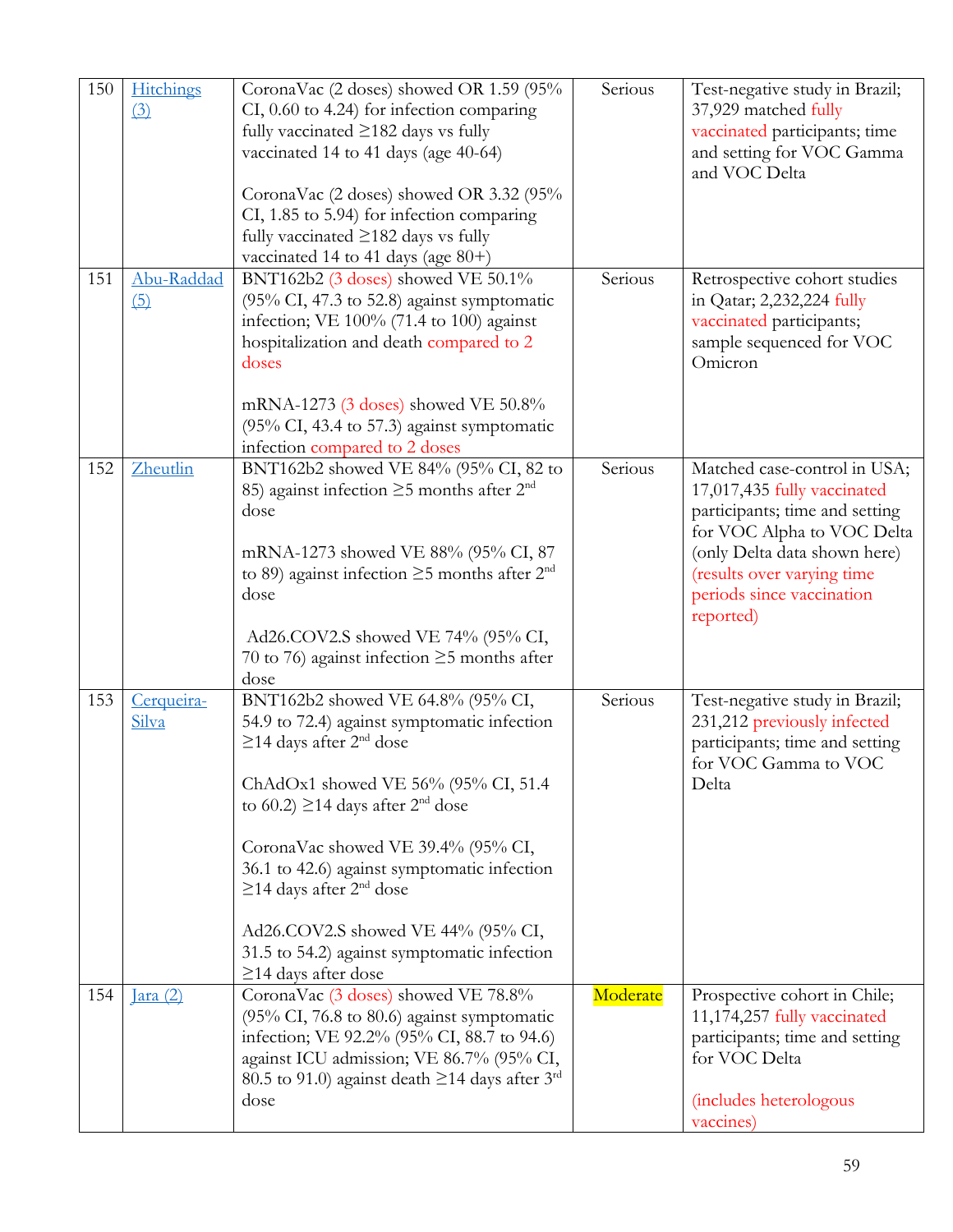|     |      | BNT162b2 booster after CoronaVac (2<br>doses) showed VE 96.5% (95% CI, 96.2 to<br>96.7) against symptomatic infection; VE<br>96.2% (95% CI, 94.6 to 97.3) against ICU                                                                                                                  |         |                                                                                                                                                                                     |
|-----|------|----------------------------------------------------------------------------------------------------------------------------------------------------------------------------------------------------------------------------------------------------------------------------------------|---------|-------------------------------------------------------------------------------------------------------------------------------------------------------------------------------------|
|     |      | admission; VE 96.8% (95% CI, 93.9 to 98.3)<br>against death $\geq$ 14 days after 3 <sup>rd</sup> dose                                                                                                                                                                                  |         |                                                                                                                                                                                     |
|     |      | ChAdOx1 booster after CoronaVac (2<br>doses) showed VE 93.2% (95% CI, 92.9 to<br>93.6) against symptomatic infection; VE<br>98.9% (95% CI, 98.5 to 99.2) against ICU<br>admission; VE 98.1% (95% CI, 97.3 to 98.6)<br>against death $\geq$ 14 days after 3 <sup>rd</sup> dose          |         |                                                                                                                                                                                     |
| 155 | Tan  | BNT162b2 (3 doses) showed VE 73% (95%<br>CI, 71 to 74) against infection; VE 95%<br>(95% CI, 92 to 97) against severe disease<br>$\geq$ 12 days after 3 <sup>rd</sup> dose compared to 2 doses                                                                                         | Serious | Retrospective cohort study in<br>Singapore; 73,209 fully<br>vaccinated participants<br>(age>60); time and setting for<br>VOC Delta                                                  |
|     |      | mRNA-1273 (3 doses) showed VE 86%<br>(95% CI, 81 to 90) against infection $\geq$ 12<br>days after 3 <sup>rd</sup> dose compared to 2 doses of<br><b>BNT162b2</b>                                                                                                                       |         | (includes heterologous<br>vaccines)                                                                                                                                                 |
|     |      | BNT162b2 (2 doses) followed by mRNA-<br>1273 showed VE 82% (95% CI, 77 to 86)<br>against infection; VE 92% (95% CI, 44 to<br>99) against severe disease $\geq$ 12 days after 3 <sup>rd</sup><br>dose compared to 2 doses of BNT162b2                                                   |         |                                                                                                                                                                                     |
|     |      | mRNA-1273 (2 doses) followed by<br>BNT162b2 showed VE 90% (95% CI, 73 to<br>96) against infection $\geq$ 12 days after 3 <sup>rd</sup> dose<br>compared to 2 doses of BNT162b2                                                                                                         |         |                                                                                                                                                                                     |
| 156 | Suah | BNT162b2 (2 dose vaccinated July to<br>August) showed VE 90.8% (95% CI, 89.4 to<br>92.0) against infection; VE 83.8% (95% CI,<br>78.5 to 87.8) against ICU admission; VE<br>90.3% (95% CI, 88.1 to 92.2) against death<br>in September (at least 14 days after $2nd$ dose)<br>(Age>60) | Serious | Retrospective cohort study in<br>Malaysia; 9,927,350 fully<br>vaccinated participants; time<br>and setting for VOC Delta<br>(results over varying time<br>periods since vaccination |
|     |      | BNT162b2 (2 dose vaccinated April to<br>June) showed VE 79.1% (95% CI, 75.8 to<br>81.9) against infection; VE 57.2% (95% CI,<br>43.4 to 67.6) against ICU admission; VE<br>89.3% (95% CI, 85.9 to 91.9) against death<br>in September (at least 14 days after $2nd$ dose)<br>(Age>60)  |         | reported)                                                                                                                                                                           |
|     |      | CoronaVac (2 dose vaccinated July to<br>August) showed VE 74.4% (95% CI, 70.4 to                                                                                                                                                                                                       |         |                                                                                                                                                                                     |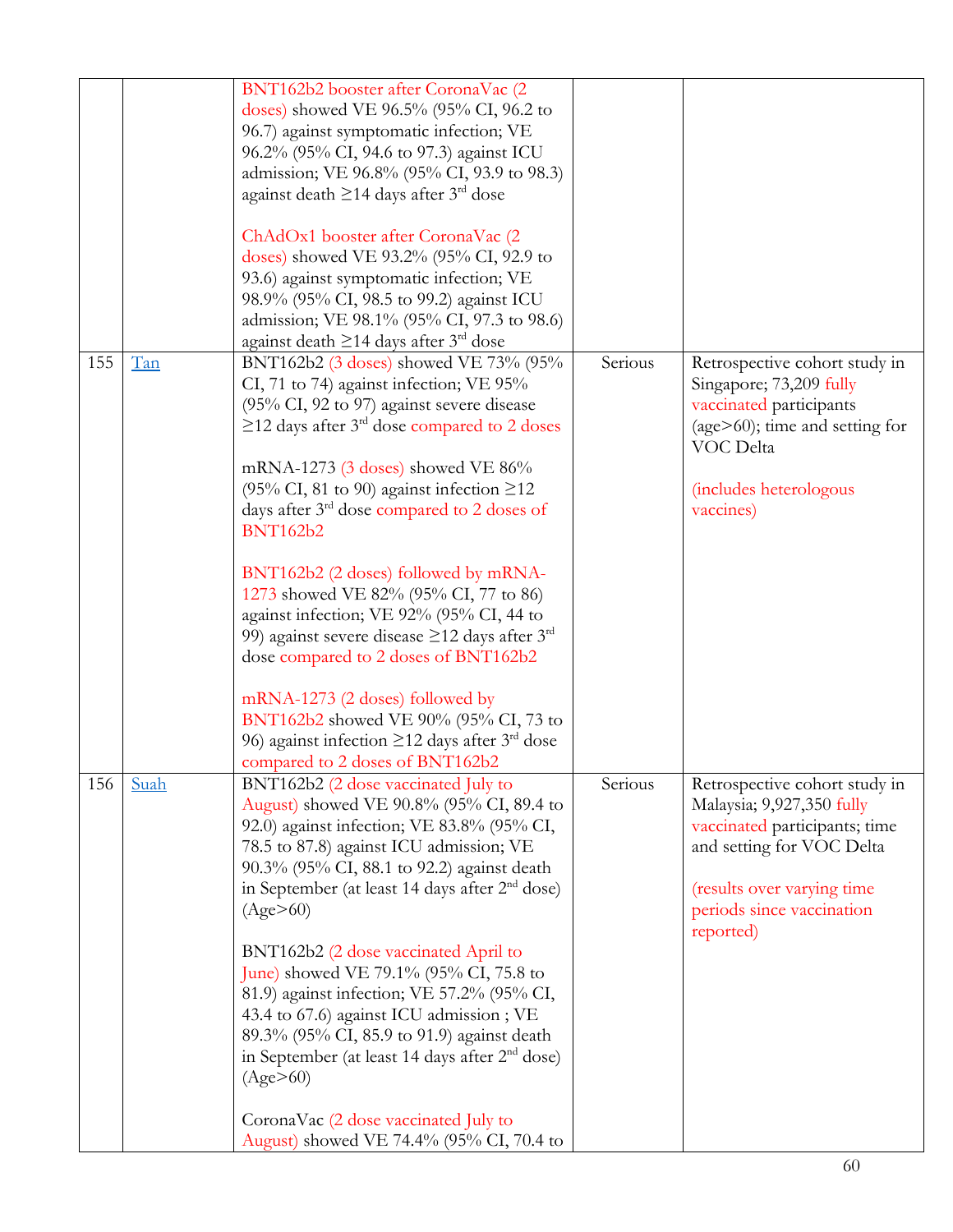|     |        | 77.8) against infection; VE 46.1% (95% CI,<br>37.2 to 53.7) against ICU admission; VE<br>76.5% (95% CI, 72.9 to 79.6) against death<br>in September (at least 14 days after $2nd$ dose)<br>(Age>60)                                                                                                                                                                       |         |                                                                                                                                                                                                                           |
|-----|--------|---------------------------------------------------------------------------------------------------------------------------------------------------------------------------------------------------------------------------------------------------------------------------------------------------------------------------------------------------------------------------|---------|---------------------------------------------------------------------------------------------------------------------------------------------------------------------------------------------------------------------------|
|     |        | CoronaVac (2 dose vaccinated April to<br>June) showed VE 30% (95% CI, 18.4 to<br>39.9) against infection; VE 30.2% (95% CI,<br>7.6 to 47.3) against ICU admission; VE<br>75.7% (95% CI, 67.0 to 82.1) against death<br>in September (at least 14 days after $2nd$ dose)<br>(Age>60)                                                                                       |         |                                                                                                                                                                                                                           |
| 157 | Amodio | mRNA-1273 showed VE 69.2% (95% CI,<br>67.6 to 70.8) against infection; VE $85.2\%$<br>$(95\% \text{ CI}, 82.7 \text{ to } 87.7)$ against severe disease<br>at 6 months after $2^{nd}$ dose<br>mRNA-1273 showed VE 69.2% (95% CI,<br>$67.6$ to $70.8$ ) against infection; VE $90.3\%$<br>(95% CI, 86.2 to 94.4) against severe disease<br>at 8 months after $2^{nd}$ dose | Serious | Retrospective cohort study in<br>Italy; 3,966,976 participants;<br>time and setting for VOC<br>Alpha to VOC Delta (only<br>Delta data shown here)<br>(results over varying time<br>periods since vaccination<br>reported) |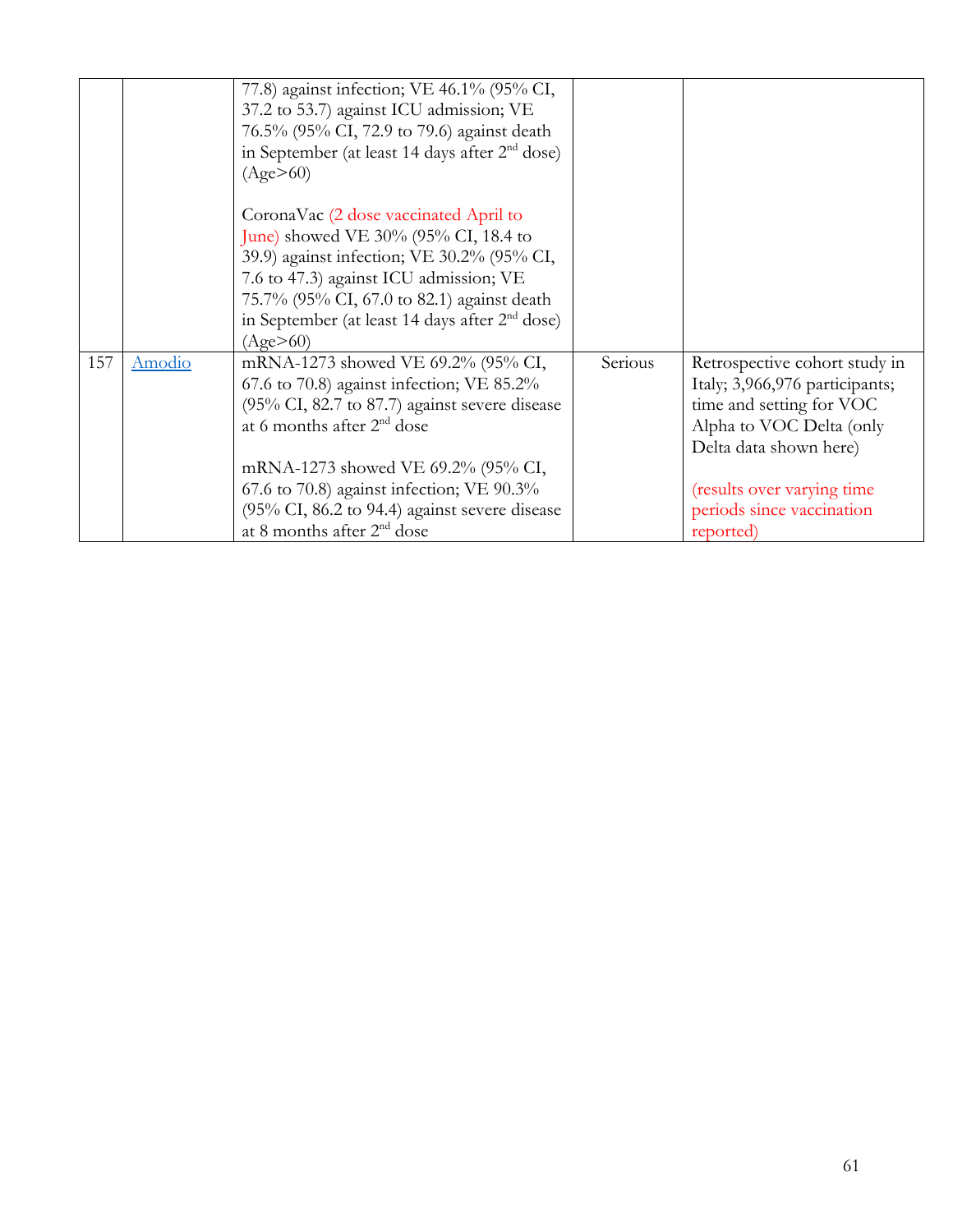## **Section 2: excluded studies**

| Author<br>Abu-Raddad (3)   | <b>Reason for exclusion</b>                                                                                       |  |
|----------------------------|-------------------------------------------------------------------------------------------------------------------|--|
| Akhrass                    | Vaccine effectiveness not reported<br>Delayed exclusion - Clinical outcomes of interest for this LES not reported |  |
| Albahrani                  | Prevalence of variants unknown and suspected to be <50%                                                           |  |
|                            | Critical risk of bias                                                                                             |  |
| Alencar                    |                                                                                                                   |  |
| Alhamlan                   | Vaccine effectiveness not reported                                                                                |  |
| Alharbi                    | Prevalence of variants unknown and suspected to be <50%                                                           |  |
| $\underline{\mathrm{Ali}}$ | Prevalence of variants unknown and suspected to be <50%                                                           |  |
| Alkhafaji                  | Prevalence of variants unknown and suspected to be <50%                                                           |  |
| Allen                      | Serious risk of bias                                                                                              |  |
| Almufty                    | Prevalence of variants unknown and suspected to be <50%                                                           |  |
| Al-Qahtani                 | Delayed exclusion - critical risk of bias                                                                         |  |
| Andeweg                    | Vaccine effectiveness not reported                                                                                |  |
| Apisarnthanarak            | Vaccine effectiveness not reported                                                                                |  |
| Arashiro                   | Vaccine effectiveness not reported                                                                                |  |
| Araujo                     | Clinical outcomes of interest for this LES not reported                                                           |  |
| <b>Ayass</b>               | Clinical outcomes of interest for this LES not reported                                                           |  |
| Baden                      | Critical risk of bias                                                                                             |  |
| <b>Bailly</b>              | Delayed exclusion - critical risk of bias                                                                         |  |
| Bajema                     | Clinical outcomes of interest for this LES not reported                                                           |  |
| Bajema (2)                 | Clinical outcomes of interest for this LES not reported                                                           |  |
| Bal                        | Vaccine effectiveness not reported                                                                                |  |
| <b>Barchuk</b>             | Clinical outcomes of interest for this LES not reported                                                           |  |
| Bergwerk                   | Vaccine effectiveness not reported                                                                                |  |
| Bernal (2)                 | Delayed exclusion - critical risk of bias                                                                         |  |
| Bhatnagar                  | Critical risk of bias                                                                                             |  |
| Bhattacharya               | Delayed exclusion - critical risk of bias                                                                         |  |
| Bianchi                    | Delayed exclusion - critical risk of bias                                                                         |  |
| Bjork                      | Prevalence of variants unknown and suspected to be <50%                                                           |  |
| <b>Blaiszik</b>            | Clinical outcomes of interest for this LES not reported                                                           |  |
| <b>Blaiszik</b>            | Clinical outcomes of interest for this LES not reported                                                           |  |
| Borobia                    | Clinical outcomes of interest for this LES not reported                                                           |  |
| <b>Bosch</b>               | Clinical outcomes of interest for this LES not reported                                                           |  |
| <b>Britton</b>             | Prevalence of variants unknown and suspected to be <50%                                                           |  |
| <b>Brown</b>               | Vaccine effectiveness not reported                                                                                |  |
| <b>Brunelli</b>            | Prevalence of variants unknown and suspected to be <50%                                                           |  |
| <b>Bruxvoort</b>           | Prevalence of variants unknown and suspected to be <50%                                                           |  |
| <b>Butt</b>                | Prevalence of variants unknown and suspected to be <50%                                                           |  |
| <b>Butt</b>                | Critical risk of bias                                                                                             |  |
| Butt $(2)$                 | Delayed exclusion - critical risk of bias                                                                         |  |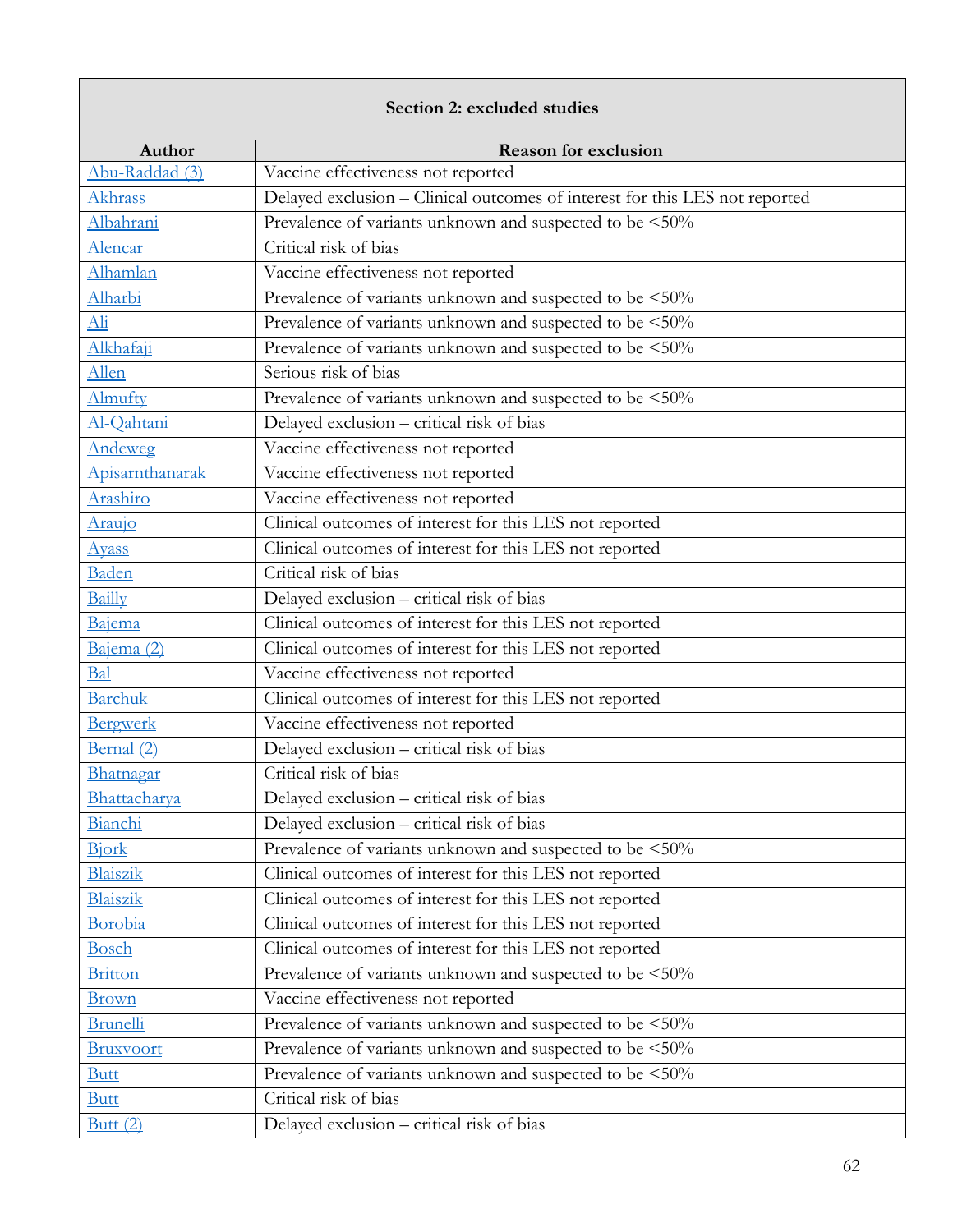| Cabezas           | Prevalence of variants unknown and suspected to be <50% |
|-------------------|---------------------------------------------------------|
| Caillard          | Clinical outcomes of interest for this LES not reported |
| Cardona           | Vaccine effectiveness not reported                      |
| Cavanaugh         | Delayed exclusion - VOI not VOC                         |
| Chadeau-Hyams(2)  | Results not reported according to vaccine type/brand    |
| Charles Pon Ruban | Vaccine effectiveness not reported                      |
| Charmet           | Serious risk of bias                                    |
| Chau              | Vaccine effectiveness not reported                      |
| Christensen       | Vaccine effectiveness not reported                      |
| Chung(2)          | Results not reported according to vaccine type/brand    |
| Clemens           | Prevalence of variants unknown and suspected to be <50% |
| Cohen             | Vaccine effectiveness not reported                      |
| Cohen(2)          | Vaccine effectiveness not reported                      |
| Collie            | Clinical outcomes of interest for this LES not reported |
| Corchado-Garcia   | Prevalence of variants unknown and suspected to be <50% |
| Dash              | Critical risk of bias                                   |
| Davies            | Results not reported according to vaccine type/brand    |
| de Gier Brechje   | Prevalence of variants unknown and suspected to be <50% |
| Dickerman         | Clinical outcomes of interest for this LES not reported |
| Dolzhikova        | Critical risk of bias                                   |
| Domi              | Prevalence of variants unknown and suspected to be <50% |
| Drawz             | Critical risk of bias                                   |
| El Sahly          | Prevalence of variants unknown and suspected to be <50% |
| Ella              | Prevalence of variants unknown and suspected to be <50% |
| Elliot            | Delayed exclusion - critical risk of bias               |
| El-Sahly          | Prevalence of variants unknown and suspected to be <50% |
| Falsey            | Prevalence of variants unknown and suspected to be <50% |
| Fang              | Modelling study                                         |
| <b>Farah</b>      | Clinical outcomes of interest for this LES not reported |
| Farinholt         | Vaccine effectiveness not reported                      |
| Fisher            | Prevalence of variants unknown and suspected to be <50% |
| Fisman(2)         | Results not reported according to vaccine type/brand    |
| Frenck            | Prevalence of variants unknown and suspected to be <50% |
| <b>Furer</b>      | Delayed exclusion - critical risk of bias               |
| Gardner           | Modelling study                                         |
| Geisen            | Clinical outcomes of interest for this LES not reported |
| Gharpure          | Vaccine effectiveness not reported                      |
| Ghosh             | Delayed exclusion - critical risk of bias               |
| Gils              | Clinical outcomes of interest for this LES not reported |
| Goga              | Vaccine effectiveness not reported                      |
| Gorgels           | Prevalence of variants unknown and suspected to be <50% |
| Grannis           | Clinical outcomes of interest for this LES not reported |
| Gray              | Prevalence of variants unknown and suspected to be <50% |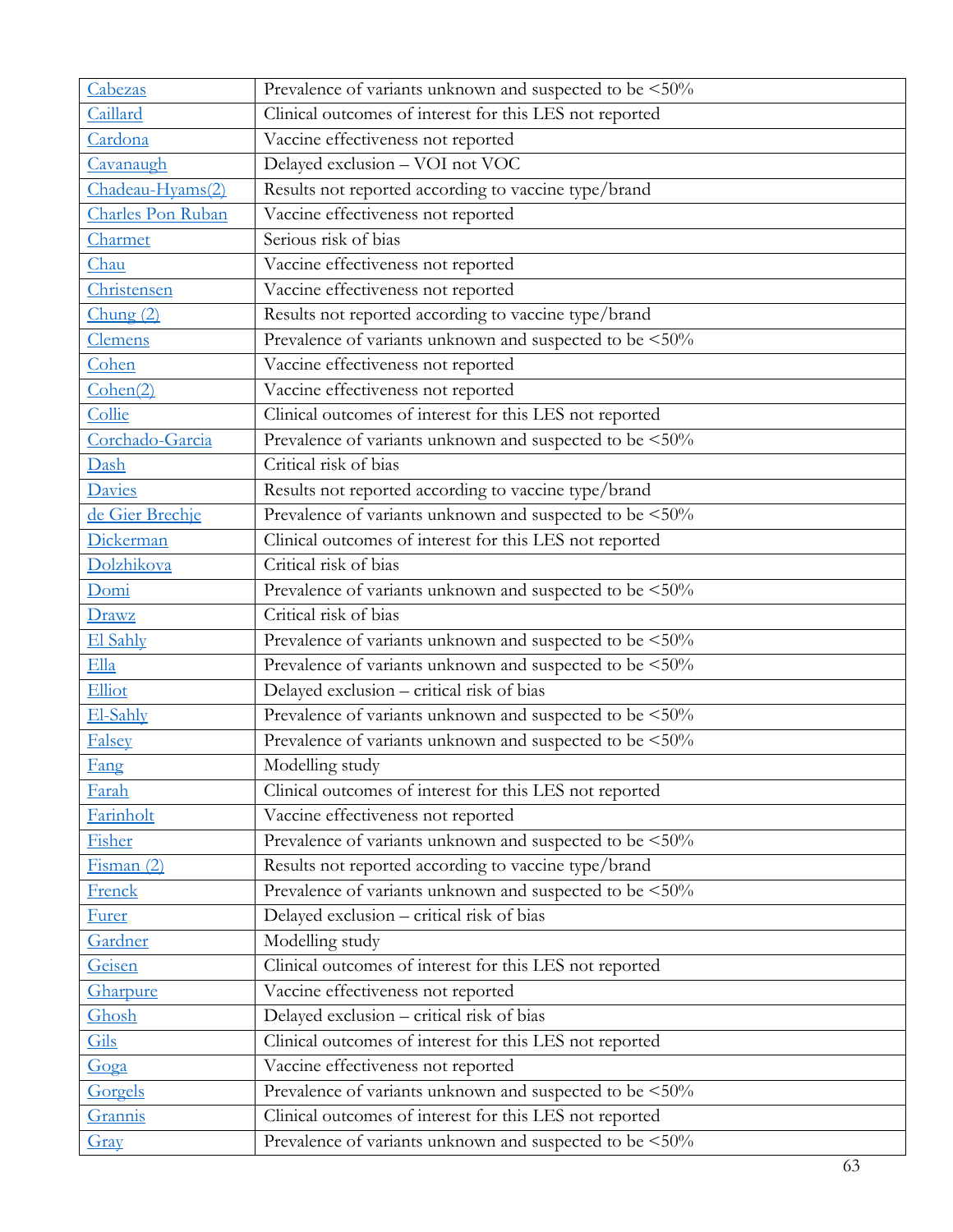| Gray(2)                | Clinical outcomes of interest for this LES not reported                     |  |
|------------------------|-----------------------------------------------------------------------------|--|
| Griffin                | Vaccine effectiveness not reported                                          |  |
| Guijarro               | Prevalence of variants unknown and suspected to be <50%                     |  |
| Gupta                  | Prevalence of variants unknown and suspected to be <50%                     |  |
| Gupta                  | Vaccine effectiveness not reported                                          |  |
| Haas $(2)$             | Modelling study                                                             |  |
| Hacisuleyman           | Critical risk of bias                                                       |  |
| Harris                 | Modelling study                                                             |  |
| Herlihy                | Delayed exclusion - critical risk of bias                                   |  |
| Hetemaki               | Vaccine effectiveness not reported                                          |  |
| Hitchings (3)          | Vaccine effectiveness not reported                                          |  |
| Hitchings(2)           | Delayed exclusion - critical risk of bias                                   |  |
| Hollinghurst           | Serious risk of bias                                                        |  |
| <b>Hyams</b>           | Delayed exclusion - Clinical outcomes of interest for this LES not reported |  |
| Iliaki                 | Prevalence of variants unknown and suspected to be <50%                     |  |
| Iliaki                 | Prevalence of variants unknown and suspected to be <50%                     |  |
| Ismail                 | Delayed exclusion - Clinical outcomes of interest for this LES not reported |  |
| Jacobson               | Critical risk of bias                                                       |  |
| John                   | Prevalence of variants unknown and suspected to be <50%                     |  |
| <b>Jones</b>           | Critical risk of bias                                                       |  |
| Kaabi                  | Prevalence of variants unknown and suspected to be <50%                     |  |
| Kale                   | Delayed exclusion - critical risk of bias                                   |  |
| Kaur                   | Delayed exclusion - critical risk of bias                                   |  |
| Keegan                 | Critical risk of bias                                                       |  |
| Kemp                   | Modelling study                                                             |  |
| Khan                   | Prevalence of variants unknown and suspected to be <50%                     |  |
| Khawaja                | Critical risk of bias                                                       |  |
| Kislava                | Vaccine effectiveness not reported                                          |  |
| Kojima                 | Prevalence of variants unknown and suspected to be <50%                     |  |
| Kshirsagar             | Vaccine effectiveness not reported                                          |  |
| <u>Kustin</u>          | Delayed exclusion - only included infected population                       |  |
| Lamprini               | Clinical outcomes of interest for this LES not reported                     |  |
| Lan                    | Results not reported according to vaccine type/brand                        |  |
| Lefèvre                | Critical risk of bias                                                       |  |
| Levin-Rector           | Only included previously infected                                           |  |
| Lewis                  | Clinical outcomes of interest for this LES not reported                     |  |
| $\overline{\text{Li}}$ | Phase 1 trial                                                               |  |
| Li(2)                  | Clinical outcomes of interest for this LES not reported                     |  |
| Li(3)                  | Delayed exclusion - critical risk of bias                                   |  |
| Ling                   | Prevalence of variants unknown and suspected to be <50%                     |  |
| <b>Linsenmeyer</b>     | Vaccine effectiveness not reported                                          |  |
| Lippi                  | Results not reported according to vaccine type/brand                        |  |
| Lippi (2)              | Critical risk of bias                                                       |  |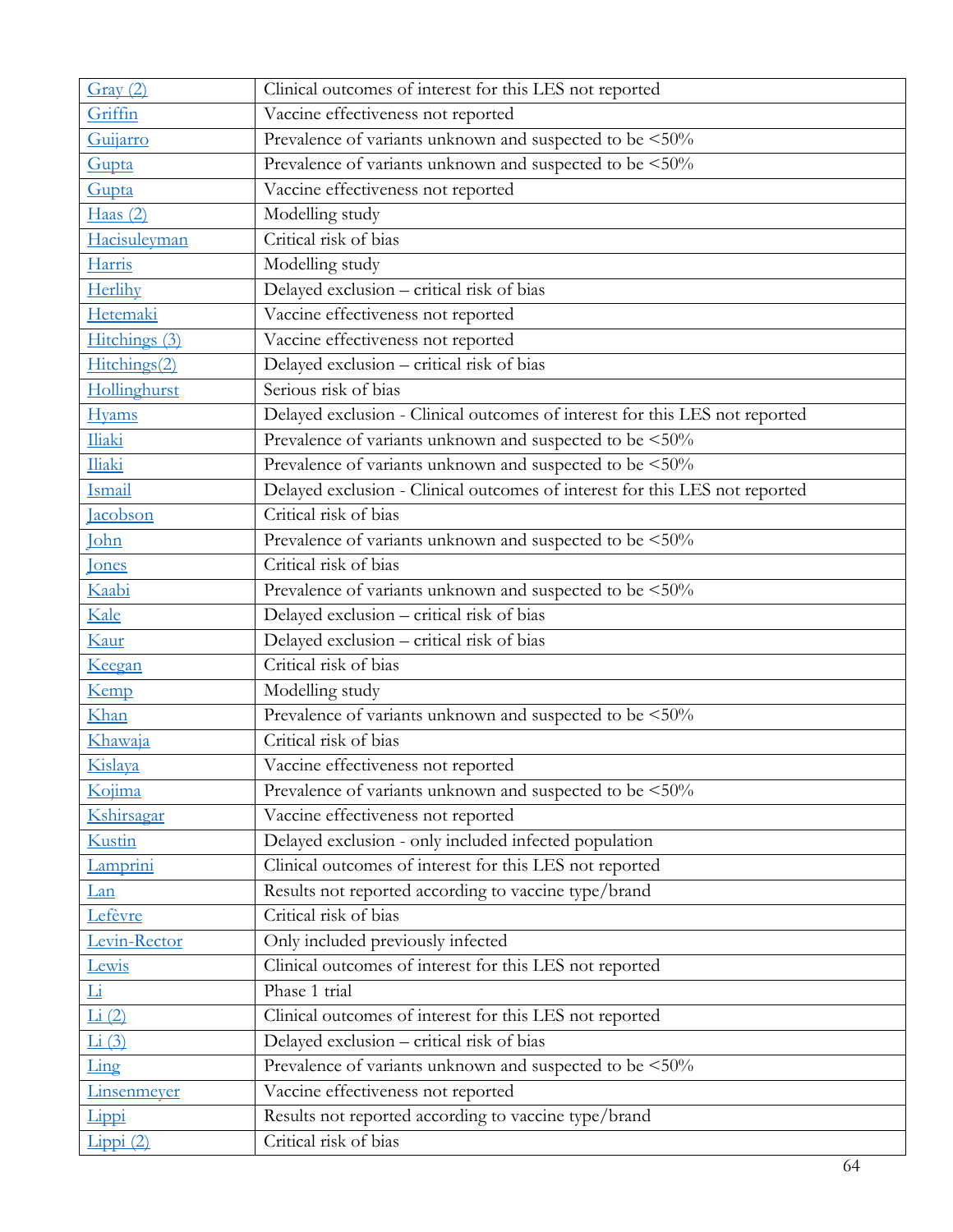| Liu            | Vaccine effectiveness not reported                      |
|----------------|---------------------------------------------------------|
| Loconsole      | Vaccine effectiveness not reported                      |
| Luo            | Vaccine effectiveness not reported                      |
| Maeda          | Critical risk of bias                                   |
| Marco          | Delayed exclusion - critical risk of bias               |
| Marquis        | Vaccine effectiveness not reported                      |
| Mattar         | Prevalence of variants unknown and suspected to be <50% |
| Mattiuzzi      | Results not reported according to vaccine type/brand    |
| Maurya         | Prevalence of variants unknown and suspected to be <50% |
| Mazgatos       | Critical risk of bias                                   |
| McEvoy         | Prevalence of variants unknown and suspected to be <50% |
| McKeigue(2)    | Results not reported according to vaccine type/brand    |
| Menni          | Serious risk of bias                                    |
| Mielke         | Clinical outcomes of interest for this LES not reported |
| Mirahmadizadeh | Prevalence of variants unknown and suspected to be <50% |
| Mizrahi        | Modelling study                                         |
| Monge          | Prevalence of variants unknown and suspected to be <50% |
| Mor            | Prevalence of variants unknown and suspected to be <50% |
| Moustsen-Helms | Prevalence of variants unknown and suspected to be <50% |
| Munitz         | Clinical outcomes of interest for this LES not reported |
| Munro          | Clinical outcomes of interest for this LES not reported |
| Musser         | Vaccine effectiveness not reported                      |
| Mutnal         | Vaccine effectiveness not reported                      |
| Nanduri        | Critical risk of bias                                   |
| Niessen        | Clinical outcomes of interest for this LES not reported |
| Oduwole        | Clinical outcomes of interest for this LES not reported |
| Olmedo         | Clinical outcomes of interest for this LES not reported |
| Olson          | Clinical outcomes of interest for this LES not reported |
| Open-SAFELY    | Vaccine effectiveness not reported                      |
| Ostropolets    | Not reported separately according to variant            |
| Palacios       | Prevalence of variants unknown and suspected to be <50% |
| Paredes        | Clinical outcomes of interest for this LES not reported |
| Paris          | Prevalence of variants unknown and suspected to be <50% |
| Pattni         | Modelling study                                         |
| Pawlowski      | Critical risk of bias                                   |
| Perry          | Clinical outcomes of interest for this LES not reported |
| Peter          | Vaccine effectiveness not reported                      |
| Peter          | Vaccine effectiveness not reported                      |
| Pilishvili     | Prevalence of variants unknown and suspected to be <50% |
| Piltch-Loeb    | Prevalence of variants unknown and suspected to be <50% |
| Polinski       | Delayed exclusion - critical risk of bias               |
| Poukka         | Critical risk of bias                                   |
| Pulliam        | Modelling study                                         |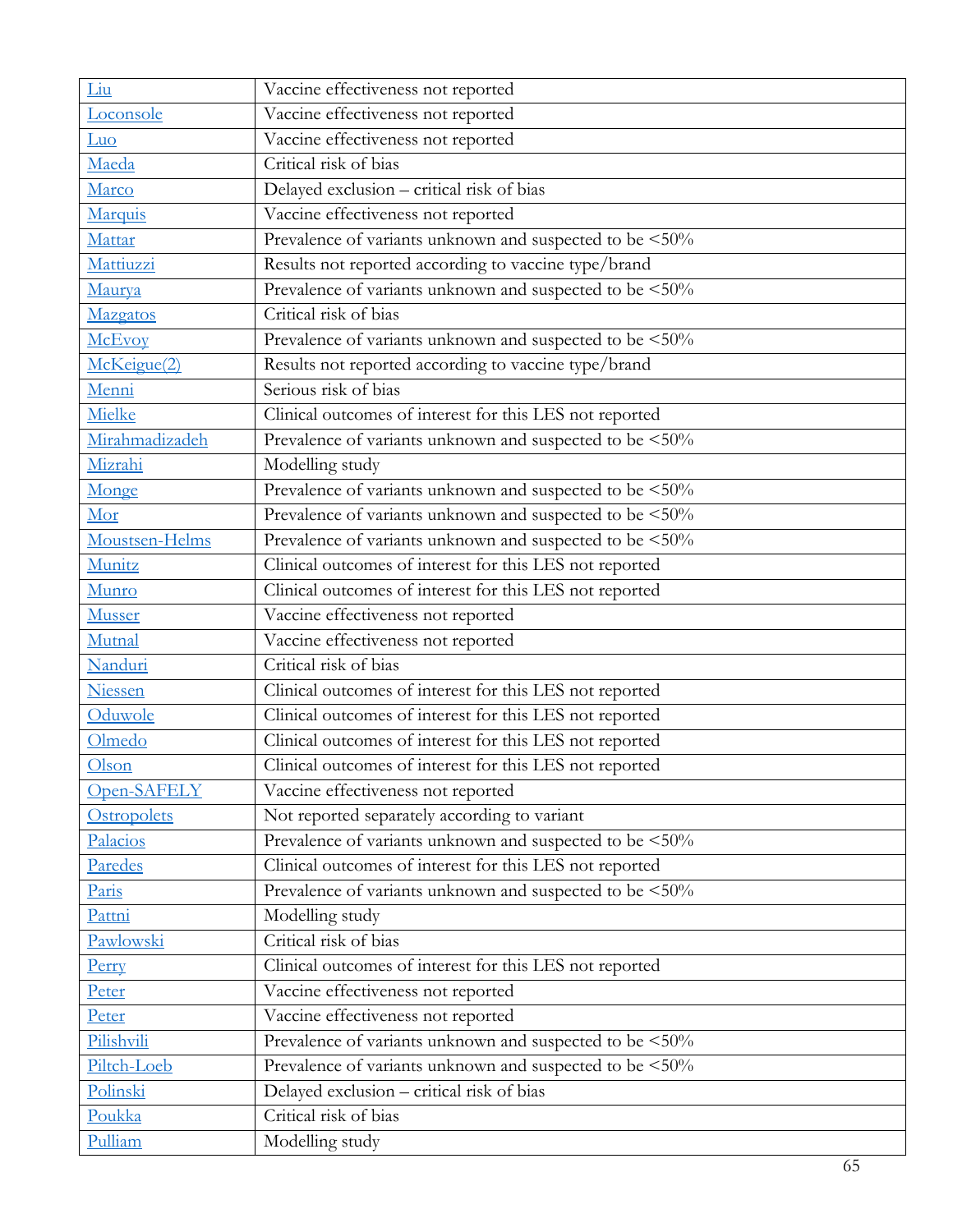| Raches Ella          | Phase 1 trial                                           |
|----------------------|---------------------------------------------------------|
| Rana                 | Critical risk of bias                                   |
| Regev-Yochay         | Prevalence of variants unknown and suspected to be <50% |
| Reynolds             | Results not reported according to vaccine type/brand    |
| Riemersma            | Clinical outcomes of interest for this LES not reported |
| <b>Riley</b>         | Critical risk of bias                                   |
| Rivelli              | Clinical outcomes of interest for this LES not reported |
| Rosero-Bixby         | Clinical outcomes of interest for this LES not reported |
| Rovida               | Critical risk of bias                                   |
| Rudolph              | Prevalence of variants unknown and suspected to be <50% |
| <b>Salmeron Rios</b> | Prevalence of variants unknown and suspected to be <50% |
| Sansone              | Critical risk of bias                                   |
| Satwik               | Delayed exclusion - critical risk of bias               |
| Scobie               | Delayed exclusion - critical risk of bias               |
| Self                 | Clinical outcomes of interest for this LES not reported |
| Sharma               | Prevalence of variants unknown and suspected to be <50% |
| Sheikh (3)           | Results not reported according to vaccine type/brand    |
| Shimabukuro          | Clinical outcomes of interest for this LES not reported |
| Shrotri              | Delayed exclusion - critical risk of bias               |
| Simon                | Prevalence of variants unknown and suspected to be <50% |
| Simsek-Yavuz         | Clinical outcomes of interest for this LES not reported |
| Starrfelt            | Serious risk of bias                                    |
| Suri                 | Vaccine effectiveness not reported                      |
| Swift                | Prevalence of variants unknown and suspected to be <50% |
| Tande                | Prevalence of variants unknown and suspected to be <50% |
| Tanriover            | Prevalence of variants unknown and suspected to be <50% |
| Taquet               | Modelling study                                         |
| Tartof (3)           | Clinical outcomes of interest for this LES not reported |
| Tenforde             | Clinical outcomes of interest for this LES not reported |
| Tenforde (2)         | Clinical outcomes of interest for this LES not reported |
| Thangaraj            | Critical risk of bias                                   |
| Thiruvengadam        | Critical risk of bias                                   |
| Thompson(1)          | Prevalence of variants unknown and suspected to be <50% |
| Thompson (2)         | Prevalence of variants unknown and suspected to be <50% |
| thompson $(4)$       | Clinical outcomes of interest for this LES not reported |
| Tobolowsky           | Clinical outcomes of interest for this LES not reported |
| Ulloa                | Vaccine effectiveness not reported                      |
| Uschner              | Critical risk of bias                                   |
| Vahidy               | Prevalence of variants unknown and suspected to be <50% |
| Vasileiou            | Clinical outcomes of interest for this LES not reported |
| Veneti               | Clinical outcomes of interest for this LES not reported |
| Victor               | Critical risk of bias                                   |
| <b>Volkov</b>        | Modelling study                                         |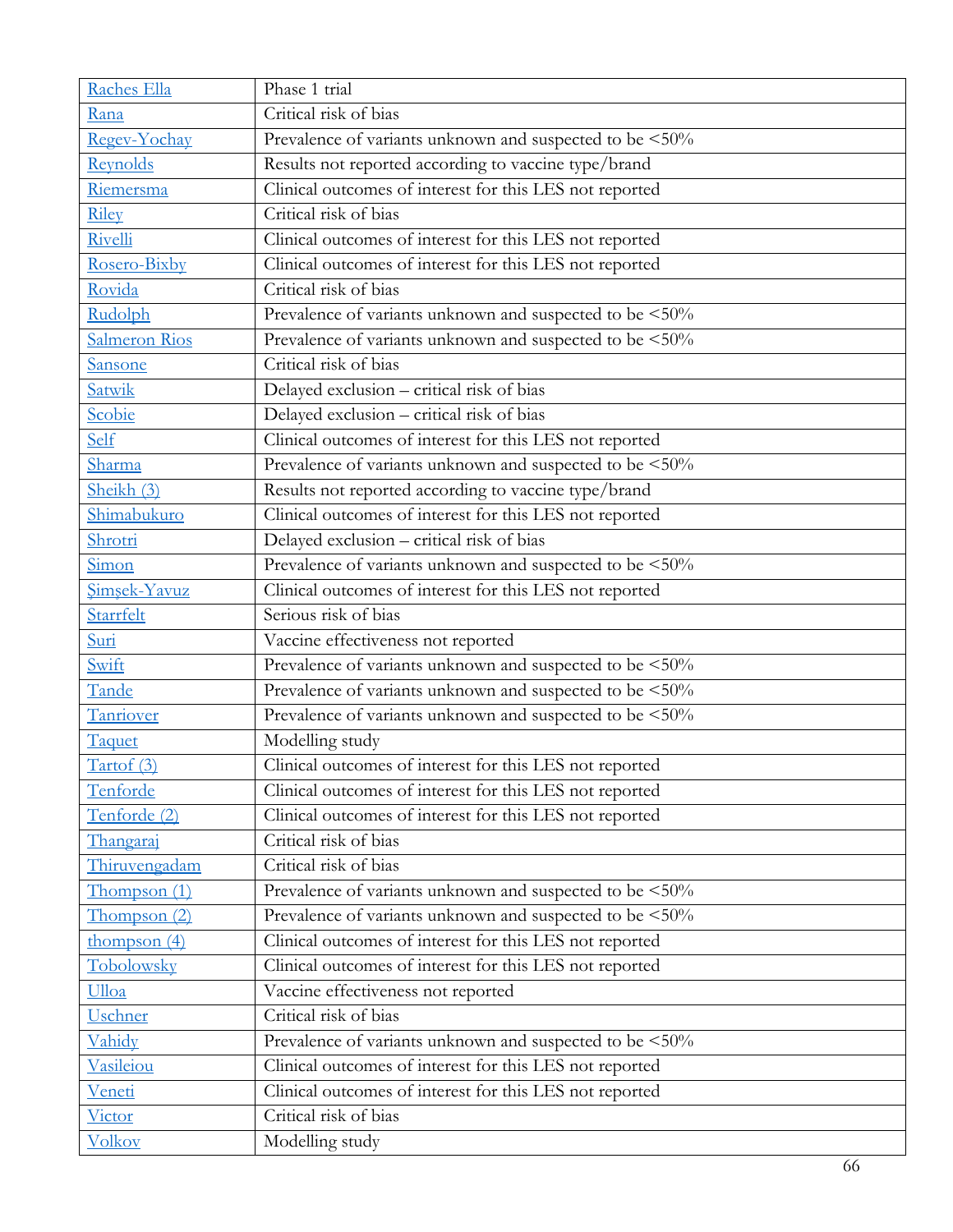| <b>Voysey</b>  | Prevalence of variants unknown and suspected to be <50% |
|----------------|---------------------------------------------------------|
| Waldhorn       | Serious risk of bias                                    |
| Wang           | Clinical outcomes of interest for this LES not reported |
| Waxman         | Clinical outcomes of interest for this LES not reported |
| Wickert        | Critical risk of bias                                   |
| Wijtvliet      | Clinical outcomes of interest for this LES not reported |
| Williams (2)   | Critical risk of bias                                   |
| Xiang          | Clinical outcomes of interest for this LES not reported |
| Young-Xu       | Prevalence of variants unknown and suspected to be <50% |
| Young-Xu $(4)$ | Critical risk of bias                                   |
| Zacay          | Delayed exclusion – critical risk of bias               |
| Zhong          | Clinical outcomes of interest for this LES not reported |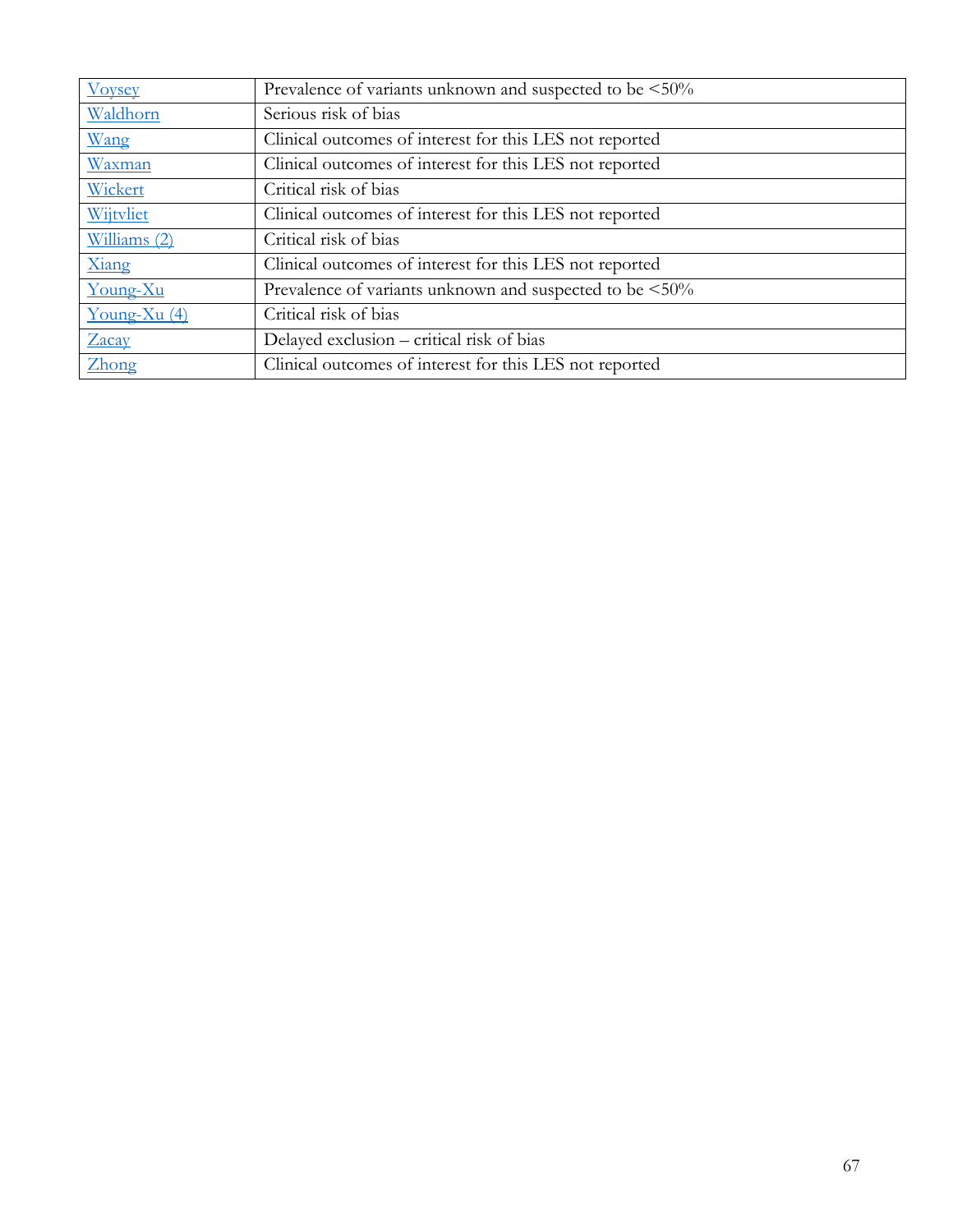### **Appendix 2: Glossary**

**AZ**: AstraZeneca

**Alpha**: variant of concern B.1.1.7

**Beta:** variant of concern B.1.351

**Delta:** variant of concern B.1.617.2

**Gamma:** variant of concern P.1

**Epsilon:** variant of concern B.1.427/B.1.429

**HCW:** Healthcare workers

**LTC:** Long-term care

**LTCF:** Long-term care facility

**MOD**: Moderna

**Obs:** observational study

**Omicron:** variant of concern B.1.1.529

**OR:** odds ratio

**PF**: Pfizer

**RME:** range of mean estimates across 2 or more studies

**VE (Vaccine effectiveness):** measure of how well a vaccine protects people from getting the outcome of interest in real-world practice (For example: VE of 92% against infection means that 92% of people will be protected from becoming infected with COVID and 8% of people will still be at risk of becoming infected with COVID)

VES: vaccine effectiveness against susceptibility (vaccinated contact)

**VET:** vaccine effectiveness against transmission (vaccinated index case)

**VOC:** variant of concern

**VOI:** variant of interest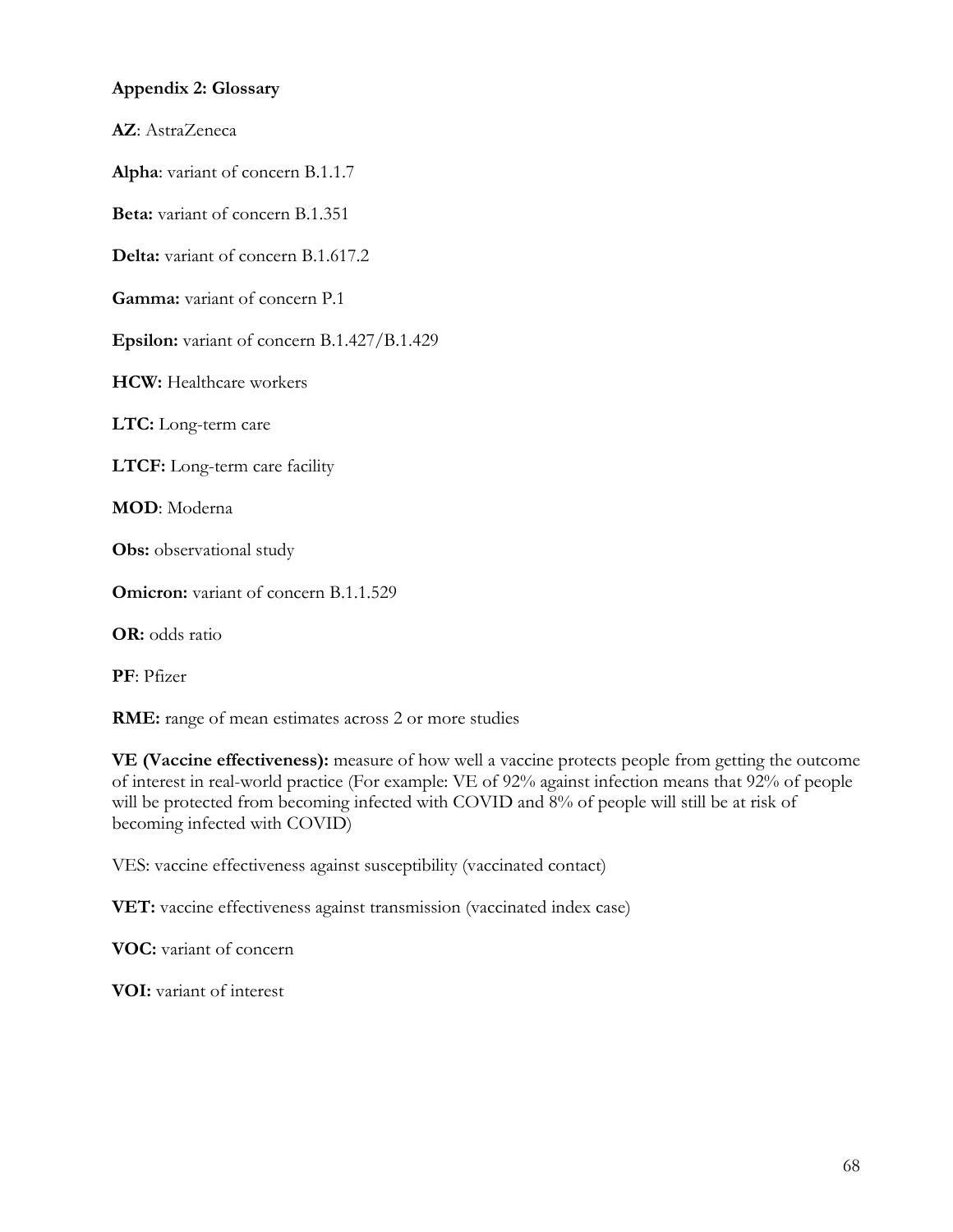# **Appendix 3: Data-extraction template**

| Vaccine product       |                                                                    |
|-----------------------|--------------------------------------------------------------------|
| Source                | First author of study                                              |
| Link                  | DOI or Pubmed ID                                                   |
| Date published        | in format YYYY/MM/DD or preprint                                   |
| Country               |                                                                    |
| Funding               | public or industry                                                 |
|                       |                                                                    |
| Study details         |                                                                    |
| Study type            | RCT/cohort/data-linkage/test-negative/case-control/other           |
| Surveillance          | routine screening Y or N                                           |
| Population(s)         | general public/LTC/Households/HCW/Other                            |
| Control group         | not vaccinated, <7day vaccinated internal control, none, other     |
| Total (N)             | number of all study participants                                   |
| Female                | number or $\%$                                                     |
| <b>LTC</b>            | number or $\%$                                                     |
| <b>HCW</b>            | number or %                                                        |
| Households            | number or %                                                        |
| > 80                  | number or %                                                        |
| >70                   | number or %                                                        |
| $>60$                 | number or %                                                        |
|                       |                                                                    |
| <b>Outcomes</b>       | outcomes separated by VOC type                                     |
| Outcomes              | confirmed infection/asymptomatic/mild symptomatic/severe           |
|                       | symptoms/hospitalized/ICU/death                                    |
|                       |                                                                    |
| 1st Dose VE           | VE with 95% CI                                                     |
| Days post 1st dose    | days post 1st dose when VE provided                                |
| 2nd Dose VE           | VE with 95% CI                                                     |
| Days post 2nd<br>dose | days post 2nd dose when VE provided                                |
| Rates per X           | vaccinated vs control                                              |
| person-days/years     |                                                                    |
| <b>HR</b>             | vaccinated vs control                                              |
| <b>RR</b>             | vaccinated vs control                                              |
| Adjusted              | Regression, stratification, matching and associated variables      |
| Transmission          | infection rates in unvaccinated contacts of vaccinated individuals |
|                       |                                                                    |
| Critical appraisal    | See Appendix 5                                                     |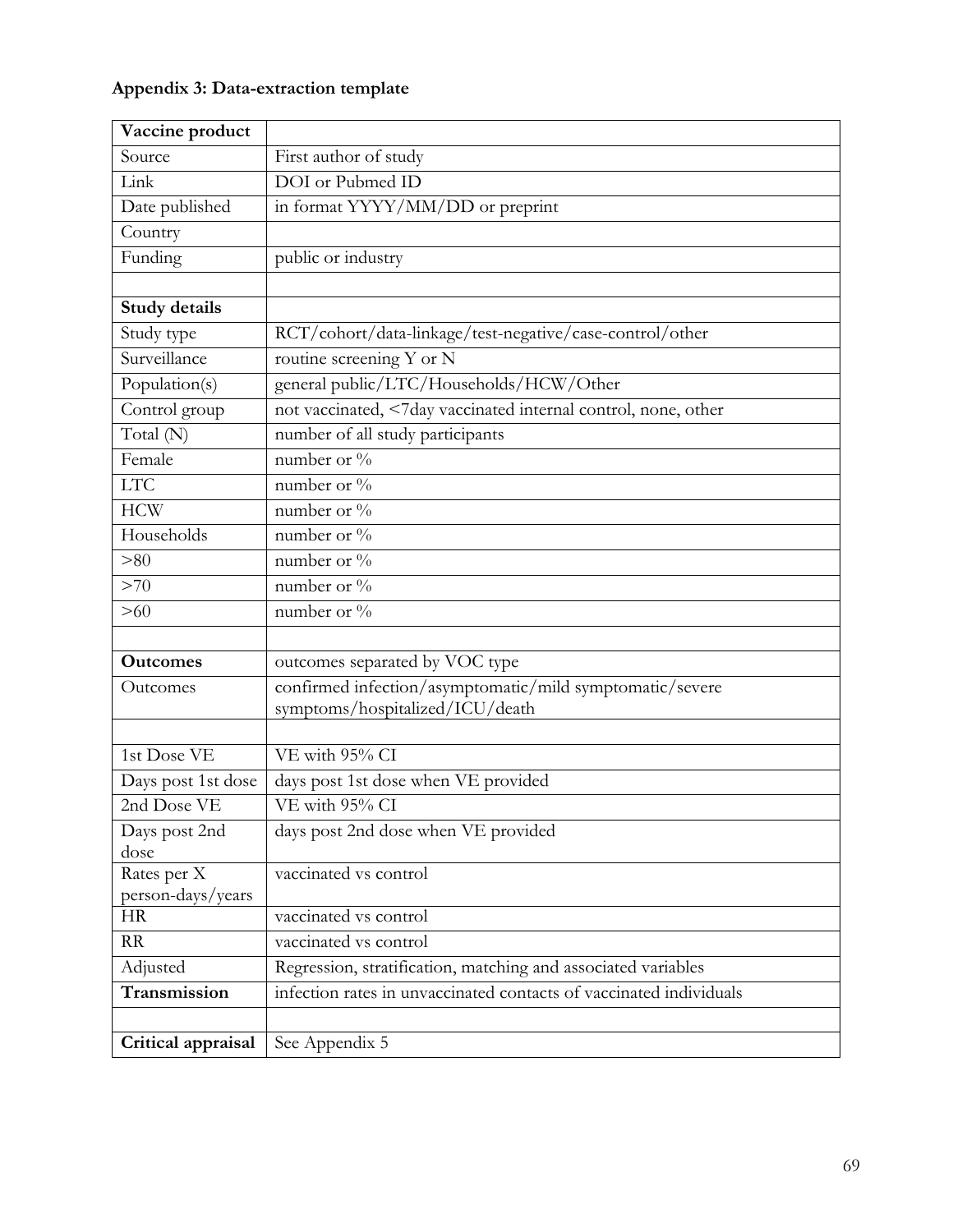## **Appendix 4: Process for assigning Variant of Concern to studies**

A Variant of Concern is considered to be the dominant (≥50%) strain in a study if any of the following conditions apply:

i) the authors make a statement about prevalence of VOC during the study time frame

ii) time and setting of the study is consistent with a VOC being dominant according to the following open tracking sources:

Nextstrain. Real-time tracking of pathogen evolution.<https://nextstrain.org/> Outbreak Info.<https://outbreak.info/location-reports>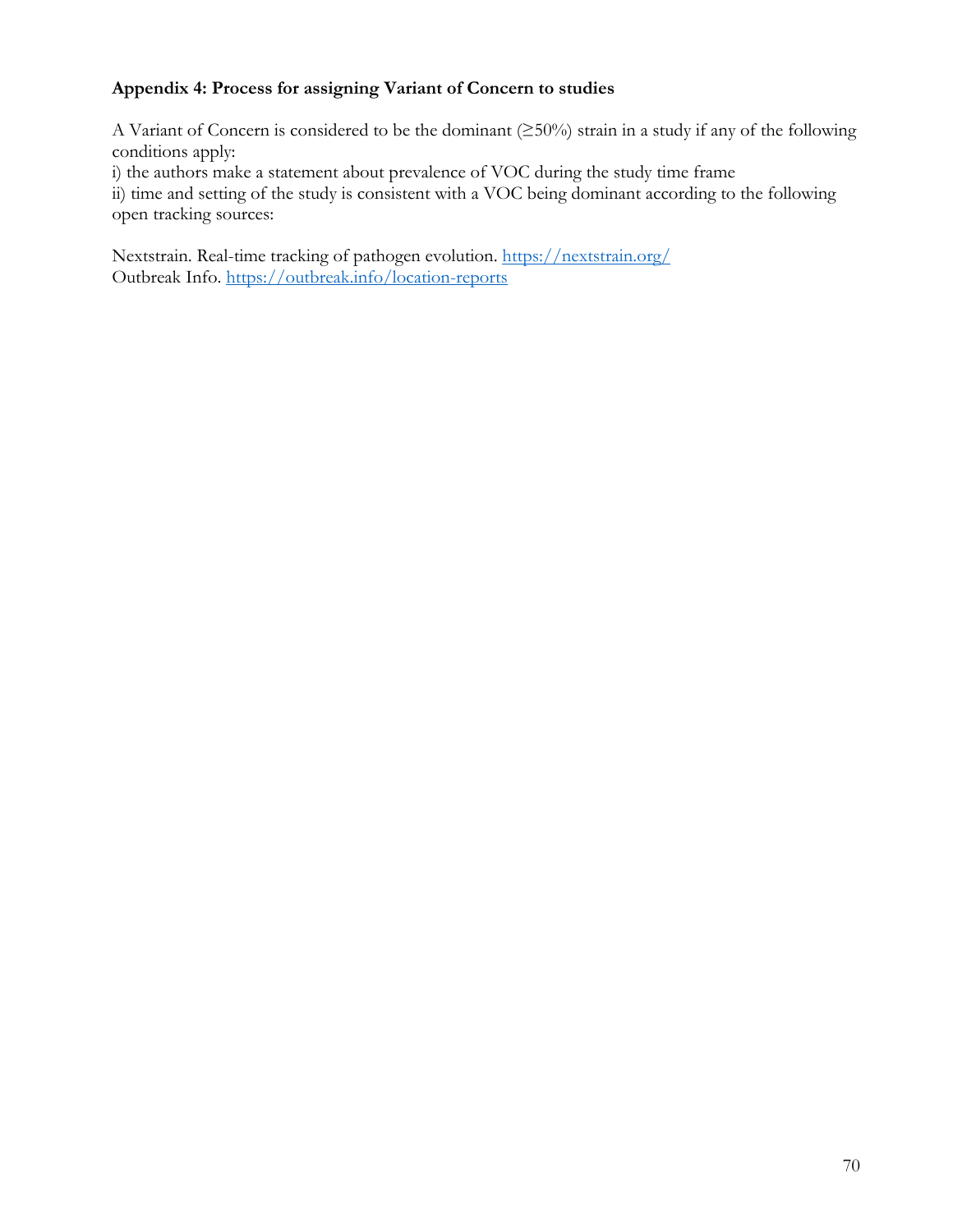## **Appendix 5: Research question and critical appraisal process (revised 06 Oct 2021)**

| Participants | People at risk of COVID-19 (usually without but sometimes with previous<br>COVID-19 infection) |
|--------------|------------------------------------------------------------------------------------------------|
| Intervention | COVID-19 Vaccine                                                                               |
| Comparator   | Unvaccinated people $(*)$                                                                      |
| Outcomes     | PCR-diagnosis of COVID-19 infection (**); symptomatic disease;                                 |
|              | hospital/ICU admission; death; transmission                                                    |

Review question:

(\*) before-after studies, where the infection rate in the first 2 weeks after the vaccination are used as control are (\*\*)

(\*\*) commonly performed and may be appraised confirmation of specific variant, or reasonable evidence the variant was the dominant circulating strain

### **Critical Appraisal Process**

We appraise the quality of the individual studies using an adapted version of ROBINS-I. This tool classifies the Risk of Bias of a study as **Low, Moderate, Serious, Critical, or No Information**. Low Risk of Bias indicates High Quality, and Critical Risk of Bias indicates Very Low (insufficient) Quality. ROBINS-I appraises 7 bias domains and judges each study against an ideal reference randomized controlled trial. To improve the utility of ROBINS-I for assessing studies reporting vaccine effectiveness, we have focused on study characteristics that introduce bias as reported in the vaccine literature. (WHO. Evaluation of COVID-19 vaccine effectiveness. Interim Guidance. 17 March 2021). Studies rated as "critical" risk of bias will not be included in the Summary statements on Page 1-2 (exception: if limited data available for an outcome for a VOC). An overall judgement of "serious" or "critical" is given when the study is judged to be at critical risk of bias in at least one domain. Three of more serious risk of bias domains is given an overall risk of bias of critical.

| <b>VE Study</b>             | Description                                                                                                                                                                                                                                                                |
|-----------------------------|----------------------------------------------------------------------------------------------------------------------------------------------------------------------------------------------------------------------------------------------------------------------------|
| <b>Characteristics that</b> |                                                                                                                                                                                                                                                                            |
| may introduce bias          |                                                                                                                                                                                                                                                                            |
| Study design                | In cohort studies, people who get vaccinated may differ in health-seeking                                                                                                                                                                                                  |
|                             | behaviour from people who do not get vaccinated; using a test-negative                                                                                                                                                                                                     |
| ROBINS-I: Bias in           | study design minimizes this type of bias                                                                                                                                                                                                                                   |
| selection of participants   |                                                                                                                                                                                                                                                                            |
| into study                  | Examples and typical judgement:                                                                                                                                                                                                                                            |
|                             | test-negative design with a clearly defined symptomatic study<br>population (low)                                                                                                                                                                                          |
|                             | test-negative design (mixed or unclear study population) or case-<br>$\bullet$<br>control or cohort design or data-linkage with no concerns (moderate)                                                                                                                     |
|                             | cross-sectional design or case-control (concerns about whether<br>$\bullet$<br>controls had same access to vaccines/risk of exposure to COVID or<br>unclear) or cohort design (concerns that exposed and non-exposed<br>were not drawn from the same population) (serious) |
| Method for confirming       | Questionnaires are prone to recollection bias; Population databases                                                                                                                                                                                                        |
| vaccination                 | developed for purpose of tracking COVID vaccines minimize this type of                                                                                                                                                                                                     |
|                             | bias                                                                                                                                                                                                                                                                       |
| ROBINS-I: Bias in           |                                                                                                                                                                                                                                                                            |
| classification of           | Examples and typical judgement:                                                                                                                                                                                                                                            |
| interventions               | database linkage study (low)                                                                                                                                                                                                                                               |
|                             |                                                                                                                                                                                                                                                                            |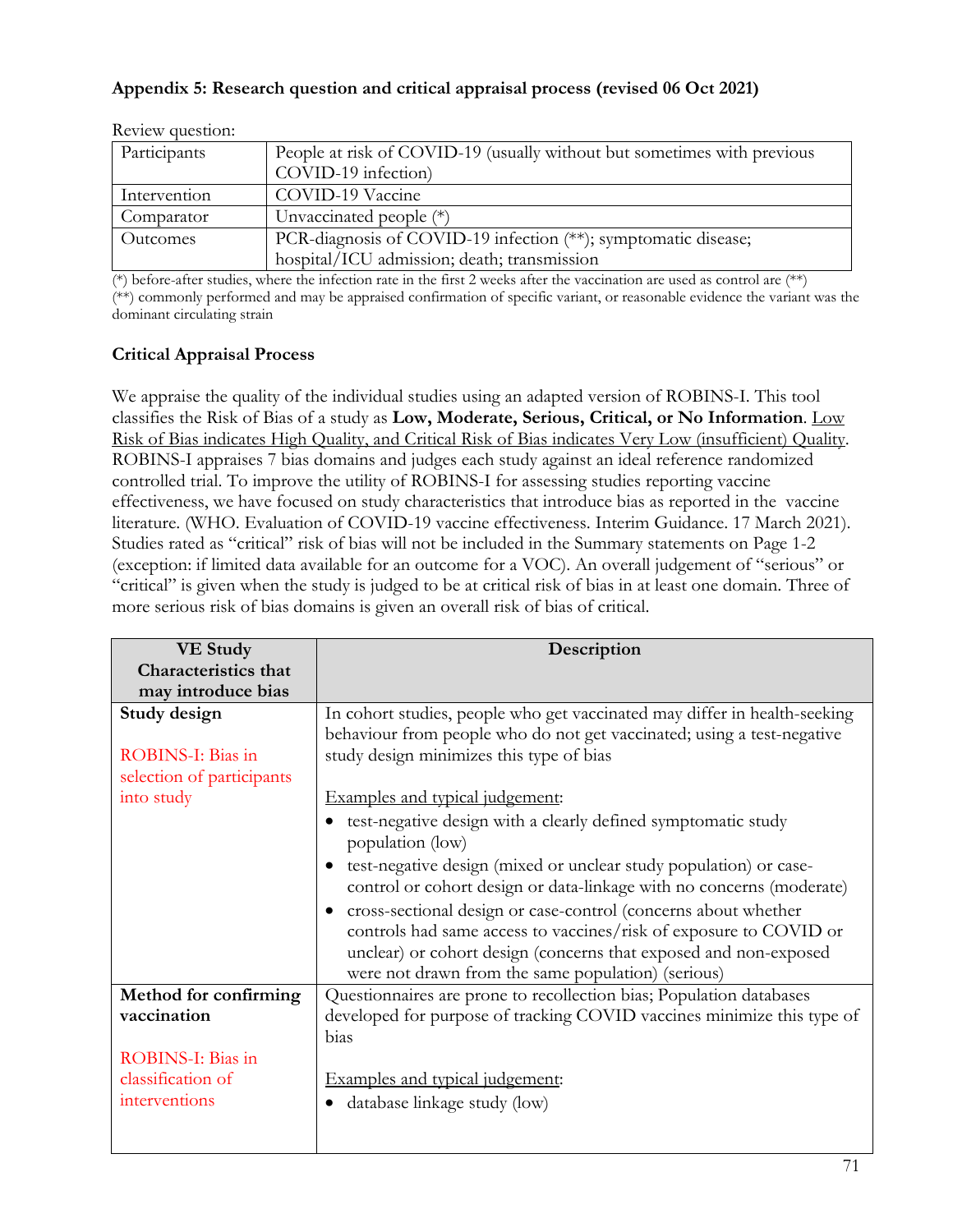|                                                     | · Questionnaire with confirmation by an additional method (e.g. registry)                |
|-----------------------------------------------------|------------------------------------------------------------------------------------------|
|                                                     | of at least a subset of study population (moderate)                                      |
|                                                     | Questionnaire without confirmation by an additional method (serious)                     |
|                                                     | Estimating vaccination status based on surveillance data alone (critical)                |
| Databases used for                                  | Databases developed for collecting data on COVID are less prone to bias                  |
| retrieval of COVID test                             | due to missing information and misclassification                                         |
| results, participant                                |                                                                                          |
| prognostic factors, and                             | Examples and typical judgement:                                                          |
| clinical outcomes                                   | database for non-COVID purpose but with individual level data<br>$\bullet$<br>(moderate) |
| ROBINS-I: Bias in                                   | database for non-COVID purpose without individual level data<br>$\bullet$                |
| classification of                                   | (serious)                                                                                |
| interventions                                       | no or unclear description of database type (critical)<br>$\bullet$                       |
| Assignment of                                       | Using date of symptom onset (if within 10 days of testing) as infection                  |
| infection start date                                | start date reduces risk of misclassification bias (e.g., vaccinated participant          |
|                                                     | who is reported as COVID+ may have been infected prior to receiving                      |
| ROBINS-I: Bias in                                   | the vaccine or during non-immune period) and sensitivity of assays                       |
| classification of<br>interventions                  | decreases over time                                                                      |
|                                                     | Examples and typical judgement:                                                          |
|                                                     | using a PCR positive test that was part of an ongoing standardized                       |
|                                                     | monitoring system (e.g., within a health network) (low)                                  |
|                                                     | using sample date without interview or documented confirmation of                        |
|                                                     | symptoms $\leq 10$ days (relevant for symptomatic disease only) (serious)                |
| Verification of                                     | Prospective, standardized collection of symptoms from patients reduces                   |
| symptoms                                            | risk of missing information bias; testing within 10 days after symptom                   |
|                                                     | onset reduces risk of false-negative COVID test                                          |
| ROBINS-I: Bias in                                   |                                                                                          |
| classification of                                   | Examples and typical judgement:                                                          |
| interventions                                       | using sample date without patient report/ documented confirmation of                     |
|                                                     | symptoms $\leq 10$ days (relevant for symptomatic disease only) (serious)                |
|                                                     | if symptomatic COVID is not an outcome (no information)                                  |
| Accounting for non-                                 | Reported absence of vaccine effect during non-immune period reduces                      |
| immune period (first 14<br>days after first vaccine | risk of residual confounding bias                                                        |
| dose)                                               | Example/common case:                                                                     |
|                                                     | presence of an effect during non-immune period or result not<br>$\bullet$                |
| ROBINS-I: Bias due to                               | reported (moderate)                                                                      |
| confounding                                         | unclear that non-immune period was considered (serious)                                  |
| Inclusion of                                        | Exclusion (or separate analysis) of participants with prior COVID                        |
| participants with prior                             | infection reduces concern about differences in infectivity as well as risk-              |
| <b>COVID</b> infection                              | taking and health-seeking behaviour                                                      |
|                                                     |                                                                                          |
| ROBINS-I: Bias due to                               | Examples and typical judgement:                                                          |
| confounding                                         | inclusion of prior infection status as a covariate in the models<br>(moderate)           |
|                                                     | previously infected not excluded or analyzed separately (serious)                        |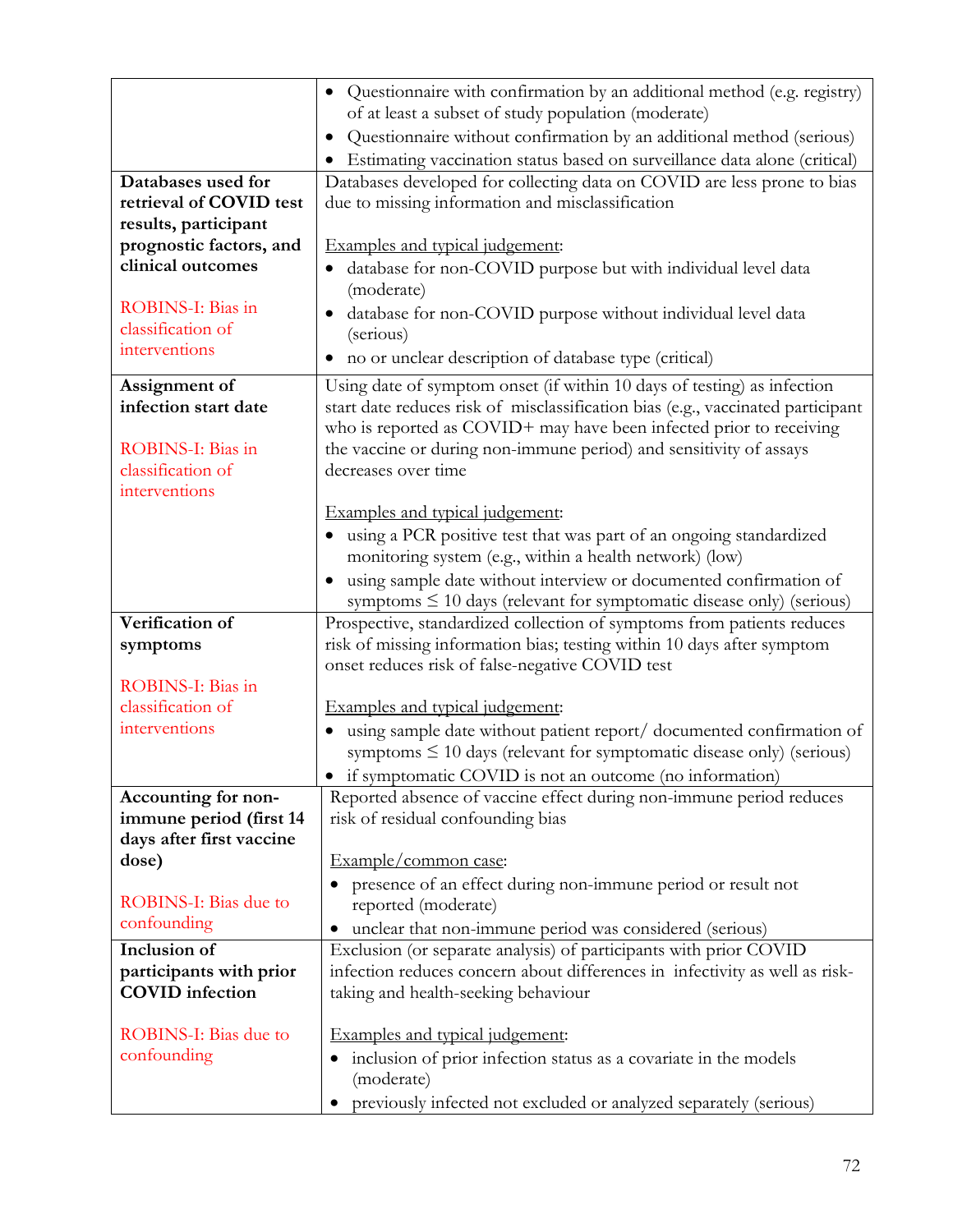| Accounting for calendar   | Accounting for calendar time reduces bias due to differences in vaccine      |
|---------------------------|------------------------------------------------------------------------------|
| time                      | accessibility and risk of exposure over time                                 |
|                           |                                                                              |
|                           |                                                                              |
| ROBINS-I: Bias due to     | Examples and typical judgement:                                              |
| confounding (time-varying | use of time-varying statistics without explicit mention of adjustment        |
| confounding)              | for calendar time (moderate)                                                 |
|                           | not taken into account but short-time frame (e.g. $\leq$ 2 months) (serious) |
|                           | not taken into account and time frame >2 months (critical)                   |
| <b>Adjustment</b> for     | Adjustment for prognostic factors for COVID infection, severity of           |
| prognostic factors        | disease, and vaccination, such as age, gender, race, ethnicity,              |
|                           | socioeconomic factors, occupation (HCW, LTC), and chronic medical            |
| ROBINS-I: Bias due to     | conditions                                                                   |
| confounding               |                                                                              |
|                           | Examples and typical judgement:                                              |
|                           |                                                                              |
|                           | no or insufficient adjustment for occupation (or number of tests as a        |
|                           | surrogate for exposure risk) -exception age>65 or LTCF resident              |
|                           | (moderate)                                                                   |
|                           | • no or insufficient adjustment for socioeconomic factors (or                |
|                           | neighborhood or income as a surrogate), race, ethnicity (serious)            |
|                           | no or insufficient adjustment for age (any study population) or chronic      |
|                           | medical conditions (LTC)(critical)                                           |
| <b>Testing frequency</b>  | Similar frequency of testing between groups reduces risk of bias             |
|                           | introduced by detecting asymptomatic infection in one group but not in       |
| ROBINS-I: Bias in         | another (e.g. when only one group undergoes surveillance screening)          |
| measurement of outcomes   |                                                                              |
|                           | Examples and typical judgement:                                              |
|                           | • no systematic screening but consistent methods for detection in one        |
|                           | group vs. the other, e.g., within health networks (moderate)                 |
|                           | screening performed for a subset of both study groups (serious)              |
|                           | screening performed routinely in one study group but not in the other        |
|                           | (critical)                                                                   |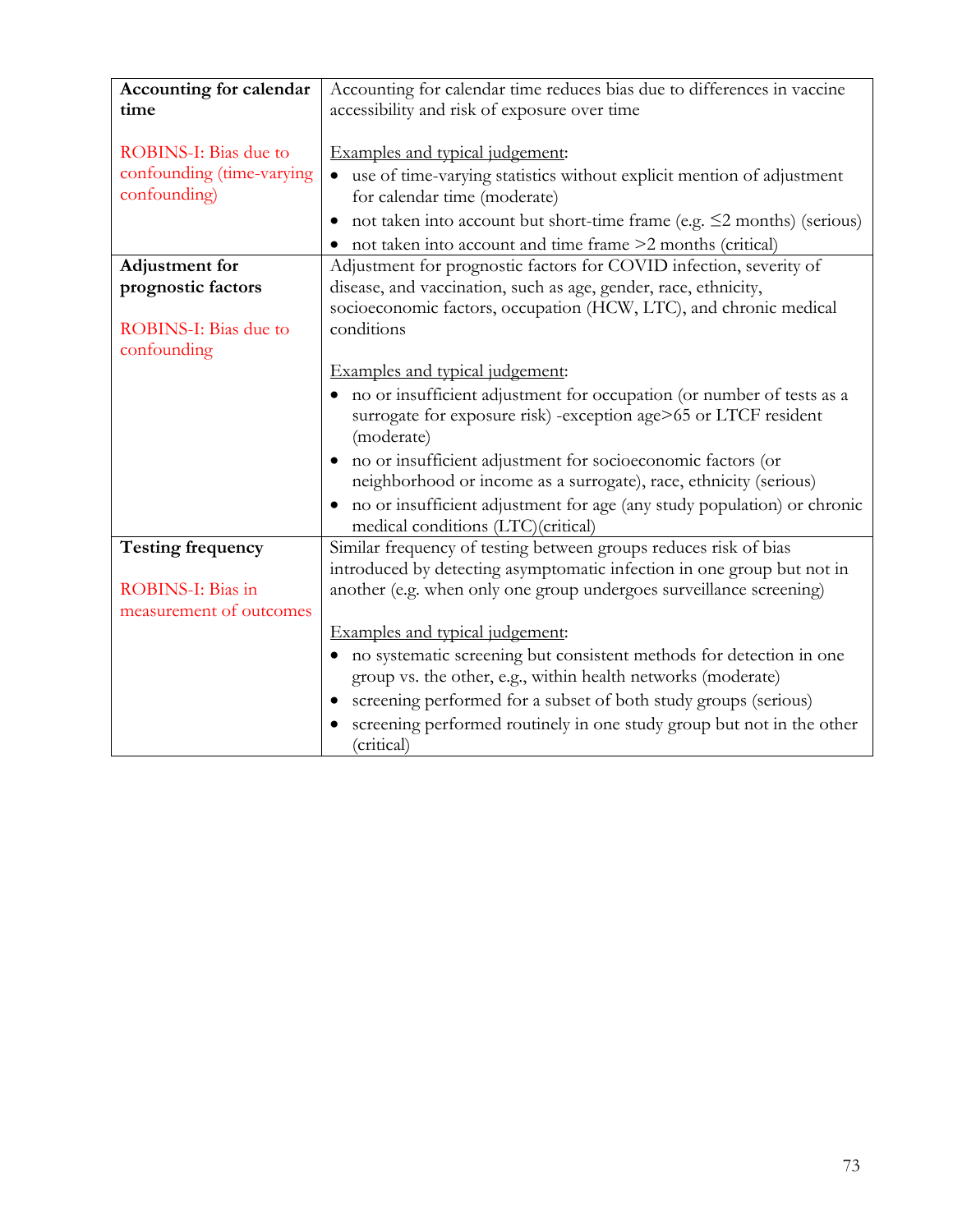## **Appendix 6: Detailed description of the narrative summary statement**

We include studies with the following clinical outcomes: prevention of infection, severe disease (as defined by the study investigators), death, and prevention of transmission. These outcomes were selected because they are less susceptible to bias. If data are not available for these specific outcomes, but are available for symptomatic infection and/or hospitalization, data for these additional outcomes are provided temporarily. Studies reporting only antibody responses are excluded.

We aim at providing a lay language, standardized summary statement for each combination of vaccine and VOC for which we found evidence.

Where more than one study was found, we will provide a summary statement with a **range of the estimates across the studies**.

Where a single study provided data, we will provide the **estimate plus 95% confidence interval** for that study. As additional studies are added, the estimate plus confidence interval will be replaced by a range as described above.

In the summaries, "prevented" or "protects" will be applied to mean estimates or range of mean estimates that are greater than or equal to 50%.